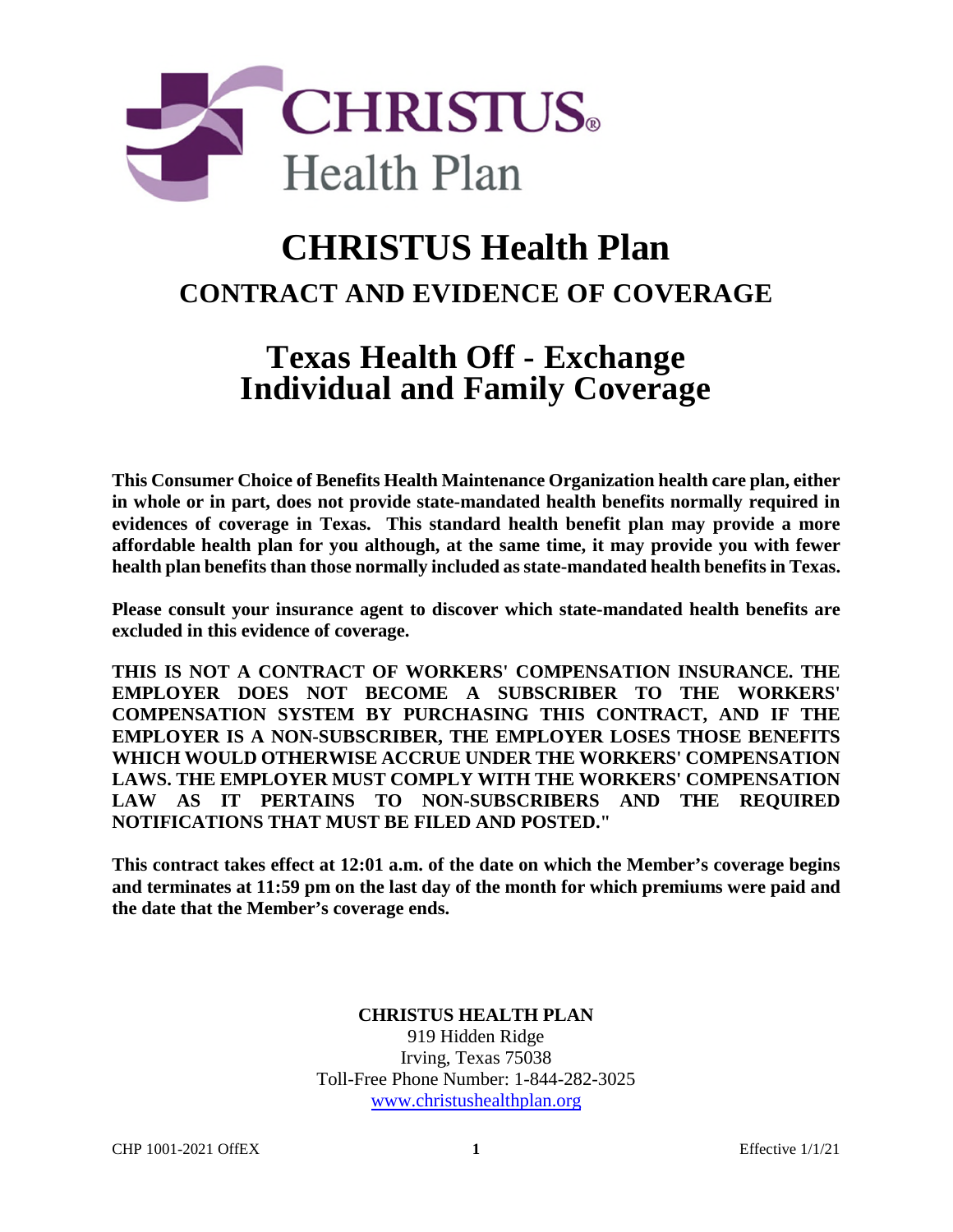

# **WELCOME TO CHRISTUS Health Plan**

We are glad You have chosen CHRISTUS Health Plan. We have been serving You, Your family and Your community for 150 years. We are pleased to now serve You through our health plan.

When You join CHRISTUS Health Plan, You are joining a health plan that is part of a larger health system. Our health system is faith-based and not-for-profit. As a health system, We can coordinate Your care. Whether You are healthy and want preventive care, need to see a doctor, or have a more serious health need, We are here to serve You. We believe that You, Your family, and Your community are critical to Your well-being. We will engage You in Your health care decisions and give You the tools and support You need to manage Your health and benefits.

This Contract and Evidence of Coverage ("Contract") is offered by CHRISTUS Health Plan, Inc., a Texas licensed Health Maintenance Organization (HMO). This Contract describes Your rights and benefits under this individual and family Health Maintenance Organization (HMO) Contract and CHRISTUS Health Plan. The Contract includes the *Schedule of Benefits* and is a legal contract between You, the Member (referred to as Member, You, or Your) and CHRISTUS Health Plan (referred to as CHRISTUS Health Plan, We, Our, and Us). The the *Schedule of Benefits* are separate documents which is included in your welcome packet.

Throughout this Contract, please refer to Your *Schedule of Benefits* provided with this Contract, which shows some specific Covered Benefits this Contract provides, the specific amounts You may have to pay (Cost Sharing), and certain Coverage Limitations and Exclusions. The *Schedule of Benefits* is part of this Contract, and together the Contract and *Schedule of Benefits* provide a full description of the Covered Benefits, Exclusions, and conditions of the Plan.

**PLEASE READ THIS CONTRACT CAREFULLY** and keep this Contract, along with the *Schedule of Benefits* in a safe place that you can access quickly. Please also be aware that Your Physicians and Providers do not have a copy of this Contract and are not responsible for knowing or communicating Your Covered Benefits to You.

#### **This Contract provides important information about:**

- Your Rights and Responsibilities as a Member;
- Covered Benefits under the Plan and how to access them:
- Limitations and Exclusions from the Plan: and
- How to seek assistance from CHRISTUS Health Plan.

## **Key Terms Used in this Contract**

Since this is a legal document, there are certain key terms that have special meanings. These terms are defined in the DEFINITIONS section of this Contract. Review this section carefully.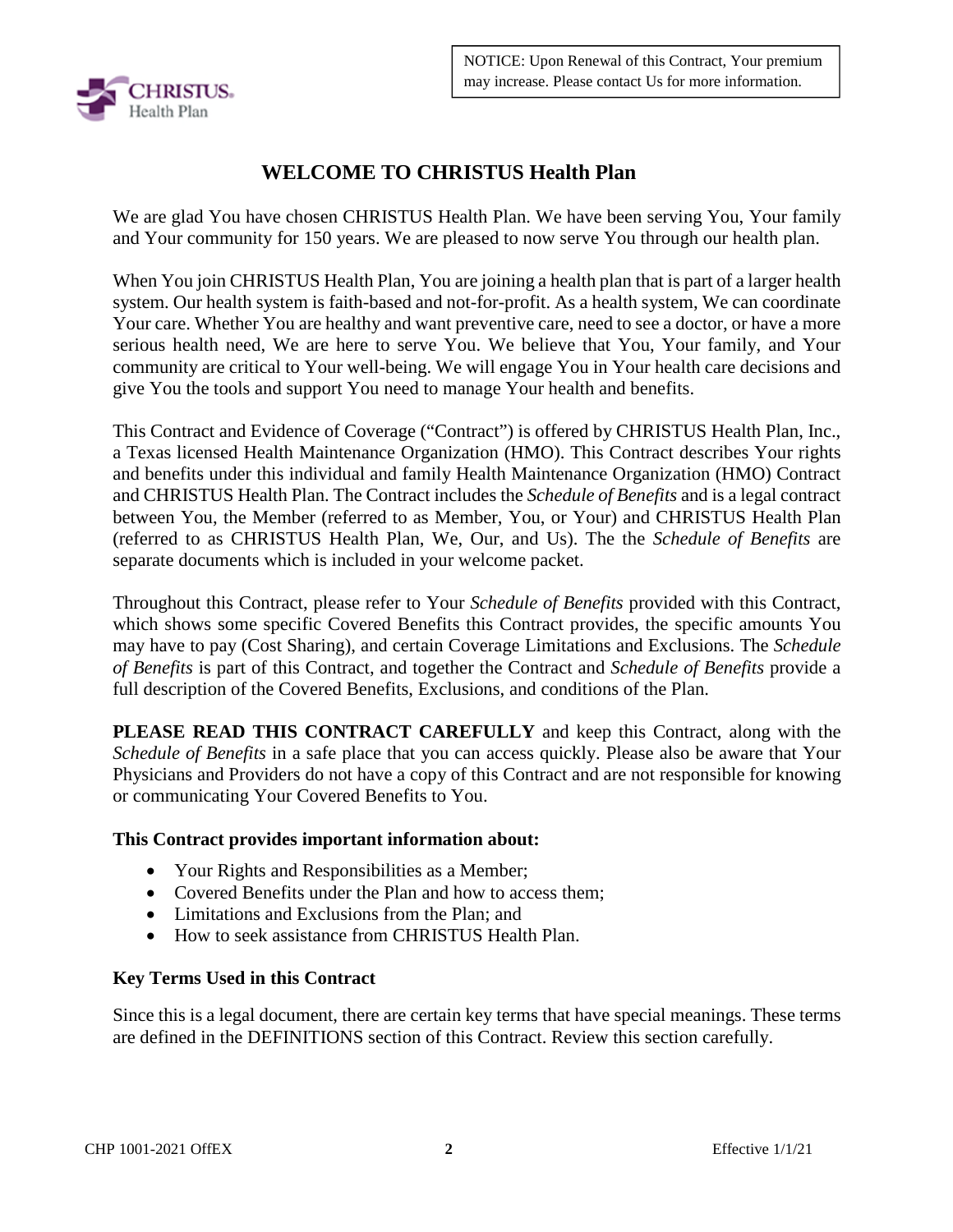

# **IMPORTANT PHONE NUMBERS AND ADDRESSES**

| <b>Member Services</b>                                                | <b>Address:</b><br><b>CHRISTUS Health Plan</b><br>Attn: Member Service Department<br>919 Hidden Ridge<br>Irving, Texas 75038                              | <b>Toll-Free</b><br>1-844-282-3025<br><b>TTY</b><br>$7 - 1 - 1$                                         |  |  |
|-----------------------------------------------------------------------|-----------------------------------------------------------------------------------------------------------------------------------------------------------|---------------------------------------------------------------------------------------------------------|--|--|
| Preauthorization                                                      | <b>Address:</b><br><b>CHRISTUS Health Plan</b><br><b>Attn: Preauthorization Department</b><br>919 Hidden Ridge<br>Irving, Texas 75038                     | <b>Toll-Free</b><br>1-844-282-3025<br><b>TTY</b><br>$7 - 1 - 1$                                         |  |  |
| Claims                                                                | <b>Address:</b><br><b>CHRISTUS Health Plan Exchange</b><br><b>Attn: Claims Department</b><br>P.O. Box 169012<br>Irving, Texas 75016                       | <b>Toll-Free</b><br>1-844-282-3025<br><b>TTY</b><br>$7 - 1 - 1$                                         |  |  |
| Complaints, Appeals<br>and<br>Grievances                              | <b>Address:</b><br><b>CHRISTUS Health Plan Exchange</b><br>Attn: Complaints, Appeals & Grievances<br>Department<br>P.O. Box 169009<br>Irving, Texas 75016 | <b>Toll-Free</b><br>1-844-282-0380<br><b>TTY</b><br>$7 - 1 - 1$                                         |  |  |
| Fraud, Waste and<br>Abuse                                             | <b>Email:</b><br>CHRISTUSHealthSIU@CHRISTUSHealth.org                                                                                                     | <b>Toll-Free</b><br>1-855-771-8072<br><b>TTY</b><br>$7 - 1 - 1$<br><b>Secure Fax:</b><br>1-210-766-8849 |  |  |
| Website<br>www.christushealthplan.org                                 |                                                                                                                                                           |                                                                                                         |  |  |
| <b>Language Access Services</b><br><b>Toll Free</b><br>1-800-752-6096 |                                                                                                                                                           |                                                                                                         |  |  |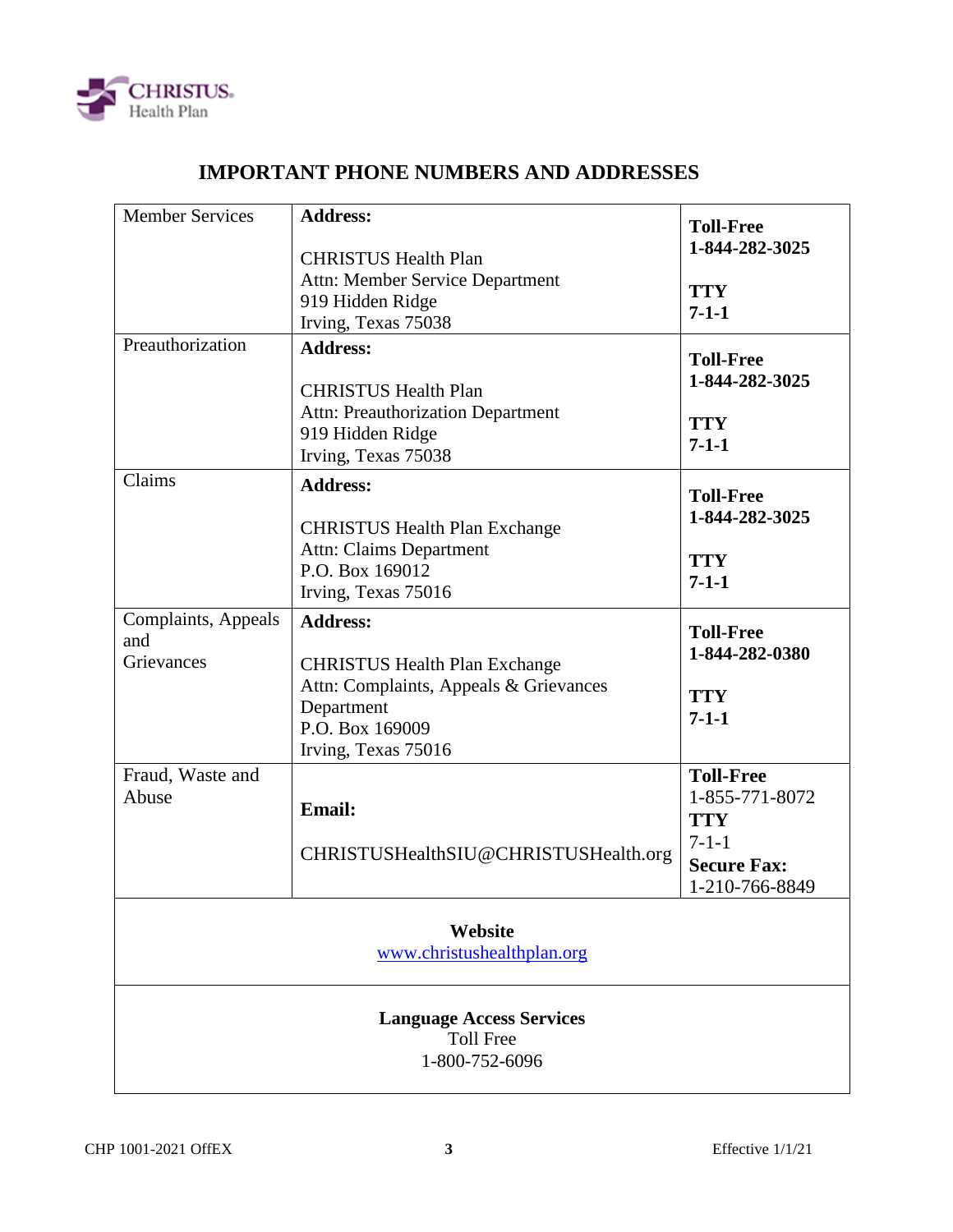

# **TABLE OF CONTENTS**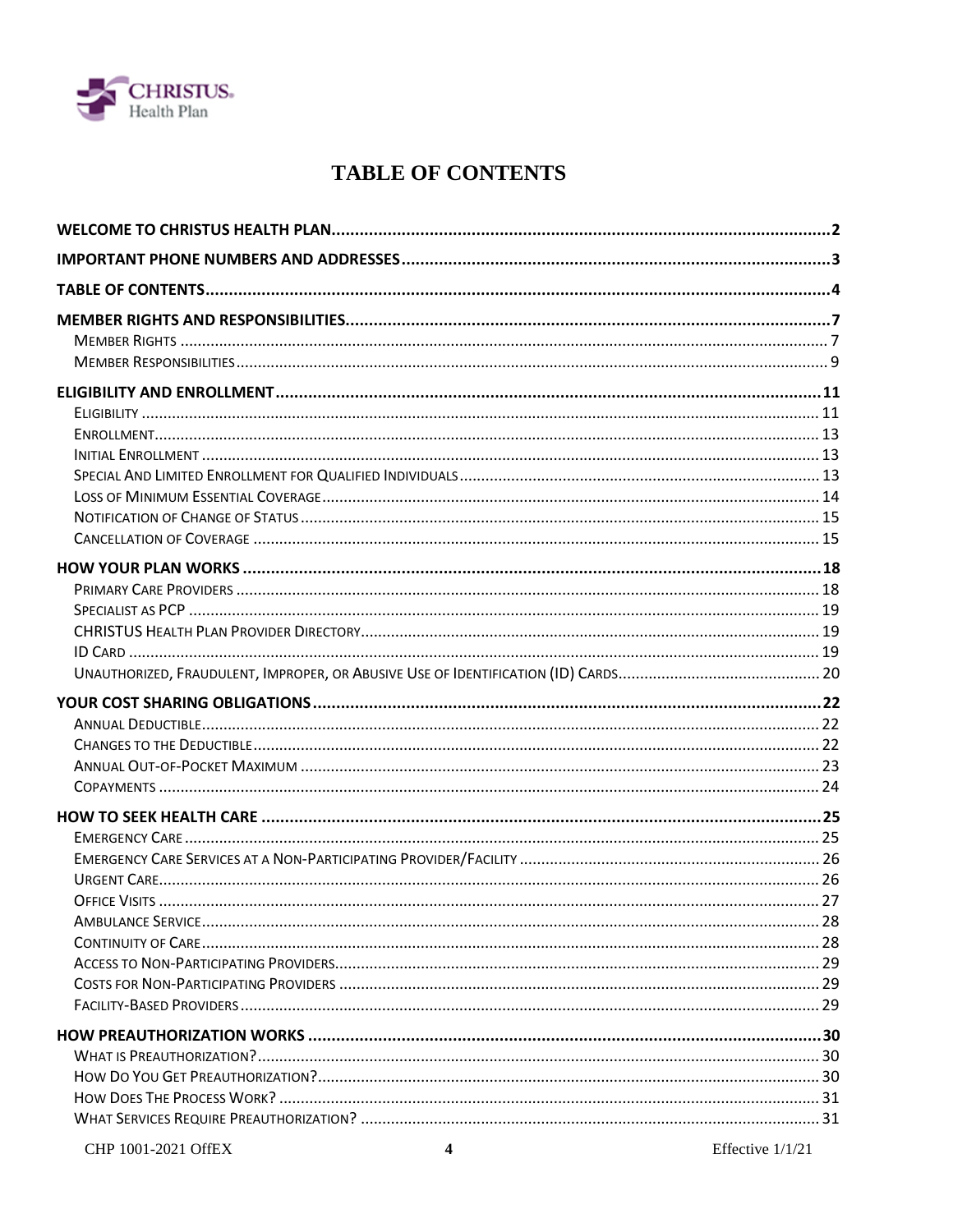

|                     | WHAT IF A REQUEST FOR APPEAL FOR A MEDICAL SERVICE, PRESCRIPTION DRUG OR INTRAVENOUS INFUSION IS DENIED?  34 |                  |
|---------------------|--------------------------------------------------------------------------------------------------------------|------------------|
|                     |                                                                                                              |                  |
|                     |                                                                                                              |                  |
|                     |                                                                                                              |                  |
|                     |                                                                                                              |                  |
|                     | ACCIDENTAL INJURY (TRAUMA), URGENT CARE, EMERGENCY CARE SERVICES, AND OBSERVATION SERVICES 37                |                  |
|                     |                                                                                                              |                  |
|                     |                                                                                                              |                  |
|                     |                                                                                                              |                  |
|                     |                                                                                                              |                  |
|                     |                                                                                                              |                  |
|                     |                                                                                                              |                  |
|                     |                                                                                                              |                  |
|                     |                                                                                                              |                  |
|                     |                                                                                                              |                  |
|                     |                                                                                                              |                  |
|                     |                                                                                                              |                  |
|                     |                                                                                                              |                  |
|                     |                                                                                                              |                  |
|                     |                                                                                                              |                  |
|                     |                                                                                                              |                  |
|                     |                                                                                                              |                  |
|                     |                                                                                                              |                  |
|                     |                                                                                                              |                  |
|                     |                                                                                                              |                  |
|                     | DURABLE MEDICAL EQUIPMENT, ORTHOTIC APPLIANCES, PROSTHETIC DEVICES, REPAIR AND REPLACEMENT OF DURABLE        |                  |
|                     |                                                                                                              |                  |
|                     |                                                                                                              |                  |
|                     |                                                                                                              |                  |
|                     |                                                                                                              |                  |
|                     |                                                                                                              |                  |
|                     |                                                                                                              |                  |
|                     |                                                                                                              |                  |
|                     |                                                                                                              |                  |
|                     |                                                                                                              |                  |
|                     |                                                                                                              |                  |
|                     |                                                                                                              |                  |
|                     |                                                                                                              |                  |
|                     |                                                                                                              |                  |
|                     |                                                                                                              |                  |
|                     |                                                                                                              |                  |
|                     |                                                                                                              |                  |
|                     | MENTAL HEALTH SERVICES, BEHAVIORAL HEALTH TREATMENT, ALCOHOLISM AND SUBSTANCE ABUSE SERVICES 55              |                  |
|                     |                                                                                                              |                  |
|                     |                                                                                                              |                  |
| CHP 1001-2021 OffEX | 5                                                                                                            | Effective 1/1/21 |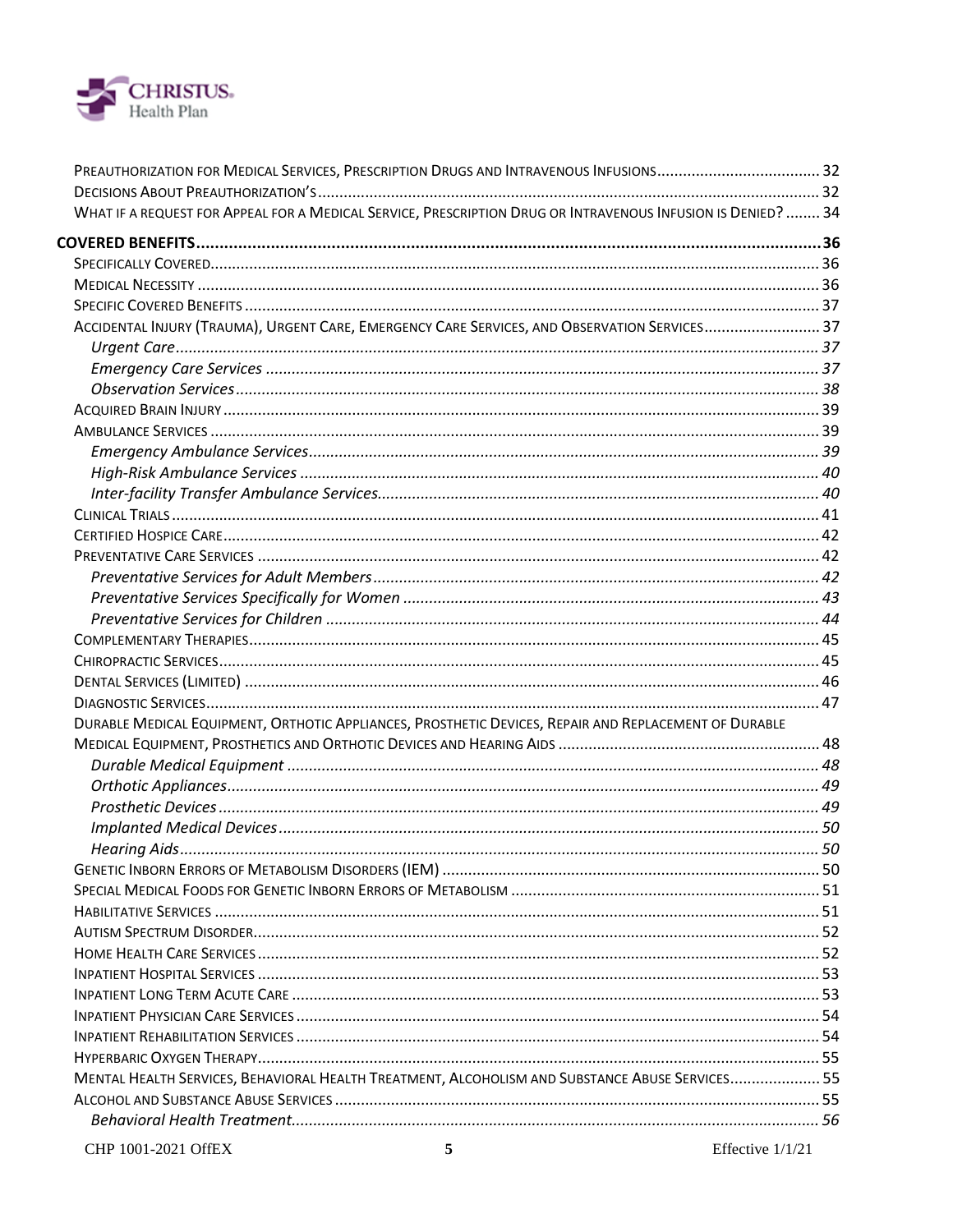

| $\mathcal{L} = \mathcal{L}$ |  |
|-----------------------------|--|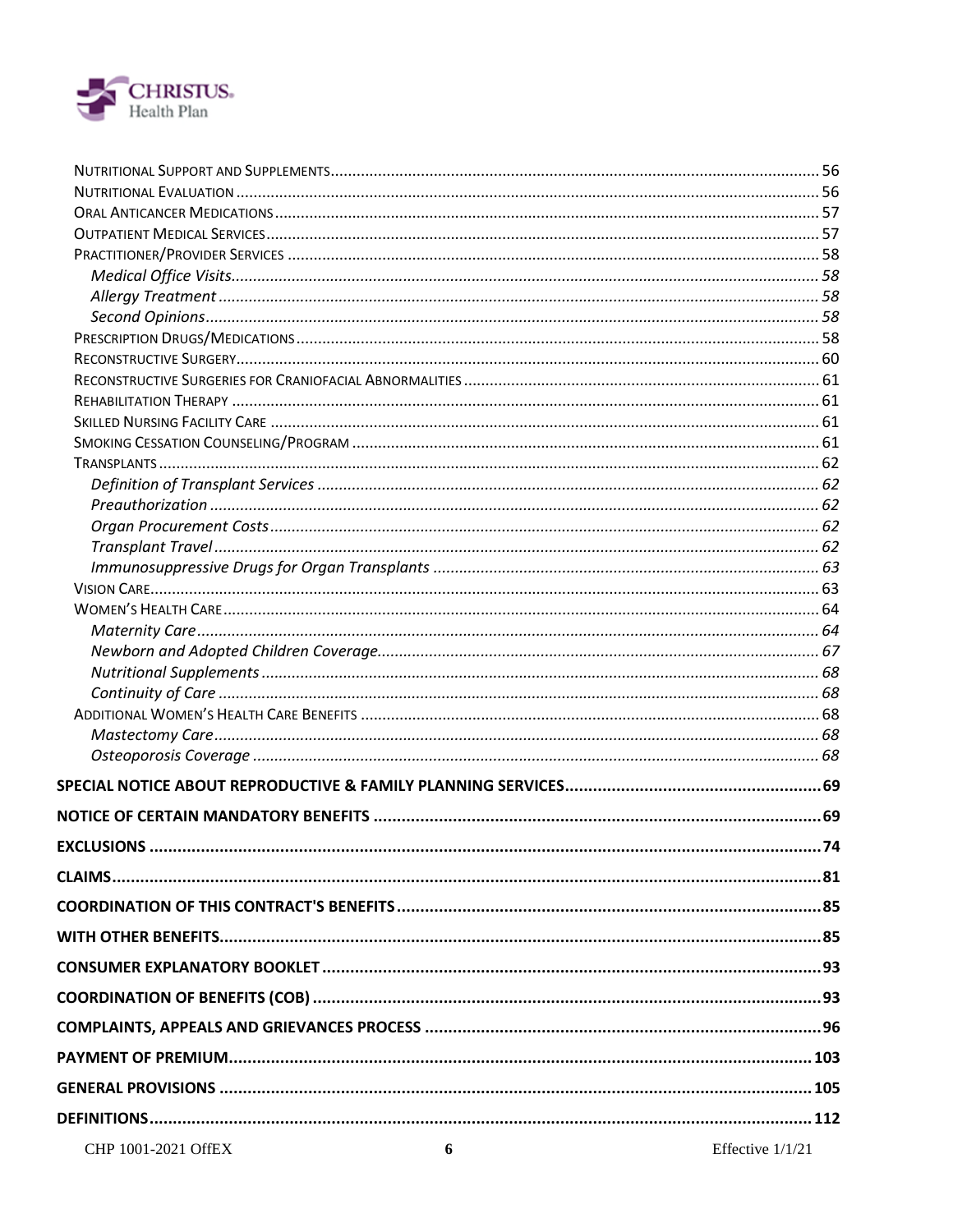# **MEMBER RIGHTS AND RESPONSIBILITIES**

CHRISTUS Health Plan wants to provide high-quality health care benefits to You. As a Member of the CHRISTUS Health Plan (Plan), there are rights that you are entitled to have. You also have some responsibilities. It is important that You fully understand both Your rights and Your responsibilities under this Contract. This Section explains Your rights and responsibilities under this Contract and how You can participate in Our Consumer Advisory Board.

# **NOTICE TO MEMBERS OF TEXAS HMO**

A health maintenance organization (HMO) plan provides no benefits for services you receive from out-of-network physicians or providers, with specific exceptions as described in your evidence of coverage and below.

You have the right to an adequate network of in-network physicians and providers (known as network physicians and providers).

If you believe that the network is inadequate, you may file a complaint with the Texas Department of Insurance at: www.tdi.texas.gov/consumer/complfrm.html.

If your HMO approves a referral for out-of-network services because no network physician or provider is available, or if you have received out-of-network emergency care, the HMO must, in most cases, resolve the out-of-network physician's or provider's bill so that you only have to pay any applicable in-network copayment, coinsurance, and deductible amounts.

You may obtain a current directory of network physicians and providers at the following website: www.christushealthplan.org or by calling 1-844-282-3025for assistance in finding available network physicians and providers. If you relied on materially inaccurate directory information, you may be entitled to have a claim by an out-of-network physician or provider paid as if it were from a network physician or provider, if you present a copy of the inaccurate directory information to the HMO, dated not more than 30 days before you received the service.

## **Member Rights**

As a Member of the Plan, You have the right to:

- Available and accessible services for Medically Necessary and Covered Services, including 24 hours per day, 7 days per week for Urgent or Emergency Care Services, and for other Health Care Services as defined by this Contract or the *Schedule of Benefits*.
- Be treated in a prompt, courteous and responsible manner that respects Your dignity and privacy.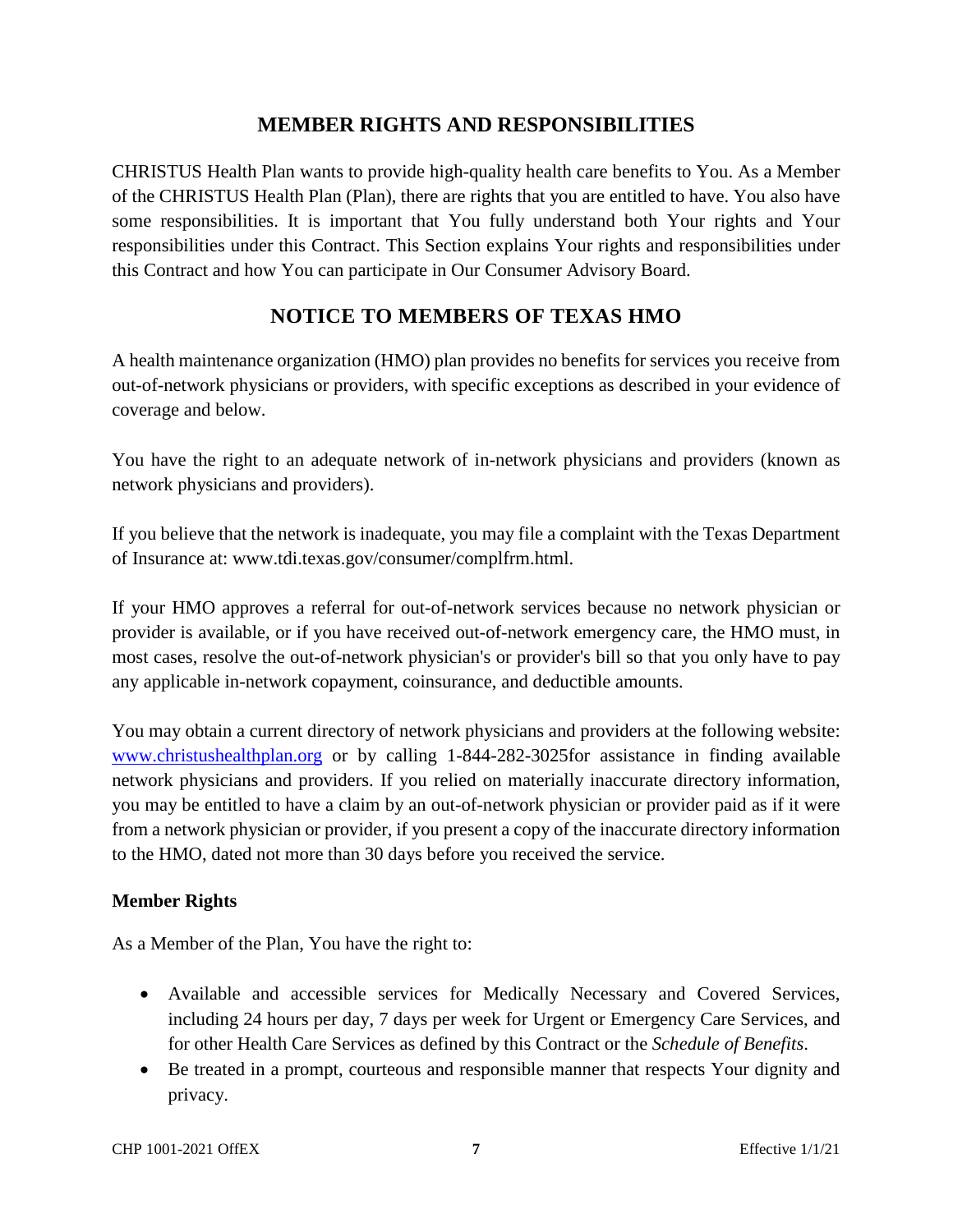- Detailed information about Your coverage; benefits; and services offered under this Contract. This includes any Exclusions of specific Conditions; ailments or disorders, including restricted prescription benefits; the Plan's policies and procedures regarding products, services, Providers appeal procedures and other information about the Plan and the benefits We provide to You. This also includes access to a current list of Participating Providers in the Plan's network; information about a particular Participating Provider's education, training, and practice; and the Member Rights and Responsibilities, as well as the right to make recommendations regarding Our Member Rights and Responsibilities policies.
- Affordable health care including information regarding Your out-of-pocket expenses; limitations; the right to seek care from a Non-Participating Provider; and an explanation of Your financial responsibility when services are provided by a Non-Participating Provider or without Prior Authorization.
- Choose a Primary Care Provider within the limits of the Covered Services, the Plan's network, and as provided by the Contract, including the right to refuse care of specific Health Care Professionals. In addition, You have the right to participate with Your Providers in making decisions about Your health care.
- Be given an explanation of Your medical Condition, recommended treatment, risks of the treatment, expected results, and reasonable medical alternatives by Your Participating Provider in terms that You understand. If You are unable to understand the information, an explanation must be given to Your next of kin, guardian or another authorized person. This information shall be documented in Your medical records.
- All rights afforded by law, rule, or regulation as a patient in a licensed Health Care Facility, including the right to be informed about Your treatment by Your Participating Provider in terms that You understand; to request your consent (agreement) to the treatment; to refuse treatment, including medication; and to be told of possible consequences of refusing such treatment. This right exists even if treatment is not a Covered Benefit or Medically Necessary under the Plan. The right to consent or agree to treatment by You or Your next of kin, guardian, or another authorized person may not be possible in an emergency where Your life and health are in serious danger.
- Voice Complaints or Appeals with the Plan or the Commissioner of Insurance (Commissioner) about the Plan or the coverage We provide. You as a Member also have the right to receive an answer within a reasonable time and in accordance with existing law and without fear of retaliation.
- Be promptly notified of termination or changes in benefits, services or the Provider Network.
- Confidential handling of all communications, including medical and financial information maintained by the Plan. Privacy of Your medical and financial records will be maintained by Us and Our Providers in accordance with existing law.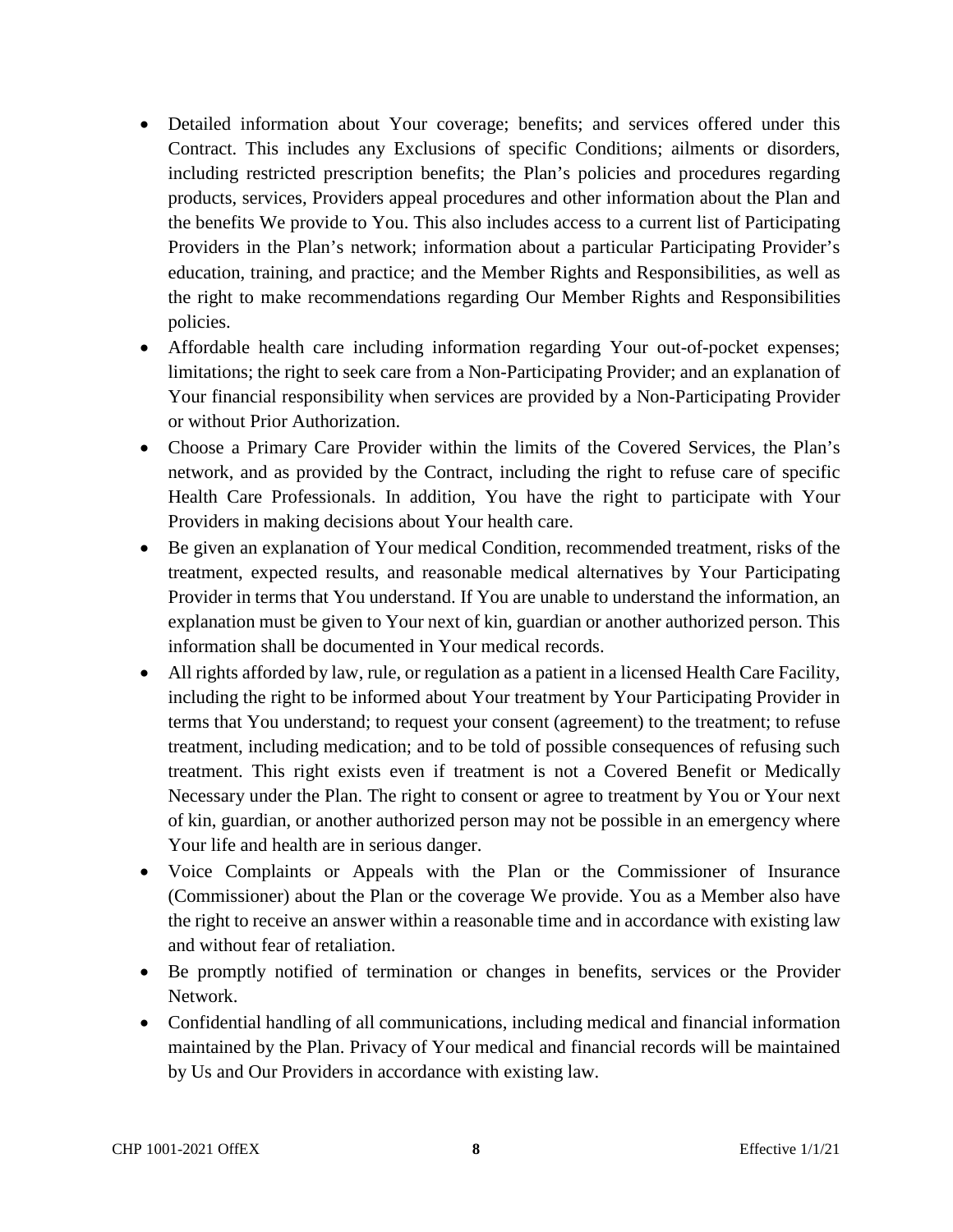- A complete explanation of why a benefit is denied, the opportunity to appeal the denial decision, to our internal review and the right to request help from the Commissioner.
- Know, upon request, of any financial arrangements or provisions between the Plan and Our Participating Providers, which may restrict referrals or treatment options or limit the services offered to You.
- Oualified Health Care Professionals for treatment and services that are Covered Benefits near where You live or work within the Plan's Service Area.
- Receive information about how benefits are authorized or denied. You have the right to know how new technology for Covered Benefits are evaluated. You can also request and receive information about the Plan's quality assurance plan and Utilization Review methodology.
- Receive detailed information about all requirements that you must follow for Prior Authorization and Utilization Review.

# **Member Responsibilities**

As a Member of the Plan, You have the responsibility to:

- Provide honest and complete information to those providing You care.
- Review and fully understand the information You receive about Your Plan.
- Know the proper use of the services covered by the Plan.
- Present Your Plan ID card before You receive care.
- Consult Your Physician before receiving medical care, unless Your Condition is life threatening.
- Promptly notify Your Provider if You will be delayed or unable to keep an appointment.
- Pay all charges or Copayment amounts, including those for missed appointments. This also applies to Deductibles and any charges for non-Covered Benefits and Services.
- Express Your opinions, Complaints or Concerns in a constructive way to CHRISTUS Health Plan Member Services or to your Provider.
- Inform the Plan of any changes in family size, address, phone number or Membership status within thirty (30) calendar days of the change.
- Make Premium payments on time.
- Notify the Plan of other coverage.
- Follow Our Complaint and Appeal process when displeased with the Plan or a Providers' actions or decisions.
- Understand Your health problems and participate in developing treatment goals that You agree to with Your Providers.
- Follow plans and instructions for care that You have agreed to with Your Provider.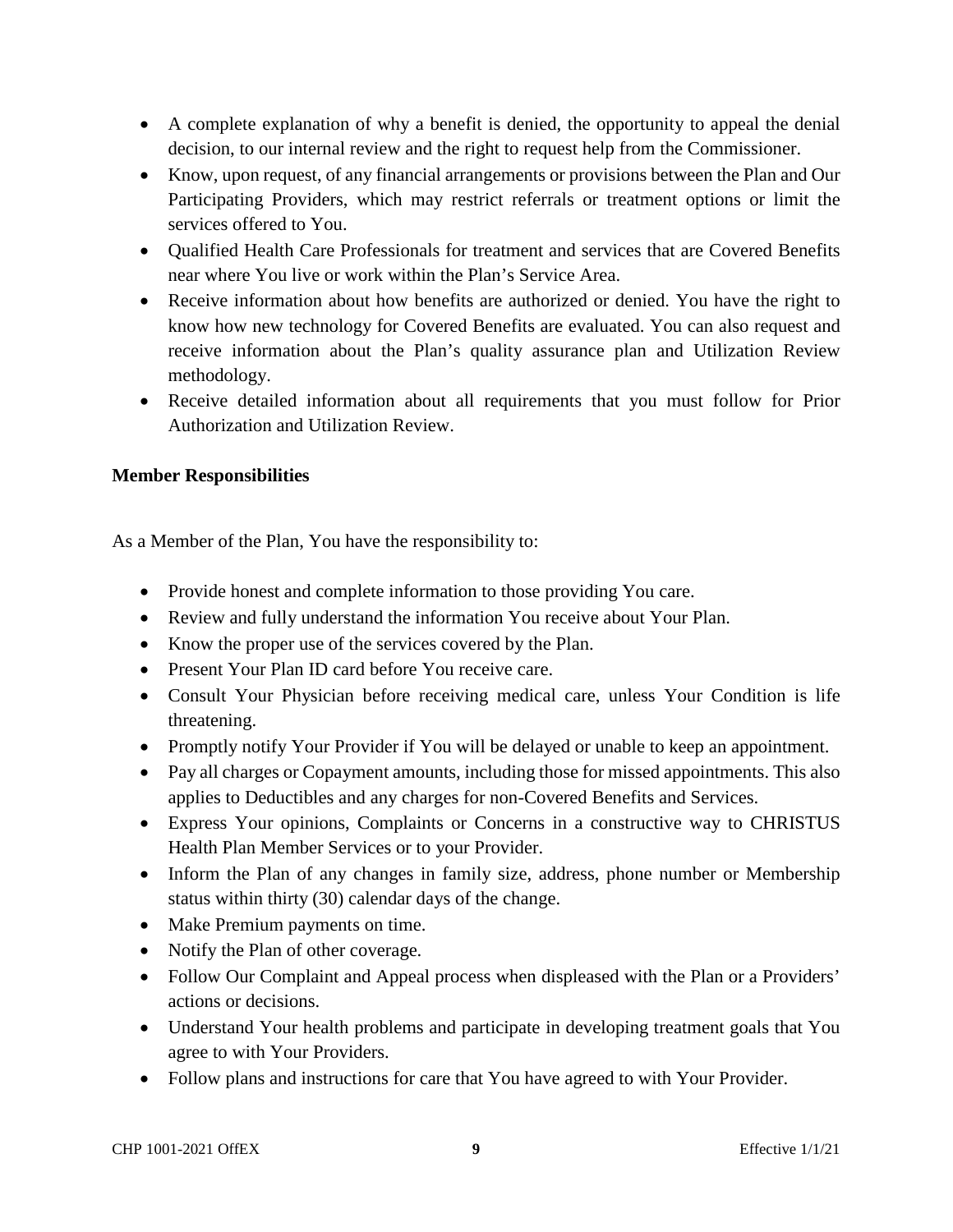You are responsible for understanding how the Plan works. You should carefully read this Contract and Your *Schedule of Benefits*. Contact the Member Services Department when You have questions about Your Plan.

# **Electronic Communication**

With Your consent, We may deliver written communication to you by electronic means. Before You give consent, We will provide You notice that You may have materials or communications provided in paper or non-electronic format and how to request that information. You may withdraw Your consent at any time. Your consent will tell us if You would only like a specific transaction sent electronically or if there are identified categories of information You would like to receive electronically.

The notice will also provide You information on how to withdraw your consent and how to update your contact information with Us.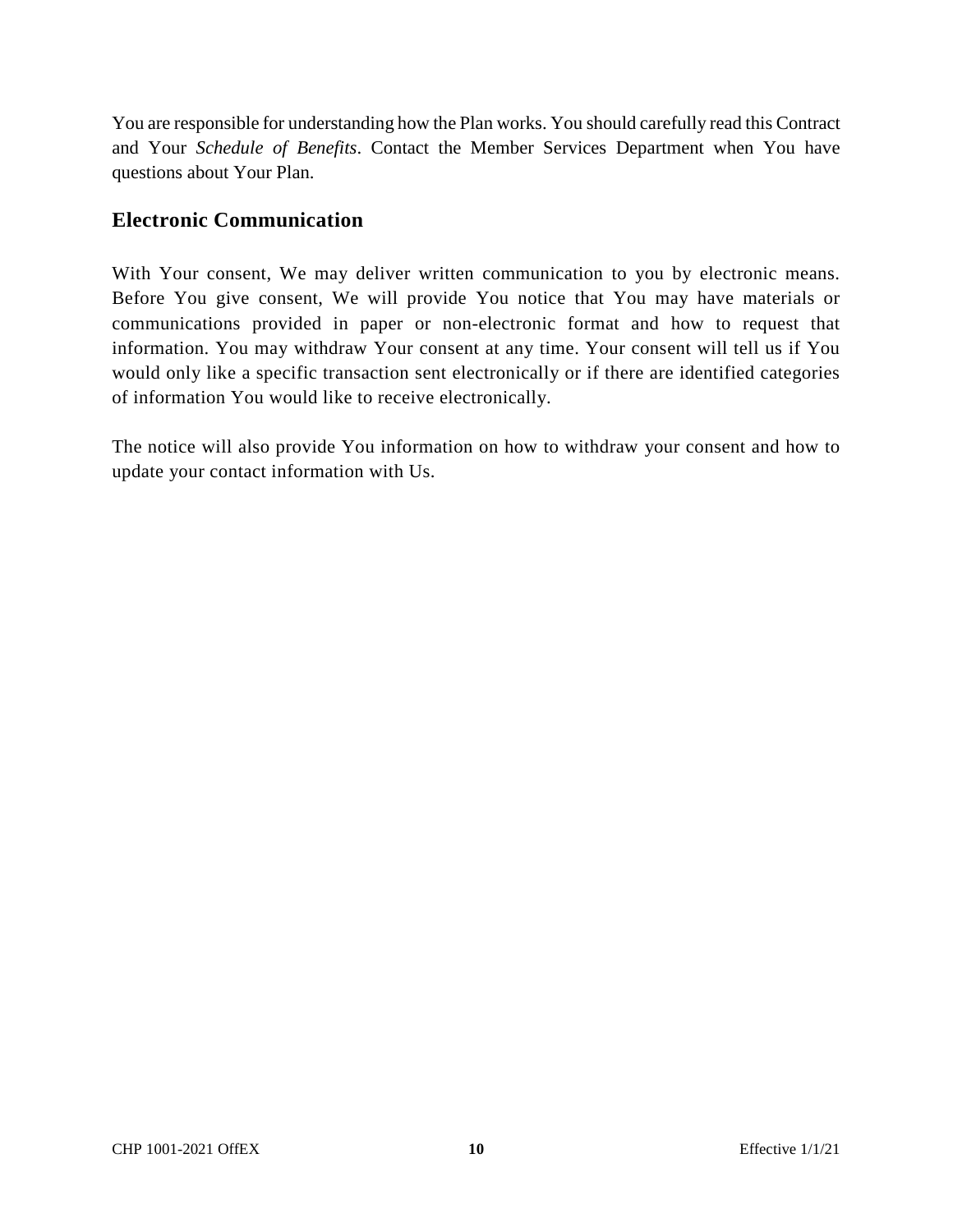# **ELIGIBILITY AND ENROLLMENT**

# **Eligibility**

We make eligibility decisions from the application that You submit. You are responsible for telling us about any changes that could change Your eligibility. Examples of changes are adoption, a birth, addition of another dependent, or a divorce. To be eligible for Covered Benefits with this Contract, You must be enrolled as a Member. A Member is the person who has applied for coverage on behalf of his/herself and his/her Dependents, and to whom this Contract has been issued.

To enroll in CHRISTUS Health Plan, You must be a Qualified Individual:

- Be a citizen or natural of the United States:
- Be lawfully present in the United States, if not a citizen or natural of the United States;
- Not be incarcerated, other than incarceration pending disposition of charges;
- Be ineligible for Medicare due to age, illness or disability, other than individuals with end stage renal disease, or be over age 65 and eligible for premium-free part A, but is not collecting Social Security benefits and has not enrolled in either Part A or Part B;
- You must reside in the CHRISTUS Health Plan Service Area, or the Subscriber must reside in the Service Area, and Continue to meet these criteria.

To add a newborn and other Dependents to Your Plan you must complete an enrollment form for the Dependent and submit it to Us. You must tell Us within 31 days after the birth of a child that You wish to add as a Dependent and pay any premium required to continue the coverage. We will not exclude or limit coverage for a newborn child of the Subscriber or Subscriber's spouse; congenital defects will be treated the same as any other illness or injury for which coverage is provided. Your newborn child may receive services from Non-Participating Providers if the newborn child is born outside the Service Area due to an emergency, or is born in a Non-Participating Facility to a mother who does not have coverage. We may require that the newborn be transferred to a Participating Facility at Our expense and, if applicable, to a Participating Provider when such transfer is medically appropriate.

Notwithstanding notification eligibility requirements, a newborn child of the Subscriber or the Subscriber's spouse is entitled to coverage during the initial 31 days following birth. You may notify CHRISTUS Health Plan, either verbally or in writing, of the addition of the newborn as a covered Dependent. In addition, grandchildren living with and in the household of the Subscriber may also qualify as a Dependent. To qualify, grandchildren must be:

- Unmarried:
- Younger than 25 years of age; and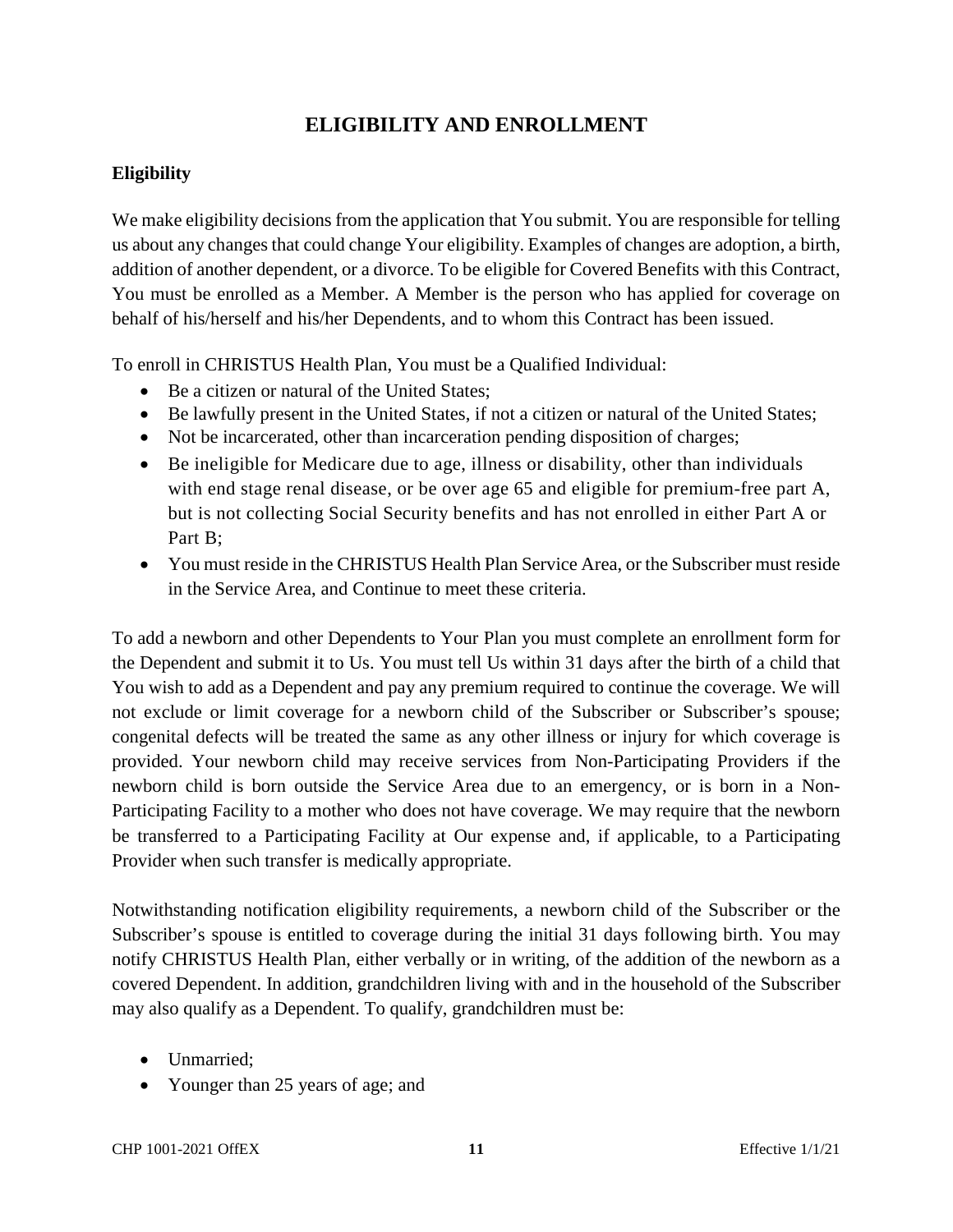A dependent for federal income tax purposes at the time of the application for coverage.

Coverage for a grandchild may not be terminated solely because the grandchild is no longer a dependent for income tax purposes.

## **To be eligible as a Dependent, each dependent must meet the following criteria:**

- Be a Dependent of a Qualified Individual eligible for coverage under Texas law; AND either
- Be enrolled at the same time as the Member; OR
- Be enrolled within 31 days of a Qualifying Event as described under the Special Enrollment Period for Dependents.

A Dependent is a Member's lawful spouse, or Domestic Partner, and children under age 26. The term "child/children" includes:

- a natural child:
- a stepchild, legally or adopted child, including children who have become subject of a suit for adoption of the Member or the Members' spouse or Domestic Partner; or
- a child for whom the Member or the Member's spouse or Domestic Partner are the legal guardian.

Unless special circumstances apply, coverage of such Dependents is limited to those under the age of twenty-six (26). Dependents over the age of 26 may qualify for continued dependent coverage if the Dependent is incapable of self-sustaining employment due to a mental retardation or physical disability, and who is chiefly dependent upon the subscriber for support and maintenance. You must submit proof of the child's mental or physical handicap and dependency to Us within thirtyone (31) days after the date the child ceases to qualify as a Dependent. Once a year, We may require proof of the continuation of the child's disability and dependence.

Any child(ren) for whom You are the permanent legal guardian must be supported pursuant to a court order imposed on You (such as a Qualified Medical Child Support Order). We will provide coverage to Dependent children as required due to a Qualified Medical Child Support Order in accordance with applicable federal or state laws or regulations. These Dependents are not bound by enrollment season restrictions. Children subject to a Qualified Medical Child Support Order are also eligible for dental benefits under this Contract.

## *The Rights of Custodial Parents*

If a Dependent child has coverage under a noncustodial parent, or a parent that does not have primary custody of the child, We will provide information to the custodial parent, as necessary, for the child to obtain benefits; permit the custodial parent or the Provider to submit claims for Covered Services without the approval of the noncustodial parent; and make payments on claims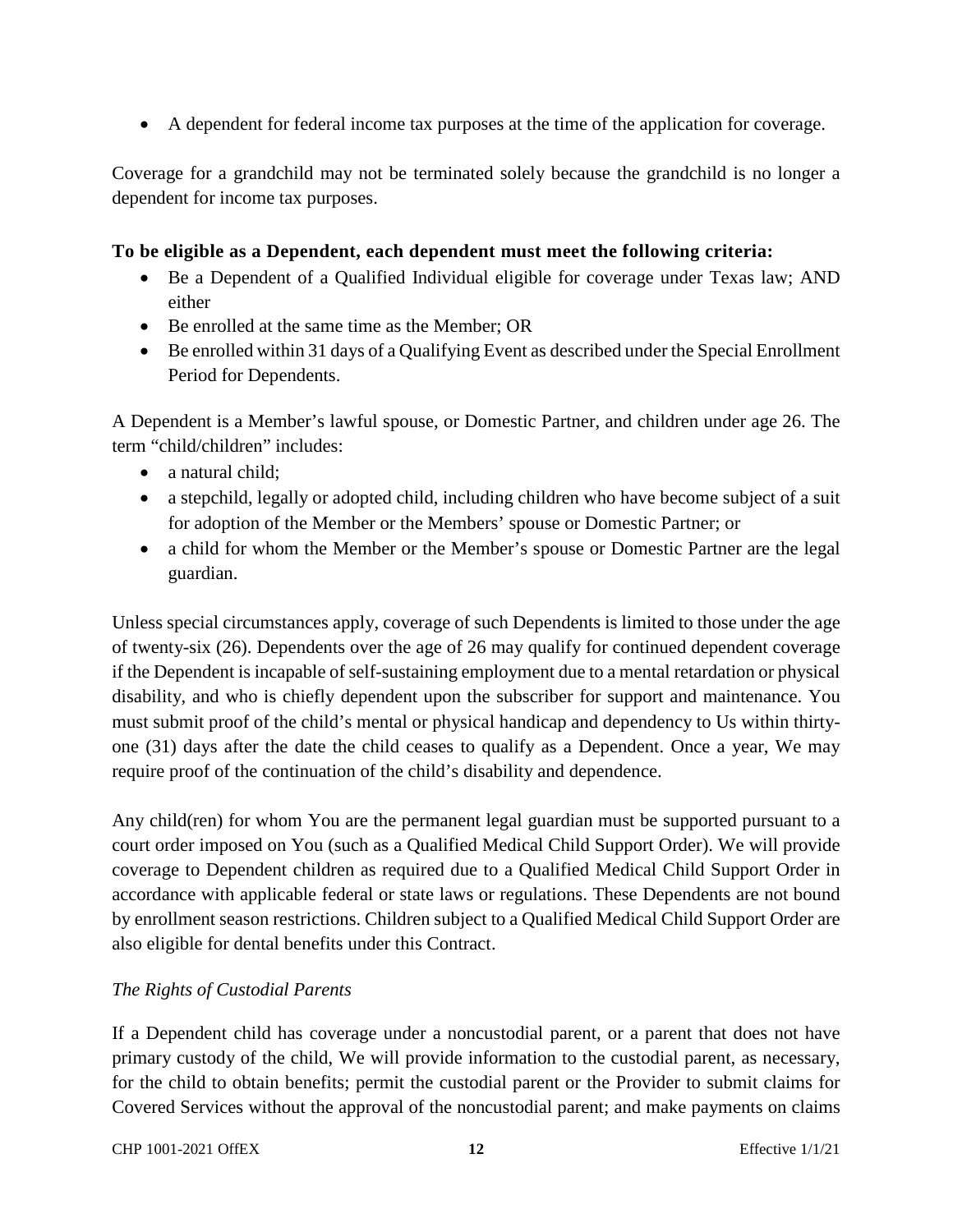submitted in accordance with Texas law directly to the custodial parent, the Provider or the state Medicaid agency.

# *The Rights of Non-Custodial Parents*

Non-custodial parents of children who are covered under a custodial parent's Contract have rights, unless those rights have been taken away by a court order or divorce decree. Non-custodial parents are able to contact Us to obtain and provide necessary information including but not limited to Provider information, Claim information, claims payment, and benefits or services information for the child.

## **Enrollment**

Online enrollment is available at www.christushealthplan.org.

# **Initial Enrollment**

Coverage under this Contract shall become effective as of the date approved by CHRISTUS Health Plan.

# **Special And Limited Enrollment for Qualified Individuals**

A Qualified individual has sixty (60) days to enroll as a result of one of the following events:

- 1) A Qualified Individual or Dependent suffers a loss of Minimum Essential Coverage;
- 2) A Qualified Individual gains a Dependent or becomes a Dependent through marriage, birth, adoption, placement for adoption, placement in foster care, or through a child support order or other court order;
- 3) An individual, who was not previously a citizen, national, or lawfully present individual gains such status;
- 4) A Qualified Individual's enrollment or non-enrollment is unintentional, inadvertent, or erroneous and is the result of the error, misrepresentation, or inaction of an officer, employee, or agent, or its instrumentalities as evaluated and determined by Us. In such cases, We may take such action as may be necessary to correct or eliminate the effects of such error, misrepresentation, or inaction;
- 5) A Qualified Individual or enrollee gains access as a result of a permanent move;
- 6) Qualifying events as defined under section 603 of the Employee Retirement Income Security Act of 1974, as amended;
- 7) A Qualified Individual or enrollee demonstrates to Us, in accordance with guidelines issued by HHS, that the individual meets other exceptional circumstances as We may provide.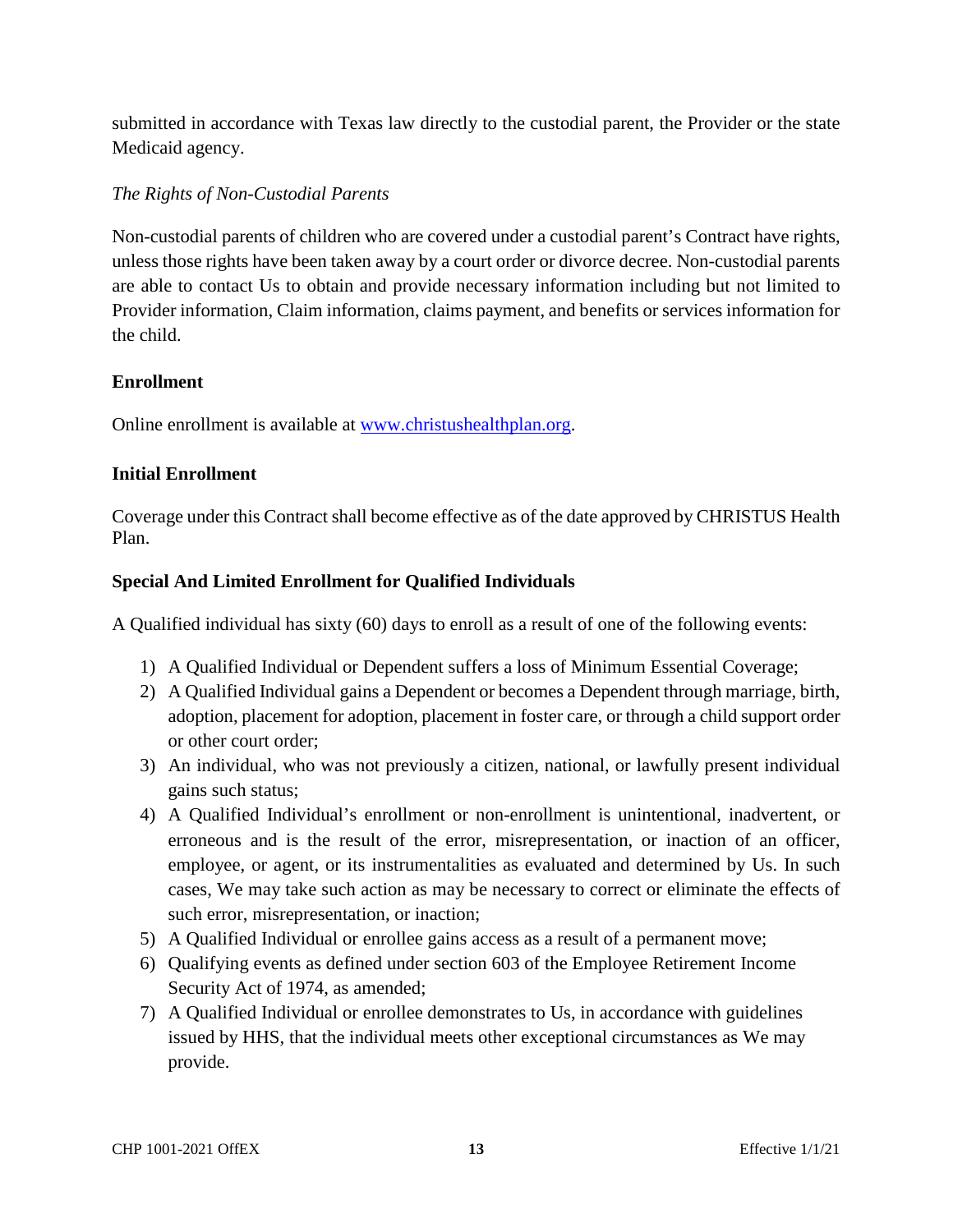- 8) A Qualified Individual is one that in the case of marriage, at least one spouse must demonstrate having minimum essential coverage.
- 9) A Qualified Individual or enrollee is a victim of domestic abuse or spousal abandonment; including a dependent or unmarried victim within a household, is enrolled in minimum essential coverage and seeks to enroll in coverage separate from the perpetrator of the abuse or abandonment.
- 10) A Qualified Individual or enrollee applies for coverage on the Exchange during the annual open enrollment period or due to a qualifying event, is assessed by the Exchange as potentially eligible for Medicaid or the Children's Health Insurance Program (CHIP), and is determined ineligible for Medicaid or CHIP by the State Medicaid or CHIP agency either after open enrollment has ended or more than 60 days after the qualifying event.

**Loss of Minimum Essential Coverage** means in the case of a Member who has coverage that is not COBRA continuation coverage, the conditions are satisfied at the time the coverage is terminated as a result of loss of eligibility (regardless of whether the individual is eligible for or elects COBRA continuation coverage). Loss of eligibility does not include a loss due to the failure to pay premiums on a timely basis or termination of coverage for cause (such as making a fraudulent Claim or an intentional misrepresentation of a material fact in connection with the Plan). Loss of eligibility for coverage includes, but is not limited to:

- 1) Loss of eligibility for coverage as a result of legal separation, divorce, cessation of dependent status (such as attaining the maximum age to be eligible as a dependent child under the Plan), death of an employee, termination of employment, reduction in the number of hours of employment, and any loss of eligibility for coverage after a period that is measured by reference to any of the foregoing;
- 2) In the case of coverage offered through an HMO, or other arrangement, in the individual market that does not provide benefits to individuals who no longer reside in a Service Area, loss of coverage because an individual no longer resides in the Service Area (whether or not within the choice of the individual);
- 3) A situation in which an individual incurs a Claim that would meet or exceed a lifetime limit on all benefits; and
- 4) A situation in which a plan no longer offers any benefits to the class of similarly situated individuals that includes the individual.
- 5) In the case of an employee or dependent who has coverage that is not COBRA continuation coverage, the conditions are satisfied at the time employer contributions towards the employee's or dependent's coverage terminate. Employer contributions include contributions by any current or former employer that was contributing to coverage for the employee or dependent.
- 6) In the case of an employee or dependent that has coverage that is COBRA continuation coverage, the conditions are satisfied at the time the COBRA continuation coverage is exhausted. An individual who satisfies the conditions for special enrollment, does not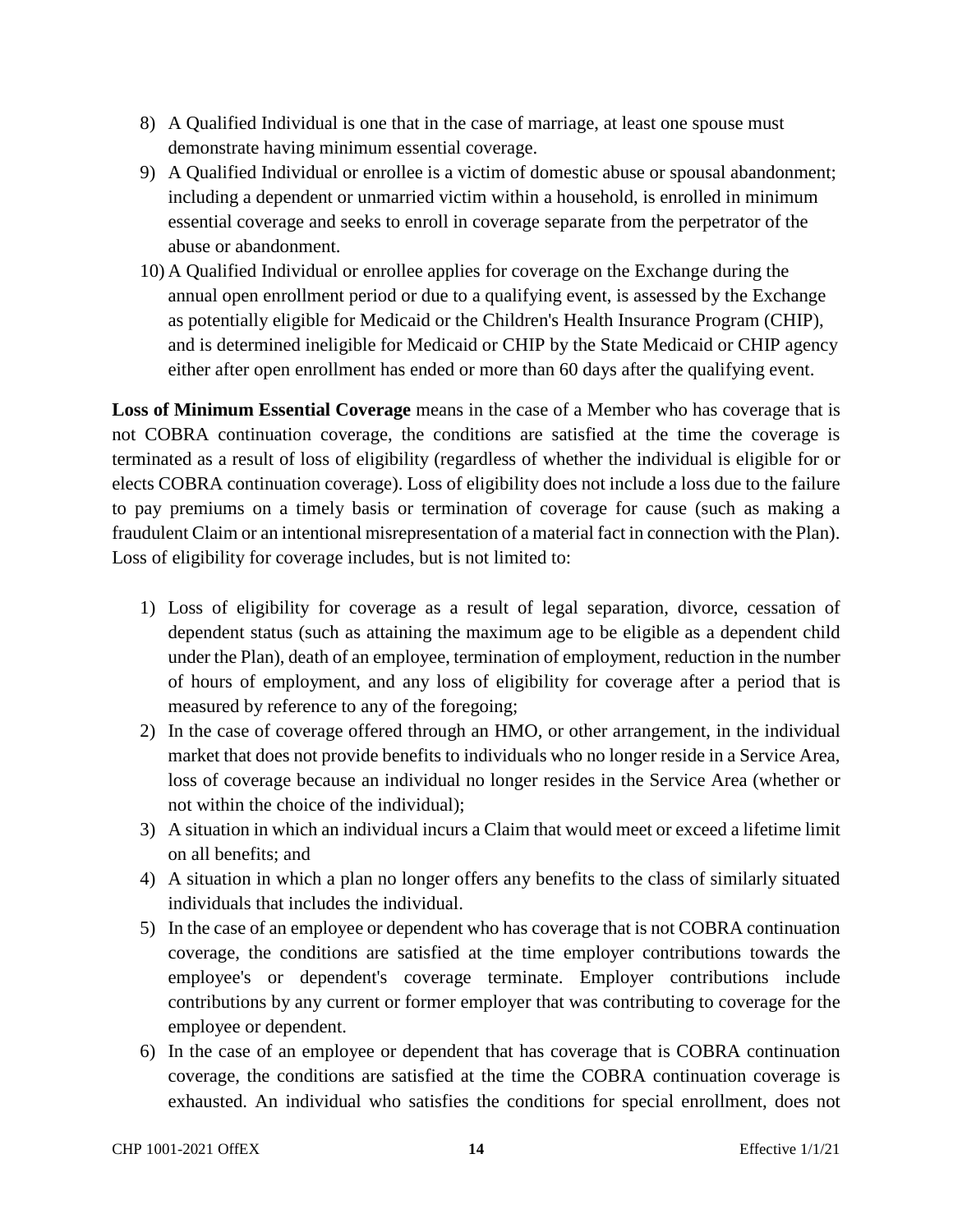enroll, and instead elects and exhausts COBRA continuation coverage satisfies the conditions.

Qualified Individuals that enroll between the first and fifteenth day of the month will have a coverage Effective Date of the first day of the following month. Qualified individuals that enroll between the sixteenth and last day of the month will have a coverage Effective Date of the first day of the second following month.

In the case of birth, adoption or placement for adoption, the coverage is effective on the date of birth, adoption or placement for adoption.

The effective date of coverage for Dependents enrolled due to a Qualified Medical Child Support Order is the first of the month following receipt of the Order or the effective date of the Order, not to exceed sixty (60) days retroactive coverage.

In the case of marriage, or in the case where the Qualified Individual loses minimum essential coverage, the Effective Date is the first day of the following month.

We may provide a coverage Effective Date for a Qualified Individual earlier than specified in the paragraphs above, provided that the

1) Qualified Individual pays the entire Premium for the first partial month of coverage as well as all Cost Sharing.

## **Notification of Change of Status**

Any change in a Member's status after the Effective Date of coverage should be reported to Member Services. Changes may also be cause for a change in premiums. Examples include:

- Change in address or contact information;
- Change in eligibility status; or
- Change in tobacco use.

In the event of a change in marital status, that person shall be issued coverage in accordance with Texas statute.

## **Cancellation of Coverage**

A Member's coverage will end under this Contract on the earliest of the following dates when:

- 1) The premium is not received by CHRISTUS Health Plan when due, subject to the Grace Period provision of this Contract.
- 2) After not less than 30 days written notice, the Member no longer resides in the Service Area; except that CHRISTUS Health Plan will not cancel the coverage for a child who is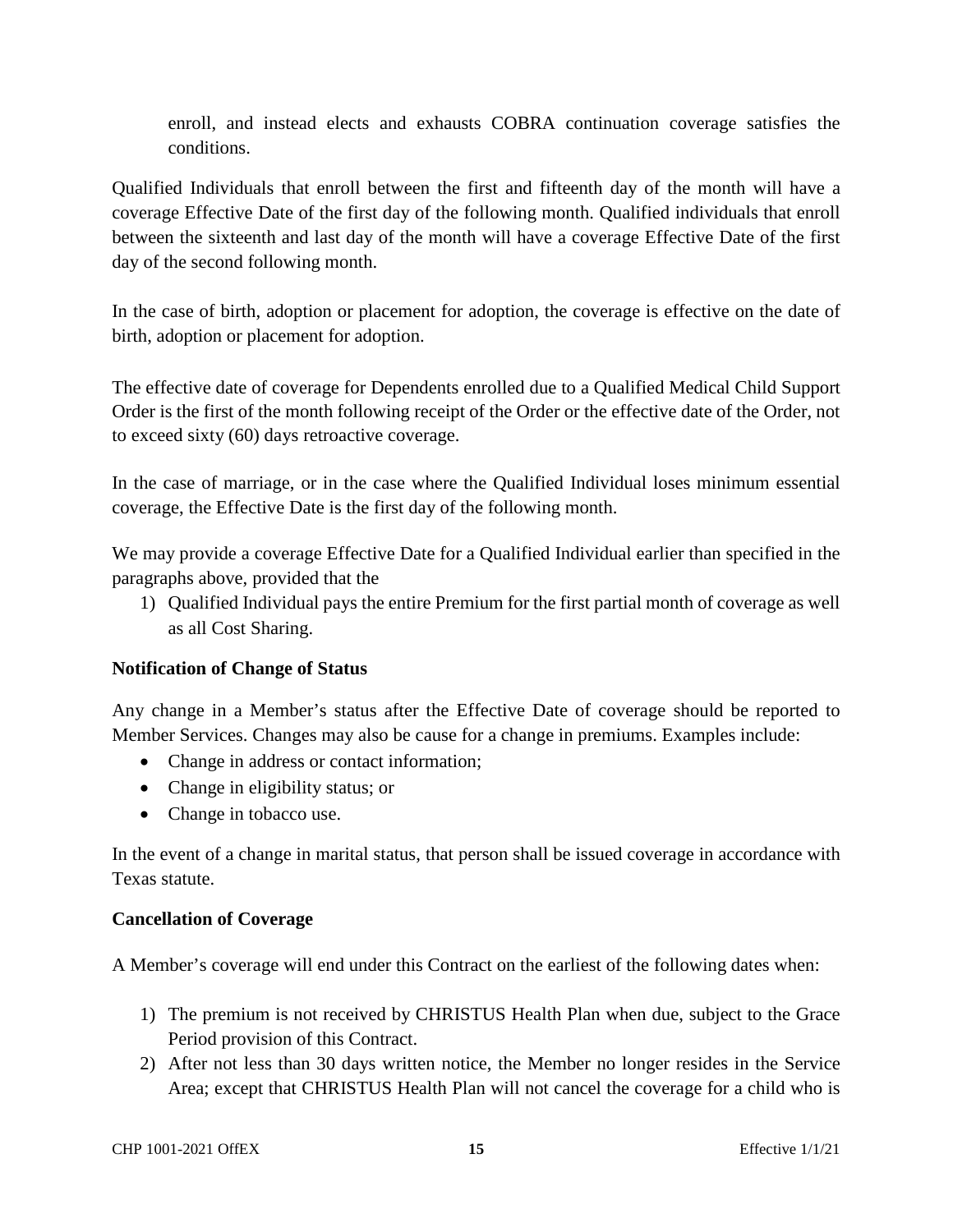the subject of a medical support order because the child does not reside, in the Service Area;

- 3) The Plan or a particular type of individual coverage is terminated; but only if coverage is terminated uniformly without regard to any health status-related factor of enrollees and dependents of enrollees who may become eligible for coverage. We may cancel terminate coverage after 90 days written notice, and must offer each enrollee on a guaranteed-issue basis any other individual basic health care coverage offered by Us in that service area. In case of termination by discontinuance of all individual basic health care coverage by the HMO in that service area, but only if coverage is discontinued uniformly without regard to health status-related factors of enrollees and dependents of enrollees who may become eligible for coverage, the HMO may cancel coverage after 180 days' written notice to the commissioner and the enrollees, in which case the HMO may not re-enter the individual market in that service area for five years beginning on the date of discontinuance at the last coverage not renewed.
- 4) The Member is no longer a Qualified Individual and eligible for coverage;
- 5) The Member engages in fraud or intentional misrepresentation of a material fact in the enrollment application, after not less than a 15 days written notice;
- 6) The Member engages in fraud in the use of services or facilities, after not less than a 15 days written notice;

# **Coverage will end on at 11:59 pm on the last day of the month for which premiums were paid. The Member will be responsible for claims paid after the Termination Date.**

We will not pay for any Covered Services provided to a Member or Dependent after the date of termination. Unless We agree, in writing, no Covered Benefits will be provided under this Contract following the date this Contract terminates, including if Your or Your Dependent are or remain in the hospital after the date of termination of this Contract.

#### Conversion of Coverage

Eligible Dependents under this Contract have a right to a conversion to a new Contract upon:

- 1) the death of the Member; or
- 2) Divorce, annulment or dissolution of marriage or legal separation of the spouse from the Member.

The right to conversion does not apply if:

- coverage ends due to non-payment of premium,
- the Dependent is eligible for or enrolled in Medicare.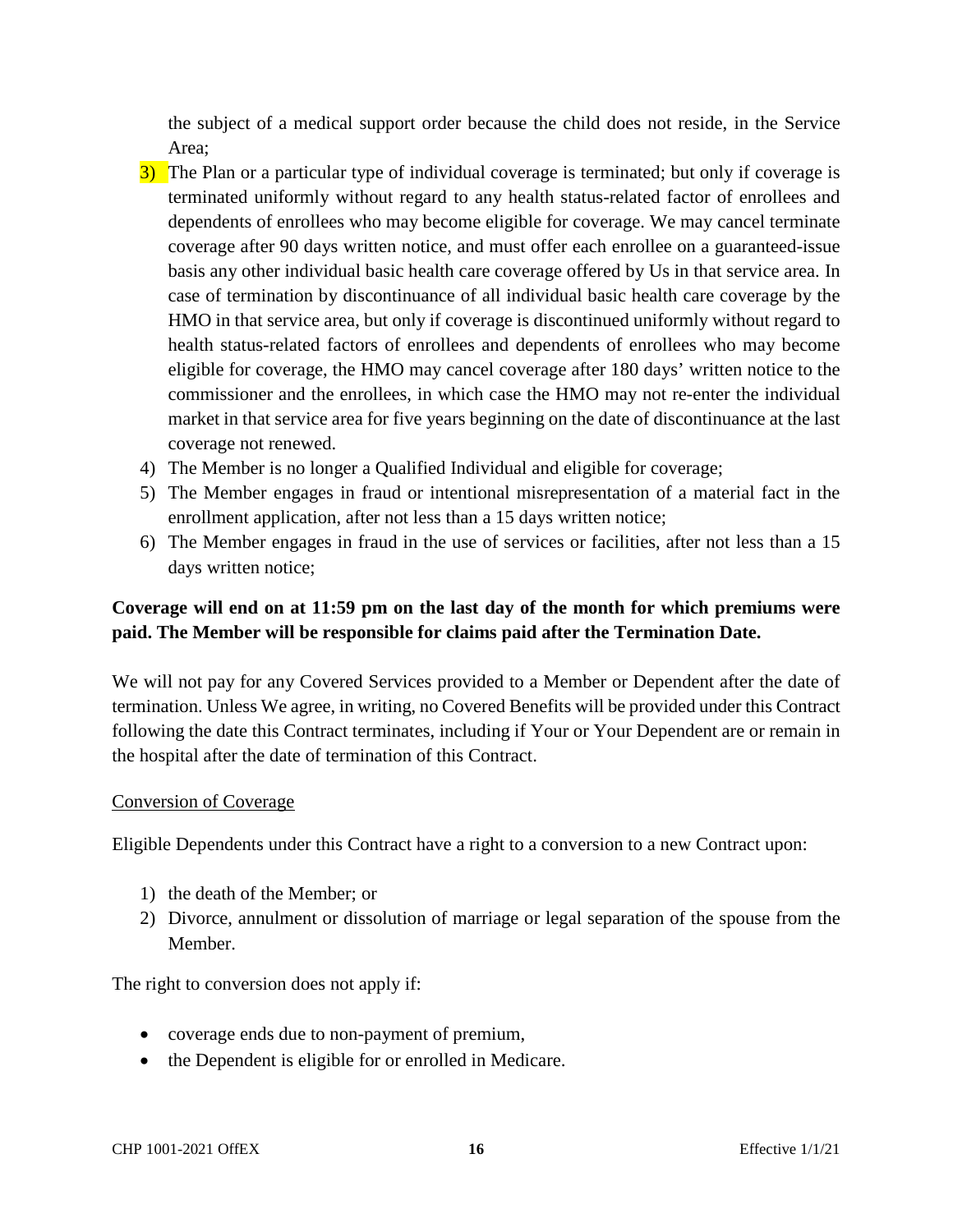The Dependent must tell Us of their desire to convert their coverage. We will then send notice of conversion rights. The Dependent must pay the applicable premium within thirty days following receipt of the notice of conversion rights sent by Us.

A Dependent who becomes a Member under the new Contract must continue to reside in the Service Area. Dependents of the Member are not required to reside in the Services Area. The conversion plan will be the same form of coverage then being offered by CHRISTUS Health Plan that the original Member and his/her Dependents had, prior to conversion. Premiums must be paid on time. If the Dependent wishes to enroll on a different benefit plan, he/she may have to reapply for coverage.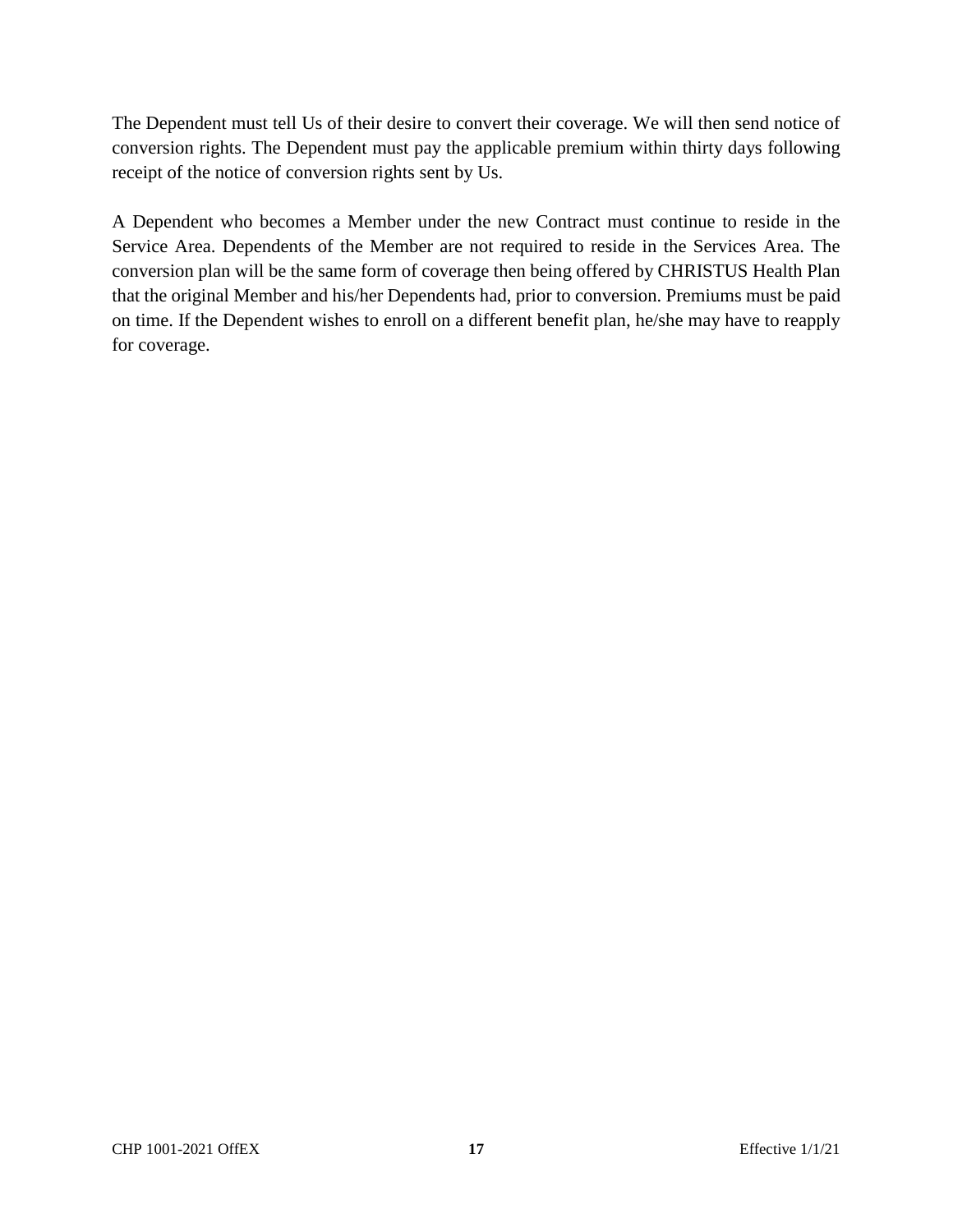# **HOW YOUR PLAN WORKS**

This section explains how Your Plan works, how to access Your Primary Care Provider to get healthcare, and the rules You must follow when getting care.

The Plan is an "HMO" style plan, which means that You select a Primary Care Provider (PCP) to arrange all of Your care. The Plan also requires that:

- You must live, reside, or work in the Service Area, unless You are a Dependent, and meet all the rules for Coverage in this Contract.
- You must receive healthcare services by our network of Participating Providers. Our network is made of doctors and hospitals that we contract with to provide You medical services. If You do not use Our network of Participating Providers, you may have to pay for the services you receive.
- You may obtain Covered Services from a Non-Participating Provider only when a Participating Provider is not available within the Service Area. To get an Authorization for these Covered Services, Your PCP will submit a referral request to Us. Urgent Care and Emergency Care Services are covered even if the provider is not a Participating Provider.
- You must pay Your Cost Sharing at the time You receive Covered Services. We will pay the Provider the balance due for Covered Services. Your *Schedule of Benefits* has more information on the Cost Sharing requirements.
- Some healthcare services will require Preauthorization to be covered under the Plan. For example, Preauthorization is required for some Hospitalizations (maternity care does not require a Preautherization) and some types of outpatient care. Your Participating Provider must make sure that Preauthorization is in place when it is needed. Please read the HOW PREAUTHORIZATION WORKS section of this Contract for more details.
- Emergency Care Services and Urgent Care Services outside the Service Area are Covered, but other types of care may not be Covered.

## **Primary Care Providers**

A good relationship with Your Primary Care Provider (PCP) will help You and Your family make the most of Your Plan benefits. As Our Member, You can select a PCP for Yourself and each Covered Dependent. You may consult Our online Provider Directory by visiting Our website at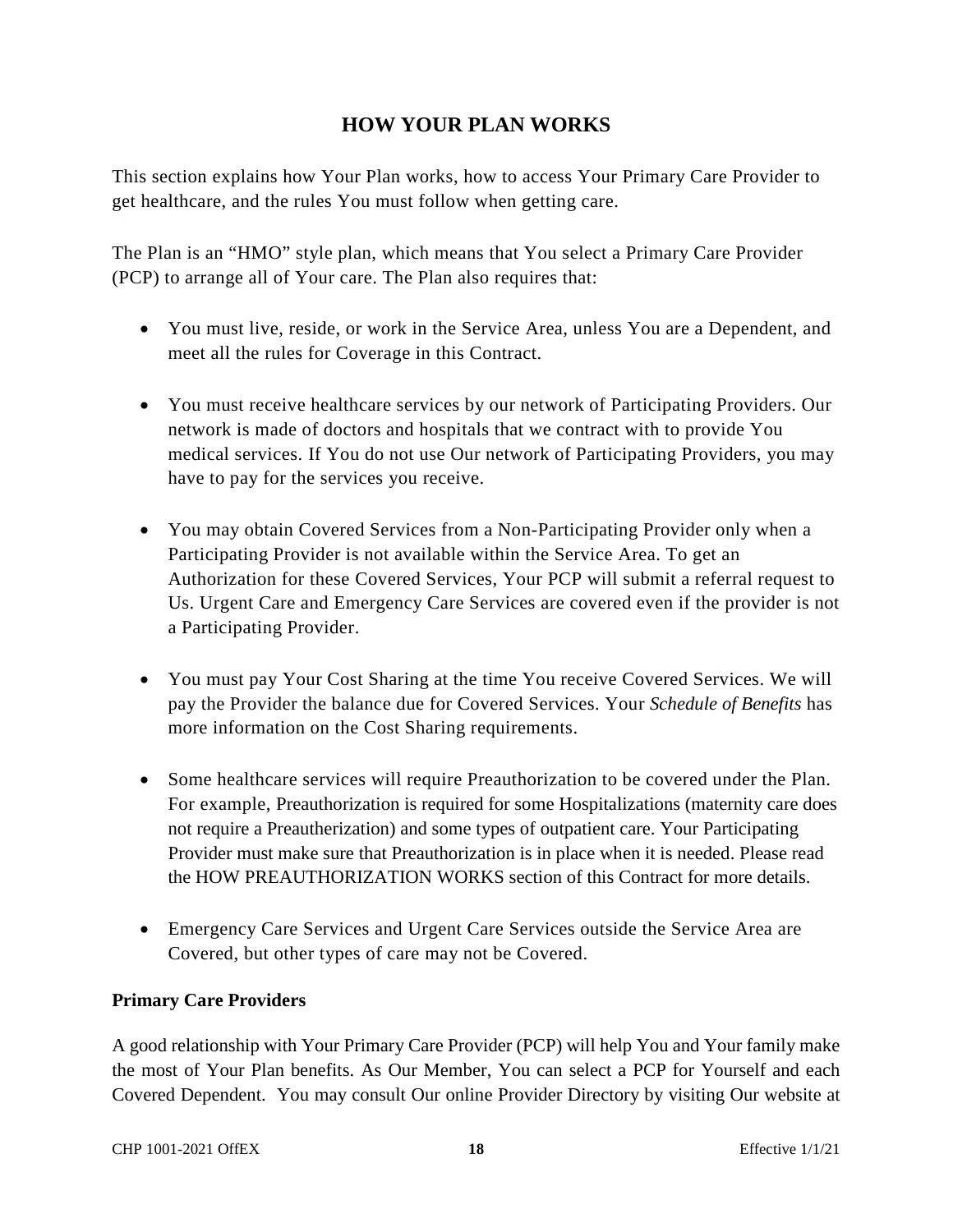www.christushealthplan.org, or call Member Services at 1-844-282-3025. We can help You choose a PCP that is a part of Our provider network.

If You do not choose a PCP when you enroll, a PCP near Your home will be selected for You. You do not have to use the PCP We automatically assign to You. Please call Member Services at 1-844-282-3025 to change Your PCP.

PCPs can include family practice physicians; general practitioners; internists; pediatricians; obstetricians and/or gynecologists (OB/GYN). Each Member may choose what type of PCP they prefer. Female Members may choose to have an OB/GYN as their Primary Care Provider, if desired. For female Members who do not choose an OB/GYN as their PCP, no referral is required for services provided from OB/GYN Participating Providers. Female members may also select an OB/GYN in addition to a PCP. Your PCP is responsible for providing Your Primary Care Services. These include annual examinations, routine immunizations, and treatment of non-emergency acute illnesses and injuries.

If You are a new Member and have a medical problem or are on medication, You should contact Your PCP's office. You should arrange for an appointment as soon as possible following Your Effective Date.

#### **Specialist as PCP**

Some Specialists may act as a PCP for Members with a severe chronic, disabling, or life threatening medical Condition. This is permitted if the Specialist provides all basic Health Care Services and they are contracted with CHRISTUS Health Plan to perform PCP duties. Contact Member Services at 1-844-282-3025 to find out which Providers serve in both roles.

#### **CHRISTUS Health Plan Provider Directory**

Our Provider directory is a list of Physicians, Hospitals, pharmacies, and other Providers that are contracted with Us. The Provider directory is updated regularly.

You can see the online Provider directory on Our website at www.christushealthplan.org. You can also call Member Services at 1-844-282-3025 and ask about a Participating Provider.

## **ID Card**

You have been sent a Plan ID card. If more cards are needed, please call Member Services at 1- 844-282-3025. Always carry Your Plan ID card with You. The Plan ID card lists some of those benefits to which Members are entitled that may require Copayment amounts. Cost Sharing information can be found in Your the *Schedule of Benefits*.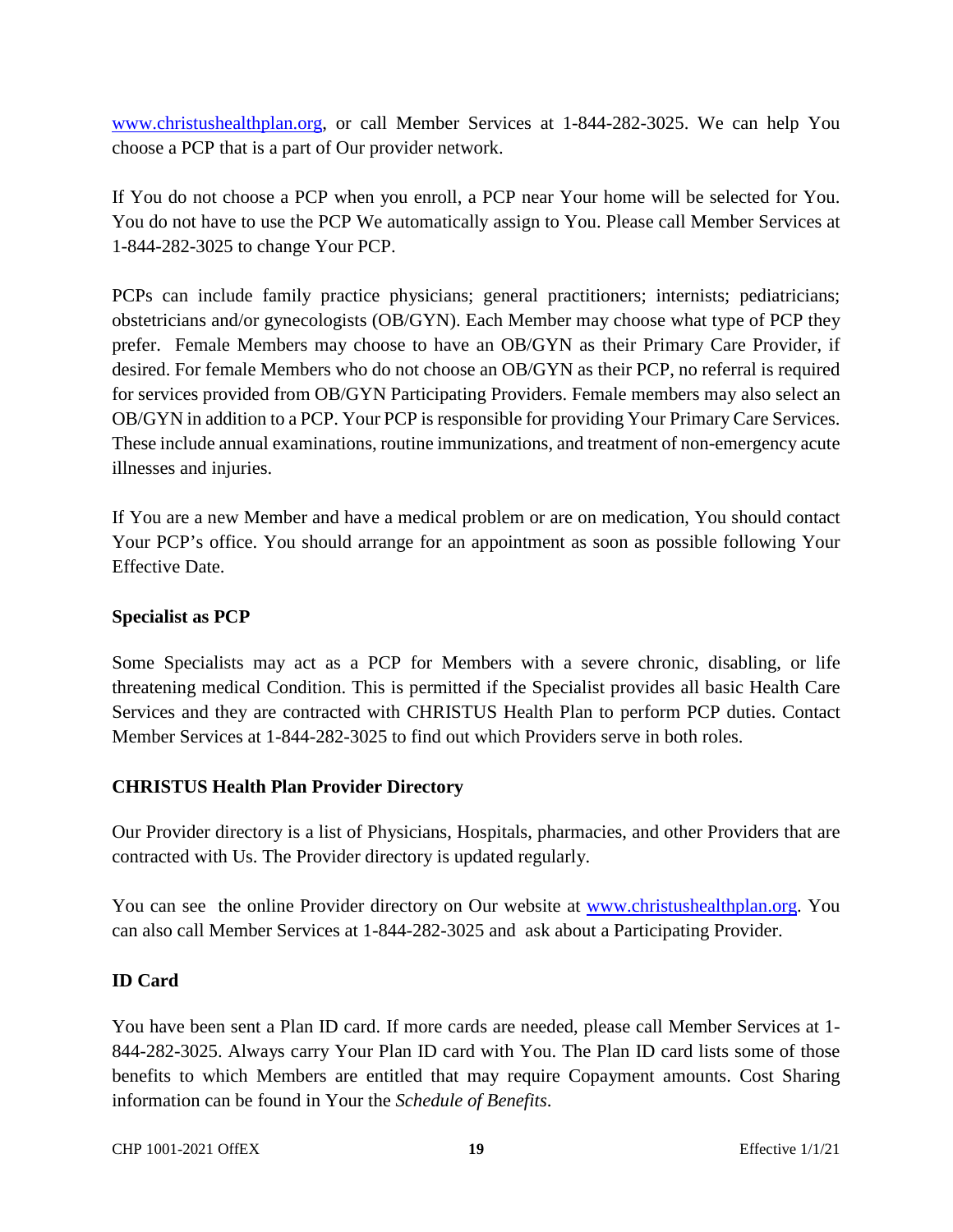You are entitled to Plan benefits for Covered Services if all Premiums, Deductibles and Copayment amounts have been paid and You are eligible to get Plan benefits. Possession of a Plan ID card alone does not entitle You to benefits. Do not allow others to use Your Plan ID card. By doing so, You must pay for the services given to the non-Member. In addition, Your Plan Membership and that of Your covered Dependents, may be terminated. Call Member Services at 1-844-282-3025 immediately if Your Plan ID card is lost or stolen.

#### **Unauthorized, Fraudulent, Improper, or Abusive Use of Identification (ID) Cards**

WARNING: It is important to follow the advice of medical professionals and to receive the best care and treatment possible. This section does not provide any guidance or advisement for medical treatment and may not be interpreted as prescribed medical services. Do not use any information in this section to make decisions about your health care needs.

This section is designed to provide general information to protect the unauthorized use of your medical benefits and ID card. The information can help raise awareness of strategies used by unscrupulous people to take advantage of you for financial gain. Also, in the event there is use of your ID card or health care benefits for anyone other than you, you are asked to make a report using the phone, fax or email listed in the next paragraph.

- 1. The use of your ID card or Personal Health Information by anyone else, whether you know him/her or not, may be considered fraud and must be reported immediately to the CHRISTUS Fraud Hot Line 855-771-8072, Fraud secure fax 210-766-8849 or dedicated email CHRISTUSHealthPlanSIU@CHRISTUSHealth.org .
- 2. Please report any occurrence of the following:
	- a. A health care provider bills for medical treatment, services or equipment you did not receive, or on a date other than the date of treatment.
	- b. A health care provider or other person offers you cash, a gift card or other benefits in exchange for you visiting a specific health care provider.
	- c. If you are solicited with an offer for free treatment at an inpatient sober living house, whether in state or out of town.
	- d. A health care provider bills an excessive amount for treatment you received, even if you paid your normal deductible.
	- e. A health care provider performs treatment or services that are medically unnecessary and unrelated to any condition for which you sought treatment.
	- f. A health care provider asks you to recruit family or friends for any treatment or services.
	- g. You continue to receive ongoing delivery of medical equipment you no longer need or use. (Please DO NOT stop any prescribed treatment without consulting a medical professional)
	- h. Your treatment period lasts significantly longer than the prescribed time period or appears to have no end date, or no Plan of Care has been presented to you.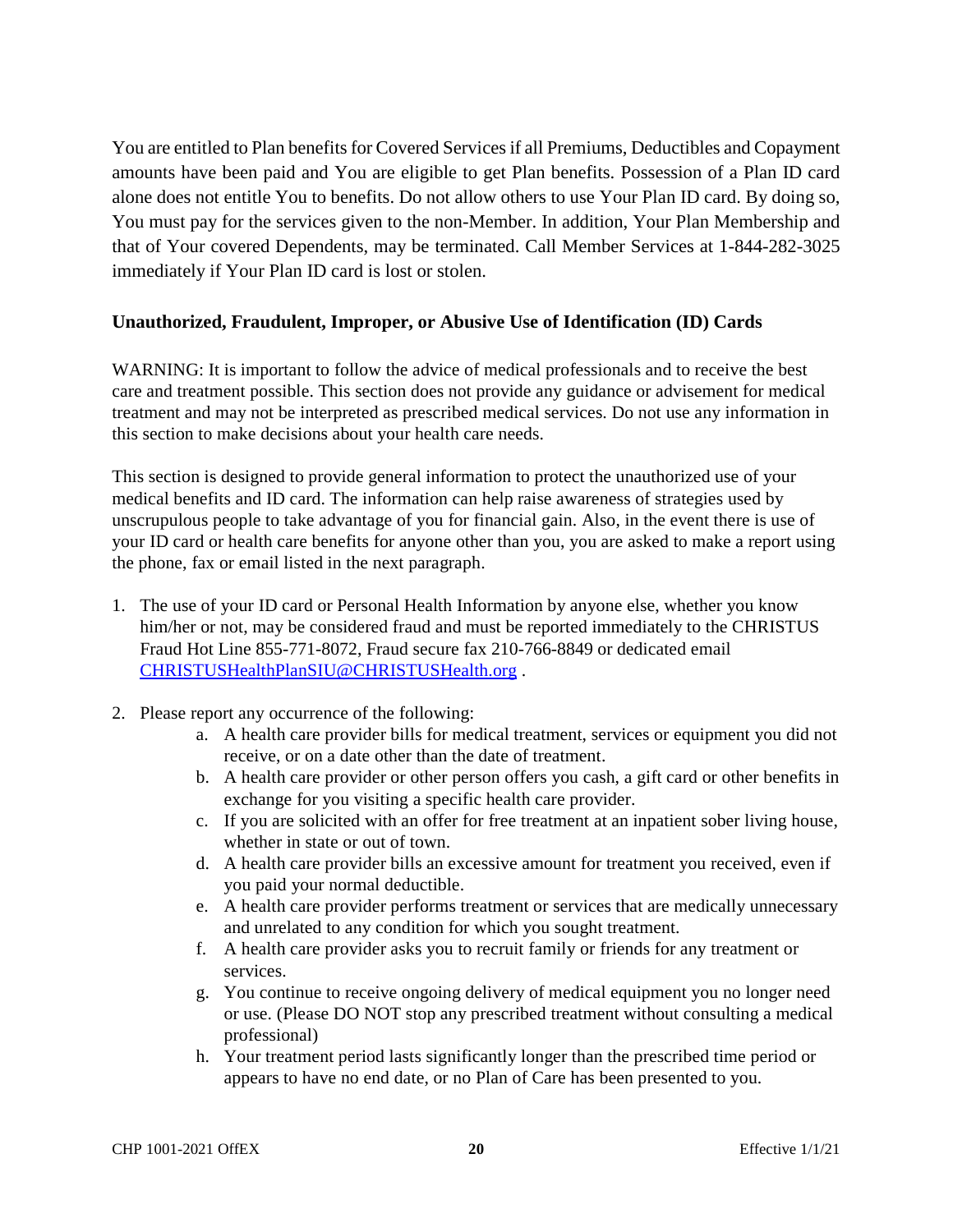- i. Your treatment is abnormally spread out over multiple visits without any medical reason.
- 3. The unauthorized, fraudulent, improper, or abusive use of ID cards issued to Members include, but are not limited to, any of the following actions, when intentional:
	- a. Use of the ID card prior to Your effective date;
	- b. Use of the ID card after Your termination of coverage under the Plan;
	- c. Obtaining Prescription Drugs or other benefits for persons not covered under the Plan;
	- d. Obtaining Prescription Drugs or other benefits that are not covered under the Plan;
	- e. Obtaining Prescription Drugs for resale or for use by any person other than the person for whom the drugs are prescribed, even though the person is otherwise covered under the Plan;
	- f. Obtaining Prescription Drugs without a prescription or through the use of a forged or altered prescription;
	- g. Obtaining quantities of prescription drugs in excess of Medically Necessary or prudent standards of use or in circumventions of the quality limitations of the Plan;
	- h. Obtaining prescription drugs using prescriptions for the same drugs from multiple providers; or
	- i. Obtaining prescription drugs from multiple Pharmacies through the use of the same prescription.
- 4. The fraudulent or intentionally unauthorized, abusive, or other improper use of ID cards by any Member can result in, but is not limited to:
	- a. Denial of benefits;
	- b. Cancellation of coverage;
	- c. Limitation on the use of the ID card to one designated Physician, other Provider, or In-Network Pharmacy;
	- d. Recoupment from You of any benefit payment made;
	- e. Pre-approval of drug purchases and medical services; or
	- f. Notice to proper authorities of potential violations of law or professional ethics.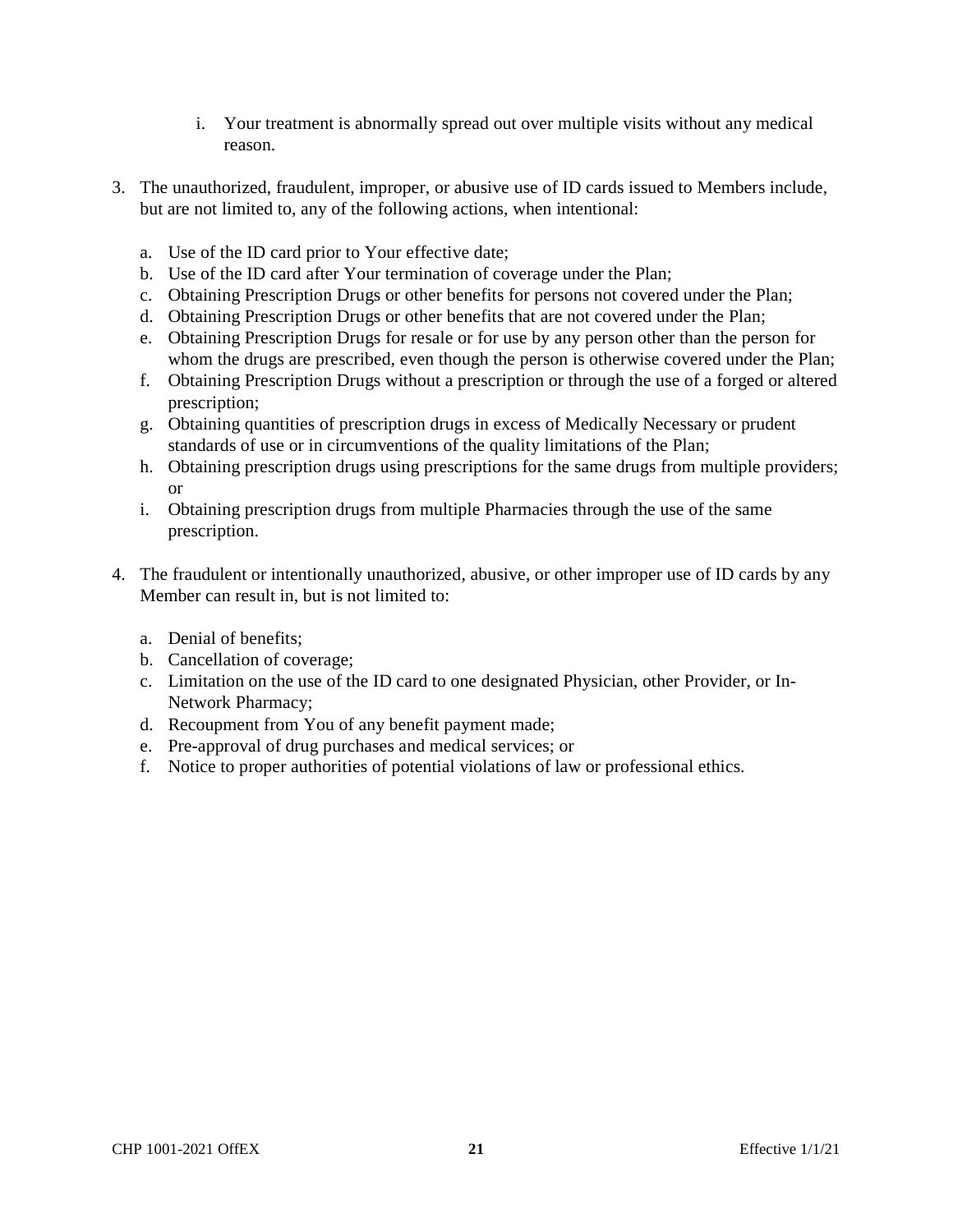# **YOUR COST SHARING OBLIGATIONS**

Cost Sharing is the share of the cost that You pay for Covered Benefits under the Plan. The Cost Sharing payments under Your Plan include the Deductible and Copayment amounts for each type of service as listed in Your *Schedule of Benefits*.

#### **Annual Deductible**

Certain services are subject to an Annual Deductible. This is the amount a Member must pay each Calendar Year for Covered Services before some Covered Services are paid under this Contract. It is also referred to as the Deductible. Please refer to Your *Schedule of Benefits***.**

Not all Covered Services are subject to the Deductible such as most Preventive Services. Your Plan's Copayment amounts do not apply towards Your Deductible. Please refer to Your *Schedule of Benefits* for Your Plan's Deductible amounts and for information about which services are not subject to the Deductible.

Copayments and penalties are not considered when determining if You have satisfied Your Deductible.

#### *Per-Person Deductible*

You have an individual Deductible. Once Your individual Deductible has been met, the Plan will pay benefits for Your Covered Services. Refer to Your *Schedule of Benefits* for Your Deductible amount.

## *Family Deductible*

If You have enrolled in family coverage, or coverage for two (2) or more people; Your Plan has a Family Deductible. Some Covered Services will not be eligible for payment by the Plan until either the Per-Person Deductible or the Family Deductible has been met. Amounts paid by any Member in Your family toward their Per-Person Deductible will also apply to the Family Deductible. For example, if the individual Member's Per-Person Deductible is \$500, then up to \$500 per Member can be applied to the Family Deductible. Once the Family Deductible has been met no Per-Person Deductible will apply and We will pay for Covered Services.

#### **Changes to the Deductible**

Changes to the Deductible may only be made at renewal.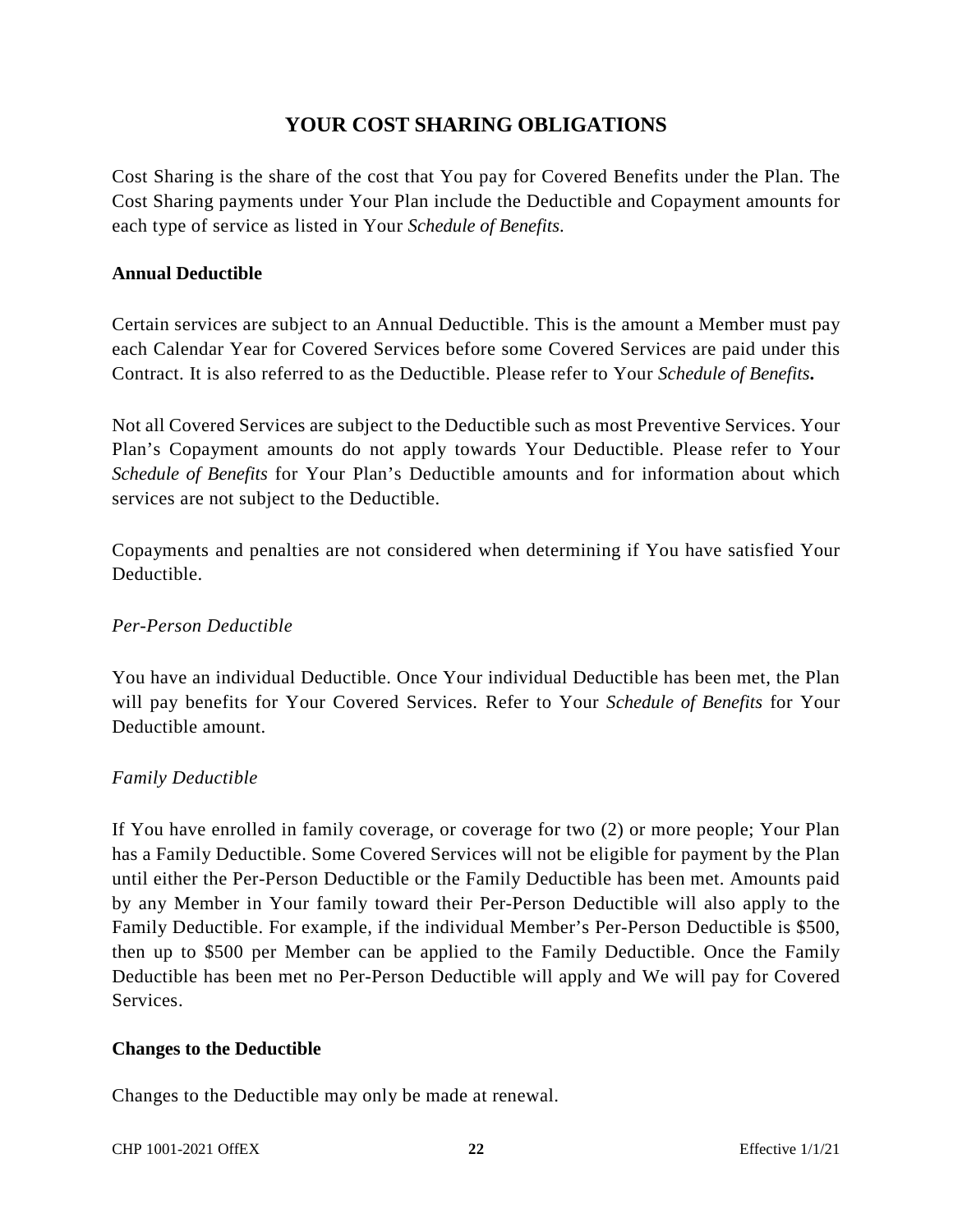#### **Annual Out-of-Pocket Maximum**

Your Plan includes an Annual Out-of-Pocket Maximum to protect You and Your Dependents from the high cost of a catastrophic event. The Annual Out-of-Pocket Maximum is the most You will pay for Cost Sharing in a Calendar Year for certain Covered Benefits. Please refer to Your *Schedule of Benefits* for the Out-of-Pocket Maximum.

Only Deductibles, Coinsurance, and Copay amounts paid out of Your pocket for Covered Benefits are applied to the Annual Out-of–Pocket Maximum. Once this amount is met then Covered Benefits are paid at 100% for the remainder of the Calendar Year.

Deductibles and Copays amounts paid for vision services that are not Essential Health Benefits do not apply toward this Plan Out-of-Pocket Maximum as well.

Once Your Deductible is satisfied, the Copay payments that You pay for Covered Services will apply to Your Out-of-Pocket Maximum. Amounts or services that do not apply to Your Out-of-Pocket Maximum are:

- penalty amounts;
- premium payments; and
- amounts paid for non-Covered Benefits.

## *Per Person Out-of-Pocket Maximum*

If You have single coverage, You have an Individual Per Person Out-of Pocket Maximum to meet. Once You have met this amount, Covered Benefits are paid at 100% for the remainder of the Calendar Year.

## *Family Coverage Out-of-Pocket Maximum*

For Members who have family coverage, there is a Family Out-of-Pocket Maximum. Each individual Member's Per-Person Out–of-Pocket Maximum applies until the Family Out-of-Pocket Maximum has been met. Any combination of family Members can contribute toward meeting the Family Out-of-Pocket Maximum. Once the Family Out-of-Pocket Maximum is met, Covered Benefits are paid at 100% for the remainder of the Calendar Year. For example, if the individual Member's Per Person Out-of-Pocket Maximum is \$2,000, then up to \$2,000 per Member can be applied to the Family Out-of-Pocket Maximum. Any remaining amount on the Family Out-of-Pocket Maximum must be satisfied by other family Members.

If You have questions, or wish to report that You have reached Your Out-of-Pocket Maximum, please contact Member Services at 1-844-282-3025.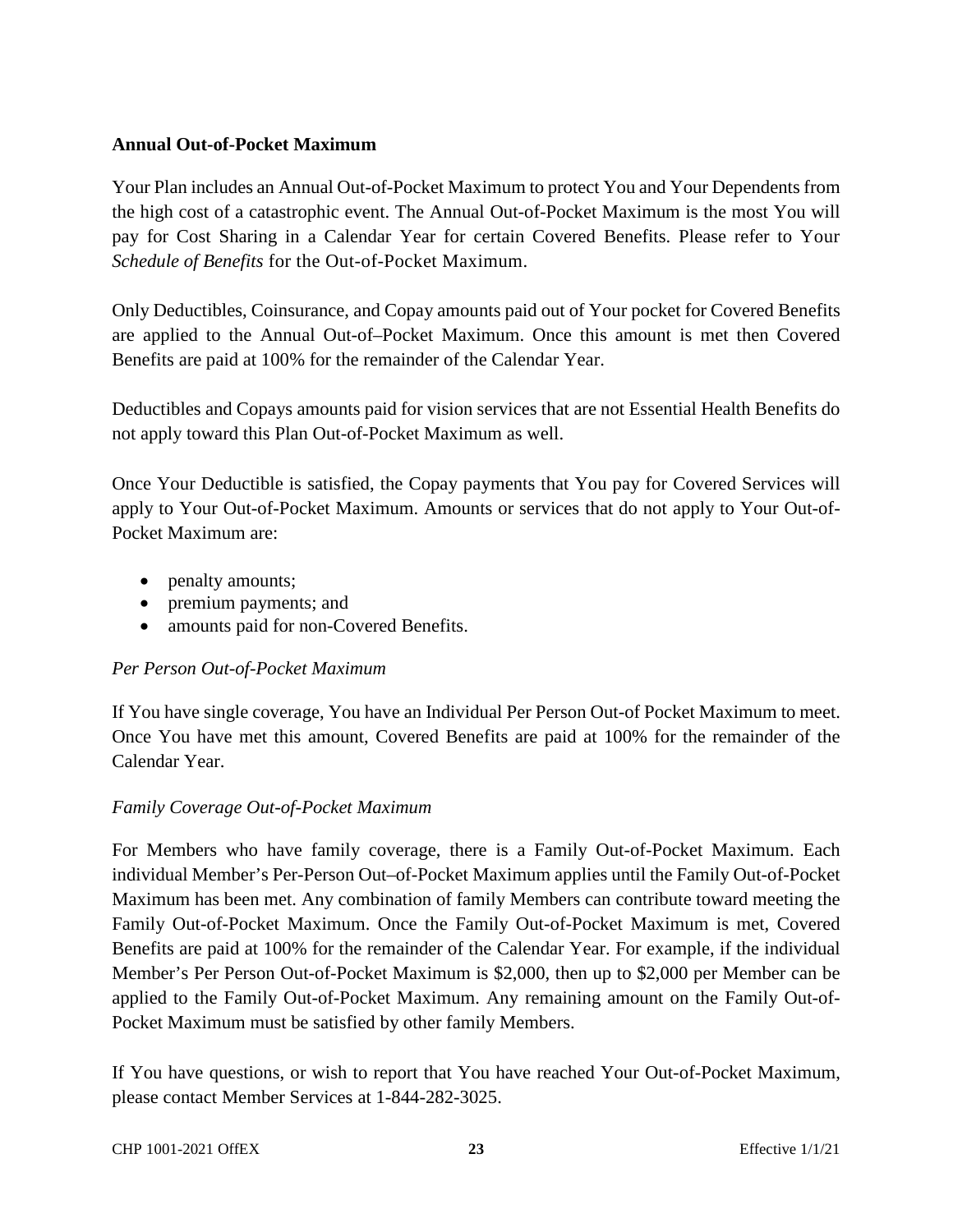# **Copayments**

The Copayment or Copay is the amount shown on Your *Schedule of Benefits* that must be paid by You directly to the Provider each time certain Covered Services are received.

Copays may be due for each Service Your Provider conducts, even if You have more than one appointment in the same day. Copays do not apply toward the Deductible and Out-of-Pocket Maximum.

If You are unsure of the benefits covered under Your Plan or the Cost Sharing amounts, please contact Member Services at 1-844-282-3025.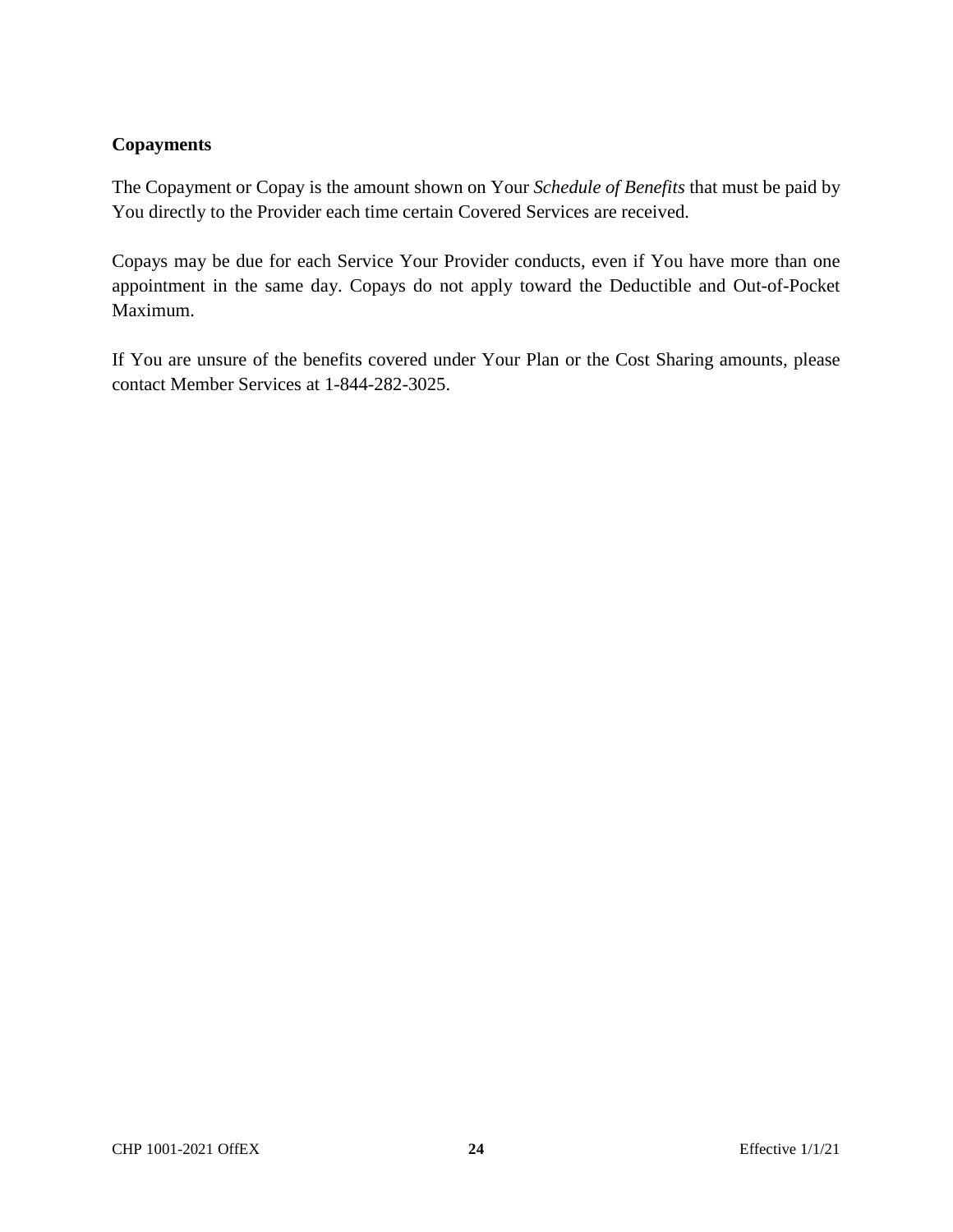# **HOW TO SEEK HEALTH CARE**

The Plan has a network of doctors, healthcare facilities, labs and pharmacies. This section of the Contract explains how and where You can get care. Please also refer to the *Schedule of Benefits* attachment to this Contract for specific information.

When You need care:

- Contact Your Primary Care Provider (PCP).
- Identify Yourself as a Member. Your PCP may ask for information on Your Member ID Card, so have it ready.
- At the healthcare visit, show Your Member ID Card.
- If necessary, get a Preauthorization from Your PCP for certain Covered Benefits. More information on this is available in the HOW PREAUTHORIZATION WORKS section of this Contract.
- Please contact Member Services at 1-844-282-3025 if You have any questions or wish to file a complaint.

## **Emergency Care**

If You have an emergency, You should call 911, or seek treatment at the nearest emergency facility, whether or not it is a Participating Provider. An emergency is any medical problem that you reasonably believe could cause death or permanent injury if not treated quickly.

If You are able, tell the emergency room staff that You are a Member and provide them Your Member ID Card.

Emergency Care Services may be required to treat an accidental injury or the sudden onset of a medical Condition causing severe symptoms such as new, severe pain. A reasonable layperson would expect the lack of immediate medical attention to result in jeopardy to a Member's health, impairment of bodily functions, serious dysfunction of a bodily organ or part, disfigurement to a person, or for a pregnant woman, serious jeopardy to the health of a fetus.

Emergency Care Services may also be required to treat Conditions that may become more serious or life threatening if not treated promptly, such as severe bleeding, severe abdominal pain, chest pain, a severe eye injury, or the sudden inability to breathe.

If You seek Emergency Care for an illness or injury that You believe requires immediate medical attention, the services will be covered by Your Plan. Emergency Care does not require Preauthorization. However, if Your emergency causes You to be admitted to the Hospital, notification and authorization will be required for Your Hospital Admission.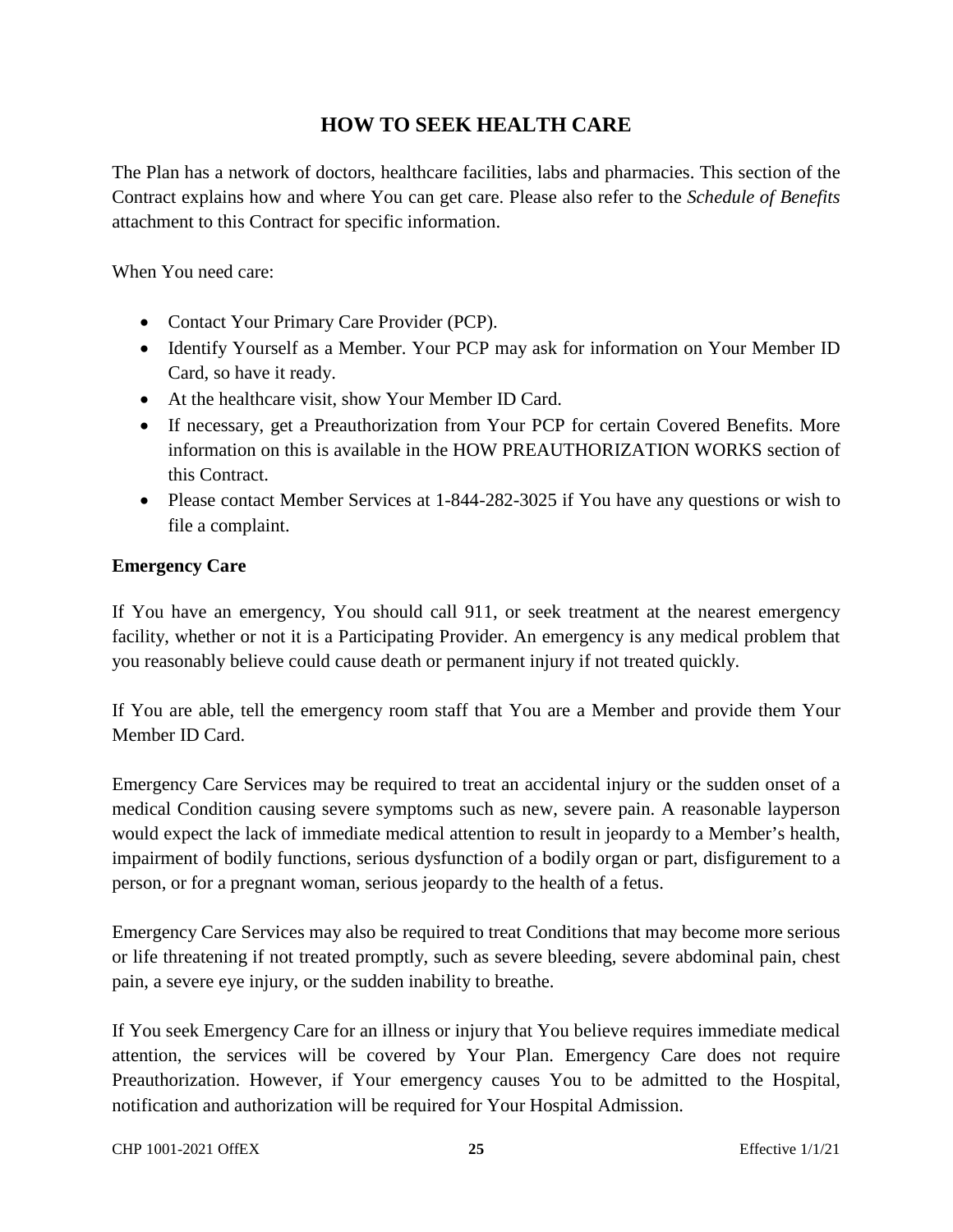We will pay the Provider at a rate that We agree upon with the Provider. If You receive a balance bill from a Non-Participating Provider, contact Us.

#### **Emergency Care Services at a Non-Participating Provider/Facility**

In an emergency, You should go to the nearest available Provider or Facility. You do not need Preauthorization to get Emergency Care Services from Participating and Non-Participating Providers.

Emergency Care Services You get from Non-Participating Providers will be paid by Us at the maximum amount payable as described below in the section entitled "Costs for Non-Participating Providers". However, You may be transferred to a Participating Provider for continued care if it is medically wise to do so. You will pay the same Cost Sharing You would pay for a Participating Provider. If You receive a balance bill from a Non-Participating Provider, contact Us.

Make sure You contact Us and We will determine in consult with Your Provider if arrangements should be made to transfer You. If You receive non-emergency follow-up care from an Out-of-Network Provider after You are discharged, You will be responsible for the cost of those services.

Non-Emergency Care Services, such as follow-up care from a prior emergency require Preauthorization from the Plan. If You do not receive Preauthorization for non-Emergency Care Services that require Preauthorization, We will not pay for the services that You receive.

All Inpatient admissions require Preauthorization by Us, except as set forth in Maternity Care. If You are admitted to a Non-Participating or Out–of-Network Facility, You must contact the Plan for Preauthorization. An authorized family member or caregiver should contact Us if You are not able to do so. Preauthorization is needed in order for Covered Services to be paid at the highest benefit level. Upon receiving Preauthorization and admission, a physician other than Your PCP may direct and oversee Your care.

## **Urgent Care**

Urgent Care includes Medically Necessary services provided to treat Urgent Illness or Injury that are not life-threatening but may require prompt medical attention. Care that is needed after a Primary Care Provider's normal business hours is also considered to be Urgent Care.

Members are encouraged to contact their Primary Care Provider for an appointment before seeking care from another Provider. If the Primary Care Provider is not available and the Condition persists, call the Nurse Advice Line at 1-800-678-4367. The Nurse Advice Line is available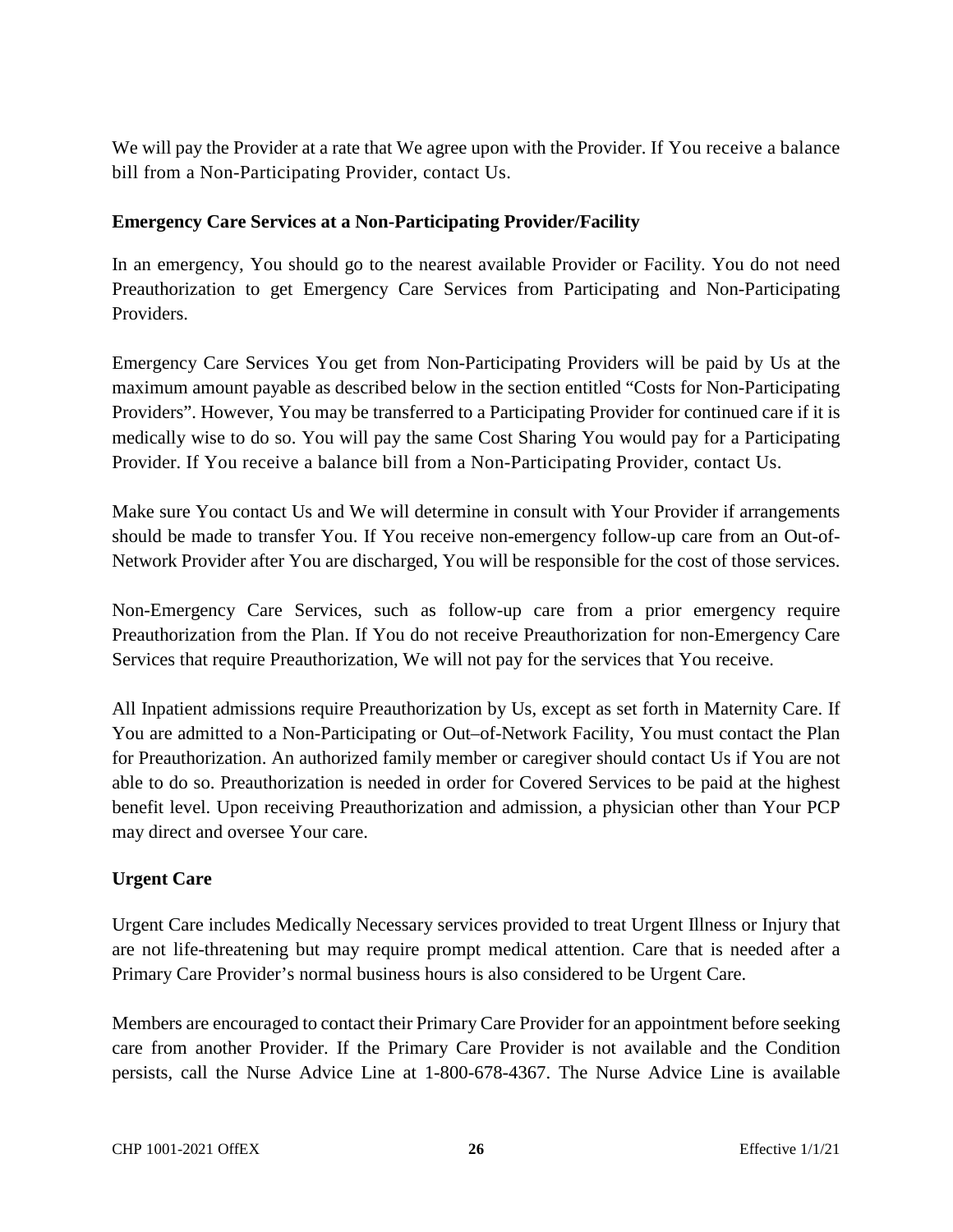twenty-four (24) hours a day, seven (7) days a week. A Registered Nurse can help You decide the kind of care most appropriate for Your specific need.

A few examples or Urgent Illness or Injury are:

- Sprains or a possible broken bone;
- A cut that may need stitches;
- A rising fever;
- Severe vomiting or diarrhea;
- Ear pain; and
- Flu symptoms.

Urgent Care is not limited to these situations. If You need assistance finding an Urgent Care Provider, please contact Member Services at 1-844-282-3025.

Contact Your PCP for an appointment before seeking care from another Provider. If PCP is not available and the Condition persists, call the Nurse Line toll-free at:

(844) 581-3175

The Nurse Advice Line is available twenty-four (24) hours a day, seven (7) days a week. A Registered Nurse can help You decide the kind of care most appropriate for Your specific need.

## **Office Visits**

Physicians and other Providers who You see in an office setting will provide You with both primary care and specialty care services. These Covered Services may include annual examinations, routine immunizations, and treatment of non-emergency/acute illnesses and injuries. For preventive, routine or specialty care, call or make an appointment with Your Physician or other Provider. Your Provider will arrange for Preauthorization as needed.

If You need a same day appointment or have an Urgent Illness, call Your Physician's office to make an appointment. If Your Provider is unable to see You, You may be offered an appointment with another Physician, Certified Nurse Practitioner or Physician Assistant in his/her group. After hours, Your Physician may offer an answering service.

When You arrive for Your appointment show Your Plan ID card to the receptionist. You may be required to make a Copay before receiving services. If You are unable to keep an appointment, cancel as soon as possible, as missed appointment charges may apply and those charges are not covered under the Plan.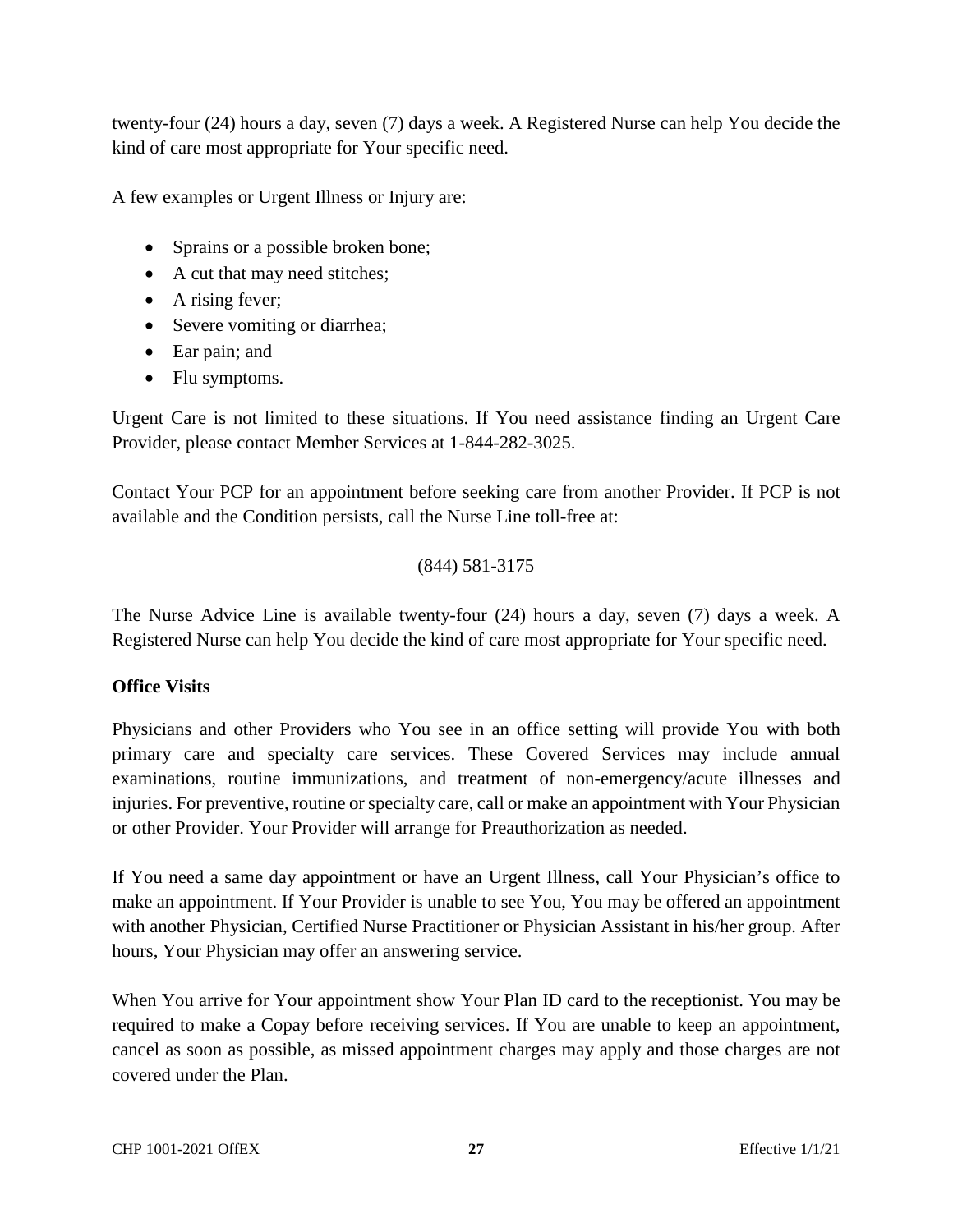Telemedicine and telehealth services are Covered Services under this Contract at the same level and copayment amounts as other office visits.

## **Ambulance Service**

If you need an Ambulance, call 911 or a local Ambulance service. This service is covered if it is Medically Necessary because of an emergency. The Plan's Medical Director determines this by reviewing Ambulance and medical records.

Non-Emergency Ambulance transport requires Preauthorization from the Plan. If Ambulance services are not Medically Necessary and are not authorized by the Plan, You are responsible for payment.

#### **Continuity of Care**

If You are receiving an ongoing course of treatment from a Non-Participating Provider or a Participating Provider whose contract ends during an on-going or active course of treatment, You may be eligible to continue to receive services as though Your Provider was still a Participating Provider. This is called Continuity of Care.

If a Participating Provider/Practitioner terminates from the Plan, We will continue to reimburse the Provider/Practitioner for providing Medically Necessary treatment to a Member with a "special circumstance". "Special circumstance" means a condition regarding which a treating Provider or Practitioner reasonably believes that discontinuing care by that Provider or Practitioner could cause harm to the Member (including without limitation a disability, acute condition, lifethreatening illness, or pregnancy past 24 weeks).

The Plan will continue to cover Covered Services until the latest of: (a) the 90th day after the effective date of termination from the provider network; (b) if the Member has been diagnosed with a terminal illness at the time of termination, the expiration of the nine-month period after the effective date of the termination; or (c) if the Member is past the 24th week of pregnancy at the time of termination, through delivery of the child, immediate post-partum care and the six-week follow-up checkup.

#### *For New Members*

If You are receiving an ongoing course of treatment with a Provider that is not within the CHRISTUS Health Plan Provider Network, You may be able to receive services from that Provider and have them paid for at the Participating Provider benefit level. Members with certain Conditions may request for Continuity of Care from Us within thirty (30) days of the date of enrollment.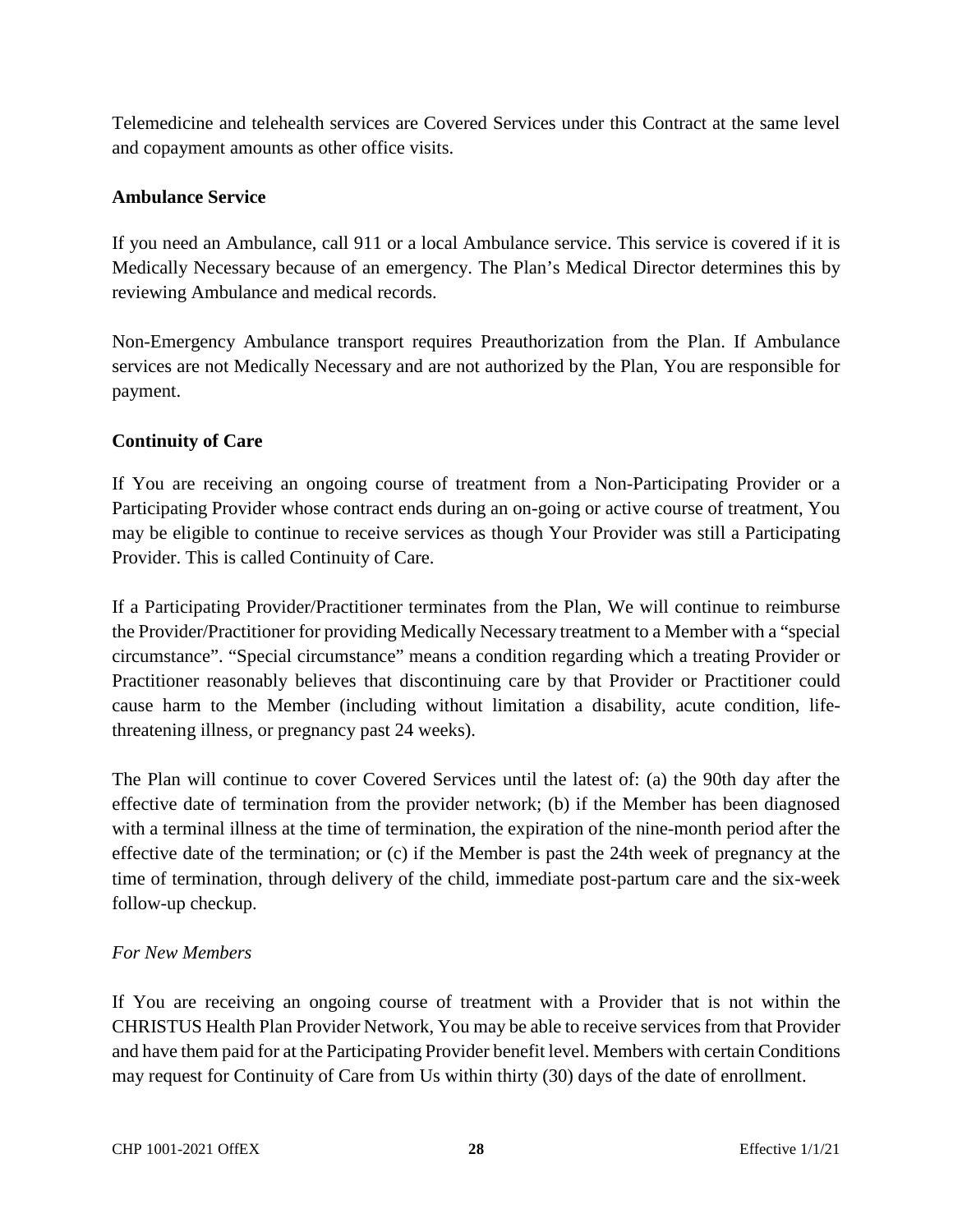#### *For Existing Members*

If Your Provider's contract with CHRISTUS Health Plan ends during Your course of treatment, You may be eligible to continue seeing that Provider. Existing Members with certain medical Conditions may be eligible for Continuity of Care. This transitional period will allow a Member to have continued access to a Provider. You do not need to request for care to be continued since care is coordinated through the Plan.

#### **Access to Non-Participating Providers**

If a Covered Service is Medically Necessary and is not available through a Participating Provider, We will refer You to a Non-Participating Provider no more than five business days after receipt of Your request and documentation, or sooner depending on your Condition. We will coordinate the referral. **You must have Our approval before receiving the services, or You will be responsible for payment**.

We will pay the Provider at the usual and customary rate or at a rate that We agree upon with the Provider. You will pay the same Cost Sharing You would pay for a Participating Provider. If You receive a balance bill from a Non-Participating Provider, contact Us.

Before We deny a referral to a Non-Participating Provider, We will ensure that the request is reviewed by a Specialist that is familiar with Your medical Condition and is of the same or similar specialty as the physician or provider on your referral request.

#### **Costs for Non-Participating Providers**

The Allowable Charge is the amount that We have determined to be the maximum amount payable for a Covered Service. For Covered Services provided by Non-Participating Providers, the amount payable will be either a rate agreed upon by Us and the Non-Participating Provider, or based upon Our out-of-network fee schedule. Our out-of-network fee schedule is based on generally accepted industry standards and practices for determining the customary billed charge for a service, and fairly and accurately reflects market rates, including geographic differences in costs, and is consistent with nationally recognized and generally accepted bundling edits and logic.

These Non-Participating Providers may not balance bill You for amounts not paid by Us. If You receive a balance bill from a Non-Participating Provider, contact Us.

#### **Facility-Based Providers**

A facility-based Provider may not be a Participating Provider. These Non-Participating Providers may balance bill You for amounts not paid by Us. If You receive a balance bill from a Non-Participating or Participating facility-based Provider, contact Us.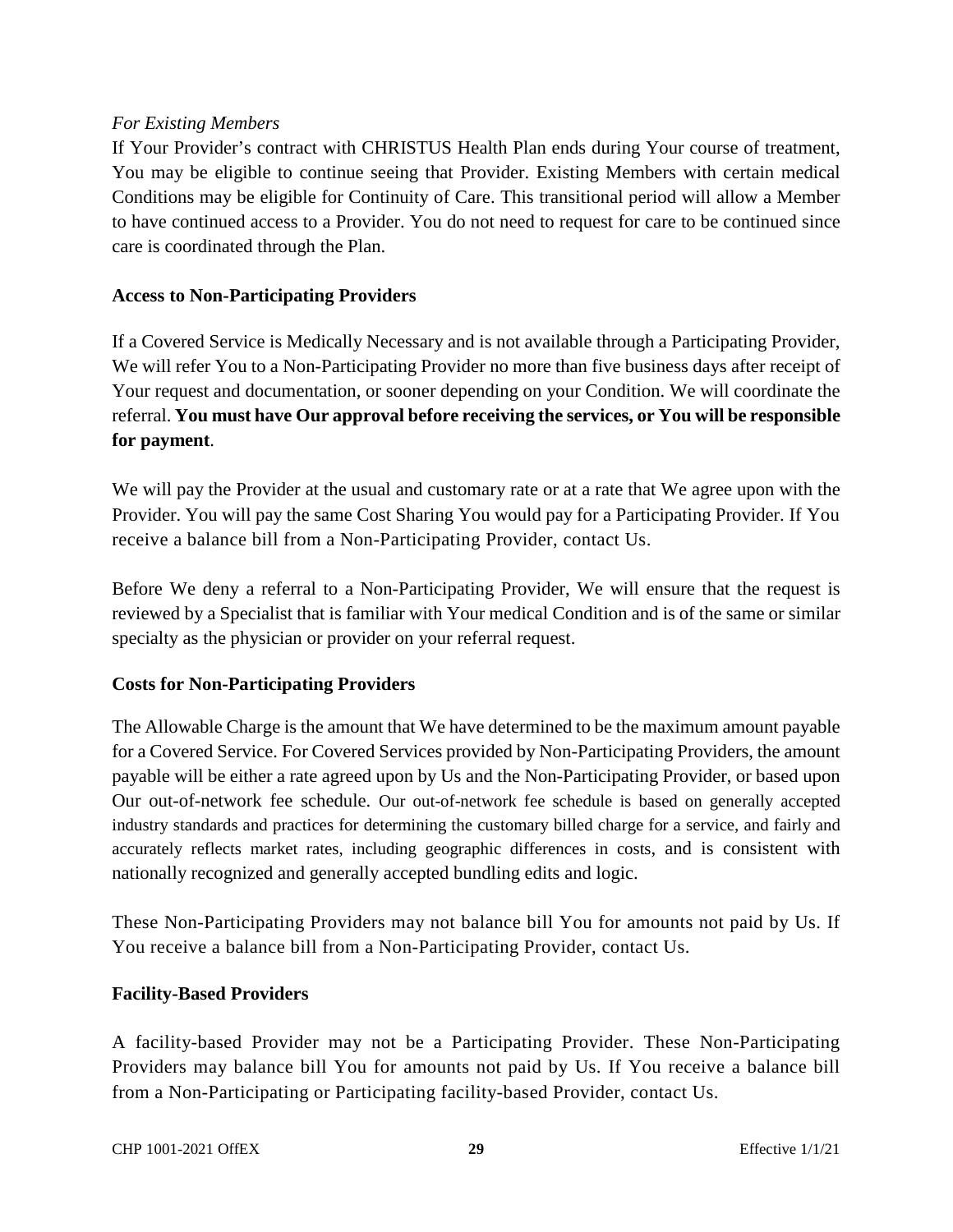# **HOW PREAUTHORIZATION WORKS**

Under Your Plan, some healthcare services are not Covered Benefits unless You have Preauthorization. This Section explains the Preauthorization process and explains what services require Preauthorization. **This is not a complete list.** You can get information on our website at https://www.christushealthplan.org/provider-resources/prior-authorization or by calling Member Services at 1-844-282-3025.

#### **What is Preauthorization?**

Preauthorization is a clinical review process where We review Your case to determine if a service is Medically Necessary and a Covered Benefit before that service is provided to You.

Our Medical Director or other clinical professionals will review the healthcare service, Your medical information, the place of treatment, and other information to decide whether to approve the proposed care.

#### **Without Preauthorization, the proposed healthcare service may not be covered.**

If You have questions about the Preauthorization process or what services require Preauthorization, please contact Member Services at 1-844-282-3025.

#### **How Do You Get Preauthorization?**

When a Participating Provider recommends care that needs to be Preauthorized, it is up to that Provider to contact Us for the approval. Your Provider is required to notify Us and obtain approval prior to receiving these services. We may need to discuss details of the requested treatment or service with Your Provider.

If You need to obtain Covered Services from a Non-Participating Provider, it is Your responsibility to obtain any necessary Preauthorization for those services. If You do not obtain Preauthorization where it is required, Your care may not be covered by Us.

After Preauthorization has been requested and all required documentation has been submitted, We will notify You and Your Provider if the request has been approved. We will also tell You and Your Provider if continued review of the Member's services will be required during the course of treatment.

To make sure that we have processed a Preauthorization, call Member Services at 1-844-282-3025. Please call at least fourteen (14) days before getting the services. If We do not issue a Preauthorization, the Claim may be denied.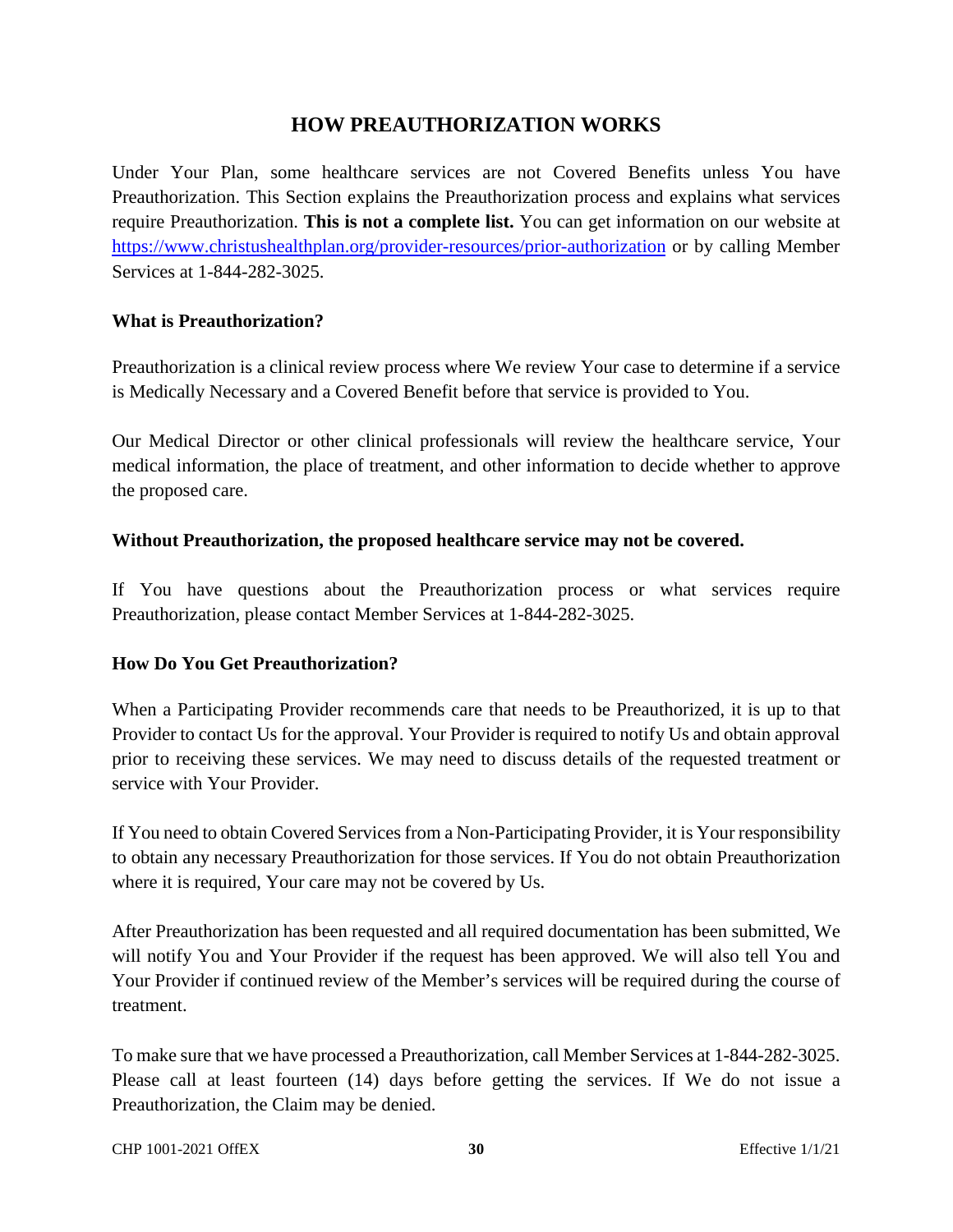#### **How Does The Process Work?**

When We receive a request for Preauthorization, Our clinical staff reviews the request using nationally recognized guidelines. These guidelines are consistent with sound clinical principles and have been developed by the Plan and practicing health care Providers. If guidelines do not exist for a certain service or treatment, resource tools based on peer-reviewed, scientific medical evidence are used.

A Preauthorization will specify the length of time for which it is valid. A Preauthorization may also be for only a certain number of treatments or services. Requests for renewal of an existing Preauthorization may be submitted 60 days prior to the expiration.

#### **What Services Require Preauthorization?**

These services need Preauthorization and are subject to the Coverage rules in this Contract:

- All Inpatient Medical Acute Care Hospitalizations, including post-stabilization services, except as set forth in Maternity Care;
- All Inpatient Rehabilitation Hospitalizations;
- All Subacute Facility Admissions;
- All Inpatient Long Term Acute Care Hospitalization;
- Clinical Trial Services;
- Reconstructive Surgery;
- Craniomandibular Joint (CMJ) and Temporomandibular Joint Dysfunctions (TMJ);
- Dental Services:
- Durable Medical Equipment over \$500;
- Genetic Testing and counseling and treatment of Genetic Inborn Errors of Metabolism Disorders (IEM);
- Home Health Care:
- Hospice Services, Inpatient and outpatient;
- MRI, CT Scan or other imaging procedures;
- Non-Emergency Ambulance transport;
- Organ Transplant Services;
- Outpatient Physical Therapy, excluding initial evaluation;
- Outpatient Occupational Therapy, excluding initial evaluation;
- Pain Management;
- Prosthetic Appliances and Orthotics;
- Other services provided during a Medical Office Visit
- Skilled Nursing Facility Care; and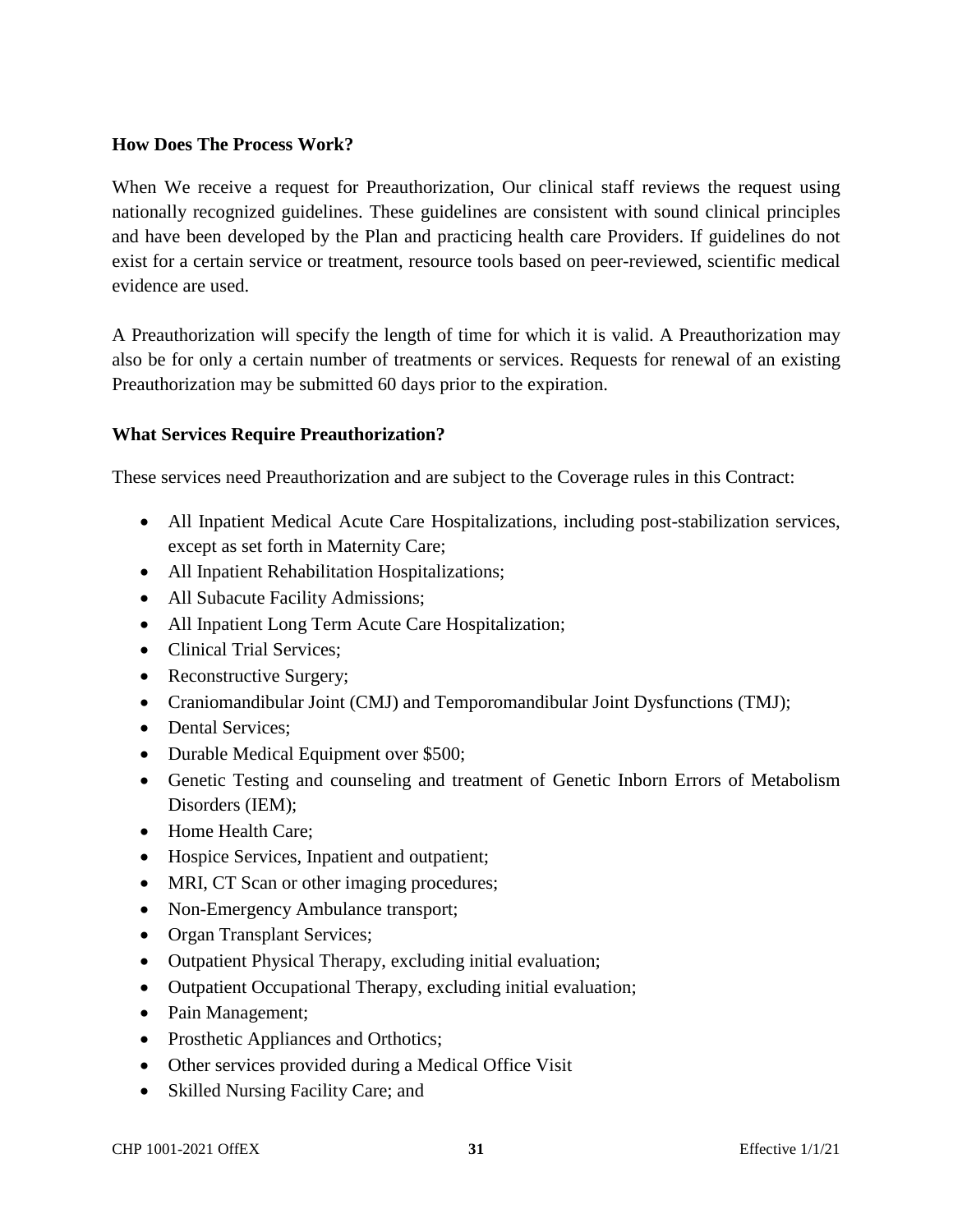• Surgical Procedures.

**This list may not include all services requiring Preauthorization**. If You need help determining if a service requires Preauthorization, contact Member Services at 1-844-282-3025.

#### **Preauthorization for Medical Services, Prescription Drugs and Intravenous Infusions**

Preauthorization is needed for certain Prescription Drugs and Intravenous Infusions. Restricted drugs, other prescriptions or intravenous infusion that are not on the *Formulary,* but which are determined to be Medically Necessary and appropriate by the Provider, may be submitted for Preauthorization to the Pharmacy Exceptions Center via fax, phone or mail with appropriate documentation to support Medical Necessity.

If You do not get this approval, Your drug or intravenous infusion might not be covered by the Plan. Please contact Member Services at 1-844-282-3025 for more information.

# **Decisions About Preauthorization's for Medical Services, Prescription Drugs and Intravenous Infusions**

If Our clinical staff is not able to approve Your Preauthorization for clinical reasons or nonformulary drugs, Your case will be referred to Our Medical Director. The Medical Director will look at Your case and review information sent to Us by Your Provider. Our Medical Director may speak with Your Provider for more information.

You and Your Provider will be told in writing or by electronic means if Preauthorization is approved.

You and Your Provider will be told by phone or other means, depending on the services requested, if the request for Preauthorization cannot be approved based on the information We received, or if Your Plan does not cover the service.

## *Standard/Non-Emergency Care Services*

We will evaluate Standard Preauthorization requests and notify You and Your Provider of our decision no later than 72 hours following receipt of the request.

## *Expedited/Review of Ongoing Services*

We will evaluate Expedited Preauthorization requests based on exigent circumstances. Exigent circumstances exist when You are suffering from a health condition that may seriously jeopardize your life, health, or ability to regain maximum function or when You are undergoing a current course of treatment using a non-formulary drug. We will make an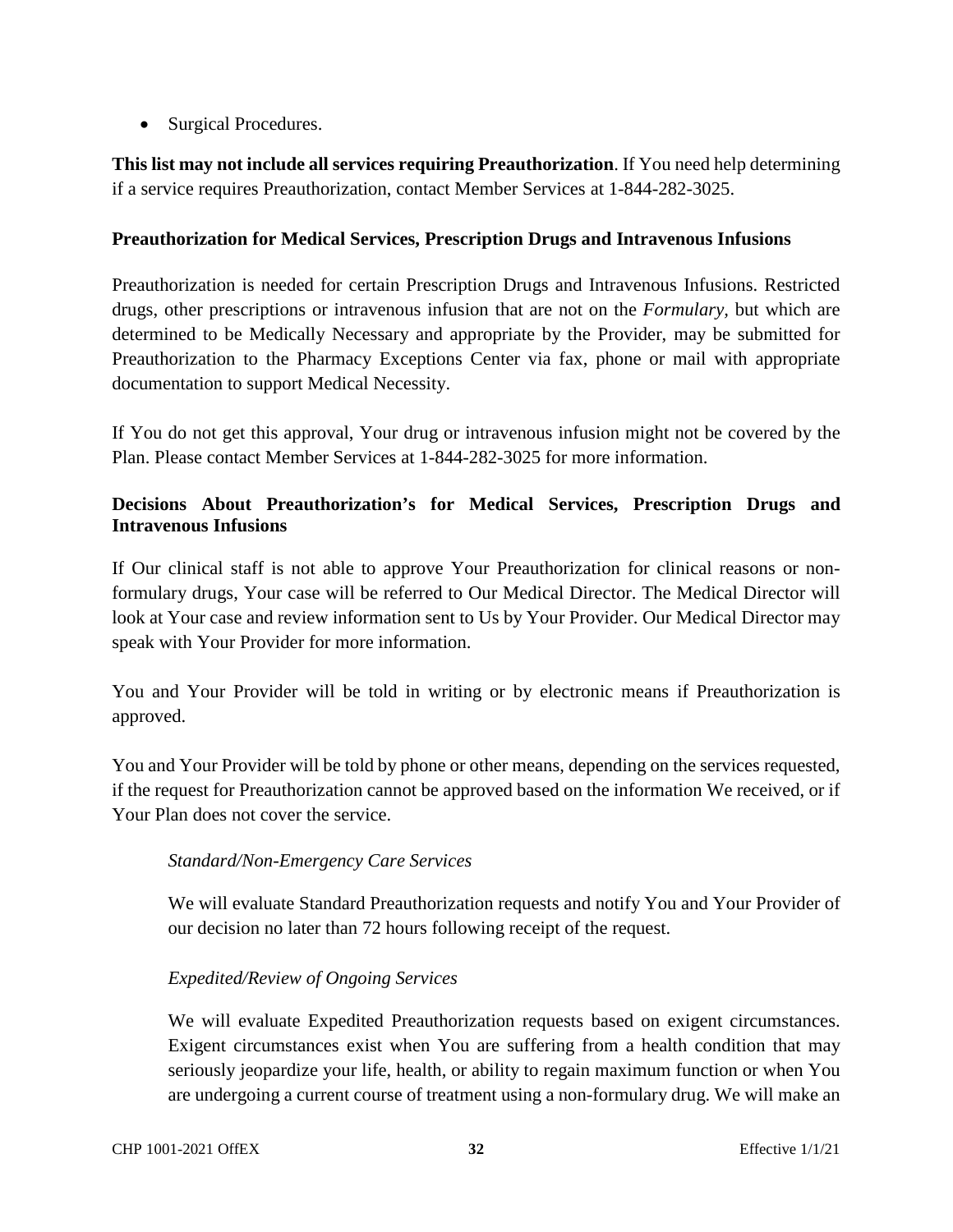Expedited Preauthorization decision and notify You and Your Provider of the decision no later than 24 hours following the receipt of the request.

#### *Expedited Requests*

If Your Condition involves post-stabilization treatment or a life-threatening condition, we will notify You and Your Provider of an expedited decision within the time appropriate to the circumstances relating to the delivery of the services and the condition of the patient, but in no case will the approval or denial exceed one hour of our receipt of a written or verbal request for a Preauthorization.

If Your Condition requires that we make a Preauthorization decision quickly, we will notify You and Your Provider of an expedited decision within 24 hours of our receipt of a written or verbal request for a Preauthorization.

NOTE: Emergency Care and In-Network Urgent Care do not require Preauthorization.

# **What if a request for Preauthorization for a Medical Service, Prescription Drug or Intravenous Infusion is Denied?**

If You disagree with the decision, You may appeal the decision through the formal Appeals Process; or have Your Provider contact Us to provide more information that may allow Us to approve the request.

If Your request for Preauthorization is denied by Us because the requested services are not Medically Necessary or not otherwise covered by Us because they are not on our formulary, any Appeal of that decision will be decided based on whether the services were Medically Necessary or not. However, if Your provider does not ask for approval or does not provide enough information for Us to review Your request, We may uphold the denial.

## *Appeal for Standard* /*Non-Emergency Care Services*

We will evaluate Standard Appeal requests and notify You and Your Provider of our decision no later than 72 hours following receipt of the request.

## *Appeal for Expedited*/*Review of Ongoing Services*

We will evaluate Expedited Appeal requests based on exigent circumstances.

Exigent circumstances exist when you are suffering from a health condition that may seriously jeopardize your life, health, or ability to regain maximum function or when you are undergoing a current course of treatment using a non-formulary drug. We will make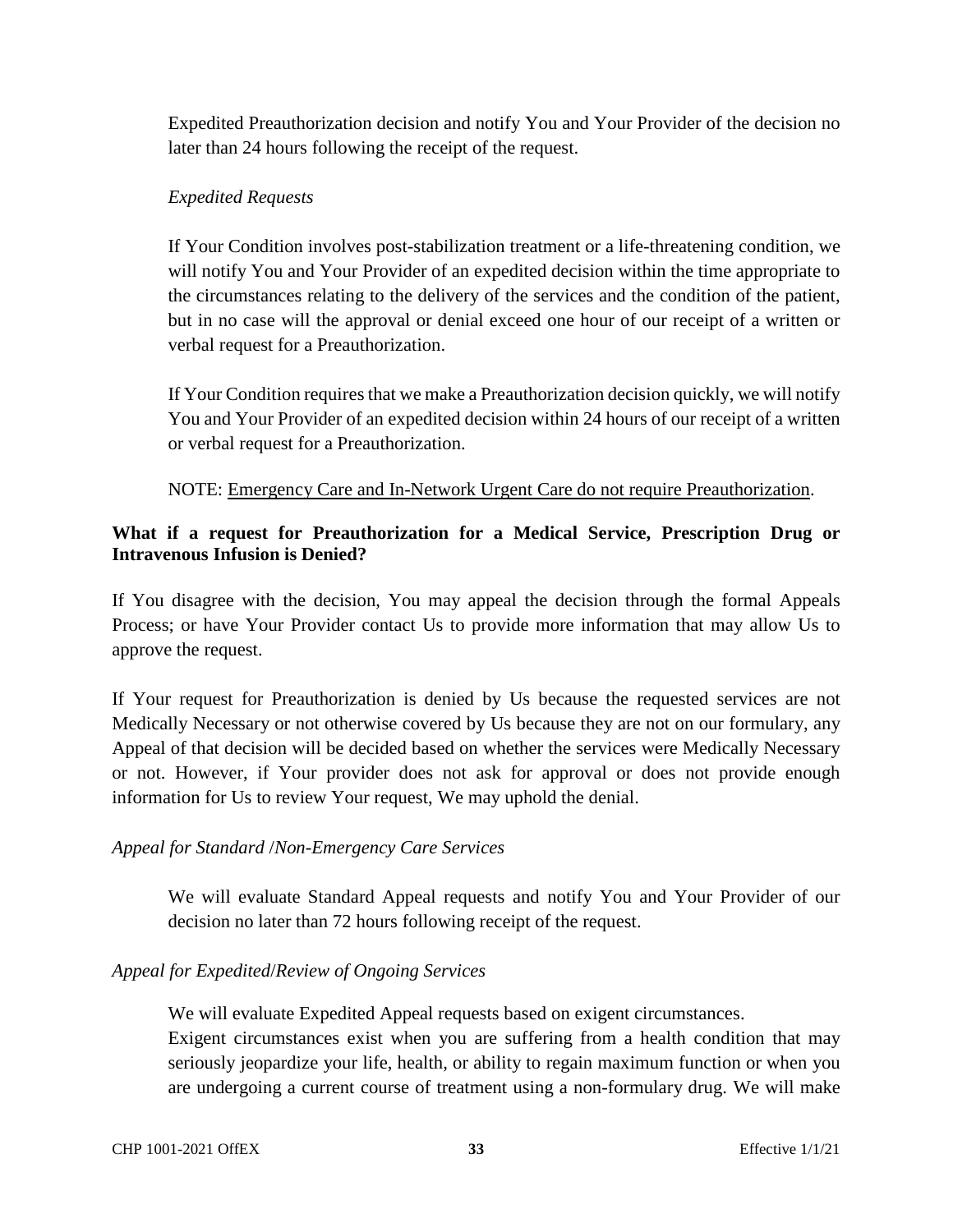Expedited appeal decision and notify You and Your Provider of the decision no later than 24 hours following receipt of the request.

The Appeal will be reviewed by a health care Provider who has not previously reviewed the case and who is of the same or similar specialty as the health care Provider that typically manages the medical condition, procedure, or treatment under review.

If we approve your request for an exception to cover drugs that are usually not covered by the plan, we will treat the excepted drug (s) as an essential health benefit, including by counting any cost-sharing towards your annual limitation on cost-sharing. We will provide coverage of the nonformulary drug for the duration of the prescription, including refills.

# **What if a request for Appeal for a Medical Service, Prescription Drug or Intravenous Infusion is Denied?**

## **External Review by an IRO**

You, an individual acting on Your behalf, or Your Provider has the right to request an immediate review of Our Appeal decision by an IRO. You do not have to exhaust Our Appeal process before asking for an IRO if the Appeal process timelines are not met or if You are suffering from a health condition that may seriously jeopardize your life, health, or ability to regain maximum function or when you are undergoing a current course of treatment using a non-formulary drug. Our notice of determination of the Appeal will include a form for making a request for an independent review by an IRO. We will send Your request to the Texas Department of Insurance (TDI) within one working day of receiving Your request. The TDI will randomly assign Your case to an IRO to conduct an independent review. You will receive a letter notifying you of the IRO that Your case has been assigned to. We will send all applicable records to the IRO.

The IRO is required to issue an urgent care decision to Us and You no later than 24 hours from the IRO's receipt of the request for review and no later than 72 hours for Standard request. There is no cost to You for the independent review.

- You must be eligible for Coverage and covered by this Contract on the date services are provided.
- All the terms of this Contract determine whether a serviced is a Covered Benefit.
- A Member shall not rely on verbal communications from a representative of CHRISTUS Health Plan that conflict with the written terms of this Contract.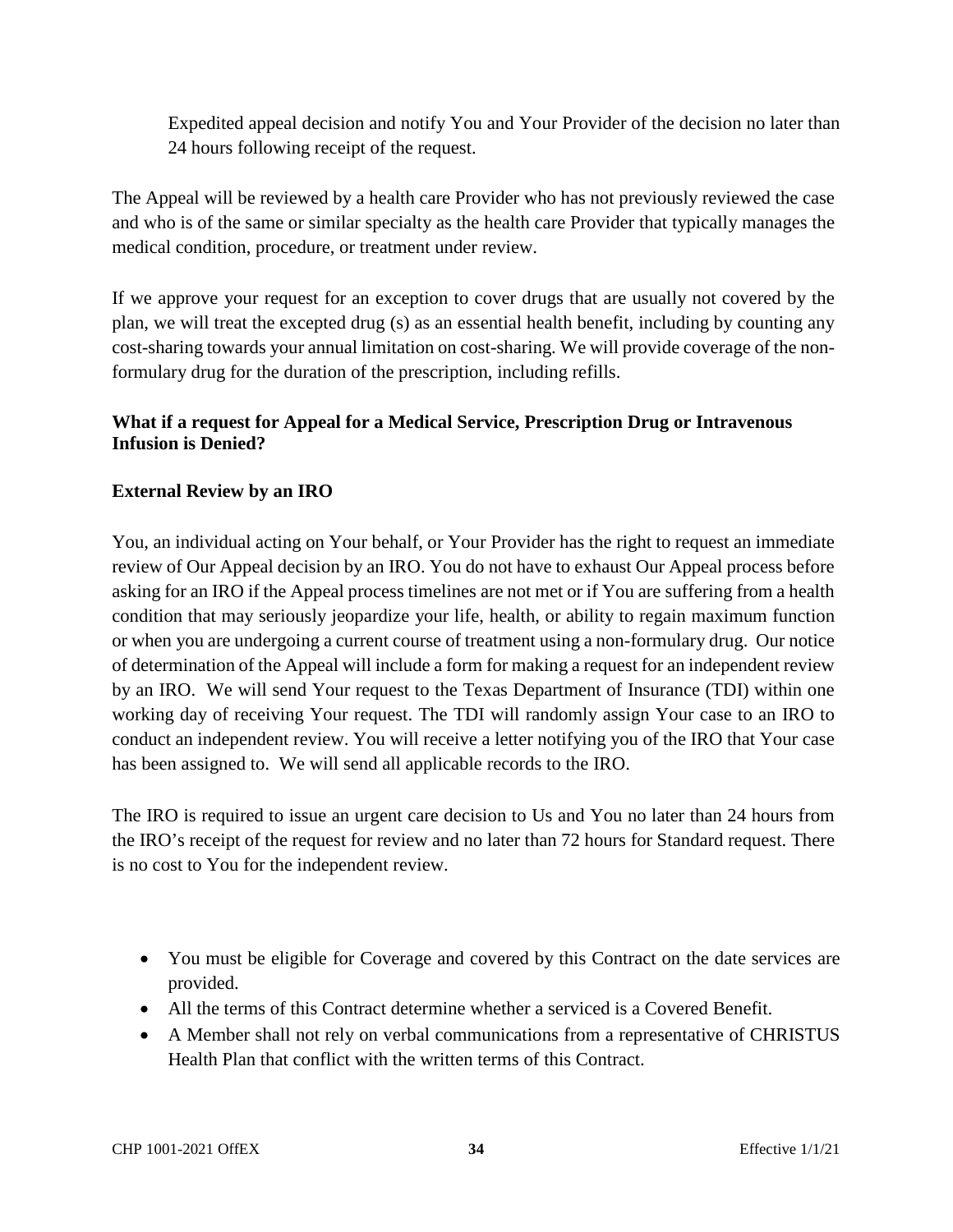In any instance where a verbal communication from a representative of CHRISTUS Health Plan differs from the terms of this Contract, the terms of this Contract shall prevail.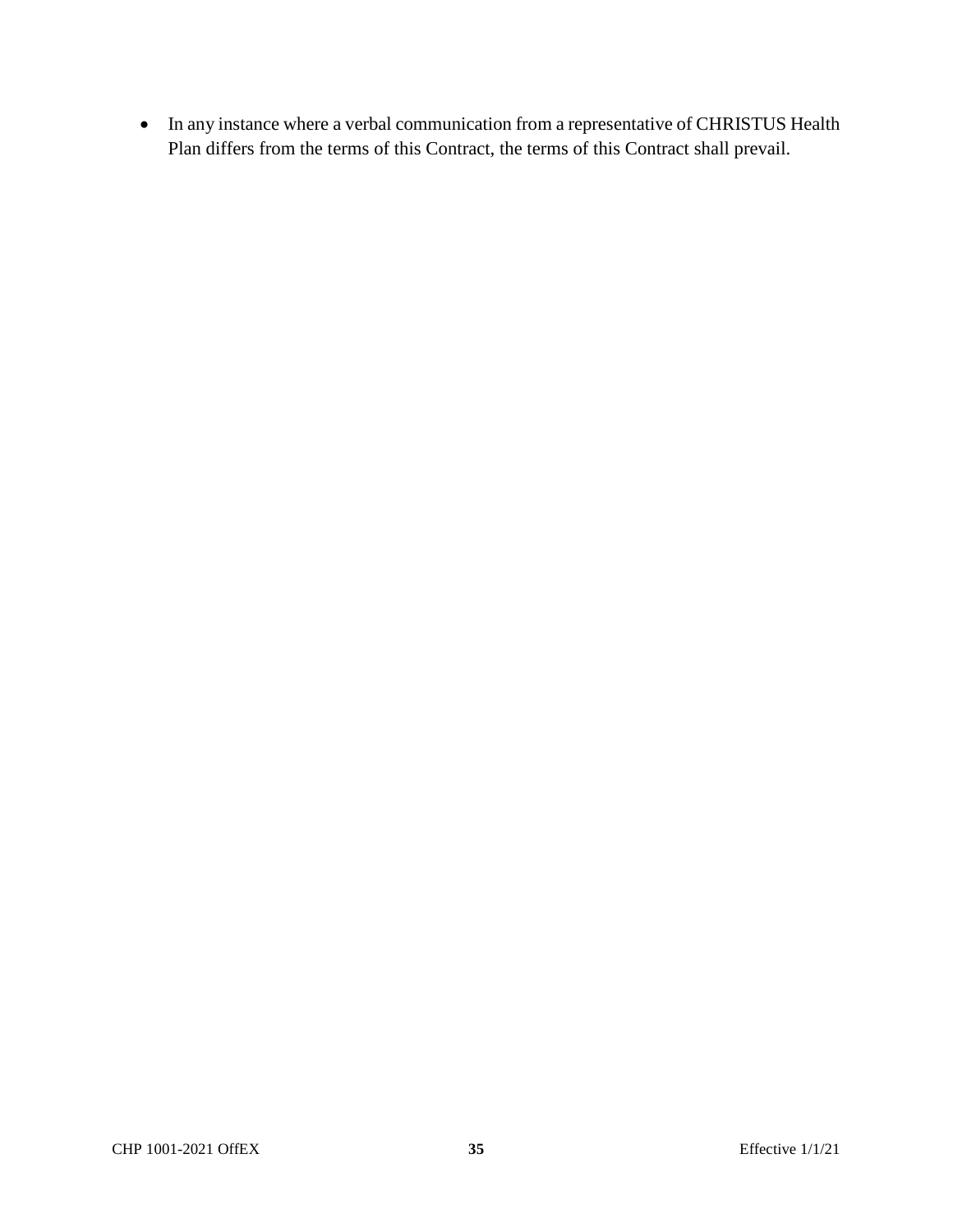# **COVERED BENEFITS**

Your Plan offers Coverage for many Health Care Services. This Section gives You the details about Your Covered Benefits and other requirements, Limitations and Exclusions. You must pay Your Copayment, Deductible and certain other charges.

#### **Specifically Covered**

Your Plan helps pay for health care expenses that are Medically Necessary and Specifically Covered in this Contract. Specifically Covered means only those Health Care Services that are expressly listed and described in the Benefits Sections of the Contract. Specifically Covered Benefits and Services are subject to Limitations, Exclusions, Preauthorization and other provisions of this Contract. The Exclusions section lists services that are not Covered Benefits under the Plan. All other benefits and services not listed as Covered in this Section shall be excluded, except for Clinical Preventative Health Services.

We decide whether a Health Care Service or supply is a Specifically Covered Benefit. When Provider prescribes, orders, recommends, or approves a Health Care Service or supply it does not guarantee that it is a Covered Benefit, even if it is not listed as an Exclusion.

#### **Medical Necessity**

Covered Services must be Medically Necessary, except for Clinical Preventative Care Services. Medical Necessity or Medically Necessary means Health Care Services determined by a Provider, in consultation with Us, to be appropriate or necessary, according to applicable generally accepted principles and practices of good medical care or practice guidelines developed by the federal government, national or professional medical societies, boards and associations, or any other applicable clinical protocols or practice guidelines We develop consistent with such federal, national, and professional practice guidelines, for the diagnosis or direct care and treatment of a physical, behavioral or mental health Condition, illness, injury or disease.

Experimental, Investigational or Unproven drugs, medicines, treatments, procedures or devices are not Covered.

You must get Preauthorization in order for some services to be Covered Services. The Plan will not pay for any of these services without Preauthorization. Please read the Preauthorization section of this Contract or call Member Services at 1-844-282-3025 for more information about Preauthorization.

Please read Your *Schedule of Benefits* or call Member Services for more information.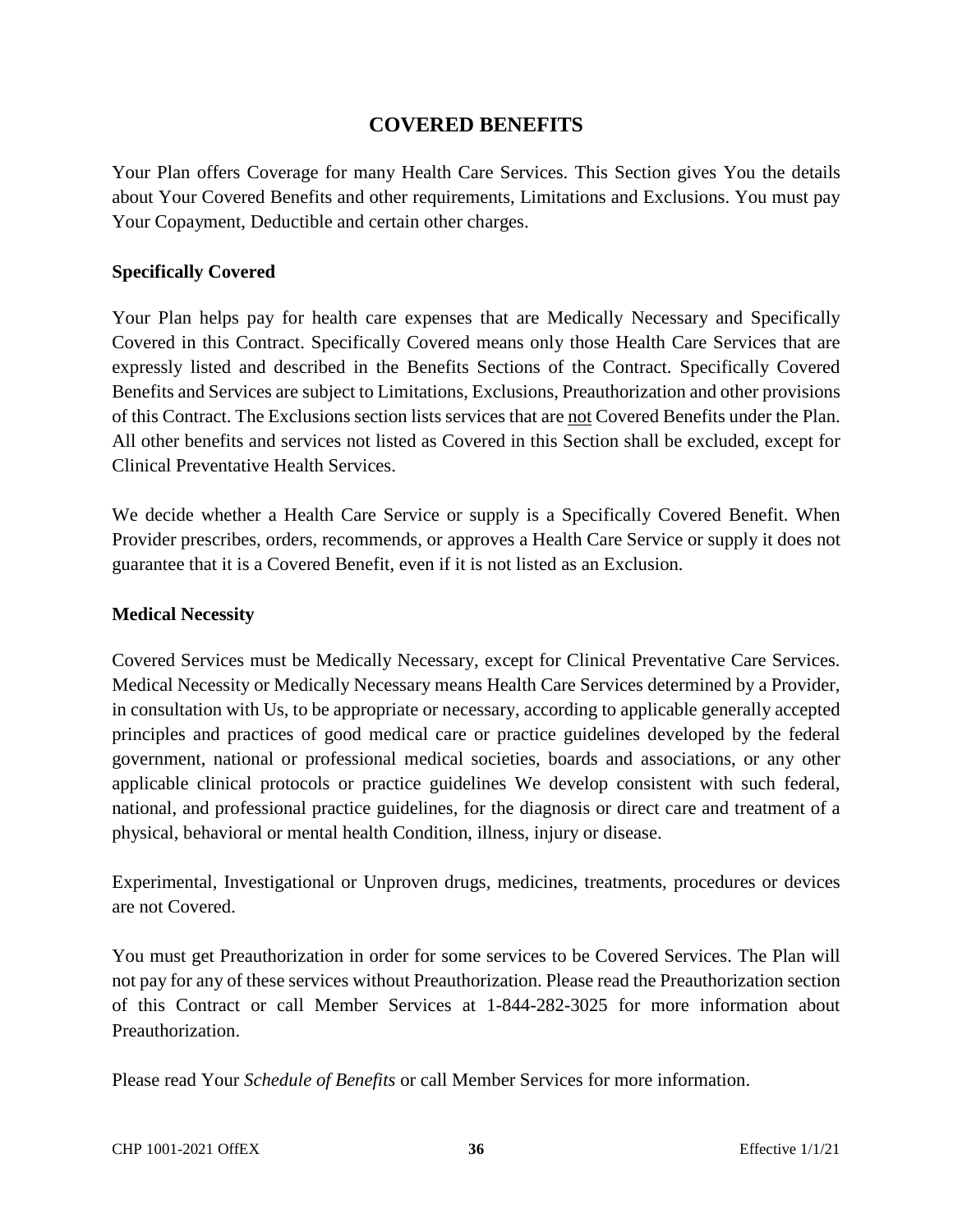### **Specific Covered Benefits:**

### **Accidental Injury (Trauma), Urgent Care, Emergency Care Services, and Observation Services**

### **Urgent Care**

Urgent Care is Medically Necessary medical or surgical procedures, treatments, or Health Care Services You get in an Urgent Care center or in a Provider's office for a sudden Condition due to illness or injury. Urgent Conditions require prompt medical attention to prevent a serious deterioration in Your health but do not have to be life threatening.

Contact Your Primary Care Physician for an appointment, before getting care from another Provider. Preauthorization is required for follow-up care by a Non-Participating Provider. If You think Your Condition is life threatening, You should seek Emergency Care Services.

#### **Emergency Care Services**

We provide coverage for Emergency Care Services 24 hours per day, 7 days per week, when needed. You should seek medical treatment from a Participating Provider whenever possible. If You cannot reasonably access a Participating Provider, We will arrange to pay the care at a Non-Participating Provider at the Allowable Charge for:

- Any medical screening examination or evaluation required by state or federal law to be provided in the emergency facility of a Hospital that is needed to decide if an Emergency Medical Condition exists;
- Necessary Emergency Care Services including treatment and stabilization of an Emergency Medical Condition; and
- Services originating in a Hospital emergency facility, freestanding emergency medical care facility or comparable emergency facility following treatment or stabilization of an Emergency Medical Condition as authorized by Us.

Coverage for trauma services and all other Emergency Care Services will continue at least until You are medically stable, do not require critical care, and can be safely transferred to a Participating Provider based on the judgment of the attending Physician in consultation with Us and in accordance with federal law.

We will provide reimbursement when You, acting in good faith, obtain Emergency Care Services for what reasonably appears to be an acute Condition that requires immediate medical attention, even if Your Condition is later determined to not be an emergency.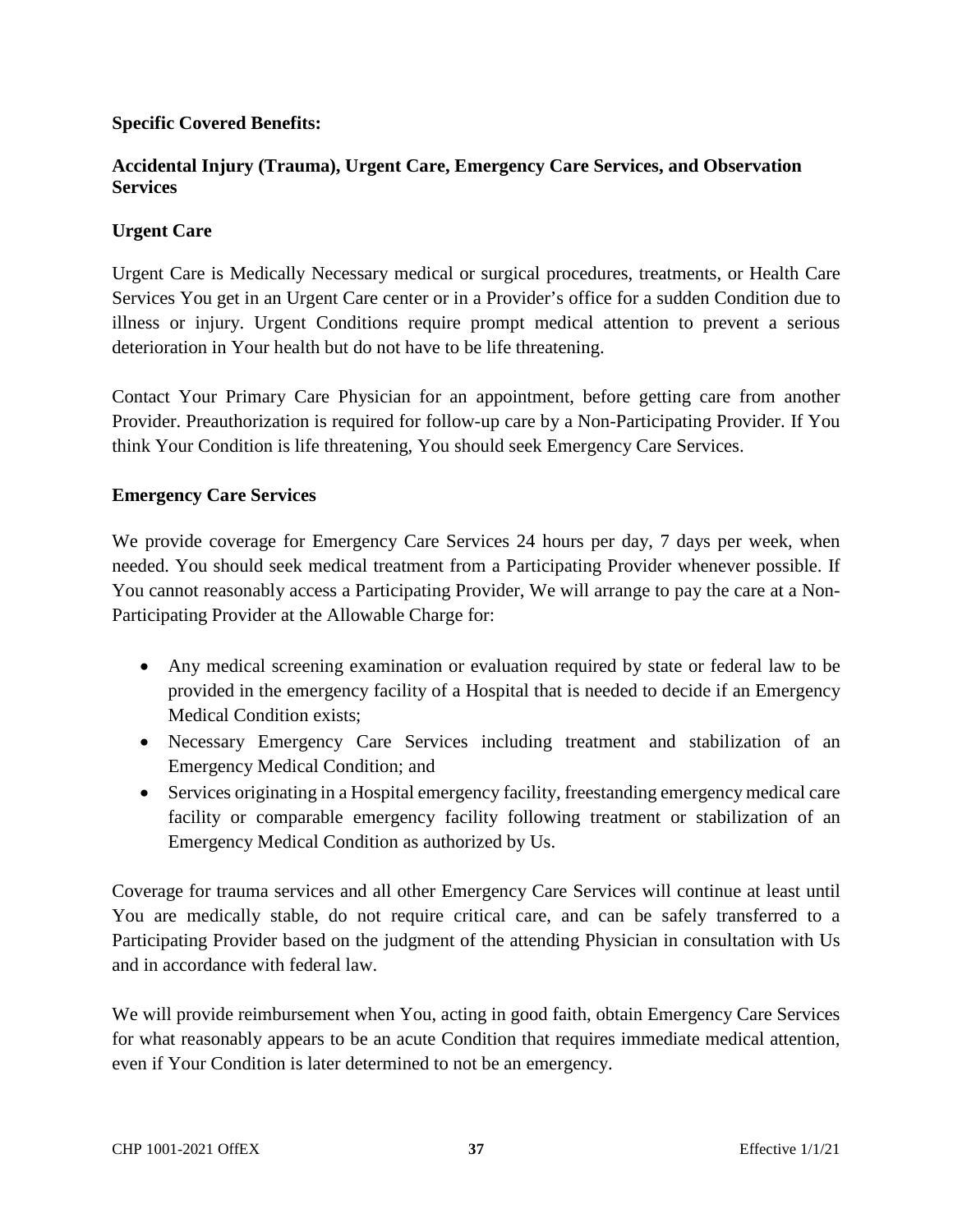Preauthorization is not needed for Emergency Care Services. If You are admitted as an Inpatient to a Hospital, You or Your Practitioner needs to notify Us as soon as possible so we can review Your Hospital stay. We will approve or deny coverage of post stabilization care as requested by Your treating Practitioner within the appropriate time, depending on the services requested and Your condition, but in no more one hour from the time of the request.

We will not deny a claim for Emergency Care Services when You are sent to the emergency room by Your PCP or by Our representative. If Your Emergency Care Services results in a hospitalization directly from the emergency room, You are responsible for paying the Inpatient Hospital Cost Sharing amounts rather than the emergency room visit Copayment. Read to Your *Schedule of Benefits* for the Cost Sharing amount.

For Emergency Care Services received from a Non-Participating Provider and/or outside of Texas, You may seek Emergency Care Services from the nearest appropriate facility where Emergency Care Services can be rendered. Non-emergency follow-up care received outside of Texas for Your convenience or preference is not a Covered Benefit.

Follow-up care from a Non-Participating Provider needs Preauthorization. You must pay for charges that We do not authorize.

Whether You require hospitalization or not, You should notify Your PCP or Physician within 48 hours, or as soon as reasonably possible, of any emergency medical treatment so he can recommend the continuation of any necessary medical services.

### **Observation Services**

Observation Services are Outpatient services provided by a Hospital and a Provider on the Hospital's premises. These services may include the use of a bed and monitoring by a Hospital's nursing staff that are reasonable and necessary to evaluate Your Condition, determine the need for a possible admission to the Hospital, or when rapid improvement of the Your Condition is expected.

When a Hospital places You under Outpatient Observation, it is based upon the Provider's written order. To move from Observation to an Inpatient admission, Our level of care criteria must be met. The length of time spent in the Hospital is not the only factor determining Observation instead of an Inpatient stay. Medical criteria will also be considered.

All Accidental Injury (trauma), Urgent Care, Emergency Care Services, and Observation Services whether provide within or outside of the Plan's Service Area are subject to the Limitations listed in the Limitations Section and the Exclusions listed in the Exclusions Section.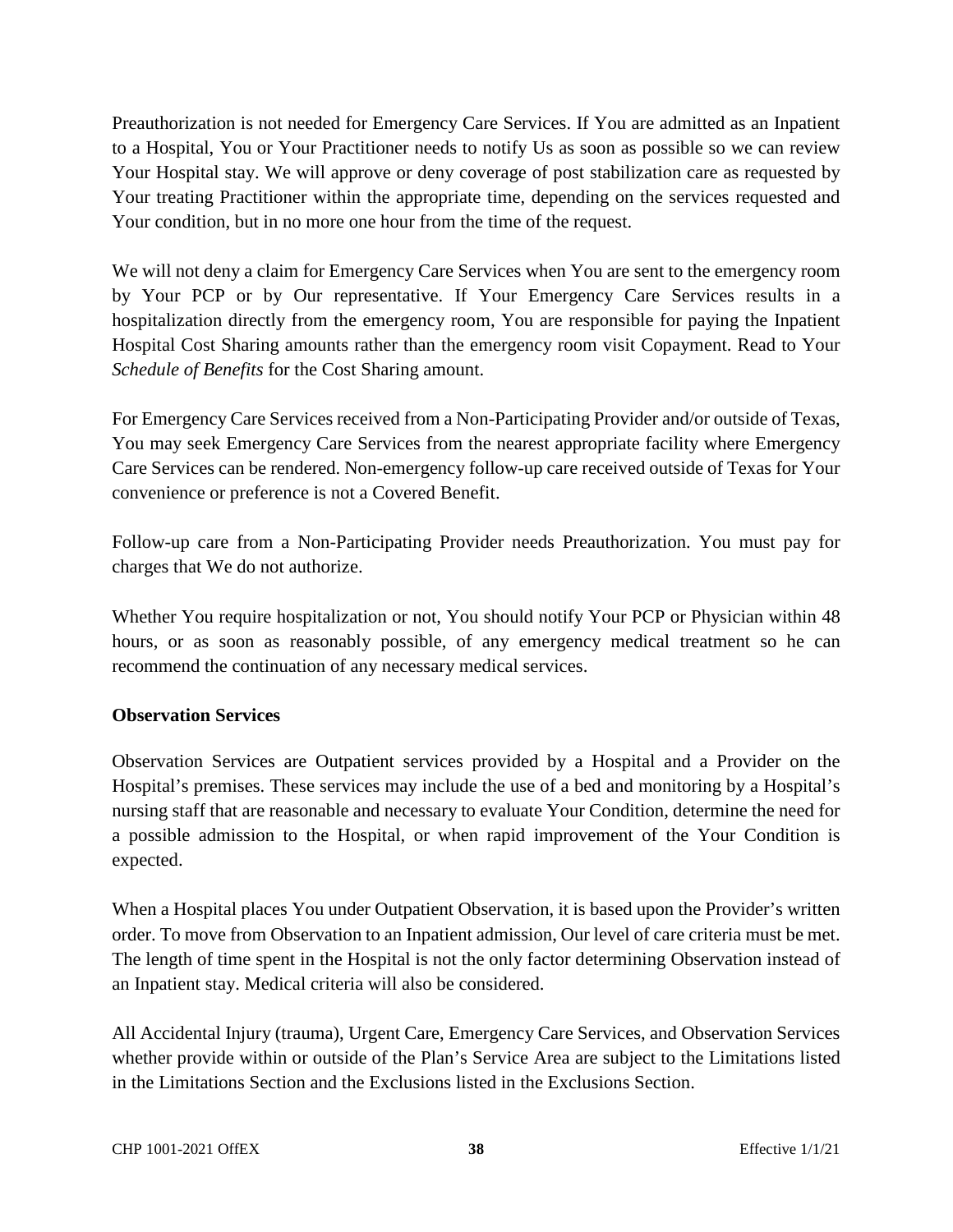### **Acquired Brain Injury**

The Plan covers treatment of an Acquired Brain Injury on the same basis as treatment for any other physical condition. Cognitive rehabilitation therapy, cognitive communication therapy, neurocognitive therapy, and rehabilitation; neurobehavioral, neuropsychological, neurophysiological and psychophysiological testing and treatment; neuro feedback and remediation therapy, post-acute transition and reintegration services, or other treatment services are covered if such services are Medically Necessary as a result of and related to an Acquired Brain Injury.

#### **Ambulance Services**

The Plan covers the following types of Ambulance Services: (1) Emergency Ambulance Services, (2) High-Risk Ambulance Services, and (3) Inter-facility Transfer services.

### **Emergency Ambulance Services**

Emergency Ambulance Services are ground or air Ambulance Services delivered under reasons that would lead a Reasonable and Prudent Layperson acting in good faith to believe that transportation in any other vehicle would endanger Your health. Emergency Ambulance Services are Covered only under the following reasons:

- Within Texas, to the nearest In-network facility where Emergency Care Services and treatment can be rendered, or to an Out-of-network facility if an In-network facility is not reasonably accessible. Such services must be provided by a licensed Ambulance Service in a vehicle that is equipped and staffed with life-sustaining equipment and personnel.
- Outside of Texas, to the nearest appropriate facility where Emergency Care Services and treatment can be rendered. Such services must be provided by a licensed Ambulance Service in a vehicle that is equipped and staffed with life-sustaining equipment and personnel.
- We will not pay more for air Ambulance Services than We would have paid for ground Ambulance services over the same distance unless Your Condition renders the utilization of such ground transportation services medically inappropriate.
- In determining whether You acted in good faith as a Reasonable and Prudent Layperson when obtaining Emergency Ambulance Services, We will take the following factors into consideration:
	- o Whether You required Emergency Care Services, as defined above
	- o Your symptoms
	- o Whether a Reasonable and Prudent Layperson who possesses average knowledge of health and medicine would have believed that transportation in any other vehicle would have endangered Your health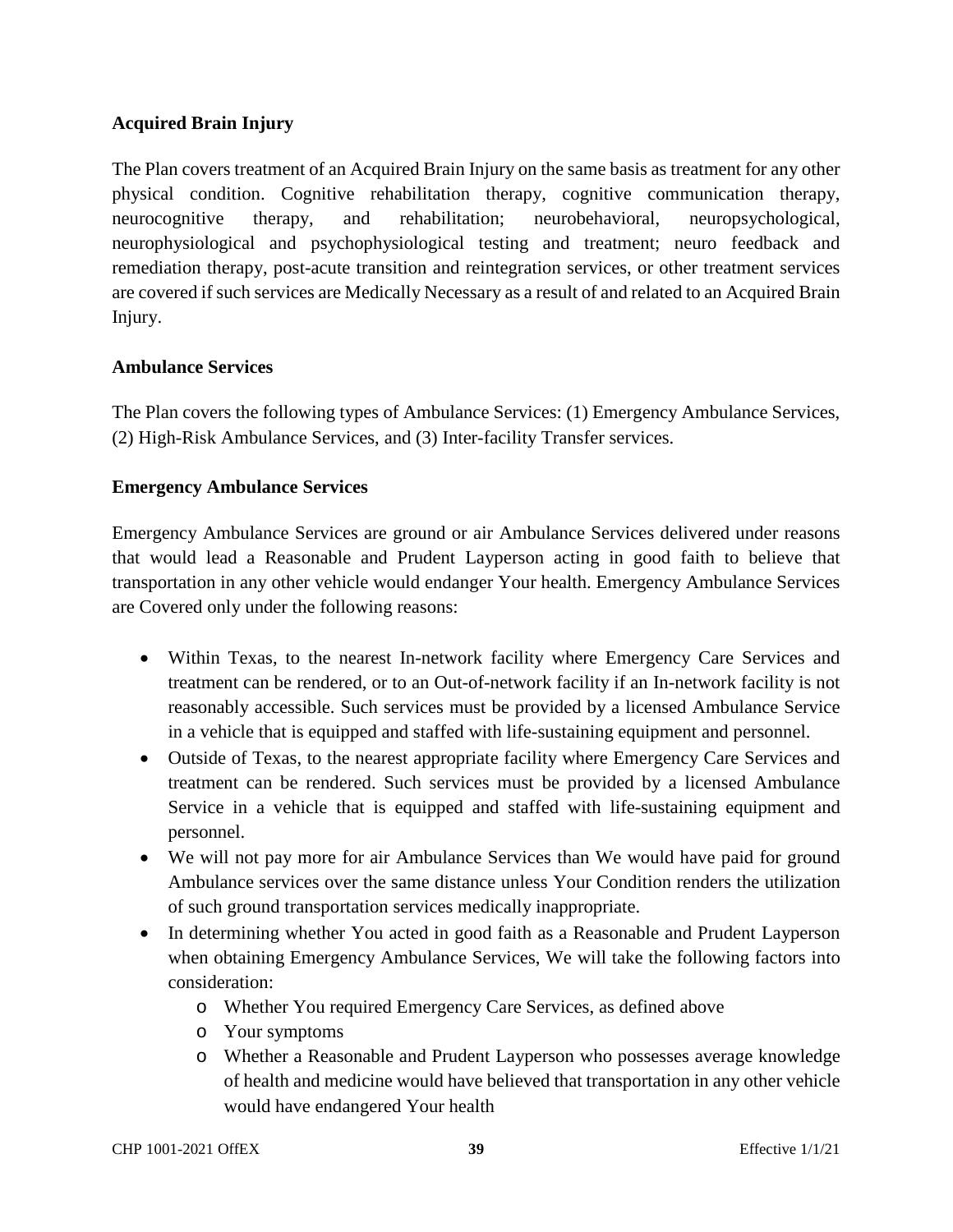- o Whether You were advised to seek an Ambulance service by Your Practitioner/Provider or by Our staff. Any such advice will result in reimbursement for all Medically Necessary services rendered, unless otherwise limited or excluded under this Contract.
- o Ground or air Ambulance Services to any Level I or II or other appropriately designated trauma/burn center according to established emergency medical services triage and treatment protocols.

Ambulance Services (ground or air) to the coroner's office or to a mortuary is not Covered, unless the Ambulance had been dispatched prior to the pronouncement of death by an individual authorized under state law to make such pronouncement.

### **High-Risk Ambulance Services**

High-Risk Ambulance Services are defined as non-Emergency Ambulance Services prescribed by Your Practitioner/Provider that are Medically Necessary for transporting a high-risk patient.

Coverage for High-Risk Ambulance Services is limited to:

- Air Ambulance Services when Medically Necessary. However, We will not pay more for air Ambulance Services than
- We would have paid for transportation over the same distance by ground Ambulance Service, unless Your Condition renders the utilization of such ground Ambulance Services medically inappropriate.
- Neonatal Ambulance Services, including ground or air Ambulance Service to the nearest Tertiary Care Facility when necessary to protect the life of a newborn.
- Ground or air Ambulance Services to any Level I or II or other appropriately designated trauma/burn center according to established emergency medical services triage and treatment protocols.

### **Inter-facility Transfer Ambulance Services**

Inter-facility Transfer Ambulance Services are defined as ground or air Ambulance Service between Hospitals, Skilled Nursing Facilities or diagnostic facilities. Inter-facility transfer services are Covered only if they are:

- Medically Necessary
- Prescribed by Your Practitioner/Provider
- Provided by a licensed Ambulance Service in a vehicle which is equipped and staffed with life-sustaining equipment and personnel.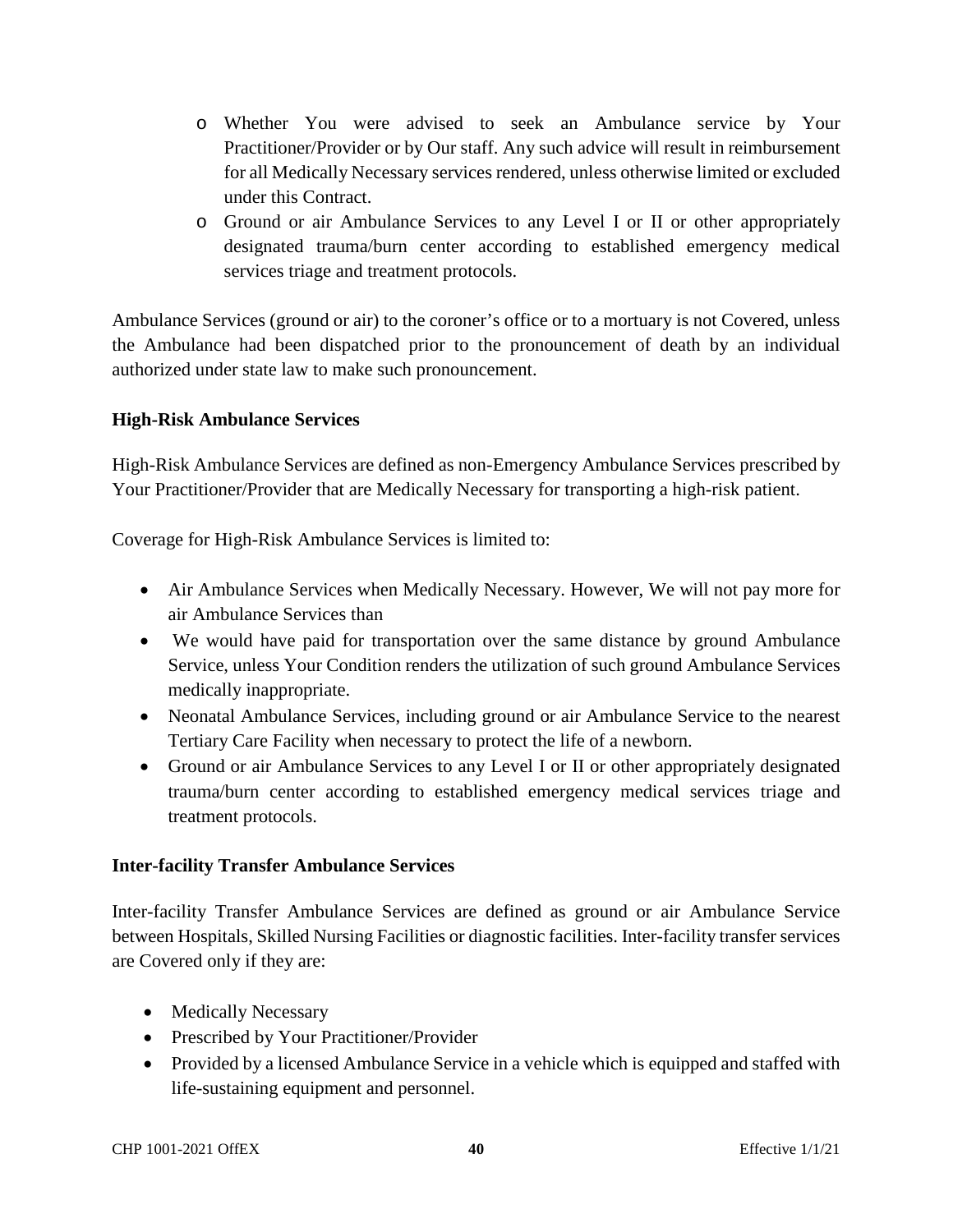### **Clinical Trials**

The Plan provide coverage for Medically Necessary routine patient care at a Texas facility, incurred as a result of the Member's participation in a clinical trial if:

- (A) Federally funded trials.— The study or investigation is approved or funded (which may include funding through inkind contributions) by one or more of the following: (i) The National Institutes of Health. (ii) The Centers for Disease Control and Prevention. (iii) The Agency for Health Care Research and Quality. (iv) The Centers for Medicare & Medicaid Services. (v) A cooperative; group or center of any of the entities described in clauses (i) through (iv) or the Department of Defense or the Department of Veterans Affairs. (vi) A qualified nongovernmental research entity identified in the guidelines issued by the National Institutes of Health for center support grants. (vii) Any of the following if the conditions described in paragraph are met: (I) The Department of Veterans Affairs. (II) The Department of Defense. (III) The Department of Energy.
- (B)Conditions for departments. The conditions described in this paragraph, for a study or investigation conducted by a Department, are that the study or investigation has been reviewed and approved through a system of peer review that the Secretary determines:
	- i) to be comparable to the system of peer review of studies and investigations used by the National Institutes of Health, and
	- ii) assures unbiased review of the highest scientific standards by qualified individuals who have no interest in the outcome of the review.

For the purposes of this specific Covered Benefit and Service, the following terms have the following meaning:

 "Routine Patient Care Cost" – means (1) A medical service or treatment that is a benefit under the Plan that would be covered if the patient were receiving cancer or lifethreatening Illness treatment; or (2) A drug provided to a patient during a clinical trial if the drug has been approved by the United States Food and Drug Administration, whether or not that organization has approved the drug for use in treating the patient's particular Condition, but only to the extent that the drug is not paid for by the manufacturer, distributor or Provider of the drug; (3) Costs for types of services that are typically covered for members who have received treatment for cancer or a life threating illness. Routine Patient Care Cost does not include (1) The cost of an investigational drug, device or procedure; (2) The cost of a non-Health Care Service that the patient is required to receive as a result of participation in the clinical trial; (3) Costs associated with managing the research that is associated with the clinical trial; (4) Costs that would not be covered by the patient if non-investigational treatments were provided; or (5) Costs paid or not charged for by the clinical trial Providers.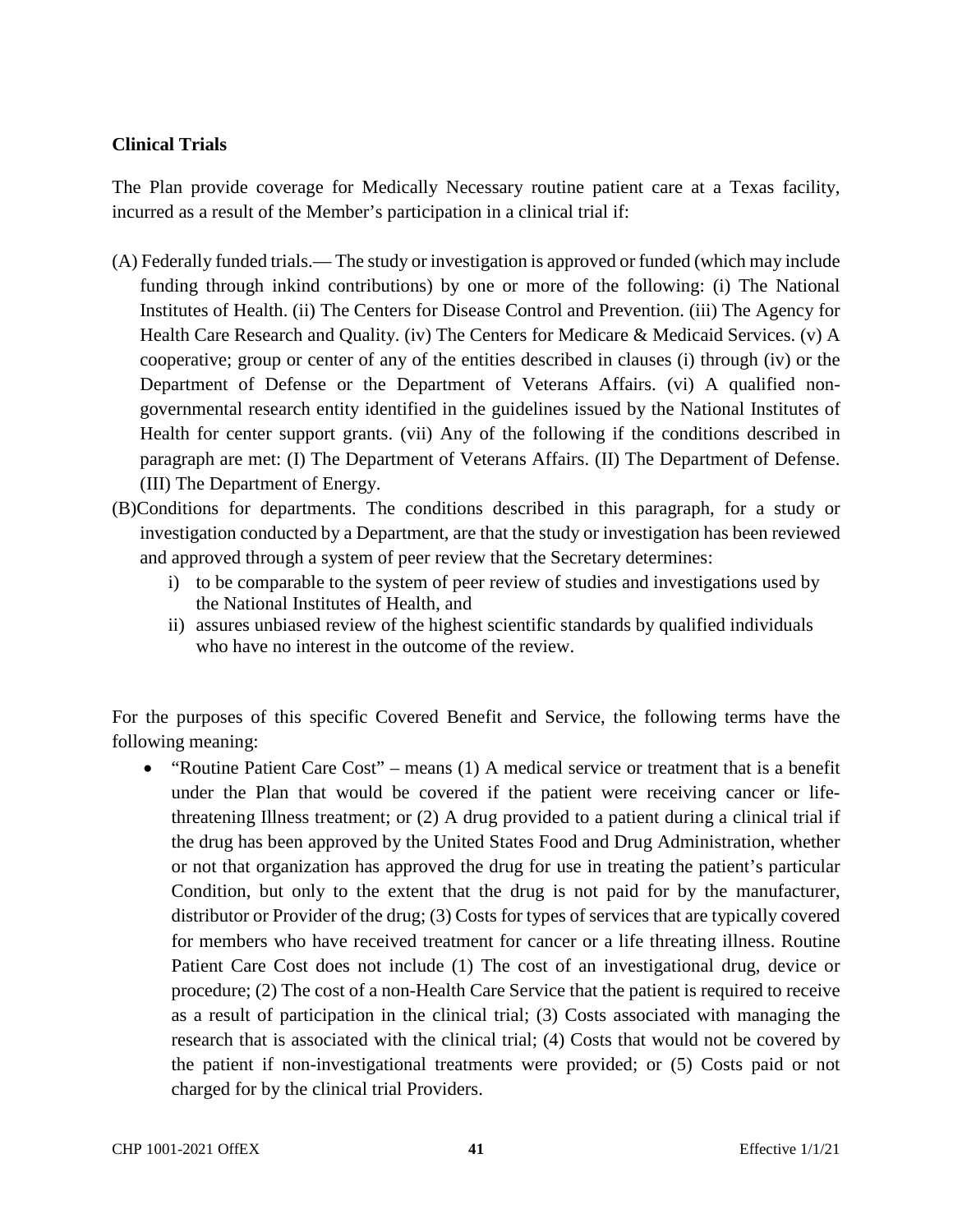### **Certified Hospice Care**

This Plan covers Hospice Care Program Services. To be covered, these services must be provided due to terminal illness. These services are limited as stated in Your *Schedule of Benefits*. The services must be given under a Hospice Care Program and provided by a licensed and qualified Provider. Hospice care services include Inpatient care and outpatient services. Also included are the professional services of a Physician. Other Covered Services include those of a psychologist, social worker or family counselor. The following services are not covered by the Plan:

- Services provided by a family member or someone who usually lives in Your home or Your Dependent's home,
- Services or supplies not listed in the Hospice Care Program,
- Curative or life prolonging procedures,
- Services for which any other benefits are payable under the Plan,
- Services or supplies that are primarily to aid in daily living,
- Nutritional supplements, non-Prescription Drugs or substances, medical supplies, vitamins
- or minerals;
- Services for physical, speech, and respiratory therapy services by licensed therapists; or
- Respite care.

#### **Preventative Care Services**

The Plan covers Primary Care and Specialist services for preventative care and periodic health exams. Although Preventative Care is covered at no charge, an office visit Copay may apply for other Covered Services provided during Your visit. The Plan also covers all Essential Health Benefits, including those listed in this Contract. There is no cost sharing for Essential Health Benefit Preventative Care Services. Coverage of Benefits is available for all USPSTF A and B recommendations, HRSA for women and HRSA and ACIP for infants, children and adolescents.

#### **Preventative Services for Adult Members:**

- Abdominal aortic aneurysm screening for male Members of specific ages (one time screening);
- Alcohol misuse screening and counseling;
- Aspirin use for Members of certain ages;
- Blood pressure screening;
- Cholesterol screening for Members of certain ages or at higher risk;
- Colorectal cancer screening for Members over 50, including colonoscopies;
- Depression screening;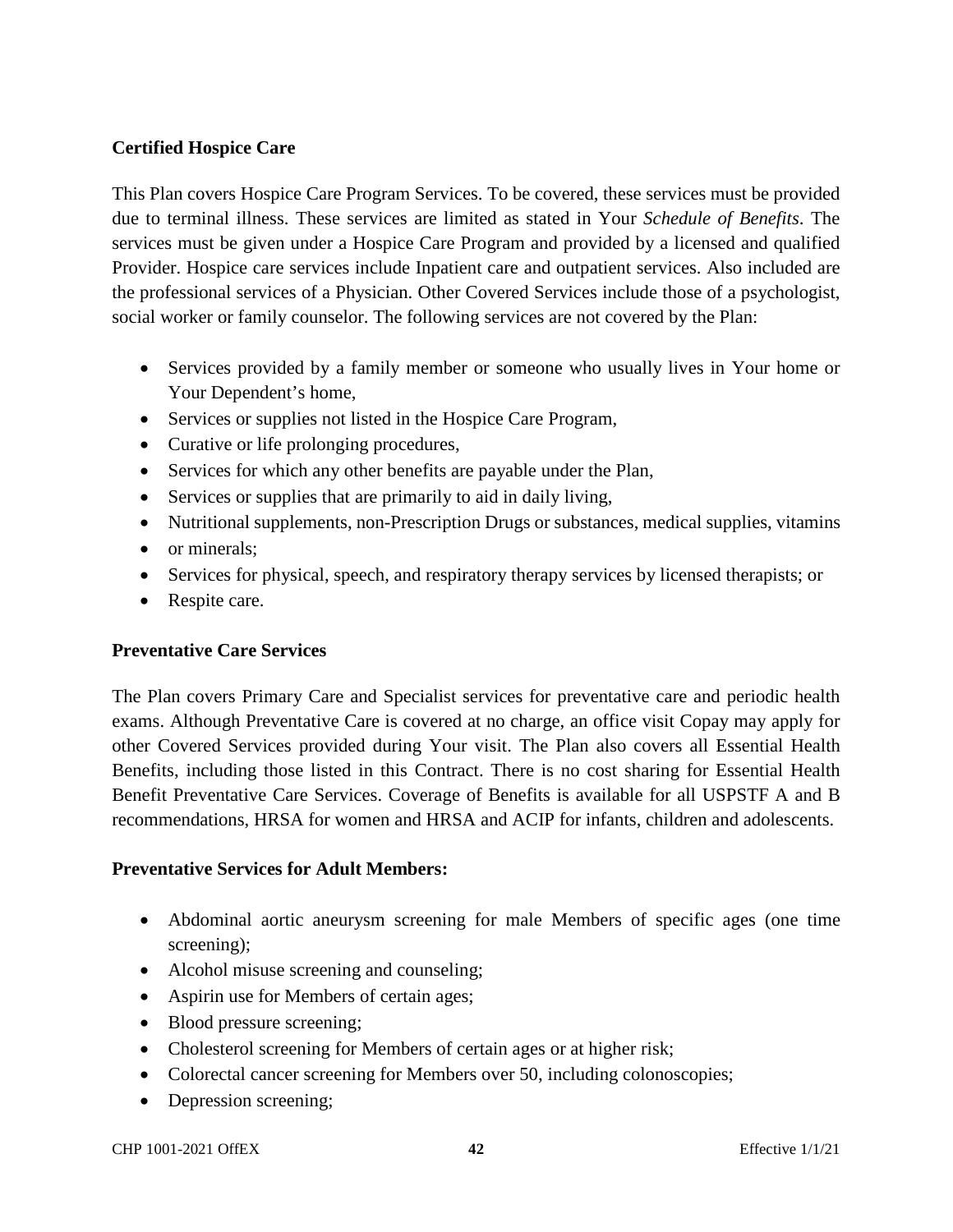- Lung Cancer screening
- Type 2 Diabetes screening for Members with high blood pressure;
- Diet counseling for Members at higher risk for chronic disease;
- HIV screening for all Members at higher risk;
- Hepatitis C virus infection screening
- Immunization vaccines doses, recommended ages and recommended populations can vary;
- Obesity screening and counseling;
- Sexually Transmitted Infection (STI) prevention counseling for Members at higher risk;
- Tobacco use screening for all Members and cessation interventions for tobacco users, including expanded counseling for pregnant tobacco users;
- Syphilis screening for all adults at higher risk;
- Falls Prevention in older adults, including exercise or physical therapy and Vitamin D
- Skin Cancer behavioral counseling
- Hepatitis B Screening
- Tuberculosis Screening
- Statin preventive medication: adults ages 40–75 years with no history of CVD, 1 or more CVD risk factors, and a calculated 10-year CVD event risk of 10% or greater

Additional Preventative Services include but are not limited to:

- Annual physical examinations, one per Calendar Year;
- Educational materials or consultations from Providers to promote healthy living;
- Periodic Glaucoma eye tests for all Members thirty-five (35) years of age or older;
- Periodic laboratory screening tests, including tests that determine metabolic, blood hemoglobin, blood glucose level, and blood cholesterol level; and
- Periodic radiological screening tests;
- Over the counter medications and drugs prescribed by a Practitioner/Provider, except as listed in the *Formulary*;
- Noninvasive screening tests for atherosclerosis and abnormal artery structure and function for Members who are diabetic or have a risk of developing heart disease and are:
	- o Men between the age of 45 and 76, and
	- o Women between the age of 55 and 76.

### **Preventative Services Specifically for Women:**

- Routine anemia screening;
- Bacteriuria urinary tract or other infection screening;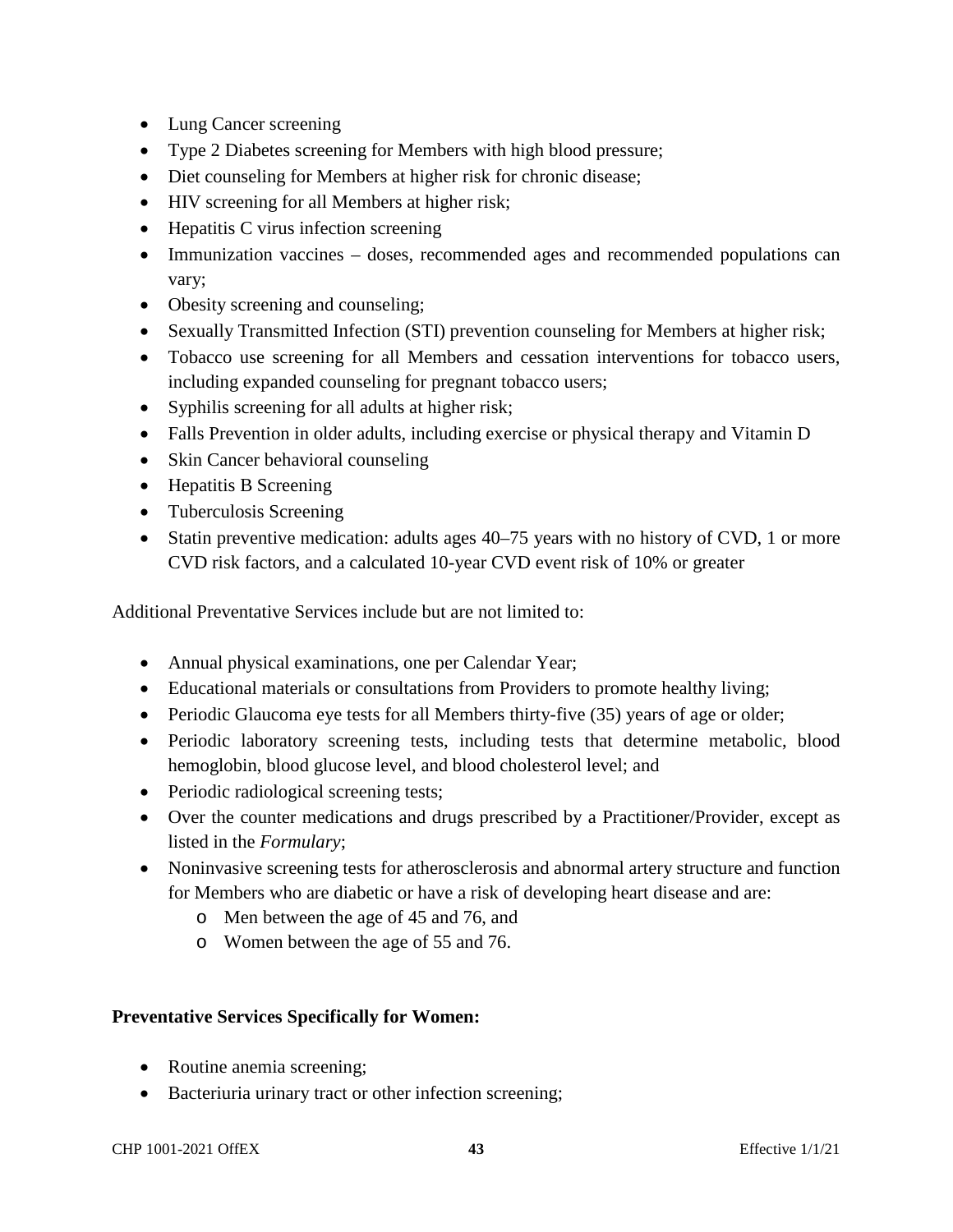- Breastfeeding comprehensive support, supplies and counseling;
- Folic acid supplements for Members who may become pregnant;
- Preeclampsia prevention;
- Hepatitis B screening for pregnant Members at their first prenatal visit;
- Osteoporosis screening;
- RH incompatibility screening and follow-up testing for Members at higher risk;
- Perinatal depression counseling and intervention;
- Syphilis screening for pregnant Members;
- Cervical cancer screening every 3 years with cervical cytology alone in women aged 21 to 29 years and for women 30-65 years, every 3 years with cervical cytology alone, every 5 years with high-risk human papillomavirus (hrHPV) testing alone, or every 5 years with hrHPV testing in combination with cytology (contesting);
- BRCA risk assessment and genetic counseling/testing;
- Breast cancer preventative medicine and screening;
- Chlamydia screening;
- Gestational diabetes mellitus screen in asymptomatic pregnant women after 24 weeks of gestation;
- Gonorrhea screening in sexually active women age 24 years and younger as well as in older women who are at increased risk; and
- Intimate partner violence screening for women of productive age.

### **Preventative Services for Children:**

- Well baby and well childcare from birth in accordance with recommendations of the American Academy of Pediatrics;
- Alcohol and Drug Use assessments for adolescents;
- Autism screening for children at 18 and 24 months;
- Behavioral assessments for children of all ages;
- Blood pressure screening;
- Cervical dysplasia screening for sexually active females;
- Congenital hypothyroidism screening for newborns;
- Depression screening for adolescents;
- Developmental screening for children under age 3 and surveillance throughout childhood;
- Dyslipidemia screening for children at higher risk of lipid disorders;
- Fluoride chemoprevention supplements for children without fluoride in their water source;
- Gonorrhea preventive medication for the eyes of all newborns;
- Hearing screening for all newborns up to Members age 17;
- Height, weight and body mass index measurements for children;
- Hematocrit or hemoglobin screening for children;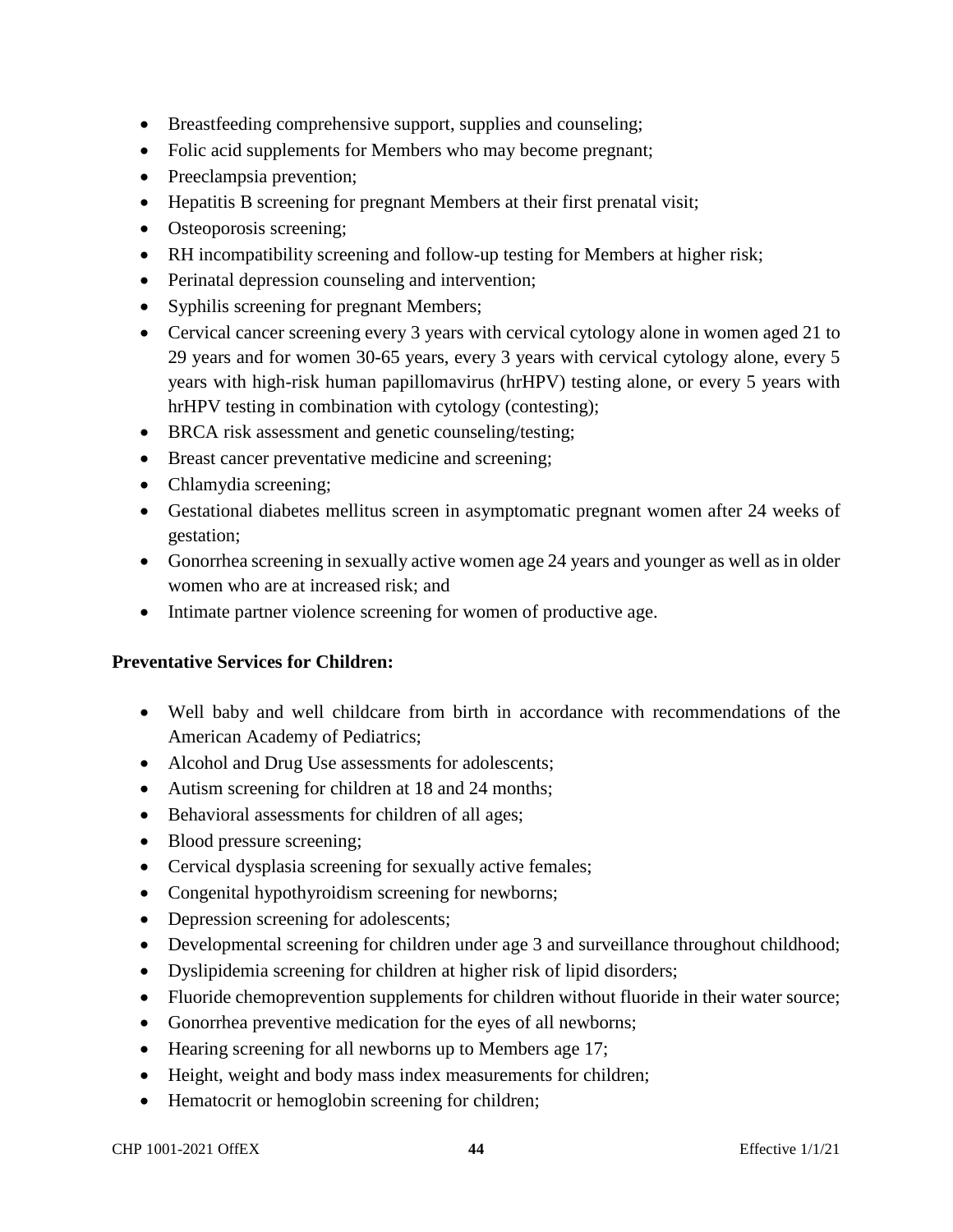- Hemoglobinopathies or sickle cell screening for newborns;
- Hepatitis B screening;
- HIV screening for adolescents at higher risk;
- Hypothyroidism screening for newborns;
- Immunization vaccines for children from birth to age  $18 -$  doses, recommended ages and recommended populations vary;
- Iron supplements for children ages 6 to 12 months at risk for anemia;
- Lead screening for children at risk of exposure;
- Medical History for all children throughout development;
- Obesity screening and counseling;
- Oral health risk assessment for young children (newborns to children age 10);
- Phenylketonuria (PKU) screening for this genetic disorder in newborns;
- Sexually Transmitted Infection (STI) prevention counseling and screening for adolescents at higher risk;
- Tobacco use interventions;
- Tuberculin testing for children at higher risk of tuberculosis;
- Vision screening for all children;
- Administration and cost of newborn screening test,
- Educational materials or consultations from Providers to promote a healthy lifestyle; and
- Habilitative therapies for children with developmental delay as specified by an Early Childhood Intervention individualized family service plan.

### **Complementary Therapies**

#### **Chiropractic Services**

Chiropractic Services are available for specific medical Conditions and are not available for maintenance therapy such as routine adjustments. Chiropractic Services are subject to the following:

- The Practitioner/Provider determines in advance that Chiropractic treatment can be expected to result in Significant Improvement in Your Condition within a period of two months;
- Chiropractic treatment is specifically limited to treatment by means of manual manipulation; i.e., by use of hands, and other methods of treatment approved by Us including, but not limited to, ultrasound therapy;
- Subluxation must be documented by Chiropractic examination and documented in the chiropractic record. We do not require Radiologic (X-ray) demonstration of Subluxation for Chiropractic treatment.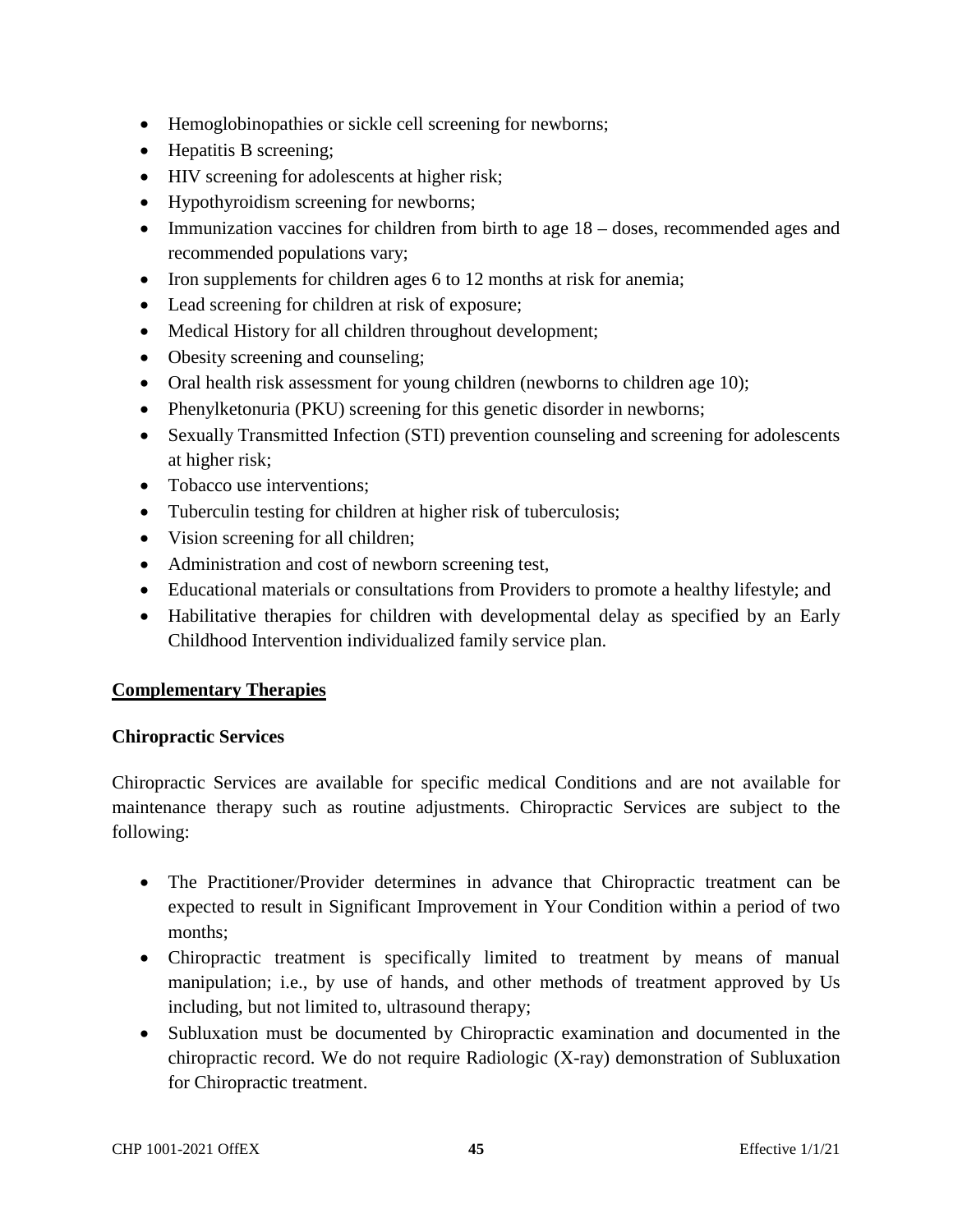Chiropractic service are limited to 35 visits per Calendar Year maximum benefits.

Biofeedback is only Covered for treatment of Raynaud's disease or phenomenon and urinary or fecal incontinence. Biofeedback is limited to a Calendar Year maximum benefit. Refer to Your *Schedule of Benefits* for this maximum.

### **Dental Services (Limited)**

Please refer to Your *Schedule of Benefits* for Cost Sharing amounts.

Routine Dental Services may be covered for children only. Covered Services under this Contract are limited to:

- Services to diagnose or to prevent tooth decay and other forms of oral disease.
	- o Oral exams (once every six months)
	- o Bitewings (once every six months)
	- o Panoramic fills (once every six months)
	- o Topical application of fluoride
	- o Tooth sealants
	- o Space maintainer
- Services to treat oral disease, including Services to:
	- o Restore decayed or fractured teeth
	- o Repair dentures or bridges
	- o Rebase or reline dentures
	- o Repair or recement bridges, crowns, and onlays
	- o Remove diseased or damaged natural teeth
- Service and supplies to treat oral disease including Services to:
	- o Replace missing natural teeth with artificial ones,
	- o Remove diseased or damaged natural teeth
	- o Restore severely decayed or fractured teeth
- Medically Necessary Orthodontics

Dental services related to accidental injury are Covered Services regardless of age.

#### **Diabetes Services**

When used to treat insulin dependent diabetes, non-insulin dependent diabetes, or high blood glucose levels induced by pregnancy, the Plan will cover the following Medically Necessary services and supplies:

- Blood glucose monitors, including those for the legally blind, and test strips;
- Glucagon emergency kits;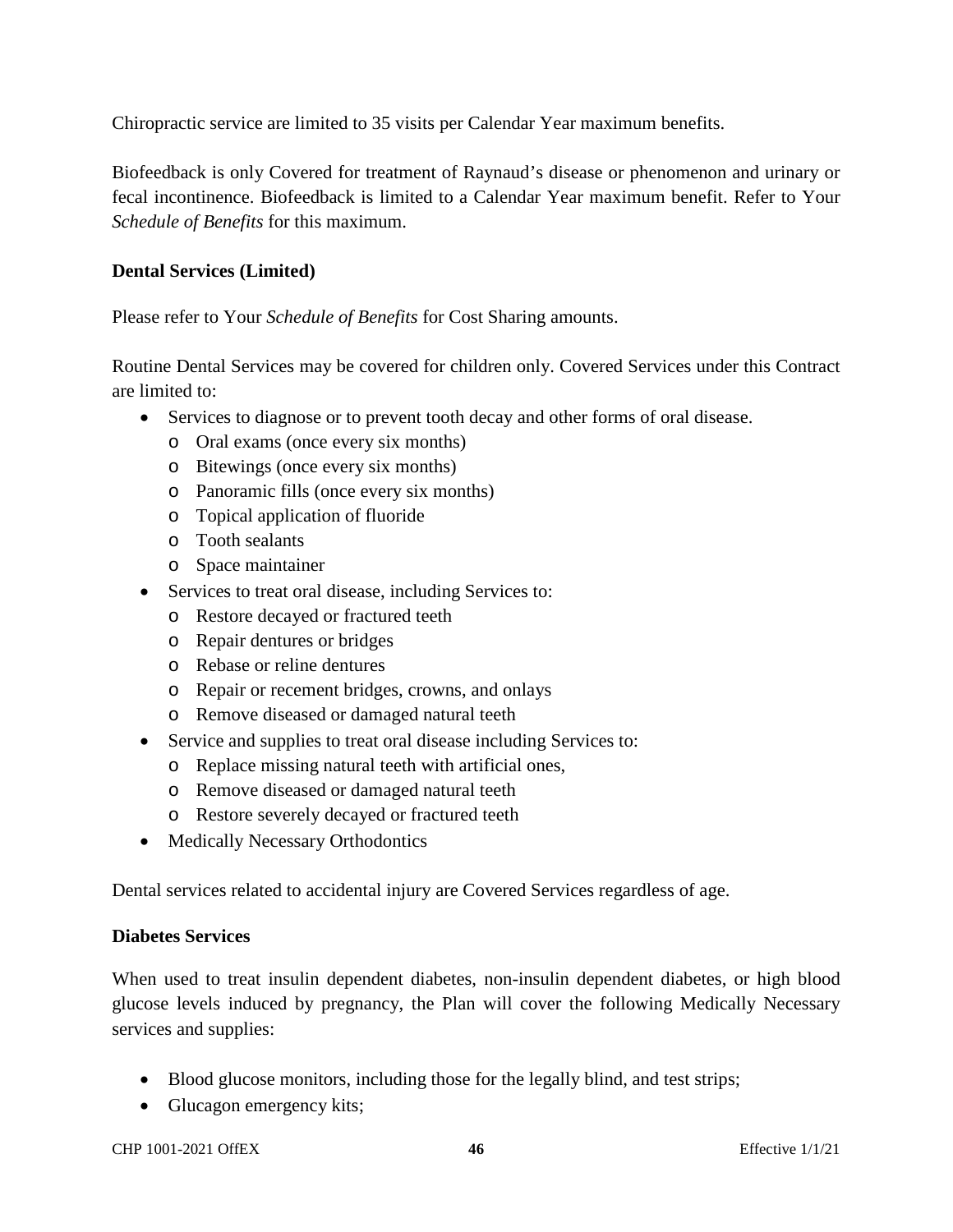- Insulin, insulin analogs, insulin pumps and associated appurtenances;
- Prescriptive oral agents and non-prescriptive oral agents for controlling blood sugar levels;
- Injection aids, including those adaptable to meet the needs of the legally blind;
- Lancet and lancet devices;
- Podiatric appliances for the prevention of foot complications associated with diabetes, including therapeutic molded or depth-inlay shoes, functional orthotics, custom molded inserts, replacement inserts, preventive devices and shoe modifications for prevention and treatment;
- Physician visits and post-diagnosis follow-up care;
- Self-management training, including medical nutritional therapy related to diabetes management; Medically Necessary visits upon diagnosis of diabetes; visits following a Physician diagnosis that represents a significant change in patient; and visits for reeducation;
- Syringes; and
- Visual reading Urine and Ketone strips.

Contact Member Services for questions regarding these requirements at 1-844-282-3025.

The Plan will evaluate if changes to the *Formulary* or Contract are needed when new or improved equipment is approved by the Food and Drug Administration (FDA). This may include new or improved appliances, Prescription Drugs, insulin or diabetic supplies. Contact the Plan or visit Our website www.christushealthplan.org for up-to-date information.

#### **Diagnostic Services**

Laboratory, x-ray and other diagnostic tests are a Covered Service when Medically Necessary and provided under the direction of Your Provider; including, but not limited to:

- Blood tests:
- Urinalysis;
- Pathology tests;
- X-rays, ultrasounds, and other imaging studies;
- Electrocardiograms (EKGs), Electroencephalograms (EEGs), and other electronic diagnostic procedures; and
- CT scans; PET scans; MRIs; and CT colonoscopies (virtual colonoscopies).

Some Diagnostic Services require Preauthorization. Refer to the Preauthorization Section for more information.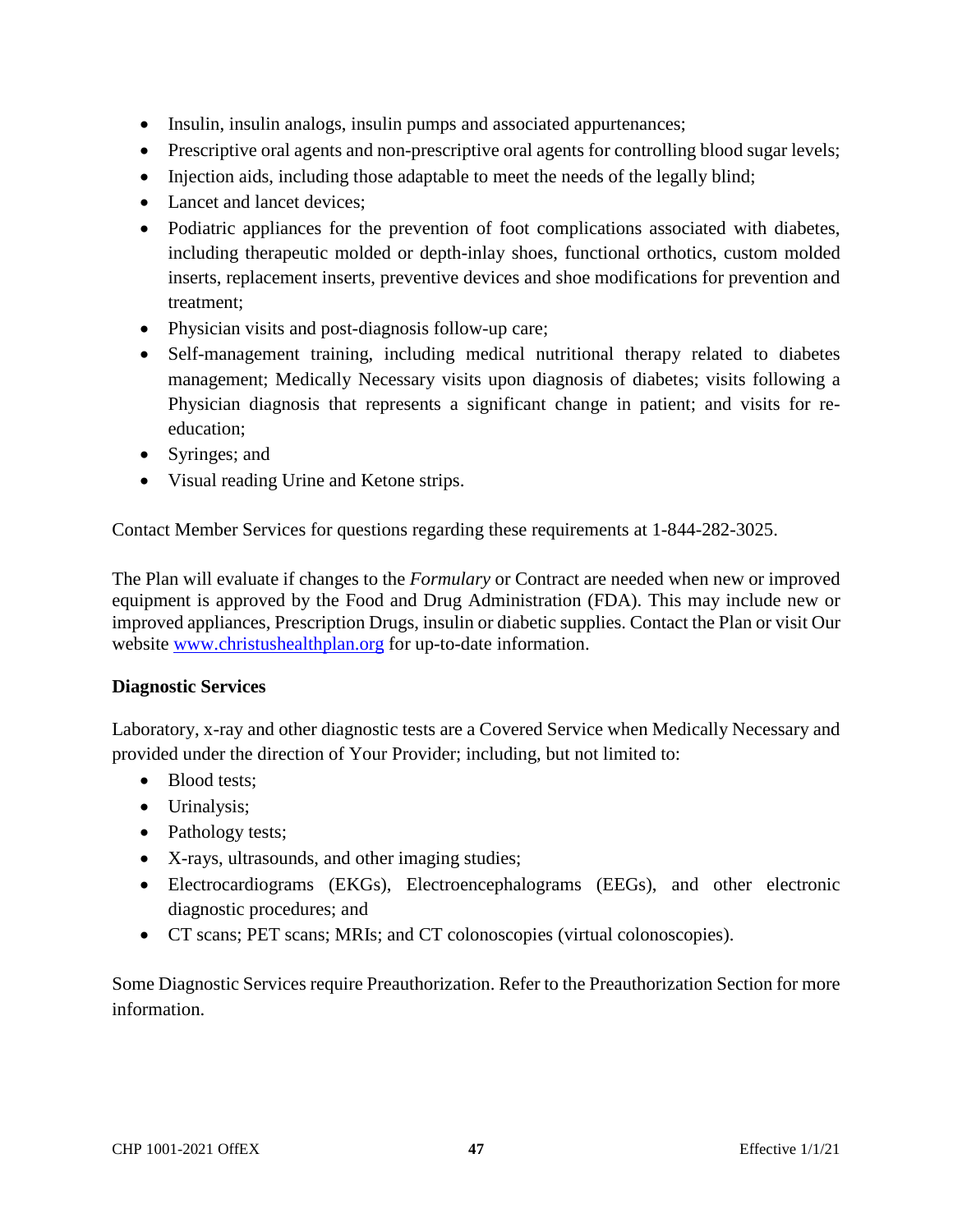### **Durable Medical Equipment, Orthotic Appliances, Prosthetic Devices, Repair and Replacement of Durable Medical Equipment, Prosthetics and Orthotic Devices and Hearing Aids**

### **Durable Medical Equipment**

DME is a Covered Service when it is Medically Necessary and Preauthorized by the Plan. Equipment must be necessary for a person's case or health status.

Coverage includes the rental or purchase of DME, at Our option. Examples of DME include, but are not limited to:

- Crutches:
- Hospital beds;
- Oxygen equipment;
- Wheelchairs; and
- Walkers.

In addition to being Medically Necessary and Preauthorized by the Plan, Durable Medical Equipment should meet the following criteria:

- Be able to withstand repeated use;
- Be reusable by other people;
- Be used to serve a medical purpose; and
- The equipment is generally not useful to a person who is not ill or injured.

There are some Exclusions and limitations to DME coverage:

- DME coverage is for medically appropriate equipment only, and does not include special features, upgrades or equipment accessories unless Medically Necessary.
- The Plan will cover the rental or purchase of Medically Necessary DME, including repair and adjustment of DME. We will not cover repairs that exceed the purchase price.
- Repair or replacement of DME is covered if it is Medically Necessary, as determined by Us, or due to a change in the Member's physical or medical Condition. Repair of DME or prosthetic or orthotic devices which were previously owned by the Member and not supplied to them through the Plan may be covered, except as defined under Diabetes Supplies and Treatment. Coverage for these repairs shall be at Our discretion.
- The Plan follows guidelines established by Medicare for the lifetime of DME. Equipment is expected to last at least 5 years;
- Replacement due to loss, theft, misuse, abuse, or destruction is not covered. The Plan also will not cover replacement in cases where the patient improperly sells or gives away the equipment;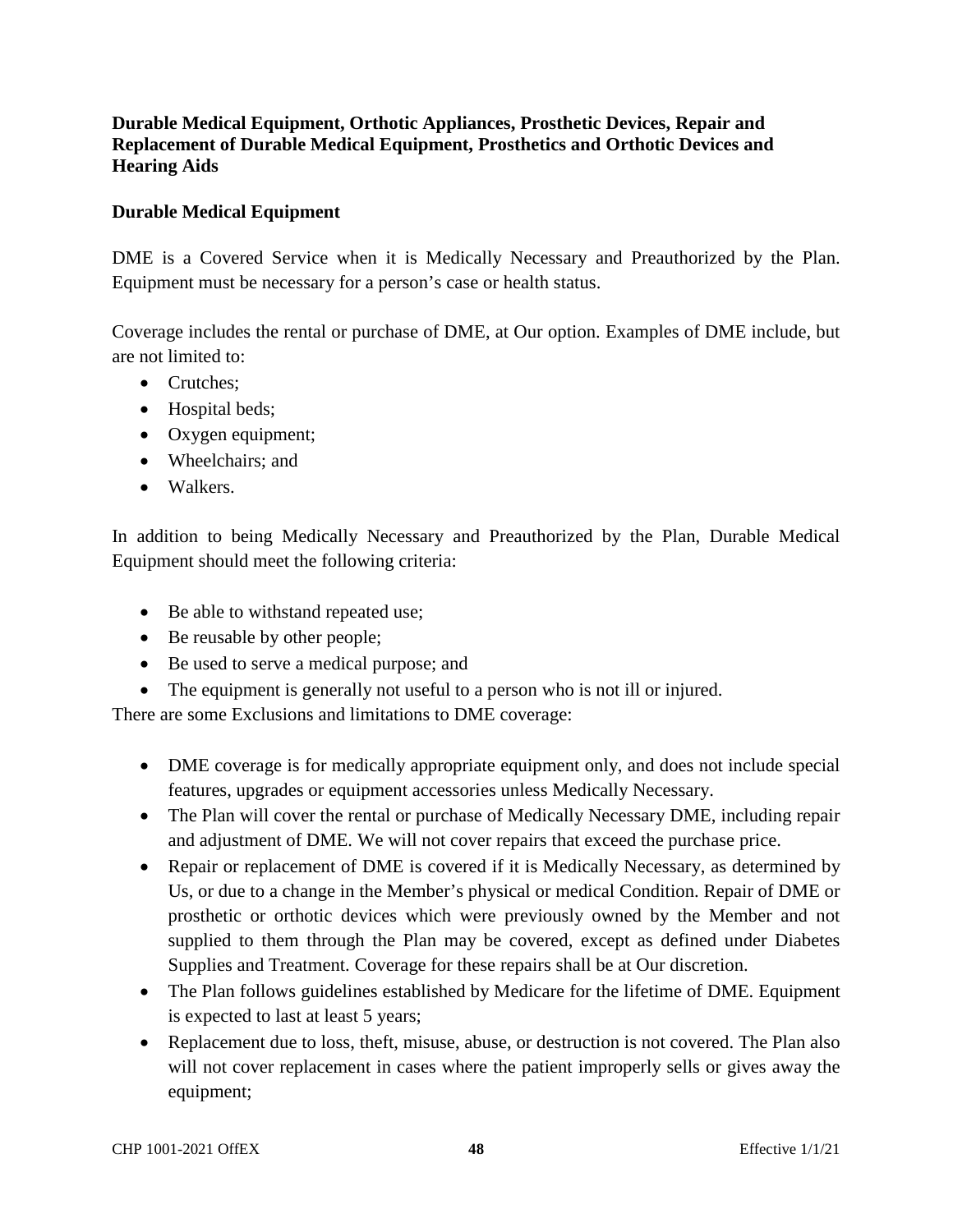The Plan does not cover replacement of DME solely for warranty expiration, or new improved equipment becoming available. The Plan does not cover duplicate or extra DME for the purpose of Member comfort, convenience or travel.

### **Orthotic Appliances**

Orthotic Appliances are Covered when Medically Necessary. Orthotic Appliances include braces and other external devices used to correct a body function including clubfoot deformity. Professional services related to the fitting and use of those devices that equals the coverage provided under federal laws for health insurance for the aged and disabled. Orthotic Appliances are subject to the following limitations:

• Foot Orthotics or shoe appliances are not Covered, except for Our Members with diabetic neuropathy or other significant neuropathy. Custom fabricated knee-ankle-foot orthoses (KAFO) and ankle-foot orthoses (AFO) are Covered for Our Members in accordance with nationally recognized guidelines.

#### **Prosthetic Devices**

Internal prosthetics and/or medical appliances are covered when ordered by a Physician and Preauthorized by Us.

An External Prosthetic Appliance (EPA) is covered with Preauthorization and Medically Necessary for a person's case or health status. Professional services related to the fitting and use of those devices that equals the coverage provided under federal laws for health insurance for the aged and disabled. External Prosthetic Appliances are artificial substitutes worn on, or attached to the outside of the body; are used to replace a missing part (such as the leg, arm, or hand); or are needed to alleviate or correct an illness, injury, or congenital defect.

We will cover EPA that is necessary to accomplish ordinary activities of daily living. Braces are considered EPA. (This does not include orthodontic braces.)

There are some Exclusions and limitations that apply to coverage for EPA:

- The Plan covers EPA for K1-3 ambulators. EPA for Level 0 or Level 4 ambulators are not covered.
- This Plan will cover replacement of EPA if it is needed due to normal body growth or for changes due to illness or injury.
- We follow Medicare guidelines to determine the lifetime of EPA.
- The Plan covers pre-fabricated EPA unless there is clinical documentation supporting that custom EPA is Medically Necessary. This includes upgrades or accessories that do not serve a therapeutic purpose.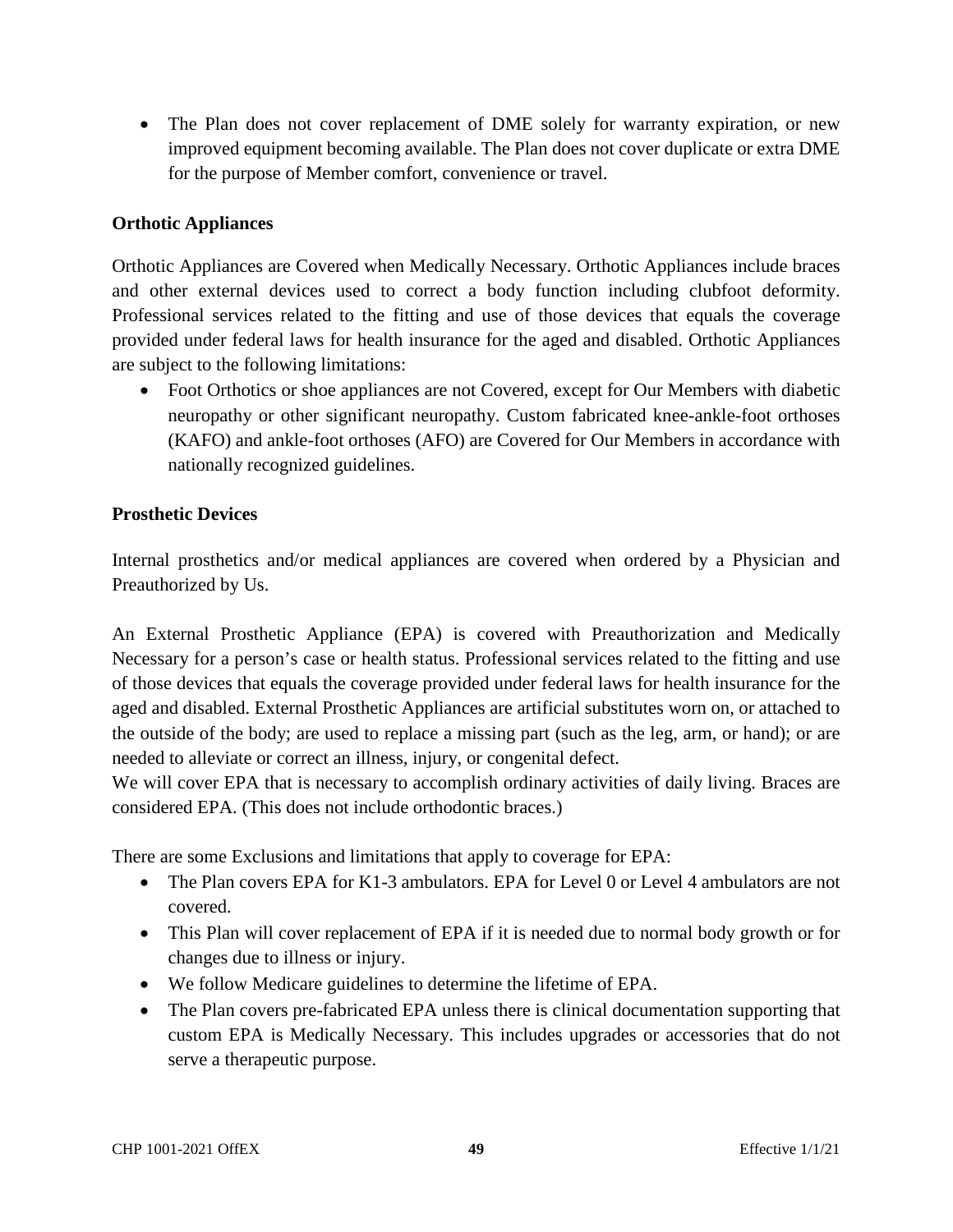- EPA for the purpose of being able to participate in recreational or leisure activities is not covered.
- EPA for the purpose of being able to play a sport is not covered.
- Repair or replacement of EPA is covered if it is Medically Necessary as determined by the Plan.
- Repair or replacement of EPA is not covered if due to loss, theft or destruction.
- The Plan does not cover duplicate or extra EPA for Your convenience or comfort.

# **Implanted Medical Devices**

The Plan covers Implanted medical devices when Medically Necessary and ordered by a Participating Provider. These devices include but are not limited to pacemakers, artificial hip joints, cochlear implants and cardiac stents. Coverage consists of permanent or temporary internal aids and supports for defective body parts. We will also cover the cost for repairs or maintenance of covered appliances. Services require Preauthorization; refer to the Preauthorization Section for more information.

# **Hearing Aids**

The Plan covers Hearing aids and certain related services. Services include fitting and dispensing fees; and ear molds, as necessary, to maintain optimal fit of the hearing aids; any treatment relating to hearing aids, including coverage for habilitation and rehabilitation as necessary for educational gain. Hearing aid means durable medical equipment that is of a design and circuitry to optimize audibility and listening skills. Services must be provided by an audiologist, hearing aid dispenser or Physician. This benefit is limited to one hearing aid in each ear every three years.

Medically or audiologically necessary cochlear implants for each ear with internal replacement are Covered under this Plan for individuals 18 years and younger. Services include fitting and dispensing services, treatment for habilitation and rehabilitation, and external speech processor and controller with necessary component and replacement every three years.

# **Genetic Inborn Errors of Metabolism Disorders (IEM)**

A genetic inborn error of metabolism is a rare, inherited, disorder that is present at birth and can result in death if untreated. Inherited or genetic errors of metabolism are genetic Conditions that result in metabolism problems. Most people with inherited metabolic disorders have a defective gene that results in an enzyme deficiency. There are many different metabolic disorders, but each disorder is usually rare in the general population. Inherited metabolic disorders are present at birth.

Covered Services for Genetic Inborn Errors of Metabolism include the treatment of genetic inborn errors of metabolism that involve amino acids, carbohydrate and fat metabolism for which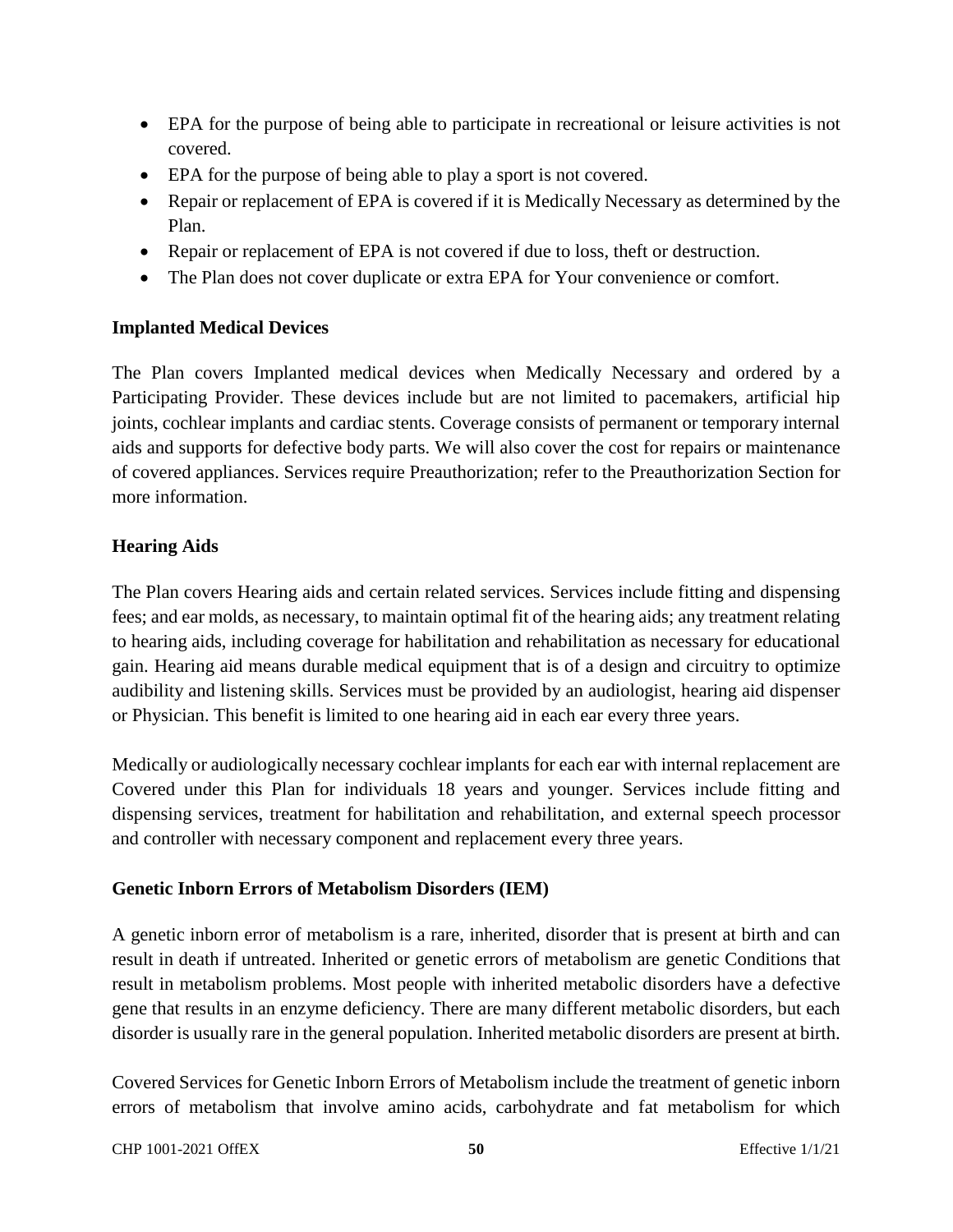medically standard methods of diagnosis, treatment, and monitoring exist. Such treatments include special diets that eliminate or replace certain nutrients, taking enzyme replacements or other supplements to support metabolism, treating the blood to remove toxic products of metabolism, clinical services, biochemical analysis, medical supplies, Prescription drugs, and corrective lenses for Conditions related to the genetic inborn error of metabolism.

An inborn error of metabolism is not just allergy or intolerance to certain foods, such as lactose intolerance or gluten sensitivity.

Covered Services under this section must be performed by Providers with specific training in managing patients diagnosed with genetic inborn errors of metabolism diagnosing, monitoring, and controlling disorders by nutritional and medical assessment.

# **Special Medical Foods for Genetic Inborn Errors of Metabolism**

The Plan will cover Special medical foods such as amino acid-based elemental formulas, regardless of the formula delivery method, to treat inborn errors of metabolism. Special medical foods include nutritional substances that:

- Are intended for the medical and nutritional management of a patient with limited capacity to metabolize ordinary food;
- Are specifically processed or formulated to be distinct in one or more nutrients that is present in natural foods;
- Are formulated to be consumed or administered internally; and
- Are essential for optimal growth, health and metabolic homeostasis.

Special medical foods must be obtained from a Plan Participating vendor or Provider, and must be prescribed by a Physician for the treatment of an inborn error of metabolism. We cover formulas necessary to treat phenylketonuria or a heritable disease to the same extent that We provide coverage for drugs that are available only on the orders of physician.

### **Habilitative Services**

Habilitative Services help a person keep, learn or improve the skills and functions required for daily living. Such functions may include eating and bathing. The Plan covers Habilitative Services such as Physical and Occupational Therapy; speech-language pathology; and other services for people with disabilities.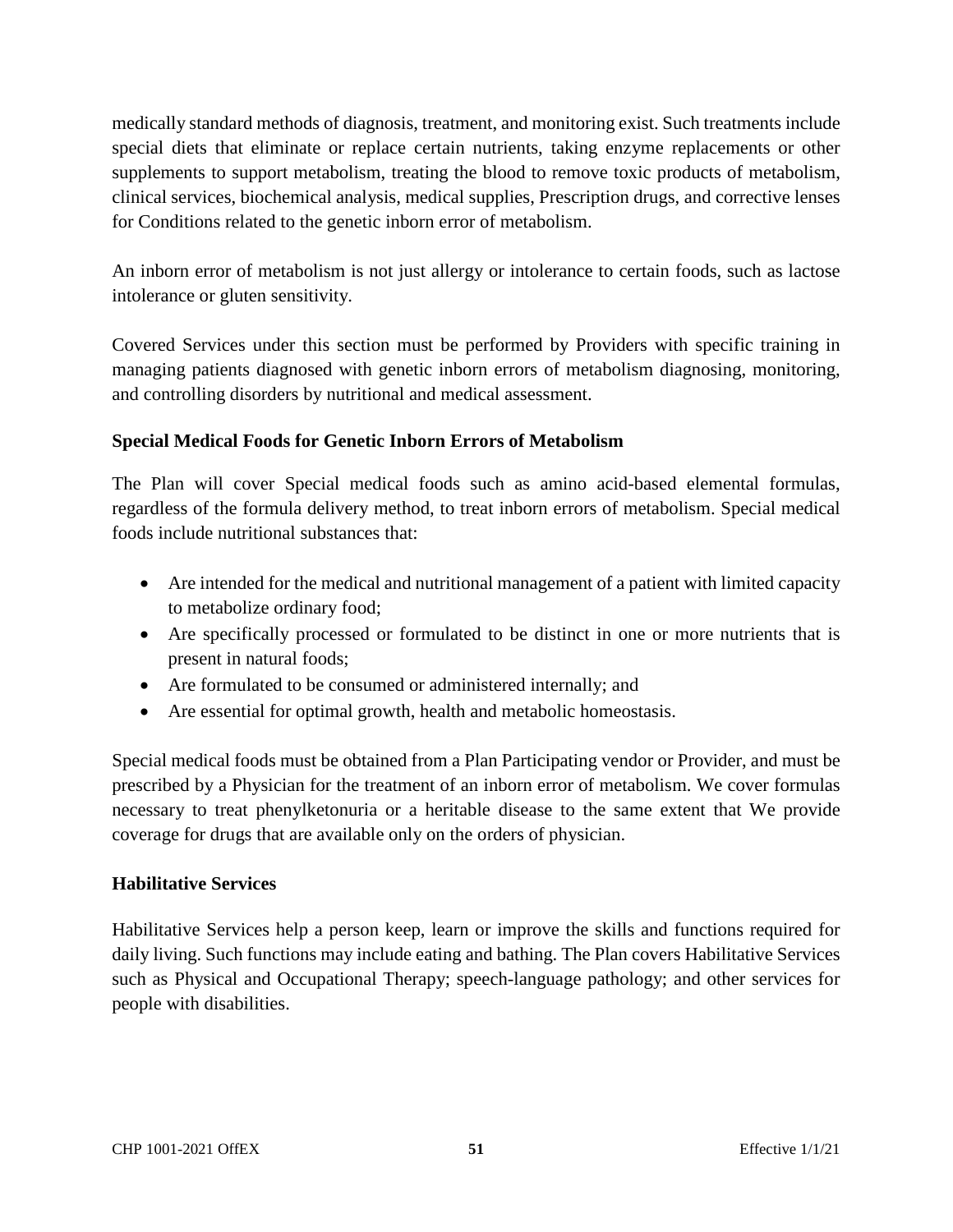### **Autism Spectrum Disorder**

"Autism spectrum disorder" means a neurobiological disorder that includes autism, Asperger's syndrome, or Pervasive Developmental Disorder--Not Otherwise Specified.

Coverage includes well-baby and well-child screenings for diagnosing the presence of Autism Spectrum Disorder as well as treatment of Autism Spectrum Disorder through Speech, Occupational, and Physical Therapy. Providers of these services must be certified, registered or licensed to provide these services. In addition, providers must be recognized and accepted by an appropriate agency of the United States or certified as a Provider under the TRICARE military health system, or acting as under the supervision of such a provider.

Coverage is limited to all generally recognized services in the treatment plan as prescribed by the Member's Primary Care Physician. Generally recognized services may include (1) evaluation and assessment services; (2) applied behavior analysis; (3) behavior training and behavior management; (4) speech therapy; (5) occupational therapy; (6) physical therapy; or (7) medications or nutritional supplements used to address symptoms of autism spectrum disorder. Some services may need to be Preauthorized by the Plan.

### **Home Health Care Services**

Medically Necessary home health services are covered under certain conditions. Home Health Services must be provided based on an attending Physician's certification that hospitalization or confinement in a skilled facility would be required if a treatment plan for home care is not provided. Services must be provided by a licensed and qualified Provider. Coverage is limited under this Plan. There is a limited number of home health visits during a Calendar Year of 60 home visits per member. Please review Your *Schedule of Benefits* for details.

Home health services may include:

- Visits from professional nurses including but not limited to Registered Nurses, licensed professional nurses, and other Participating health professionals such as physical, occupational and respiratory therapists, speech pathologists, home health aides, social workers and dieticians;
- The administration or use of consumable medical supplies and DME by professional staff during an authorized home health visit;
- home infusion therapy;
- Covered Drugs and medications prescribed by a Participating Provider for the duration of home health services; and
- Private duty nursing for extended care services.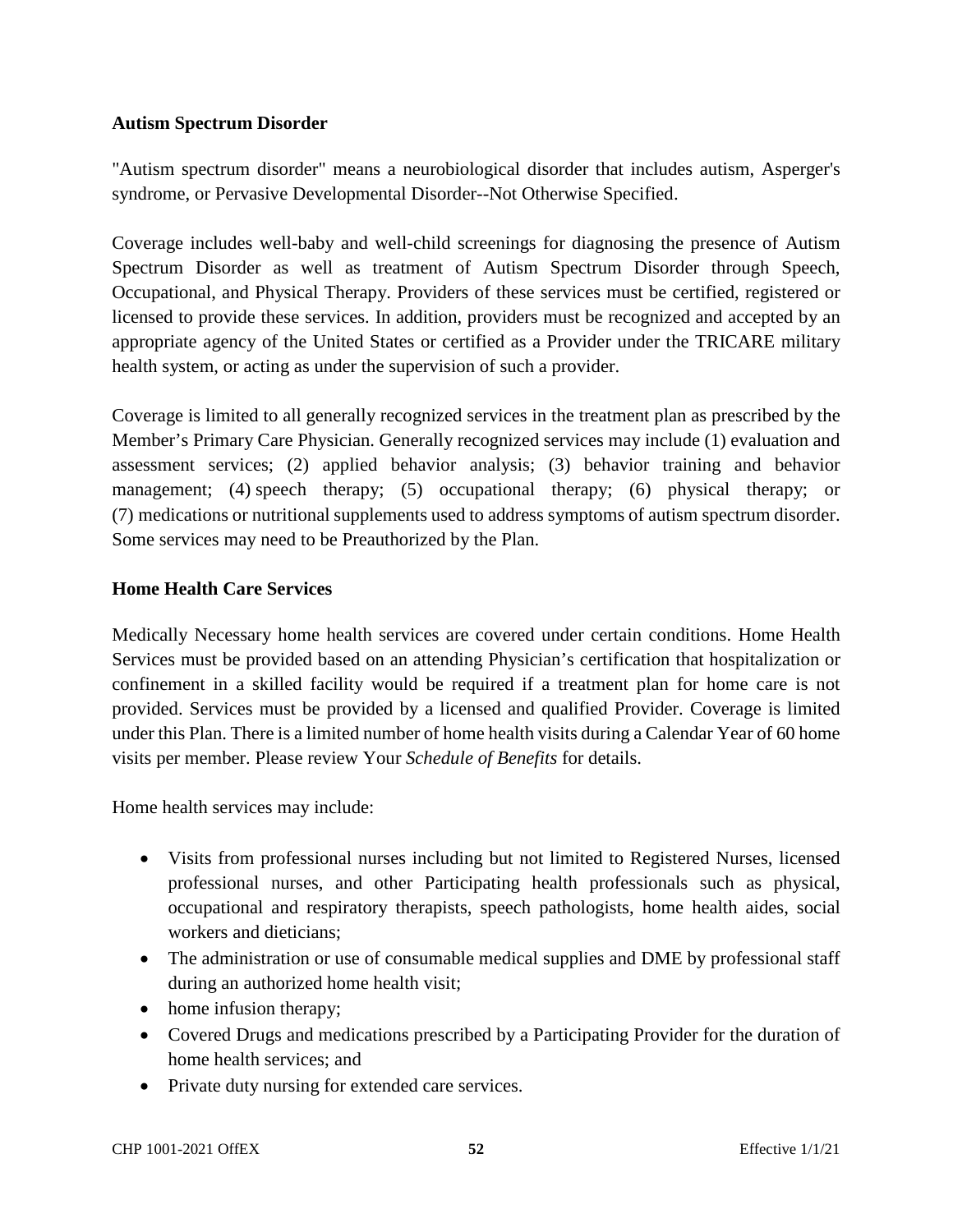Physical, Occupational, Respiratory, and Speech Therapy provided in the home will be covered by the Plan. These are limited to services provided on the written order of a Provider provided the order is renewed at least every sixty (60) days.

### **Inpatient Hospital Services**

The Plan covers Inpatient Hospital services when Medically Necessary. Services include the treatment and evaluation of Conditions for which outpatient care would not be appropriate.

Inpatient Hospital Services include:

- Semi-private room and board;
- Use of Intensive care unit services:
- Medications, Biologicals, fluids and chemotherapy;
- Meals;
- Medically Necessary special diet and nutritional supplements;
- Dressings and casts;
- Medically Necessary general nursing care and special duty nursing;
- The Use of the operating room and related facilities;
- Whole blood and blood, including the cost of blood, blood plasma, and blood plasma expanders that are not replaced by or for the Member;
- Administration of whole blood and blood plasma;
- X-rays, laboratory and other diagnostic services;
- Anesthesia and oxygen services;
- Inhalation therapy (Respiratory Therapy);
- Private duty nursing when medically necessary,
- Radiation therapy; and
- Other services provided in an acute care Hospital.

Inpatient Acute Care Hospital Services require Preauthorization; please refer to the Preauthorization Section for more information.

#### **Inpatient Long Term Acute Care**

The Plan covers Long Term Acute Care (LTAC) hospitalizations when Medically Necessary. LTAC Hospitals provide care for Members that require longer-term Inpatient care due to complex Conditions that cannot be treated at a facility with a lower level of care. LTAC may include pulmonary care, advanced wound care, and critical care services.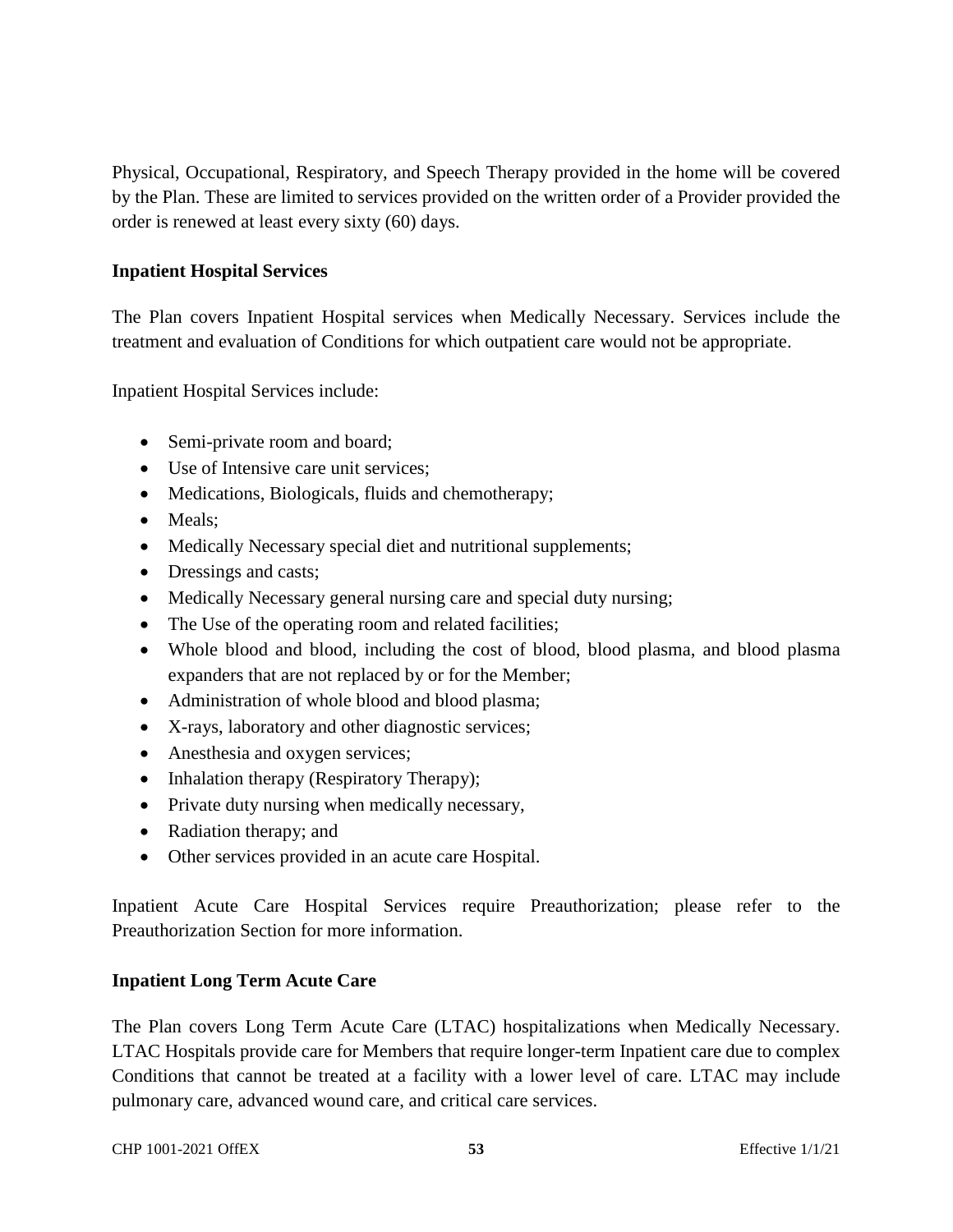Services that are covered by the Plan include:

- Laboratory testing;
- Respiratory therapy;
- 3 or more IV antibiotics, other IV medications, TPN, and IV fluids;
- Pain management:
- Limited Rehabilitation, including Physical, Occupational, cognitive, and Speech therapy;
- Frequent vital sign, neurologic sign, or vascular checks;
- Cardiac monitoring;
- Medication monitoring;
- Nutrition management;
- Fluid management, intake and output, and daily weights; and
- Education for the Patient, family, and/or the patient's caregivers.

Inpatient Long Term Acute Care Hospital Services require Preauthorization; please refer to the Preauthorization Section for more information.

### **Inpatient Physician Care Services**

The Plan covers Inpatient services provided by Physicians or other health professionals. These services must be Medically Necessary. Inpatient Physician Care Services include services performed, prescribed, or supervised by Physicians or other health professionals, including:

- Diagnostic;
- Therapeutic;
- Medical:
- Surgical;
- Preventative:
- Referral: and
- Consultative Health Care Services.

### **Inpatient Rehabilitation Services**

The Plan covers Inpatient services at an acute Rehabilitation facility. These services must be Medically Necessary. These services are also Covered Services for children with developmental delays and include occupational therapy evaluations and services; physical therapy evaluations and services; speech therapy evaluations and services; and dietary or nutritional evaluations.

Services must be rendered by a licensed and qualified Provider and include the following: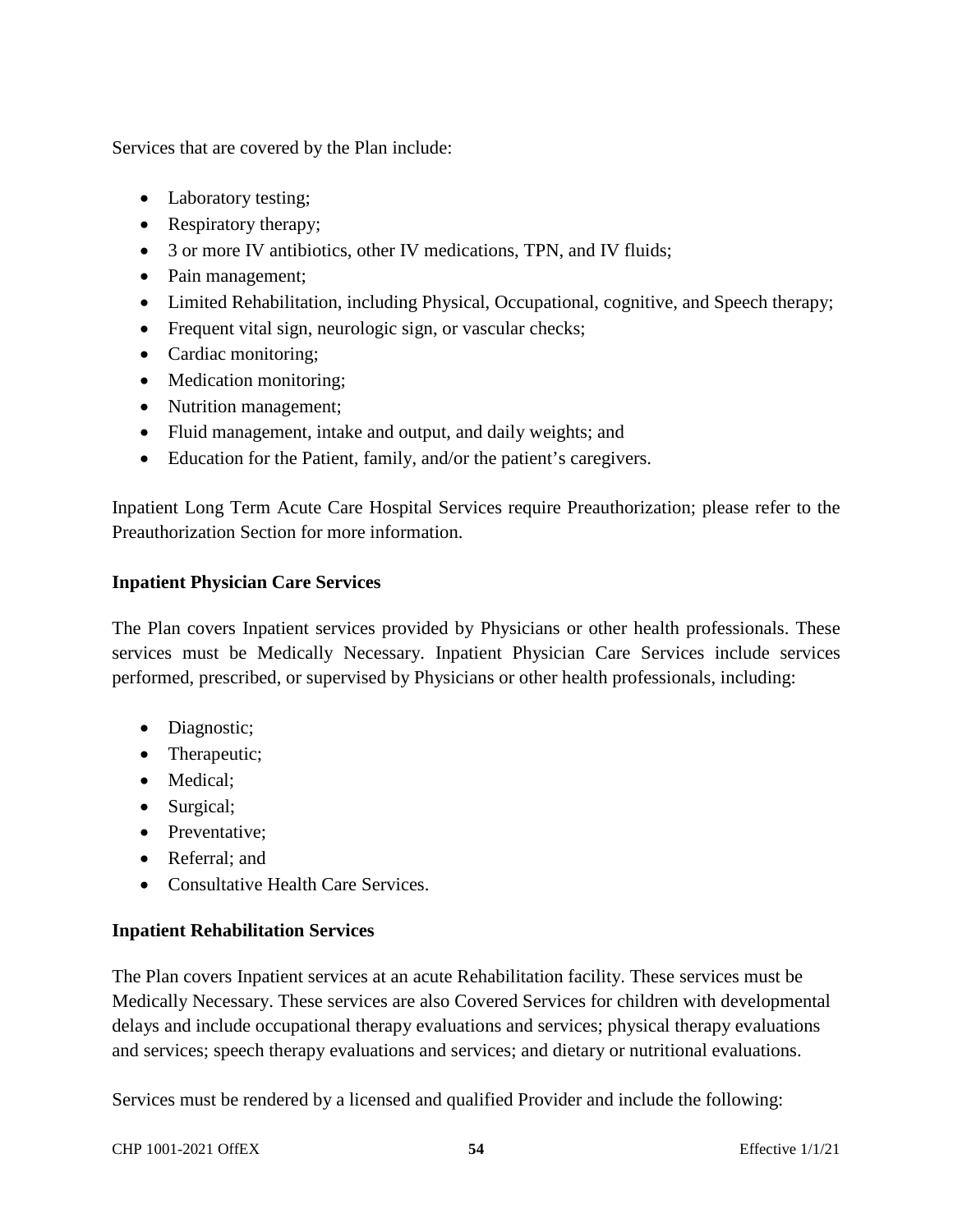- Semi-private room and board;
- Physician services;
- Skilled nursing services;
- Skilled therapy services (PT/OT/ST);
- Multidisciplinary team services (dietician, MSW services);
- Medications, Biologicals, fluids;
- Meals, including Medically Necessary diet and nutritional supplements;
- X-rays, laboratory and other diagnostic services; and
- Oxygen and inhalation therapy (Respiratory Therapy services).

Inpatient Rehabilitation Services require Preauthorization, please refer to the Preauthorization Section for more information.

# **Hyperbaric Oxygen Therapy**

Hyperbaric Oxygen Therapy is a covered benefit only if the therapy is proposed for a Condition recognized as one of the accepted indications as defined by the Hyperbaric Oxygen Therapy Committee of the Undersea and Hyperbaric Medical Society (UHMS). Hyperbaric Oxygen Therapy is Excluded for any other Condition. Hyperbaric Oxygen Therapy requires Preauthorization and services must be provided by a Participating Provider in order to be Covered.

### **Mental Health Services, Behavioral Health Treatment, Alcoholism and Substance Abuse Services**

Coverage may not impose quantitative or non-quantitative treatment limitations on benefits for a mental health condition or substance use disorder that are more restrictive than quantitative or nonquantitative treatment limitations imposed on coverage of benefits for medical or surgical expenses.

### **Alcohol and Substance Abuse Services**

This Plan will cover the diagnosis and treatment of Substance Abuse, which includes alcohol and drug abuse disorders in an Inpatient and outpatient setting.

Inpatient services include Hospitalization for alcohol and drug abuse detoxification, Rehabilitation partial Hospitalization. Rehabilitation does not include a Residential Treatment Center or other facility using a social model to provide Rehabilitation. Inpatient services require Preauthorization and all services must be furnished by a licensed and qualified Provider.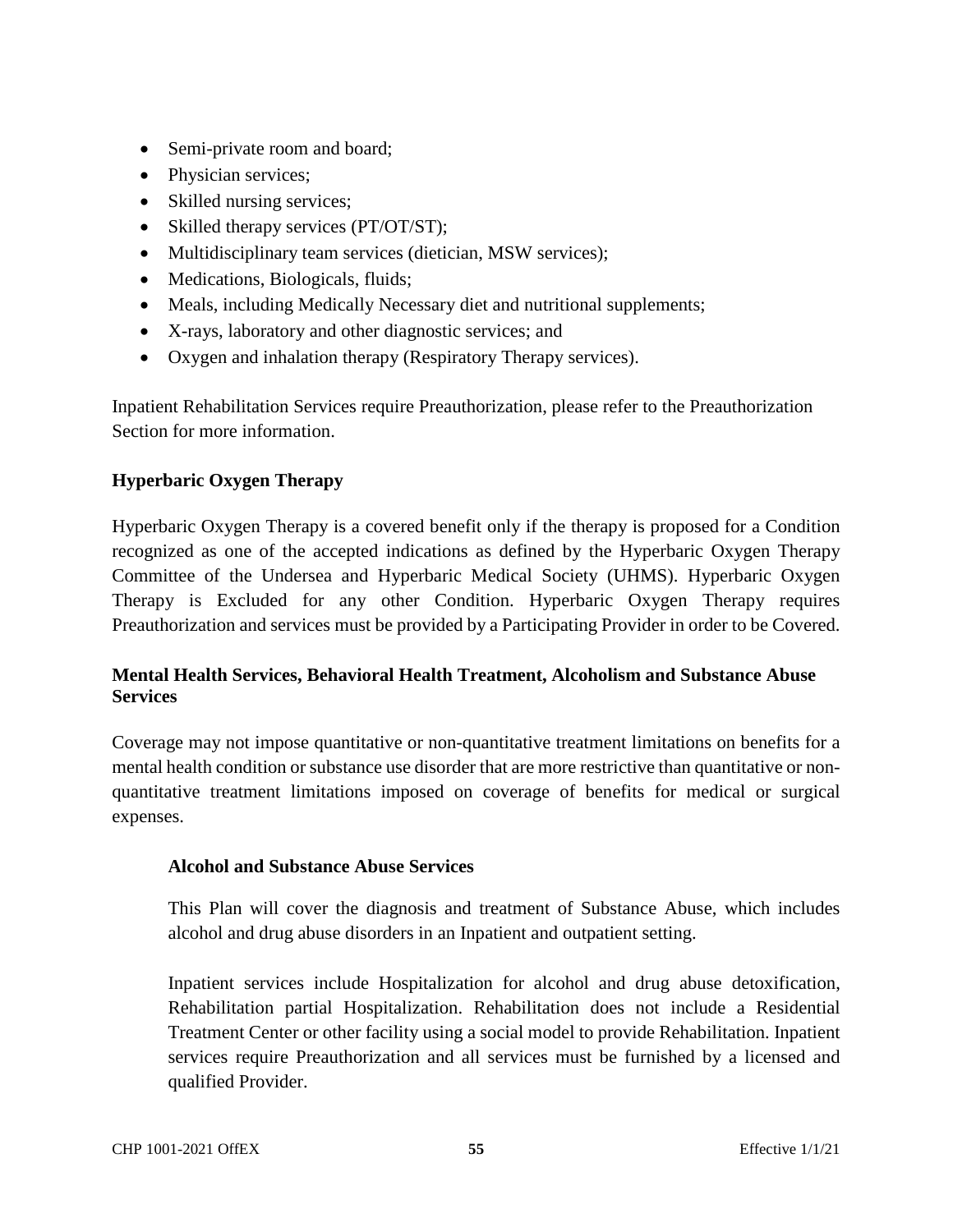Outpatient services includes assessment, outpatient detoxification, individual, family or couple therapy and counseling, intensive outpatient program (IOP), group therapy, as well as medication management by a licensed and qualified Provider.

### **Behavioral Health Treatment**

This Plan will cover the diagnosis and treatment of Behavioral Disorders or Mental Illness disorders in an Inpatient and outpatient setting.

Inpatient services include Hospitalization, partial Hospitalization, and electroconvulsive therapy (ECT). Inpatient and ECT services require Preauthorization and must be furnished by a licensed and qualified Provider. Continued stay must meet medical necessity criteria and any applicable state law requirements.

Outpatient services include assessment, individual, group, family or couple therapy and counseling, intensive outpatient program (IOP), electroconvulsive therapy (ECT) and medication management. All services must be provided by a licensed and qualified Provider.

### **Nutritional Support and Supplements**

This Plan will cover the following Nutritional Supplements that are prescribed by a licensed and qualified Provider:

- Nutritional Supplements for prenatal care for a pregnant Member;
- Nutritional Supplements when Medically Necessary to replace a specific documented deficiency;
- Nutritional Supplements when Medically Necessary and administered by injection at the Provider's office;
- Enteral formulas or products, as Nutritional support, when administered by enteral tube feedings;
- Total Parental Nutrition (TPN) through intravenous catheters via central or peripheral veins; and
- Special Medical Foods as listed in the IEM Benefit section of this Contract.

Some Nutritional Support and Supplements require Preauthorization; please refer to the Preauthorization Section for more information.

#### **Nutritional Evaluation**

The Plan covers dietary evaluations and counseling for the medical management of a documented disease. This includes coverage for obesity. These services must be obtained from a licensed and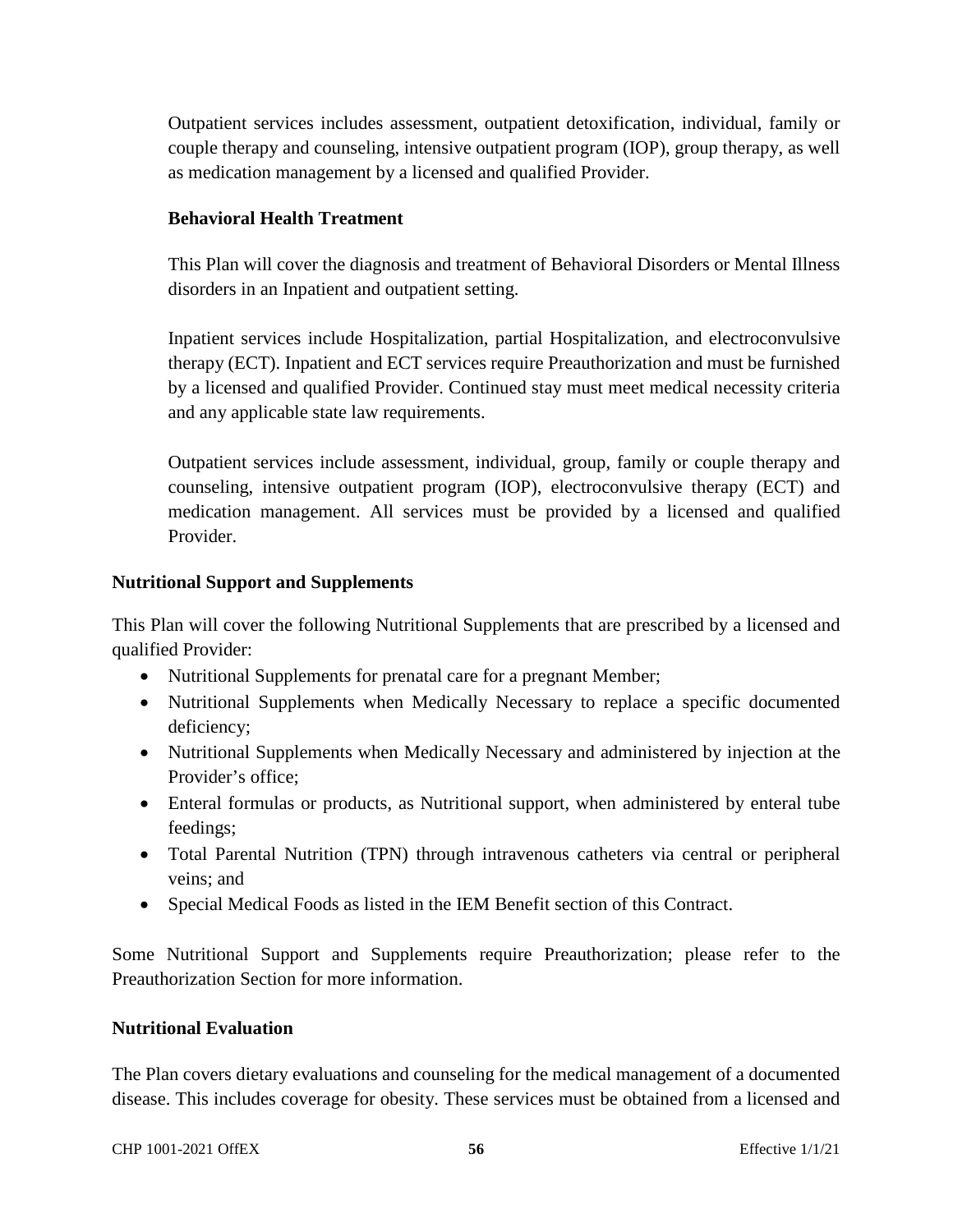qualified Provider or a registered dietician. Refer to the Exclusions section of this Contract for further details.

### **Oral Anticancer Medications**

The Plan covers a prescribed, orally administered anticancer medication that is used to kill or slow the growth of cancerous cells with the same coverage terms as intravenously administered or injected cancer medications that are Covered Services. Prior Authorization is required.

### **Outpatient Medical Services**

The Plan covers Outpatient Hospital and/or ambulatory surgical procedures. These services must be Medically Necessary and prescribed by Your Primary Care Provider or attending Health Care Professional. Services may be provided at a Hospital; a Physician's office; or any other appropriately licensed facility. The Provider delivering services must be licensed to practice; and must be practicing under authority of the health care plan, a medical group, an independent practice association or other authority as applicable by Texas law.

Outpatient Hospital or Ambulatory Surgical Procedures may include:

- Primary care and specialist Physician services;
- Outpatient services by other providers;
- Diagnostic services, including laboratory, imaging and radiological services;
- Therapeutic radiology services;
- Prenatal services:
- Outpatient rehabilitation therapies, including physical therapy, speech therapy and occupational therapy;
- Home health services, as prescribed or directed by the responsible Physician or other authority designated by the Plan;
- Preventative Services required by law, including certain periodic health examinations for adults, immunizations for children, well-child care from birth, cancer screenings relating to mammography, prostate cancer or colorectal cancer, eye and ear examinations for children through age 17, and immunizations for adults;
- Treatment for PKU and other genetic disorders;
- Outpatient mental health visits;
- Emergency services
- Physician and surgeon services;
- Diagnostic laboratory tests, x-rays and pathology services;
- Pre-surgical testing;
- Whole blood, including cost of blood, blood plasma, and blood plasma expanders that are not replaced by or for the enrollee;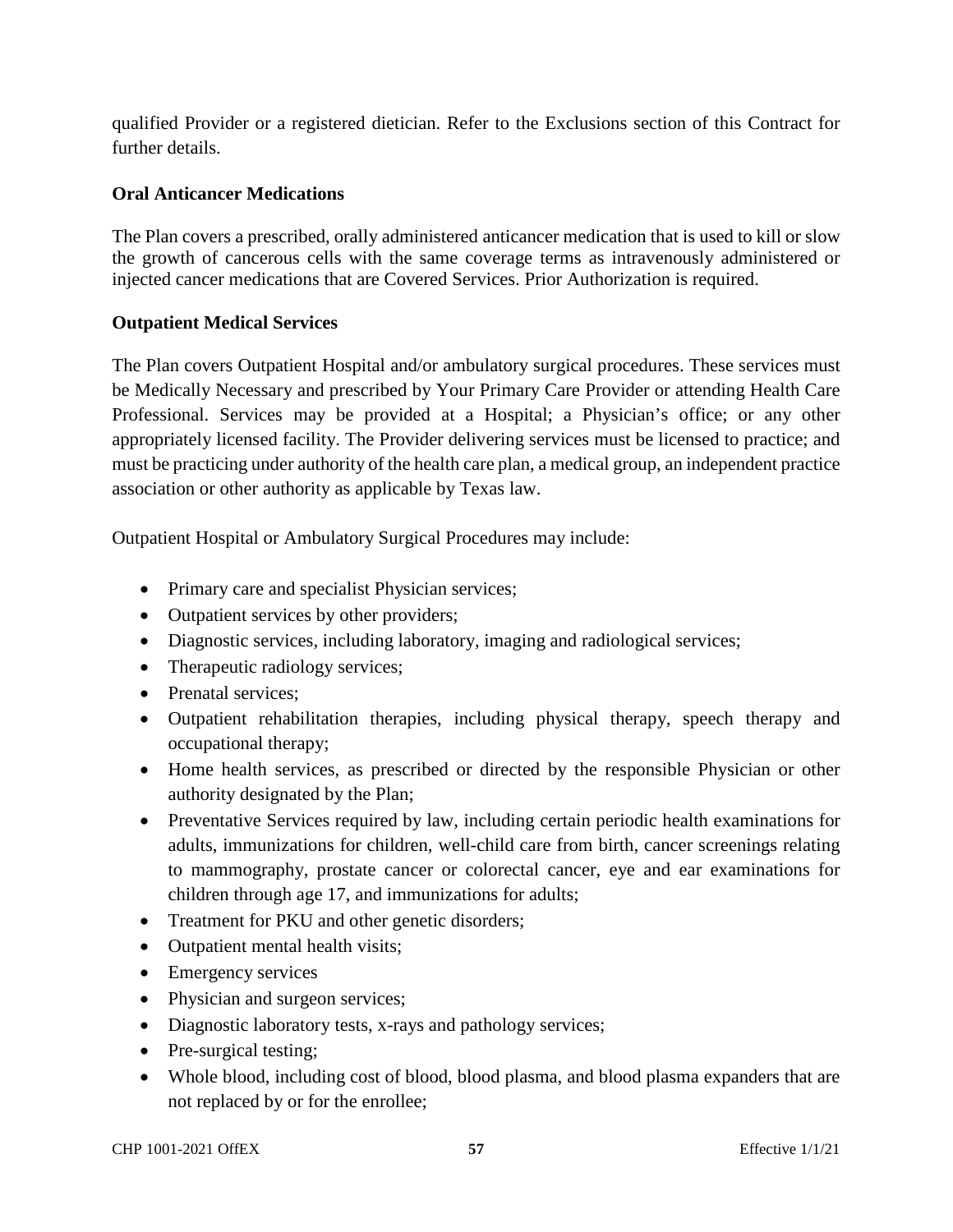- Administration of blood, blood plasma and other Biologicals;
- Dressings, casts and sterile tray services;
- Medical supplies;
- Outpatient hospital services, including treatment services, ambulatory surgery services, diagnostic services (including laboratory, radiology, and imaging services); and
- Anesthetics and/or anesthesia services.

Some Outpatient Hospital or Ambulatory Services require Preauthorization; please refer to the Preauthorization Section for more information.

### **Practitioner/Provider Services**

Practitioner/Provider services are those services that are reasonably required to maintain good health. These services include, but are not limited to, periodic examinations and office visits.

### **Medical Office Visits**

The Plan will cover Primary Care and Specialist services for the diagnosis and treatment of an Illness or injury.

#### **Allergy Treatment**

Coverage is provided for allergy consultation, testing, treatment and injections by an allergy Specialist or Immunologist.

#### **Second Opinions**

Second Opinions can be obtained from In-Network Participating Providers without need for Preauthorization. If We determine, in consultation with a Participating Provider, that a Second Opinion is not available in network, coverage is limited to one out of network consultation per diagnosis. An out of network Second Opinion requires Preauthorization by Us.

#### **Prescription Drugs/Medications**

The Plan will provide coverage for drugs, supplies, supplements and administration of a drug (if such services would not otherwise be excluded from coverage) when prescribed by a licensed and qualified Provider and obtained at a Pharmacy or through the Plan's Mail Order program. Coverage for Prescription Drugs includes generic, brand name or non-preferred drugs.

We use a Formulary, which is a list of Prescription Drugs that are covered by the Plan. The *Formulary* includes drugs for a variety of disease states and Conditions. Periodically, the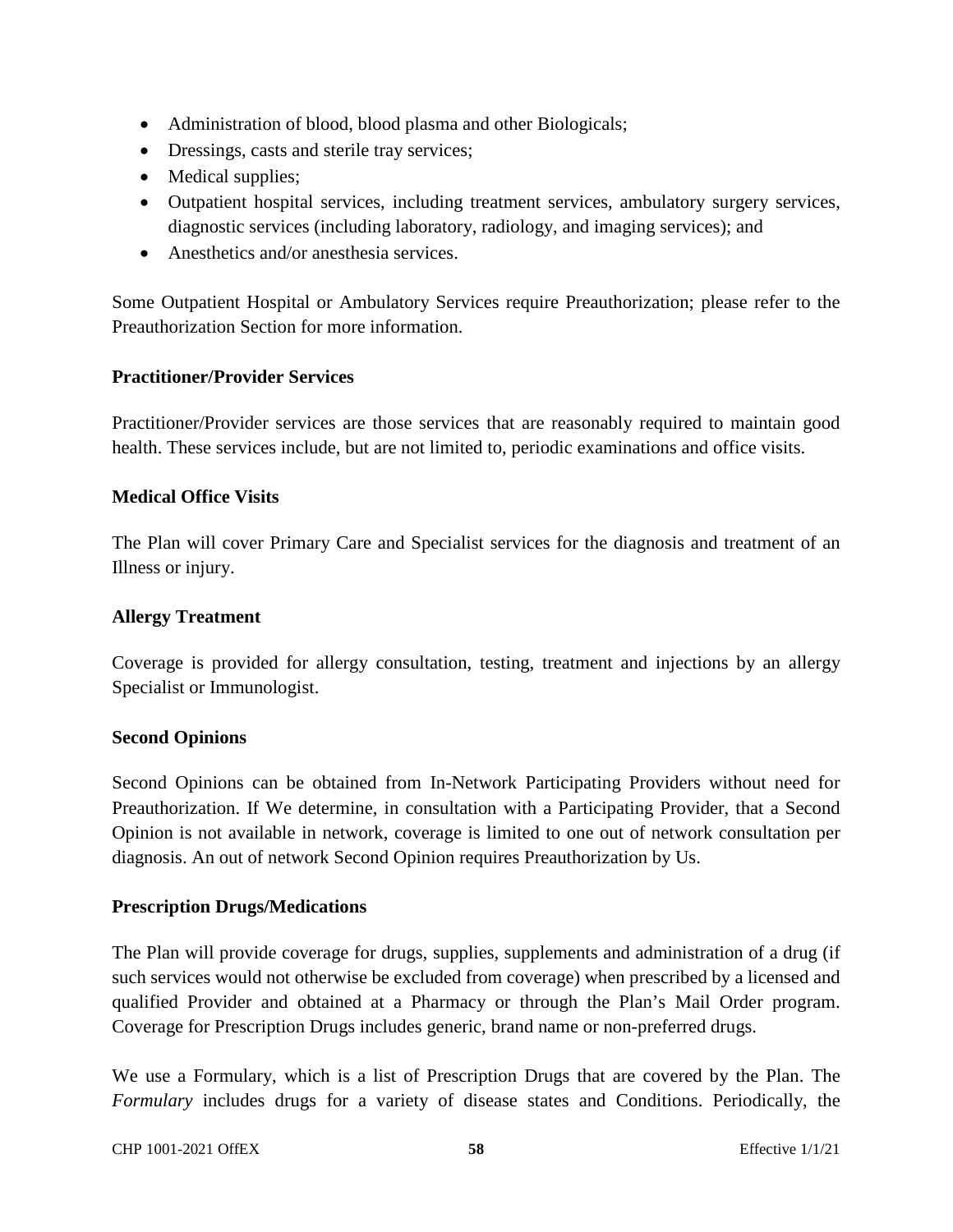*Formulary* is reviewed and updated to assure that the most current and clinically appropriate drug therapies are being used. If there is any modification of the *Formulary*, the Plan will send Members a 60 day notification. Drugs listed on the Plan's formulary will continue to be offered at the contracted benefit level until the Plan's renewal date. Sometimes it is Medically Necessary for a Member to use a drug that is not on the *Formulary*. When this occurs, the prescribing Physician may request an exception for coverage through the Plan's Pharmacy Exception Center. In addition, some of the *Formulary* drugs may require a Preauthorization, a Step Therapy requirement, or may have quantity limits before coverage. See the Exclusions Section for more information on Prescription Drugs that are not Covered. If You have questions regarding the *Formulary* or regarding Your Prescription Drug benefits, call Member Services for assistance. Additional information regarding Your Prescription Drug Cost Sharing including Copays, Out of Pocket Limits, Mail Order program, Limitations and Exclusions can be found in the *Schedule of Benefits*.

Step Therapy protocol complies with all mandated requirements, which includes disclosing an exceptions request process to You and disclosing Your expedited Adverse Determination appeal rights and IRO rights for denials of exception requests. Prescription Drugs associated with the treatment of stage-four advanced, metastatic cancer or associated conditions do not apply.

Some Prescription Drugs may be limited to a Specialty Pharmacy or a specific pharmacy based upon FDA approval. These drugs will be designated in the *Formulary* with such limitations.

If a Member received out-of-area Emergency Care and had a prescription filled, the Plan requires that the Claim be submitted for reimbursement no later than 1 year (365 days) following the date of service. The Claim must contain an itemized statement of expenses.

There are certain medications that are not required to be covered by law. These drugs are related to the treatment of cancer, diabetes and smoking cessation. Please refer to the sections of this Contract and Your *Schedule of Benefits* regarding these covered Prescription Drugs.

You are required to pay for your covered Prescription Drugs according to the lesser of:

- the Copayment;
- the Allowable claim amount for the Prescription Drug; or
- the amount You would pay for the Prescription Drug if You purchased the drug without using Your health coverage.

If You receive a partial supply of a prescription drug from Your pharmacy, the cost-sharing amount will be prorated based on the number of days' supply of the drug actually dispensed. If You are needing eye drops to treat a chronic eye disease or condition, You may have Your eye drops refilled on or before the last day of the prescribed dosage period and: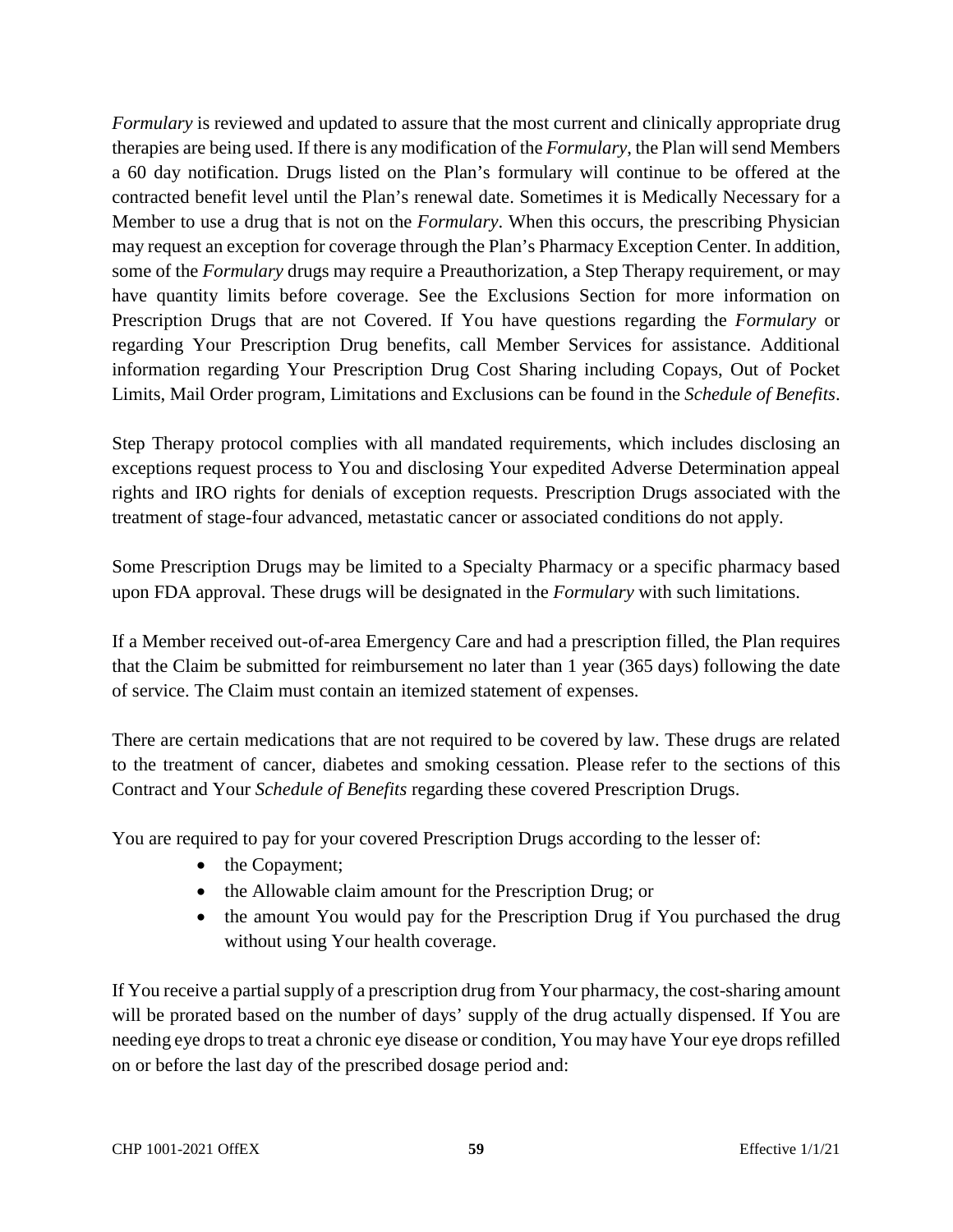- not earlier than the  $21<sup>st</sup>$  day after the date a prescription for a 30-day supply of eye drops is dispensed;
- not earlier than the  $42<sup>nd</sup>$  day after the date a prescription for a 60-day supply of eye drops is dispensed; or
- not earlier than the  $63<sup>rd</sup>$  day after the date a prescription for a 90-day supply of eye drops is dispensed.

We have established a medication synchronization plan. This is a plan established for the purpose of synchronizing the filling or refilling of multiple prescriptions.

Off-label drugs are covered benefits when it has been approved by the Food and Drug Administration for at least on indication and it is recognized for treatment of the indication for which the drug is prescribe in a standard drug reference compendium or substantially accepted peer-reviewed medical literature. The drug must be prescribed to treat a Covered Services and must be medically necessary. Off-label drugs will not be denied solely on the basis that the drug is not included in the *Formulary*.

### **Reconstructive Surgery**

This Plan will cover Medically Necessary services for surgery from which an improvement in physiologic function can reasonably be expected and performed for the correction of functional disorders resulting from accidental injury or from congenital defects or disease. Reconstructive surgery benefits are limited and include:

- Treatment provided for the correction of defects in an Accidental Injury sustained by the Member; or
- Treatment provided for reconstructive surgery following cancer surgery; or
- Surgery performed on a newborn child for the treatment or correction of a congenital defect; or
- Surgery performed for the treatment or correction functional disorders resulting from injury, congenital defects or disease; or
- Reconstruction of the breast on which mastectomy has been performed; surgery and reconstruction of other breast to achieve a symmetrical appearance; and prostheses and treatment of physical complications, including lymphedemas, at all stages of the mastectomy.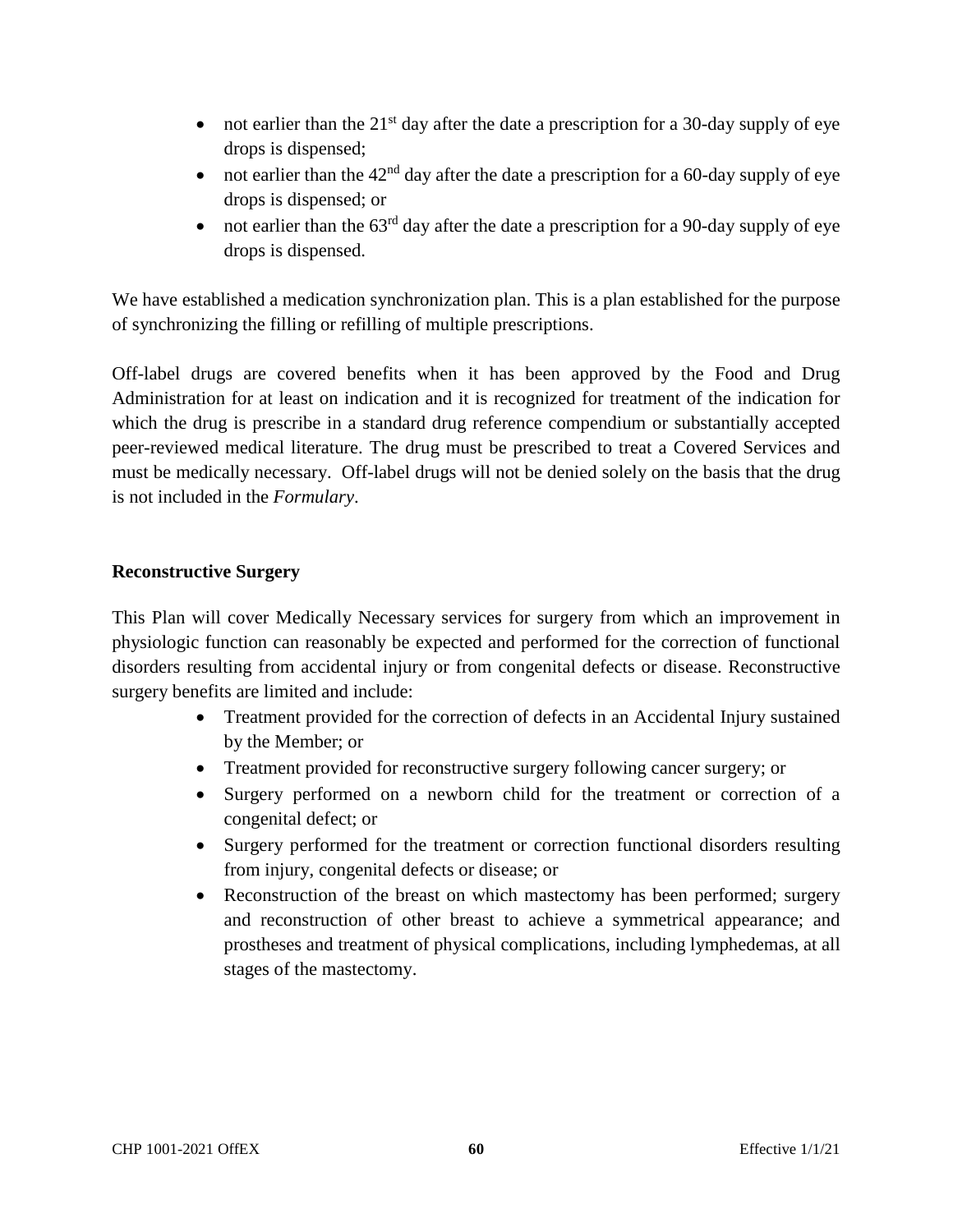### **Reconstructive Surgeries for Craniofacial Abnormalities**

The Plan covers "reconstructive surgery for craniofacial abnormalities," which is surgery to improve the function of, or to attempt to create a normal appearance of, an abnormal structure caused by congenital defects, developmental deformities, trauma, tumors, infections, or disease.

#### **Rehabilitation Therapy**

Rehabilitation Therapy includes Physical; Speech; Occupational; and cardiac and pulmonary Therapy. These therapies are covered by the Plan when it has been determined that they can be expected to result in significant improvement of a Member's physical Condition. These services may be needed as a result of an injury; surgery or an acute medical Condition. Related Occupational Therapy is provided for the purpose of training Members to perform the activities of daily living.

### **Skilled Nursing Facility Care**

Inpatient services at a Skilled Nursing Facility are covered under Your Plan. These services must be Medically Necessary, Preauthorized, and be furnished by a licensed and qualified Provider. Covered Services are limited as stated in the *Schedule of Benefits* and include:

- Semi-private room and board;
- Skilled and general nursing services;
- Physician visits;
- Limited Rehabilitative therapy;
- X-rays; and
- Administration of covered drugs, medications, Biologicals and fluids.

#### **Smoking Cessation Counseling/Program**

Diagnostic services and smoking cessation counseling, as set forth below, and certain smoking cessation Drugs as set forth on the *Formulary*.

Diagnostic services necessary to identify tobacco use, use-related Conditions and dependence.

Group counseling, including classes or a telephone Quit Line, are covered through a Participating Provider. No Cost Sharing applies and there are no dollar limits or visit maximums.

Please contact Member Services at 1-844-282-3025 for more information.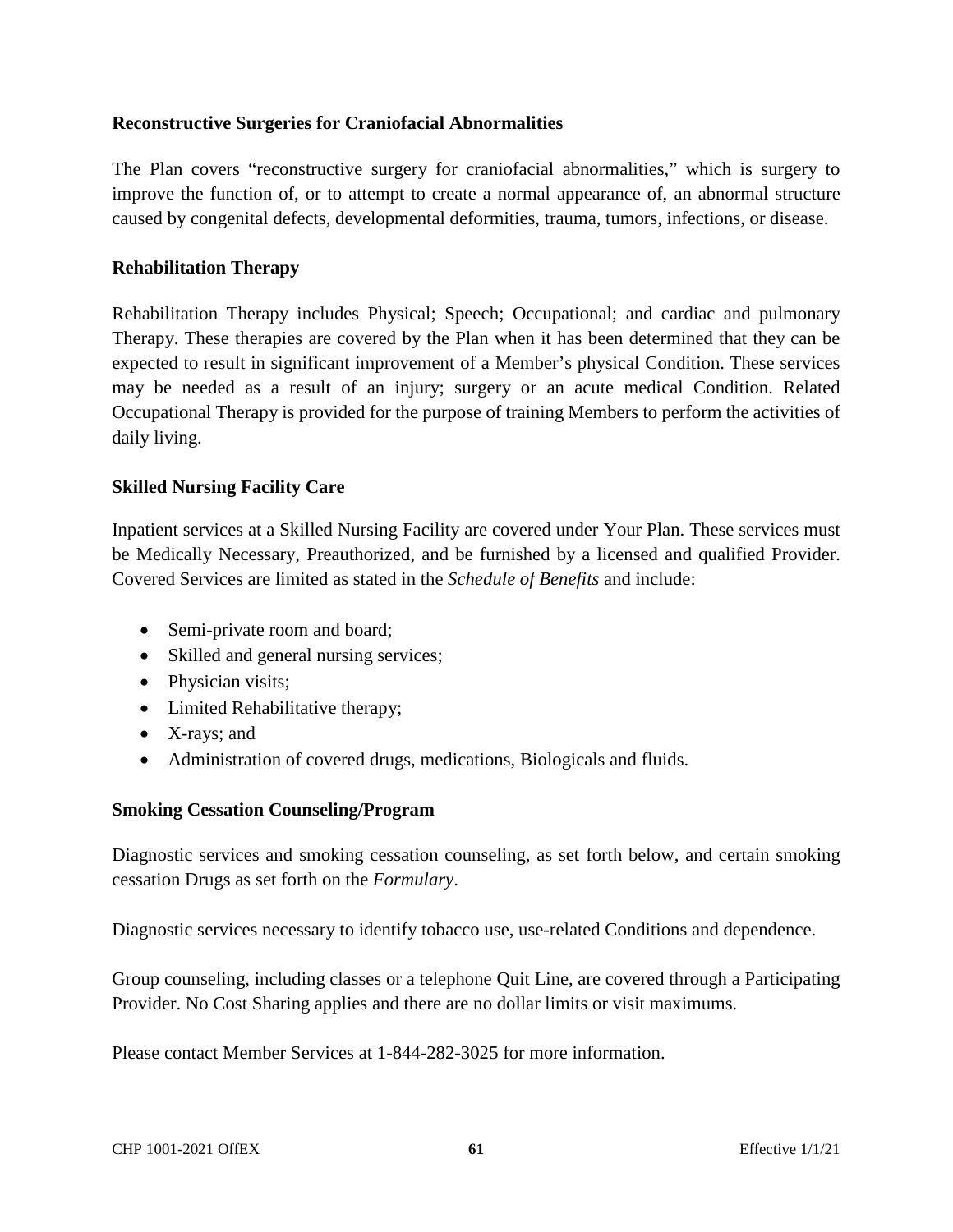### **Transplants**

The Plan will cover human organ and tissue transplant services when Preauthorized; and services are received from Plan-approved facilities within the United States.

The recipient of an organ transplant must be a Member at the time of services. The term recipient is defined to include a Member receiving authorized transplant-related services during any of the following: (a) evaluation, (b) candidacy, (c) transplant event, or (d) post-transplant care. Coverage is subject to the conditions and limitations outlined in the *Schedule of Benefits* and in this Contract.

### **Definition of Transplant Services**

Transplant services include medical, surgical and Hospital services for the recipient. This Plan also covers organ procurement needed for human-to-human organ or tissue transplant. The types of transplants covered include, but are not limited to, kidney, kidney/pancreas, cornea, bone marrow, some stem cell, heart, heart/lung, liver and pancreas.

#### **Preauthorization**

Transplant services must be Preauthorized by the Plan. Preauthorization is based on an evaluation conducted by a Plan-approved transplant facility and on the relevant evidence-based medical guidelines.

A Member may seek authorization from the health plan for dual transplant listing. The second listing must be within a separate or different Organ Procurement Organization. While dual listing is authorized, payment will be made to only one facility for the actual transplant event.

### **Organ Procurement Costs**

The Plan will cover costs directly related to the procurement of an organ from a cadaver or from a live donor. Surgery needed for organ removal; organ transit and the transportation; hospitalization and surgery of a live donor are also covered by the Plan. Compatibility testing that is done prior to procurement is covered if it is determined to be Medically Necessary by the Plan.

#### **Transplant Travel**

Travel expenses incurred in connection with a pre-approved transplant are covered up to \$10,000 per lifetime. Benefits for transportation; lodging; and food are available to Members only if they are the recipient of a pre-approved organ/tissue transplant from a Plan approved Provider. Transplant Travel must be Preauthorized by the Plan.

Covered Travel expenses for a Member receiving a transplant will include charges for: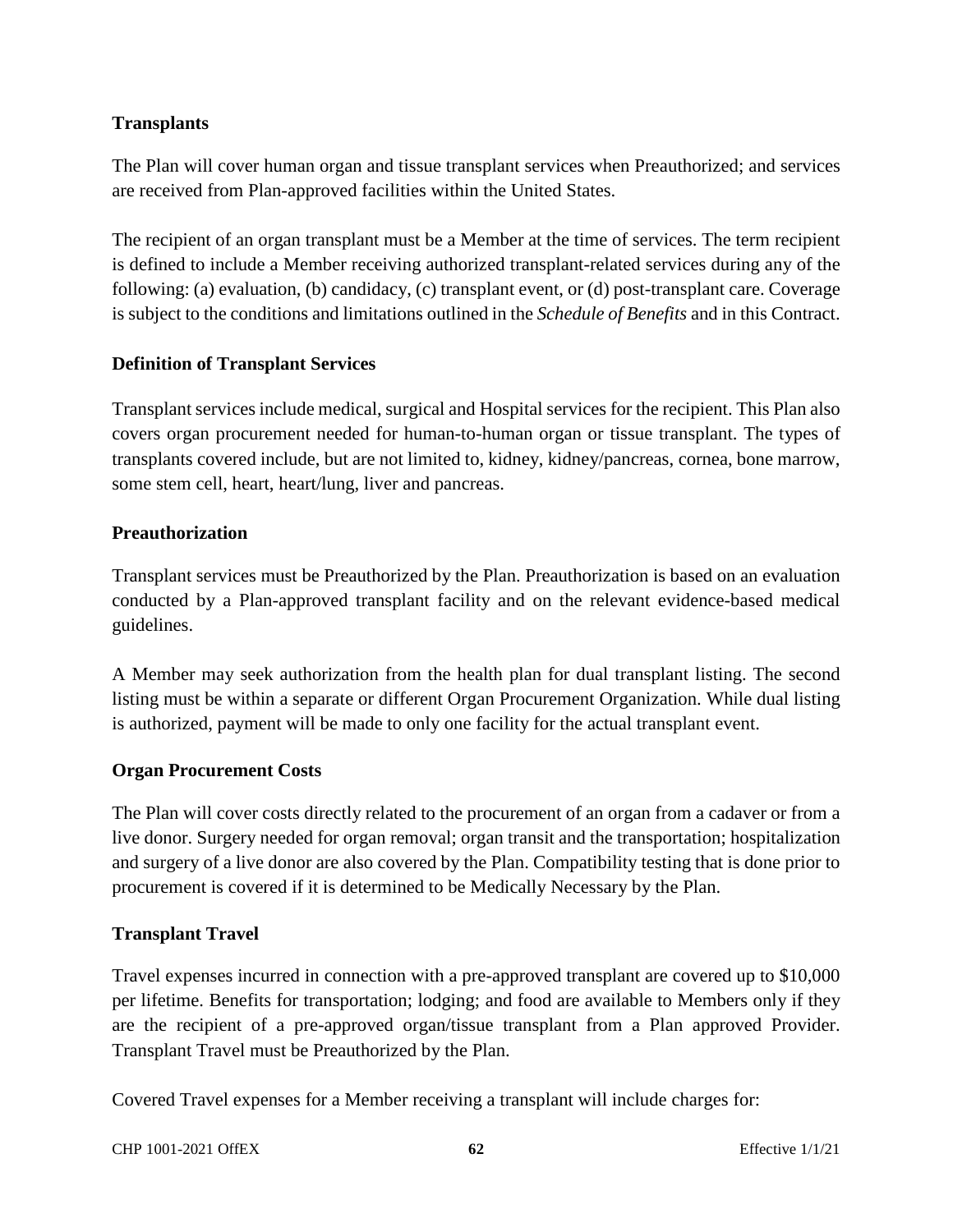- Transportation to and from the transplant site, including charges for a rental car used during a period of care at the transplant facility;
- Lodging while at, or traveling to and from the transplant site;
- Food while at, or traveling to and from the transplant site.

The Plan will also cover travel expenses for one companion to accompany the patient as described above. Patients that are minors are allowed travel benefits for themselves, one or both parents, or a parent and a designated companion. A companion may be a spouse; a family member; a legal guardian; or any person not related to the Member but actively involved in the Member's care.

The following travel expenses travel expenses are excluded from coverage:

- travel costs incurred due to travel within sixty (60) miles of the Member's home;
- laundry bills;
- telephone bills;
- alcohol or tobacco products; and
- charges for transportation that exceed coach rates.

#### **Immunosuppressive Drugs for Organ Transplants**

The Plan will cover Inpatient immunosuppressive drugs for organ transplants. Prescription Drugs may be covered. Please refer to Your *Schedule of Benefits* for information regarding Your Prescription Drug benefits.

#### **Vision Care**

- One wellness eye exam per year for children, one wellness eye exam every 24 months for adults.
- One pair of glasses per year for children, one every 24 months for adults.
- Vision services for Dependent children that are Essential Health Benefits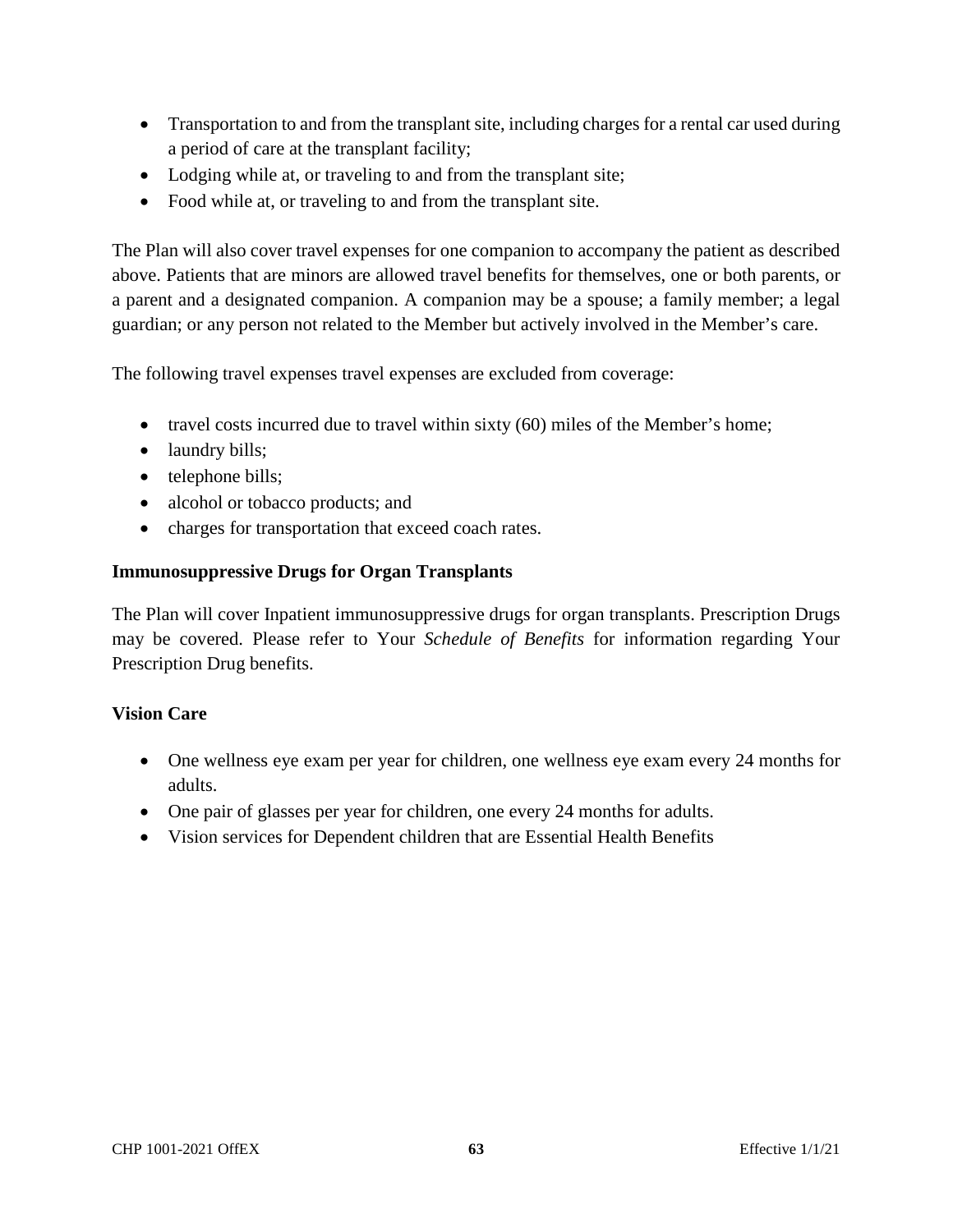#### **Women's Health Care**

### **Please see the SPECIAL NOTICE ABOUT REPRODUCTIVE & FAMILY PLANNING SERVICES Section of this Contract.**

The Plan covers certain services related to women's health care. Some Covered Services are:

- Prenatal care, including nutritional supplements that are Medically Necessary and prescribed by a Physician;
- Mammograms for screening and diagnosis. These services include but are not limited to low-dose mammography screenings, including digital and mammography or breast tomosynthesis, performed at a designated imaging facility; and mammograms for screening and diagnostic purposes, including but not limited to low-dose mammography screenings performed at designated and approved imaging facility. At a minimum, the Plan shall cover one annual mammogram to persons age thirty-five (35) and older while diagnostic mammograms have no age limit;
- Breast Cancer Chemoprevention counseling for women at higher risk;
- Cytologic Screenings (Pap tests) including a screening for papillomavirus to determine the presence of precancerous or cancerous Conditions and other health problems, including the CA 125 blood test. These tests are available for women age thirteen (13) or older; and for women who are at risk of cancer, or at risk of other health Conditions that can be identified through a Cytological Screening;
- Human papillomavirus vaccine available to female Members age nine (9) to fourteen (14) years of age;
- Breast and ovarian cancer genetic testing and genetic counseling based on family history.
- Screening for gestational diabetes;
- Counseling and screening for HIV and other sexually transmitted diseases;
- Screening and counseling for interpersonal and domestic violence and abuse;
- Forty-eight (48) hours of Inpatient care following a mastectomy; and twenty-four (24) hours of Inpatient care following lymph node dissection for the treatment of breast cancer; and
- Mastectomy-related services including all stages of reconstruction and surgery to achieve symmetry between the breasts; prostheses; and complications resulting from a mastectomy, including lymphedema; Direct access to qualified obstetric and gynecological care for female Members.

#### **Maternity Care**

Maternity Care is covered as shown on Your *Schedule of Benefits*. You are entitled to receive the maternity services and benefits listed in this section. Inpatient Covered Services may require Preauthorization by the Plan before services are provided; provided however,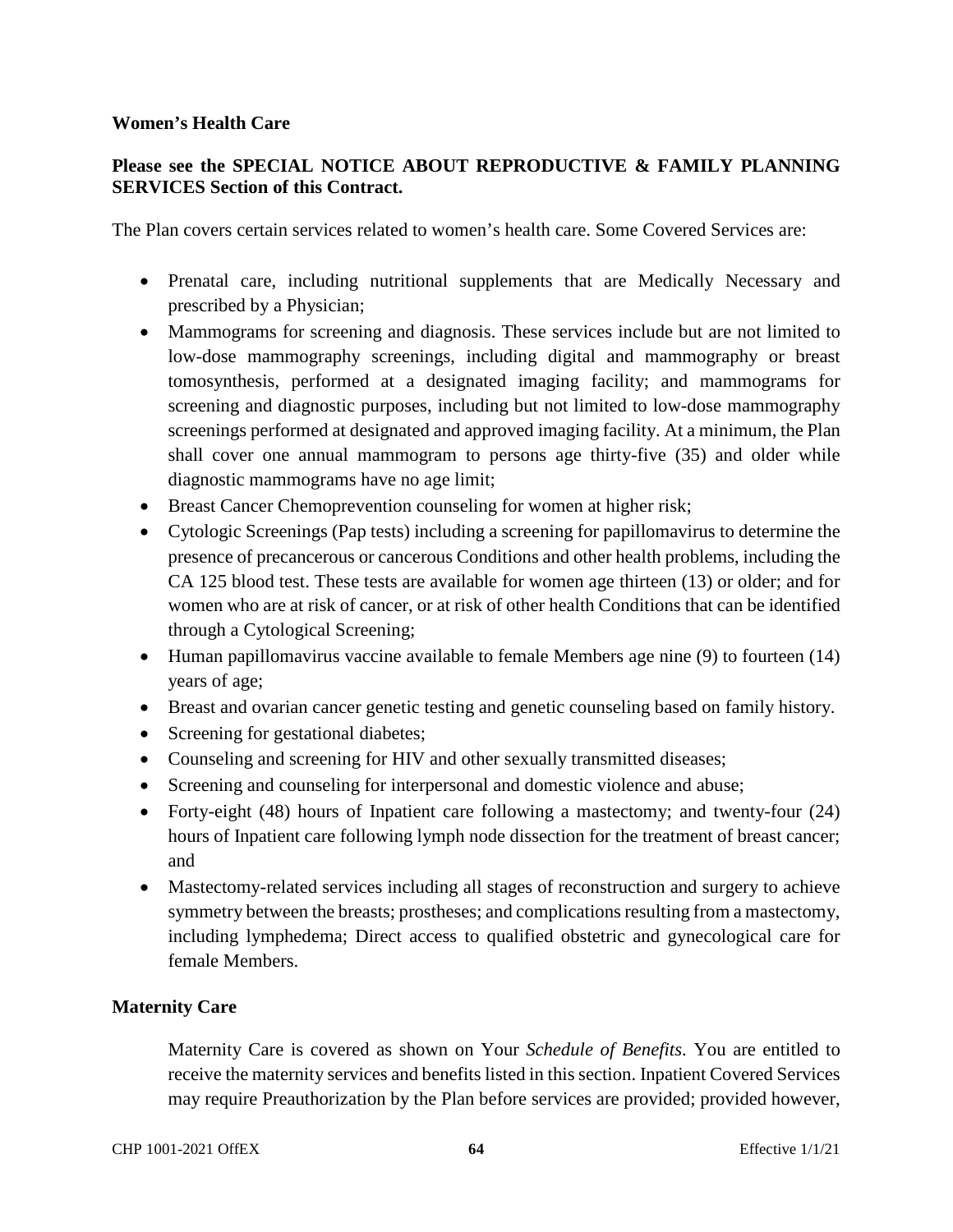that no Preauthorization is required for (1) forty-eight (48) hours of Inpatient care following a vaginal delivery or ninety-six (96) hours of Inpatient care following a Cesarean section or (2) Post-Partum Care.

### **Prenatal Maternity Care**

Coverage for Prenatal Care includes:

- a minimum of one prenatal office visit per month during the first two trimesters of pregnancy;
- a minimum of two office visits per month during the seventh and eighth months; and
- a minimum of one office visit per week during the ninth month and until term by a Participating Provider.

Each office visit shall also include; prenatal counseling and education, necessary and appropriate screening, including history, physical examination and the laboratory and diagnostic procedures deemed appropriate by the Participating Provider/Practitioner. This is based upon recognized medical criteria for the risk group of which the patient is a Member.

Complications of pregnancy are covered under this Contract in the same manner as other illnesses or sicknesses. Complications of pregnancy mean conditions, requiring hospital confinement (when the pregnancy is not terminated), whose diagnoses are distinct from pregnancy but are adversely affected by pregnancy or are caused by pregnancy, such as acute nephritis, nephrosis, cardiac decompensation, missed abortion, and similar medical and surgical conditions of comparable severity, but shall not include false labor, occasional spotting, physician prescribed rest during the period of pregnancy, morning sickness, hyperemesis gravidarum, pre-eclampsis, and similar conditions associated with the management of a difficult pregnancy not constituting a nosologically distinct complication of pregnancy; and non-elective cesarean section, termination of ectopic pregnancy, and spontaneous termination of pregnancy, occurring during a period of gestation in which a viable birth is not possible.

### **Obstetrical Care**

Maternity Care includes coverage for Obstetrical care, including Participating Physician's, Participating Licensed Certified Nurse Midwife's, and Participating delivery room and other Medically Necessary services directly associated with delivery.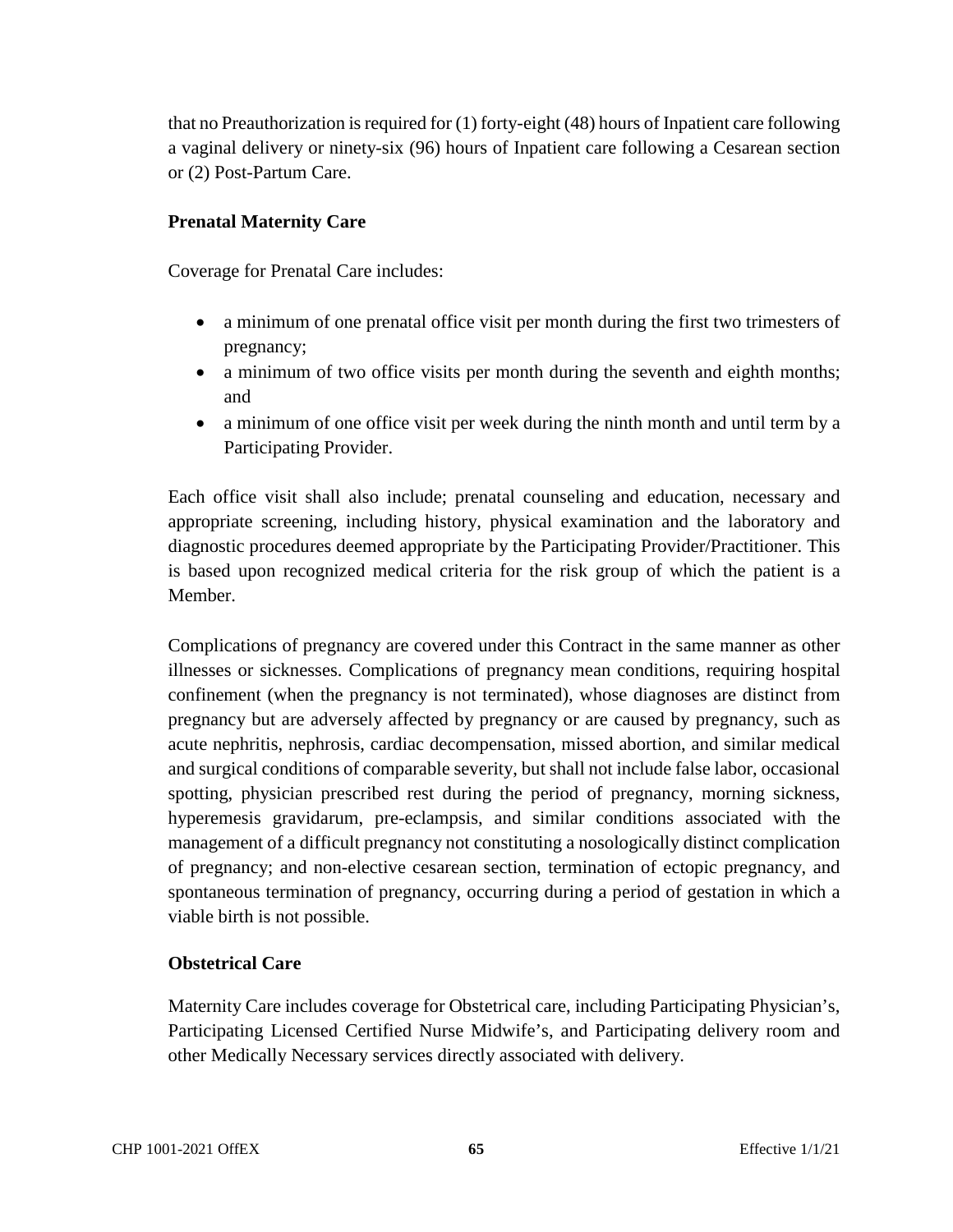### **Services Provided by a Licensed Certified Nurse Midwife**

The services of a Licensed Certified Nurse Midwife are covered, subject to the following Limitations:

- The Licensed Certified Nurse Midwife is a Participating Provider.
- The Licensed Certified Nurse Midwife's services must be provided under the supervision of a Participating licensed Obstetrician or a licensed Family Practice Provider.
- The services must be provided in preparation for, or in connection with, the delivery of a newborn infant at a site that is covered under this Maternity benefit.
- For the purposes of this Maternity benefit, the only allowable sites of delivery are a Participating Hospital or a licensed birthing center. The combined fees of the Licensed Certified Nurse Midwife and any attending or supervising Physician(s), for all services provided before, during and after the birth, may not exceed the allowable fee(s) that would have been payable to the Physician had he/she been the sole Provider of those services.

### **Delivery Services**

Medical, surgical and Hospital care during the term of pregnancy, upon delivery and during the postpartum period for normal delivery, spontaneous abortion (miscarriage) and complications of pregnancy are covered. Coverage for a mother shall be available for a minimum of forty-eight (48) hours of Inpatient care following a vaginal delivery and a minimum of ninety-six (96) hours of Inpatient care following a Cesarean section. Any decision to shorten the period of Inpatient care for the mother or the newborn must be made by the attending Physician or Provider in consultation with the mother and must include appropriate post-delivery care in either the mother's home, the Physician's office, a healthcare facility, or another appropriate location.

Transportation, including air transport to the nearest available contracted appropriately licensed Health Care Facility, is available for medically high-risk pregnant women with an impending delivery of a potentially viable infant. When necessary to protect the life of the infant, transportation, including air transport, to the nearest available tertiary care Health Care Facility, is covered.

### **Postpartum Care**

Maternity Care includes postpartum visits. Postpartum care in the home is covered in accordance with accepted maternal and neonatal Physician assessments, by a person with appropriate licensure, training and experience to provide postpartum care. Services provided by such person shall include, but not be limited to, parent education, assistance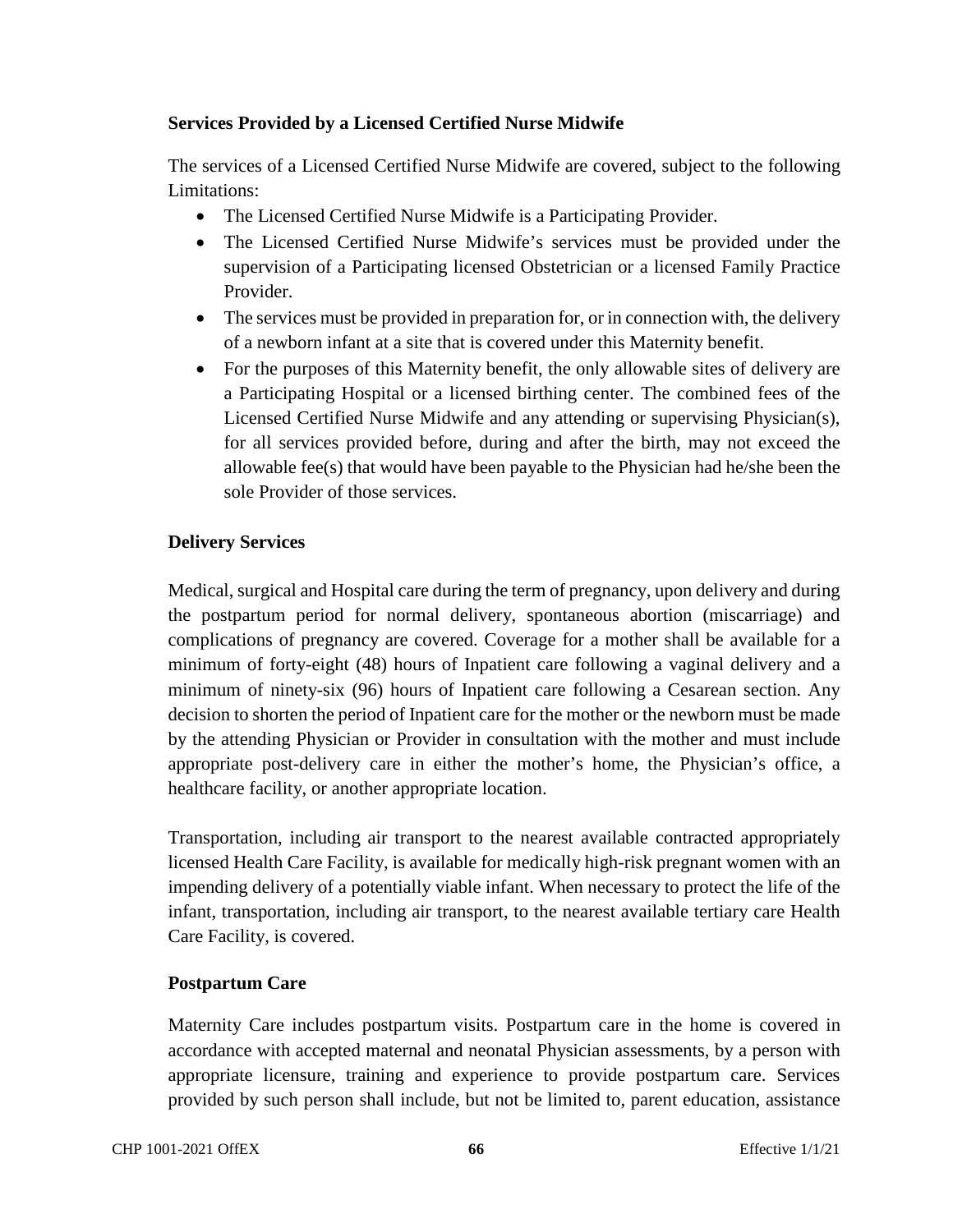and training in breast and bottle feeding, and the performance of any necessary and appropriate clinical tests.

Coverage for postpartum care in the home includes a minimum of three home visits, unless one or two home visits are determined to be sufficient by the attending Physician or person with appropriate licensure, training and experience to provide postpartum care, and the mother. The home visits shall be conducted within the time period ordered by the attending Physician or person with appropriate licensure, training and experience to provide postpartum care.

### **Breast feeding support, supplies and counseling**

The following benefits and services are covered at no cost to the Member when received from a Participating Provider:

- Member must have a prescription for a manual breast pump, supplies, and counseling to prove that the Member gave birth.
- Member will be provided with one (1) manual breast pump. One (1) replacement manual breast pump is allowed for each following birth. A replacement set of associated supplies is allowed per Member per year. Supplies include such items as breast pump, tubing and pads.
- If it is deemed Medically Necessary for the Member to use an electric breast pump, the Member's Durable Medical Equipment benefit would apply and may include a cost share.
- Breastfeeding counseling services are limited to a duration of one year.

#### **Alpha-fetoprotein IV Screening**

The alpha-fetoprotein IV screening test for pregnant women. The test screens for certain genetic abnormalities in the fetus. This test generally occurs between the sixteenth (16th) and twentieth (20th) week of pregnancy.

#### **Newborn and Adopted Children Coverage**

The Plan will cover Injury or Illness of a newborn child. The child can be natural or adopted or in a "placement for adoption" status. This includes circumcision for newborn males, and the necessary care and treatment of medically diagnosed congenital defects and birth abnormalities.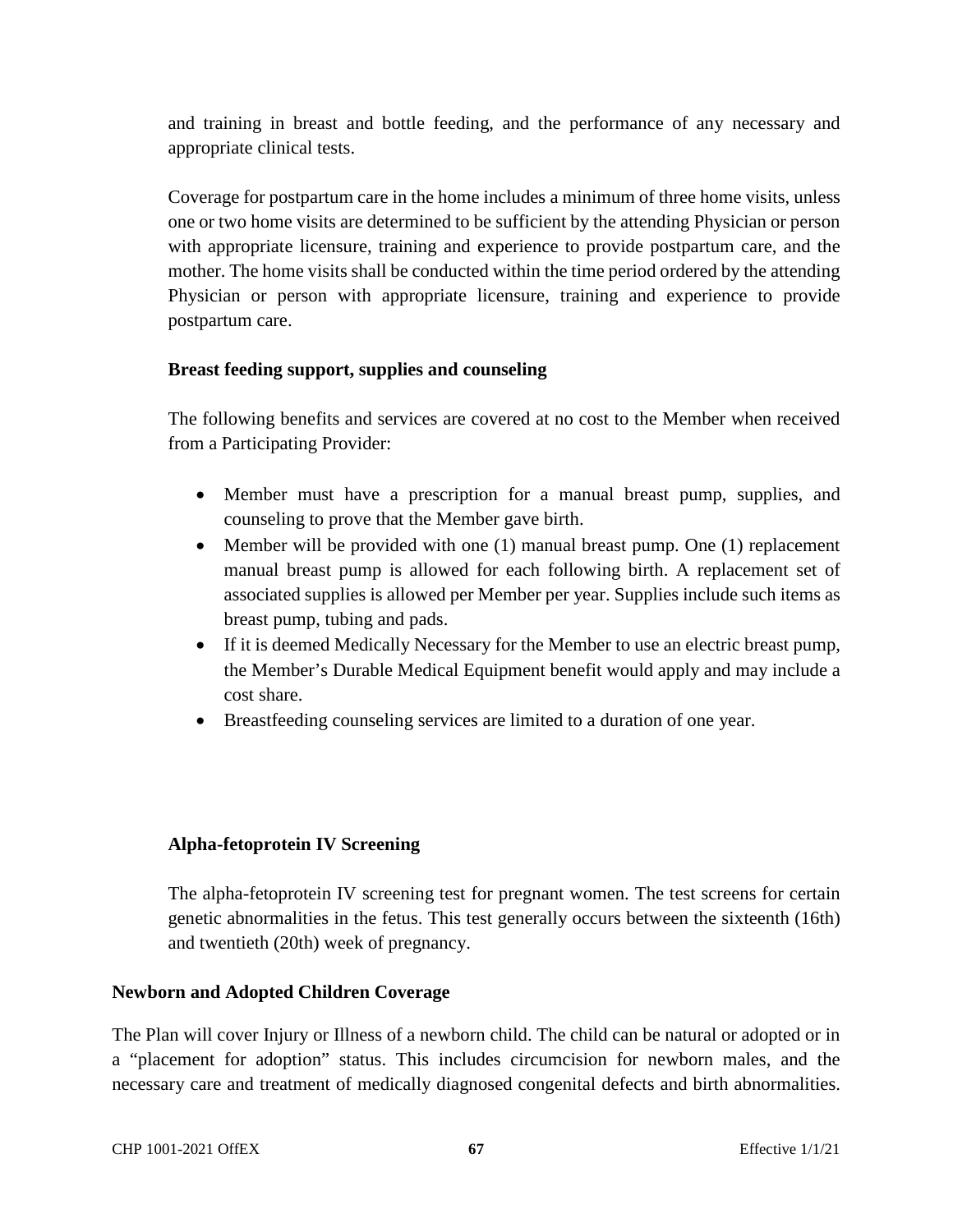Ground or air transportation to the nearest available Tertiary Care Facility is covered when necessary to protect the life of the infant.

### **Nutritional Supplements**

This Maternity Benefit includes coverage for Medically Necessary nutritional supplements listed on the *Formulary* (as directed by the attending Participating Provider/Practitioner).

### **Continuity of Care**

If a Participating Provider/Practitioner terminates from the Plan, We will continue to reimburse the Provider/Practitioner for providing Medically Necessary treatment to a Member with a "special circumstance". "Special circumstance" means a condition regarding which a treating Provider or Practitioner reasonably believes that discontinuing care by that Provider or Practitioner could cause harm to the Member (including without limitation a disability, acute condition, lifethreatening illness, or pregnancy past 24 weeks).

The Plan will continue to cover Covered Services until the latest of: (a) the 90th day after the effective date of termination from the provider network; (b) if the Member has been diagnosed with a terminal illness at the time of termination, the expiration of the nine-month period after the effective date of the termination; or (c) if the Member is past the 24th week of pregnancy at the time of termination, through delivery of the child, immediate post-partum care and the six-week follow-up checkup.

In the event that a member is seeing a physician or provider that is pending termination from the plan, CHRISTUS Health Plan will provide notice to the member.

#### **Additional Women's Health Care Benefits**

#### **Mastectomy Care**

The Plan shall offer forty-eight (48) hours of Inpatient care for a mastectomy; and twenty-four (24) hours of Inpatient care following lymph node dissection for the treatment of breast cancer. The Plan will also cover mastectomy-related services; including all stages of breast reconstruction and surgery to achieve symmetry between the breasts; prostheses; and any complications resulting from a mastectomy, including lymphedema. Requests for reconstructions after initial reconstruction post-mastectomy require Preauthorization, and clinical information must be reviewed by a Medical Director for Medical Necessity. Requests that are not an initial reconstruction that are cosmetic in nature are not a Covered Benefit.

#### **Osteoporosis Coverage**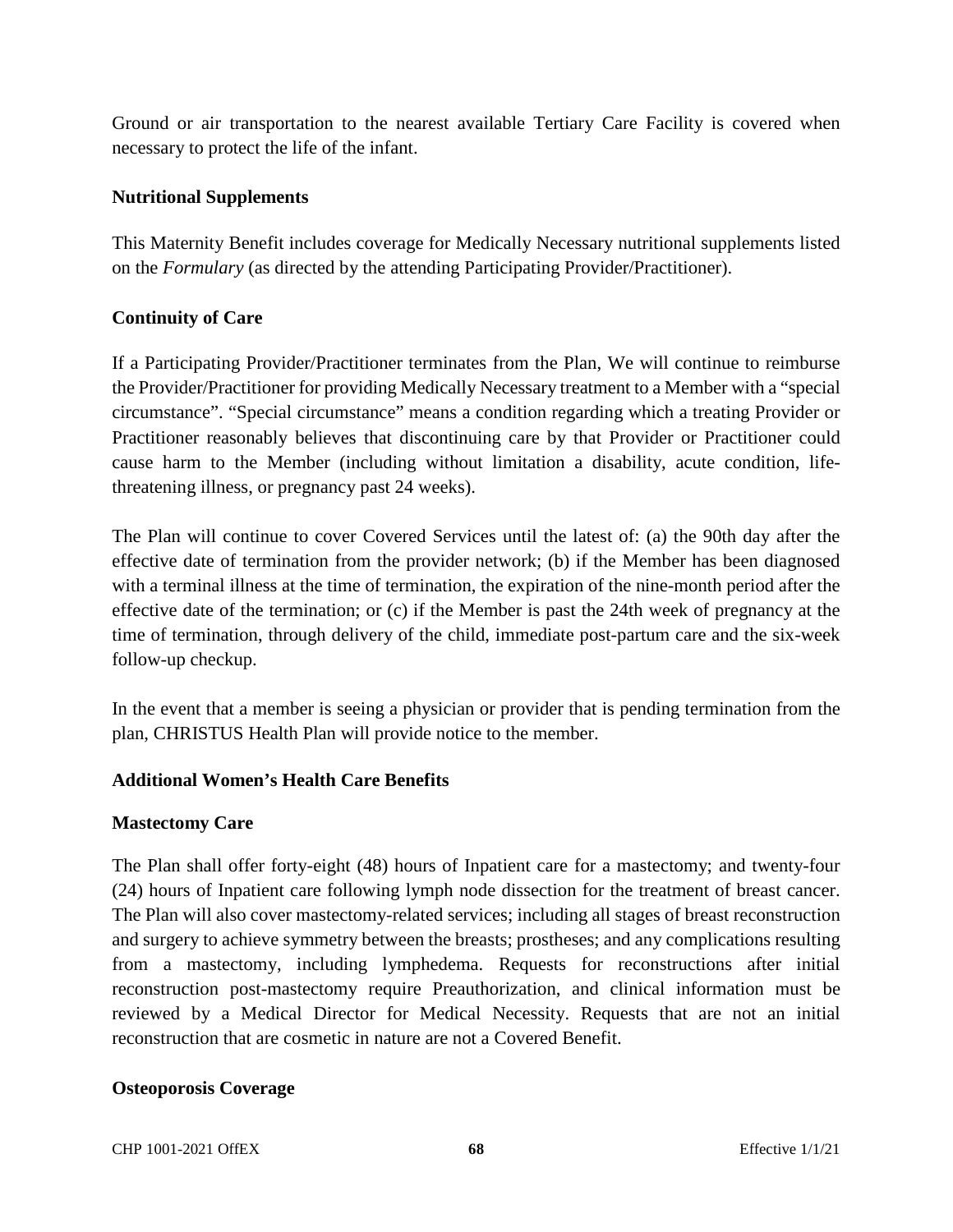Services related to the diagnosis, treatment, and appropriate management of osteoporosis when Medically Necessary.

# **SPECIAL NOTICE ABOUT REPRODUCTIVE & FAMILY PLANNING SERVICES**

CHRISTUS Health Plan is an affiliate of a Catholic health care system, which is subject to the Ethical and Religious Directives for Catholic Health Care Services. Based on religious beliefs, we limit performance of certain services. Such services include sterilization, tubal ligation and artificial contraceptives, or any counseling or referrals for such services, when performed for family planning purposes. However, certain of these services are designated under federal law as covered Essential Health Benefits for women with reproductive capacity; these covered services may include:

- FDA-approved contraceptive methods (not including abortifacient drugs), such as:
	- o Barrier methods (used during intercourse), like diaphragms and sponges;
	- o Hormonal methods, like birth control pills and vaginal rings;
	- o Implanted devices, like intrauterine devices (IUDs);
	- $\circ$  Emergency contraception, like Plan B<sub>®</sub> and Ella<sub>®</sub>
	- o Sterilization procedures;
	- o Patient education and counseling;
- FDA-approved sterilization procedures;
- Patient education and counseling.

Direct abortion is not a covered benefit.

# **NOTICE OF CERTAIN MANDATORY BENEFITS**

This notice is to advise You of certain coverage and/or benefits provided by Your Contract with Us.

#### **Mastectomy or Lymph Node Dissection**

Minimum Inpatient Stay: If due to treatment of breast cancer, any person covered by Us has either a mastectomy or a lymph node dissection, We will provide coverage for inpatient care for a minimum of:

- (a) 48 hours following a mastectomy, and
- (b) 24 hours following a lymph node dissection.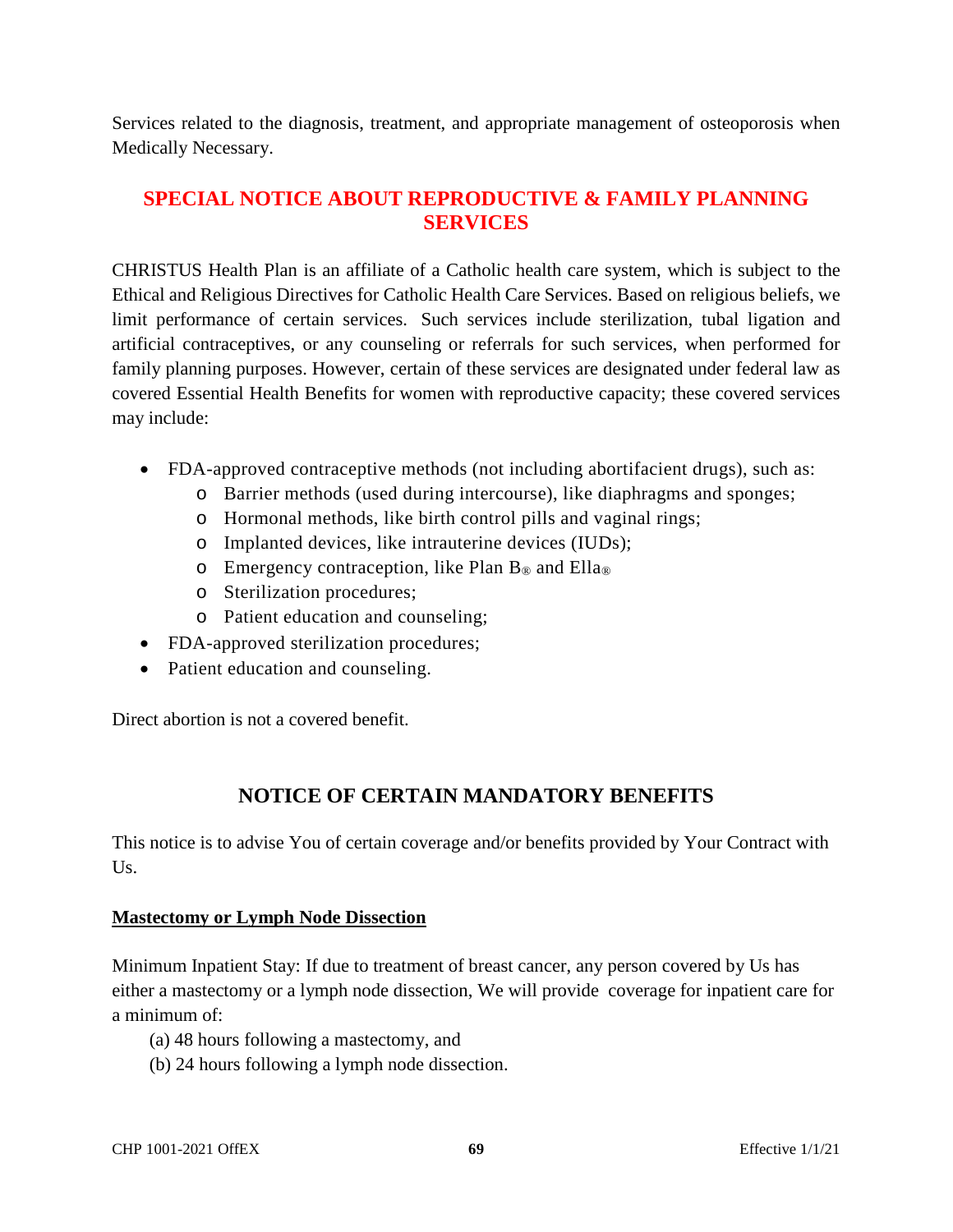The minimum number of inpatient hours is not required if the covered person receiving the treatment and the attending physician determine that a shorter period of inpatient care is appropriate.

Prohibitions: We may not (a) deny any covered person eligibility or continued eligibility or fail to renew this plan solely to avoid providing the minimum inpatient hours; (b) provide money payments or rebates to encourage any covered person to accept less than the minimum inpatient hours; (c) reduce or limit the amount paid to the attending physician, or otherwise penalize the physician, because the physician required a covered person to receive the minimum inpatient hours; or (d) provide financial or other incentives to the attending physician to encourage the physician to provide care that is less than the minimum hours.

### **Coverage and/or Benefits for Reconstructive Surgery After Mastectomy-Enrollment**

Coverage and/or benefits are provided to each covered person for reconstructive surgery after mastectomy, including:

(a) all stages of the reconstruction of the breast on which mastectomy has been performed;

(b) surgery and reconstruction of the other breast to achieve a symmetrical appearance; and

 (c) prostheses and treatment of physical complications, including lymphedemas, at all stages of mastectomy.

The coverage and/or benefits must be provided in a manner determined to be appropriate in consultation with the covered person and the attending physician.

Prohibitions: We may not (a) offer the covered person a financial incentive to forego breast reconstruction or waive the coverage and/or benefits shown above; (b) condition, limit, or deny any covered person's eligibility or continued eligibility to enroll in the plan or fail to renew this plan solely to avoid providing the coverage and/or benefits shown above; or (c) reduce or limit the amount paid to the physician or provider, nor otherwise penalize, or provide a financial incentive to induce the physician or provider to provide care to a covered person in a manner inconsistent with the coverage and/or benefits shown above.

### **Coverage and/or Benefits for Reconstructive Surgery After Mastectomy-Enrollment**

Coverage and/or benefits are provided to each covered person for reconstructive surgery after mastectomy, including:

(a) all stages of the reconstruction of the breast on which mastectomy has been performed;

(b) surgery and reconstruction of the other breast to achieve a symmetrical appearance; and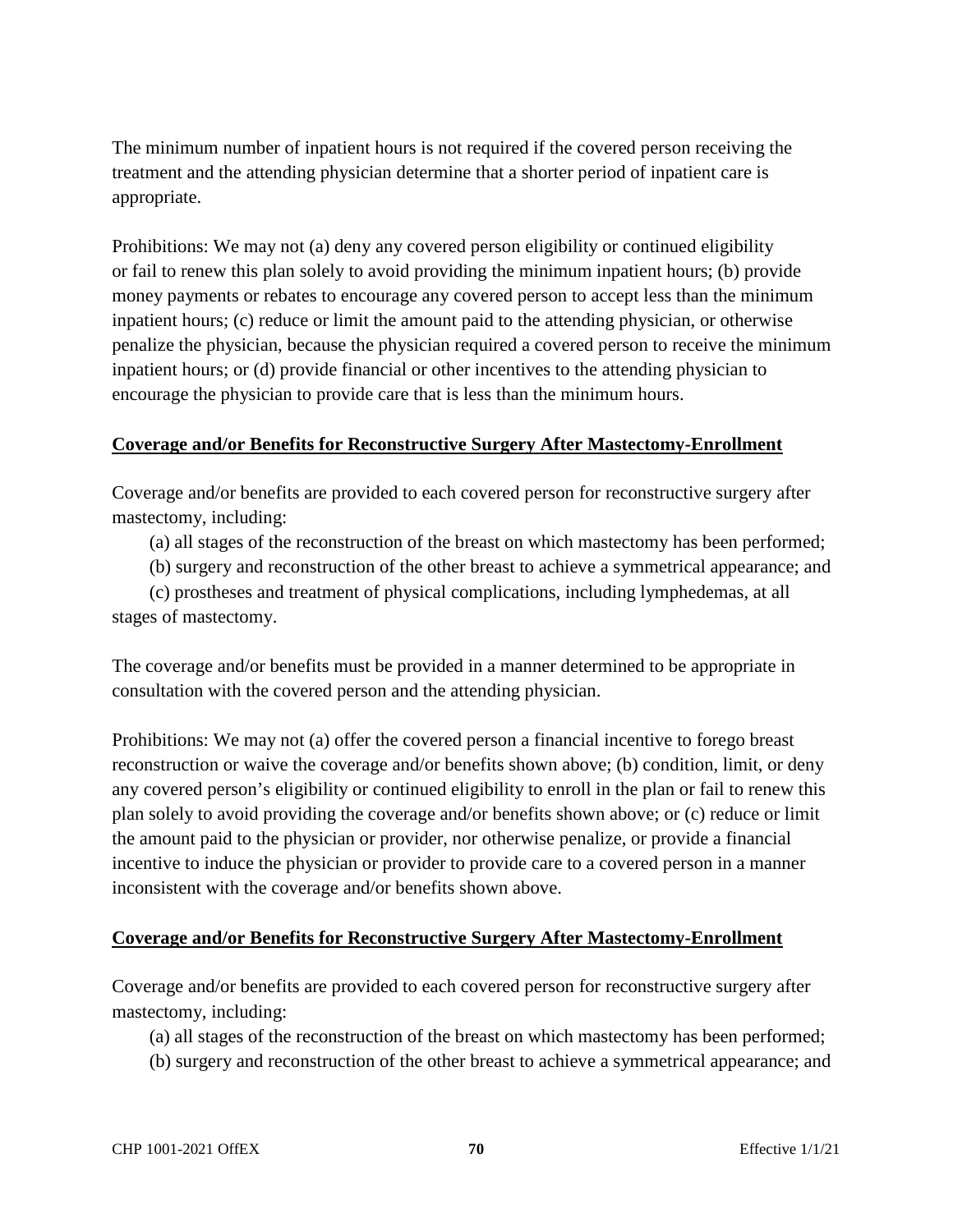(c) prostheses and treatment of physical complications, including lymphedemas, at all stages of mastectomy.

The coverage and/or benefits must be provided in a manner determined to be appropriate in consultation with the covered person and the attending physician.

Prohibitions: We may not (a) offer the covered person a financial incentive to forego breast reconstruction or waive the coverage and/or benefits shown above; (b) condition, limit, or deny any covered person's eligibility or continued eligibility to enroll in the plan or fail to renew this plan solely to avoid providing the coverage and/or benefits shown above; or (c) reduce or limit the amount paid to the physician or provider, nor otherwise penalize, or provide a financial incentive to induce the physician or provider to provide care to a covered person in a manner inconsistent with the coverage and/or benefits shown above.

### **Coverage and/or Benefits for Reconstructive Surgery After Mastectomy-Annual**

Your contract, as required by the federal Women's Health and Cancer Rights Act of 1998, provides benefits for mastectomy-related services including reconstruction and surgery to achieve symmetry between the breasts, prostheses, and complications resulting from a mastectomy (including lymphedema).

#### **Examinations for Detection of Prostate Cancer**

Benefits are provided for each covered male for an annual medically recognized diagnostic examination for the detection of prostate cancer. Benefits include:

(a) a physical examination for the detection of prostate cancer; and

(b) a prostate-specific antigen test for each covered male who is

(1) at least 50 years of age; or

 (2) at least 40 years of age with a family history of prostate cancer or other prostate cancer risk factor.

### **Inpatient Stay following Birth of a Child**

For each person covered for maternity/childbirth benefits, we will provide inpatient care for the mother and her newborn child in a health care facility for a minimum of:

- (a) 48 hours following an uncomplicated vaginal delivery, and
- (b) 96 hours following an uncomplicated delivery by cesarean section.

This benefit does not require a covered female who is eligible for maternity/childbirth benefits to (a) give birth in a hospital or other health care facility or (b) remain in a hospital or other health care facility for the minimum number of hours following birth of the child.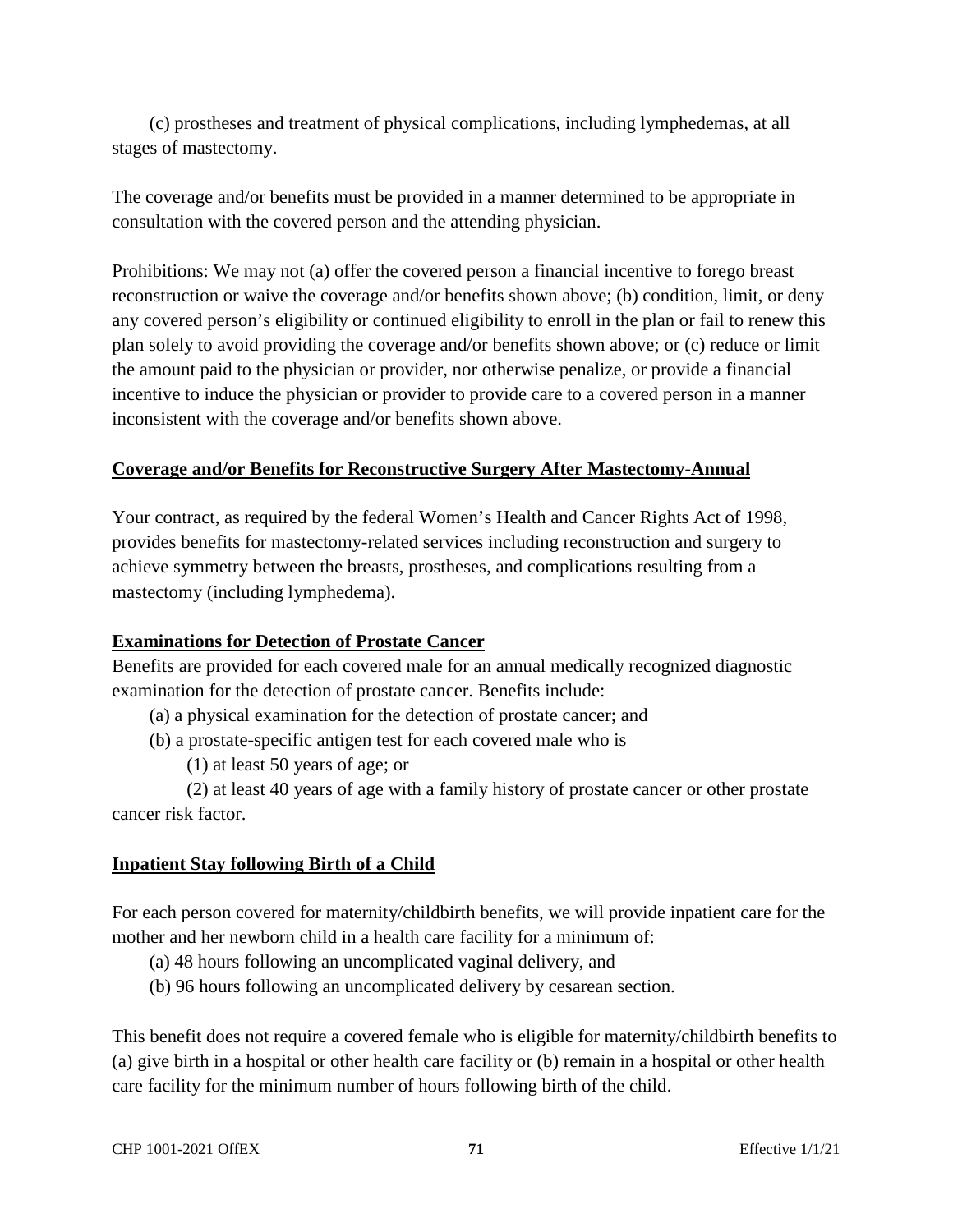If a covered mother or her newborn child is discharged before the 48 or 96 hours has expired, We will provide coverage for post-delivery care. Post-delivery care includes parent education, assistance and training in breast-feeding and bottle-feeding and the performance of any necessary and appropriate clinical tests. Care will be provided by a physician, registered nurse or other appropriate licensed health care provider, and the mother will have the option of receiving the care at her home, the health care provider's office or a health care facility.

Prohibitions. We may not (a) modify the terms of this coverage based on any covered person requesting less than the minimum coverage required; (b) offer the mother financial incentives or other compensation for waiver of the minimum number of hours required; (c) refuse to accept a physician's recommendation for a specified period of inpatient care made in consultation with the mother if the period recommended by the physician does not exceed guidelines for prenatal care developed by nationally recognized professional associations of obstetricians and gynecologists or pediatricians; (d) reduce payments or reimbursements below the usual and customary rate; or (f) penalize a physician for recommending inpatient care for the mother and/or the newborn child.

# **Coverage for Tests for Detection of Colorectal Cancer**

Benefits are provided, for each person enrolled in the plan who is 50 years of age or older and at normal risk for developing colon cancer, for expenses incurred in conducting a medically recognized screening examination for the detection of colorectal cancer. Benefits include the covered person's choice of:

- (a) a fecal occult blood test performed annually and a flexible sigmoidoscopy performed every five years, or
- (b) a colonoscopy performed every 10 years

# **Coverage of Tests for Detection of Human Papillomavirus, Ovarian Cancer, and Cervical Cancer**

Coverage is provided for each woman enrolled in the plan who is 18 years of age or older for expenses incurred for an annual, medically recognized diagnostic examination for the early detection of ovarian and cervical cancer. Coverage required under this section includes a CA 125 blood test and, at a minimum, a conventional Pap smear screening or a screening using liquidbased cytology methods, as approved by the FDA, alone or in combination with a test approved by the FDA for the detection of the human papillomavirus.

If any person covered by this plan has questions concerning the above, please call Us at 1-844- 282-3025, or write Us at: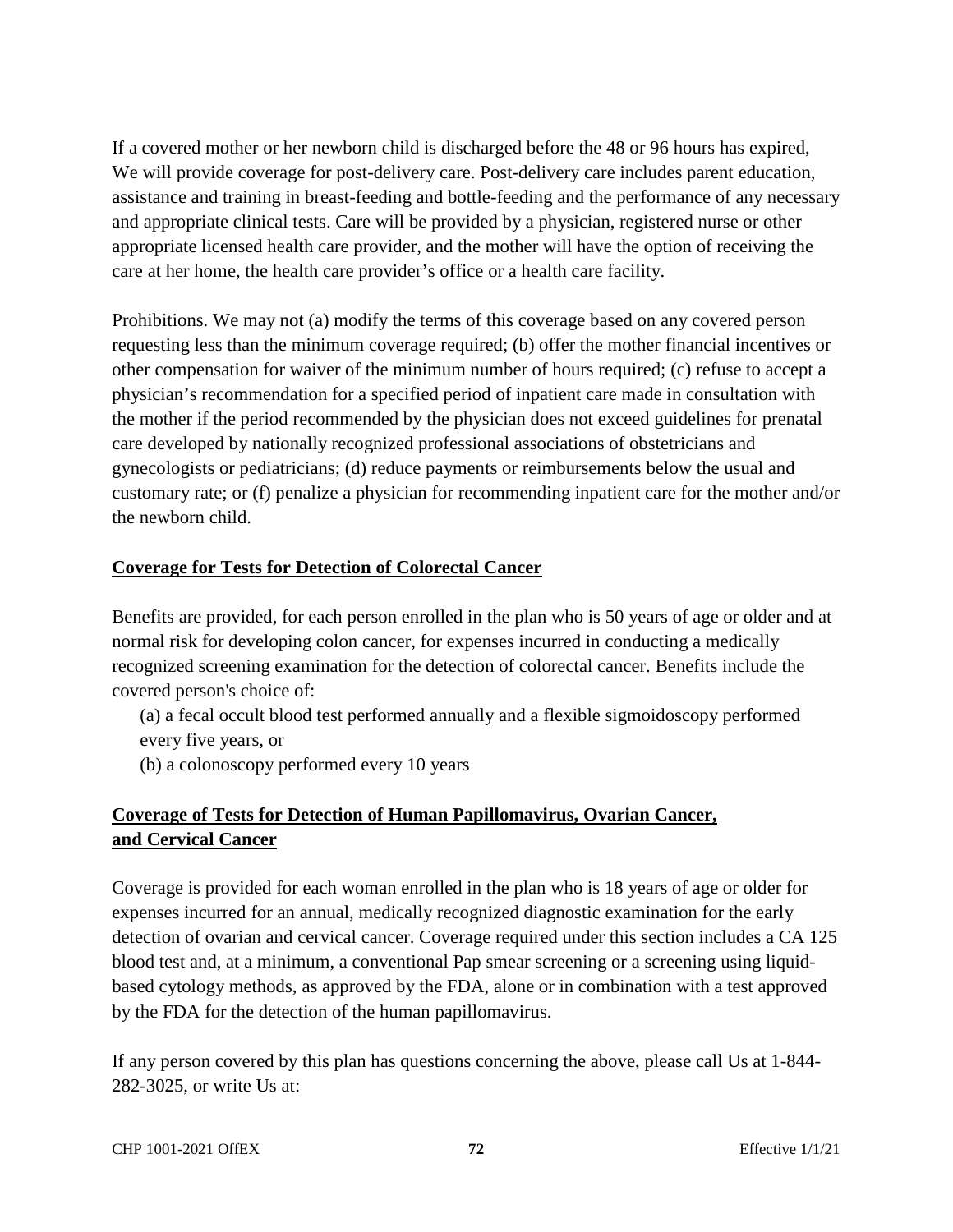CHRISTUS Health Plan Attn: Member Service Department 919 Hidden Ridge Irving, Texas 75038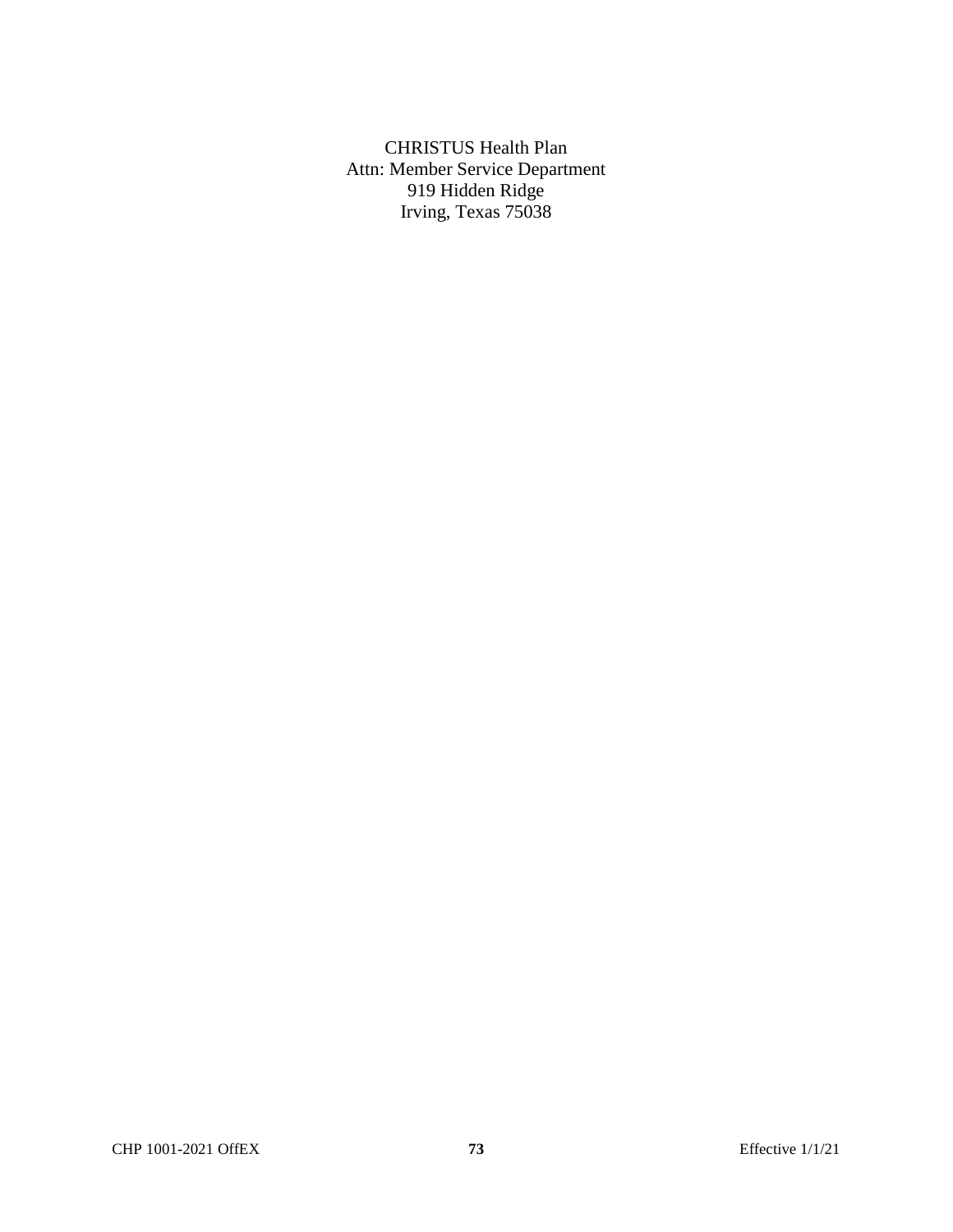# **EXCLUSIONS**

**This Contract only covered certain Medically Necessary healthcare benefits. This EXCLUSIONS Section lists services that are specifically excluded from coverage under this Contract. All other benefits and services not specifically listed in the COVERED BENEFITS section of this Contract are also Excluded Services.** 

If You are uncertain about whether a service or item is covered by this Contract, please contact Member Services at 1-844-282-3025 before the service or item is provided.

#### **The following are specifically excluded from coverage:**

- **Acupuncture**
- **Accident and Emergency Care Services**
	- o Use of an emergency facility for non-emergent services (including without limitation, Urgent Care or observation)

#### **Autopsies and Ambulance Services**

- o Autopsy costs for deceased Members.
- o Ambulance services to the coroner's office or to a mortuary, unless the Ambulance has been dispatched prior to the pronouncement of death by an individual authorized under state law to make such pronouncements.
- **Bariatric Surgery**
- **Before or After Coverage Period** 
	- o Services received, items purchased, prescriptions filled or expenses incurred before the effective date of coverage under this Policies or after the effective date of termination of Coverage.

# **Clinical Trials**

- o Any Clinical Trials provided outside of Texas, as well as those that do not meet the requirements of the COVERED BENEFITS section of this Contract.
- o Costs of Clinical Trials that are customarily paid for by government, biotechnical, pharmaceutical or medical device industry sources.
- o Services from non-Participating Providers, unless services are not available from a Participating Provider. Preauthorization is required for any Out-of-Network Services, which must be provided in Texas.
- o Costs of a non-FDA approved Investigational drug, device or procedure which is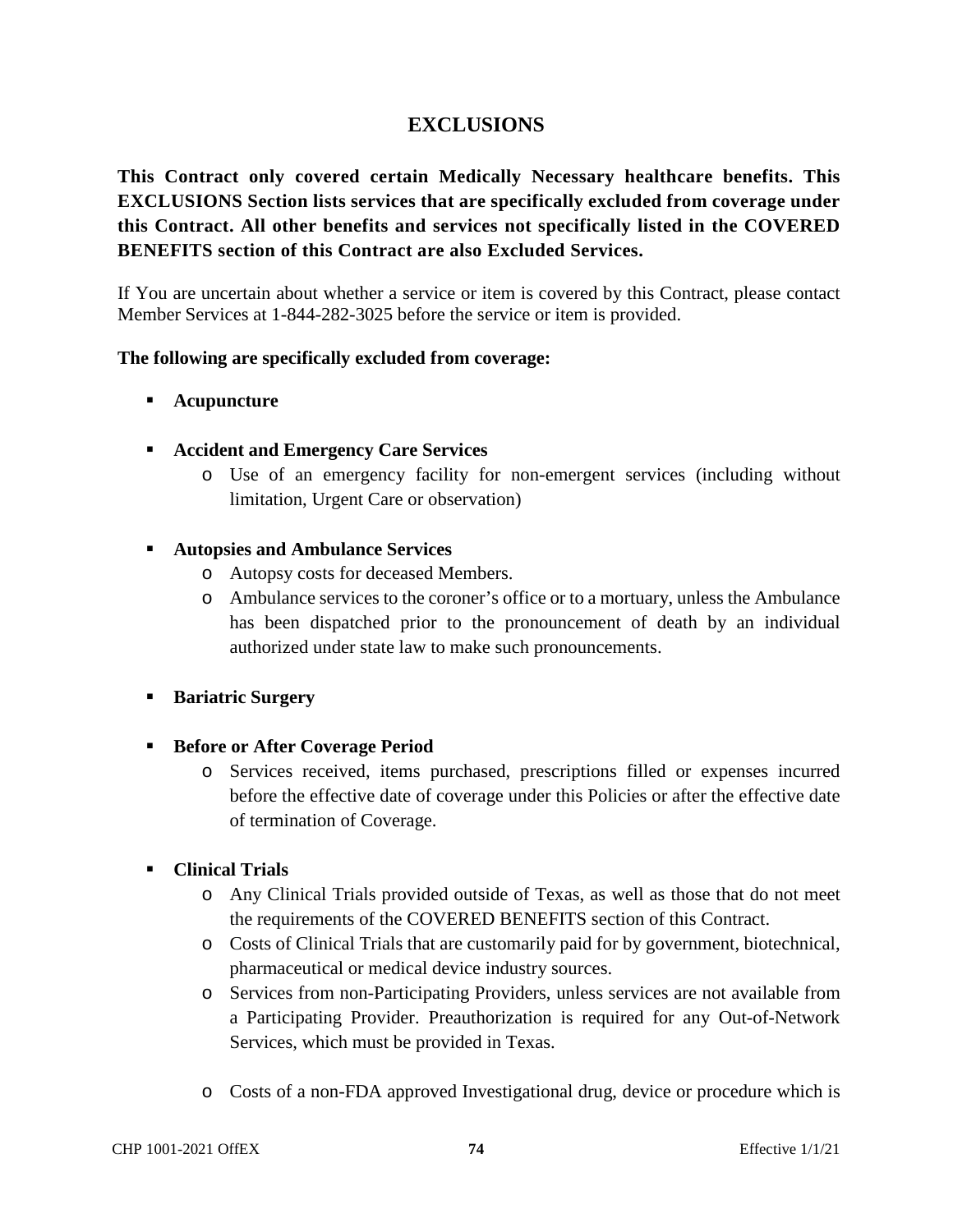not exempt from having an investigational new drug application.

- o Costs associated with managing the research associate with the Clinical Trial.
- o Costs of tests necessary for the research of the Clinical Trial.
- o Costs paid for or not charged by the Clinical Trial Providers.

#### **Certified Hospital Care Benefits**

- o Food, housing and delivered meals.
- o Volunteer services.
- o Personal or comfort items.
- o Homemaker or housekeeping services.
- o Private duty nursing.

## **Clothing or Protective Devices**

o Clothing or other protective devices, including photoprotective clothing, windshield tinting, lighting fixtures or other items or devices whether prescribed or not.

## **Complementary Therapies**

- o Acupuncture, except as specified in COVERED BENEFITS.
- o Chiropractic Services, except as specified in COVERED BENEFITS.
- o Biofeedback, except as specified in COVERED BENEFITS.

# **Cosmetic Surgery**

- o Cosmetic therapy, drugs or medications, or procedures for the purpose of changing appearance.
- o Any surgical or non-surgical procedures that are primarily for the purpose of altering appearance and not performed for the purpose of correcting functional disorders resulting from injury, congenital defects or disease.
- o Reconstructive surgery following a mastectomy is not considered Cosmetic Surgery and will be covered as well as the coverage of cosmetic procedures for the conditions noted above to correct function and approve appearance or restore form (even if it doesn't restore function) due to the defect incurred in the injury, disease, or congenital defect.

#### **Circumcisions**

o Performed other than for newborn stays, unless Medically Necessary.

#### **Dental Services**

- o There is no routine dental coverage for adults. Dental services related to accidental injury are COVERED BENEFITS.
- o Dental care and dental x-rays for are allowable for children only as specified under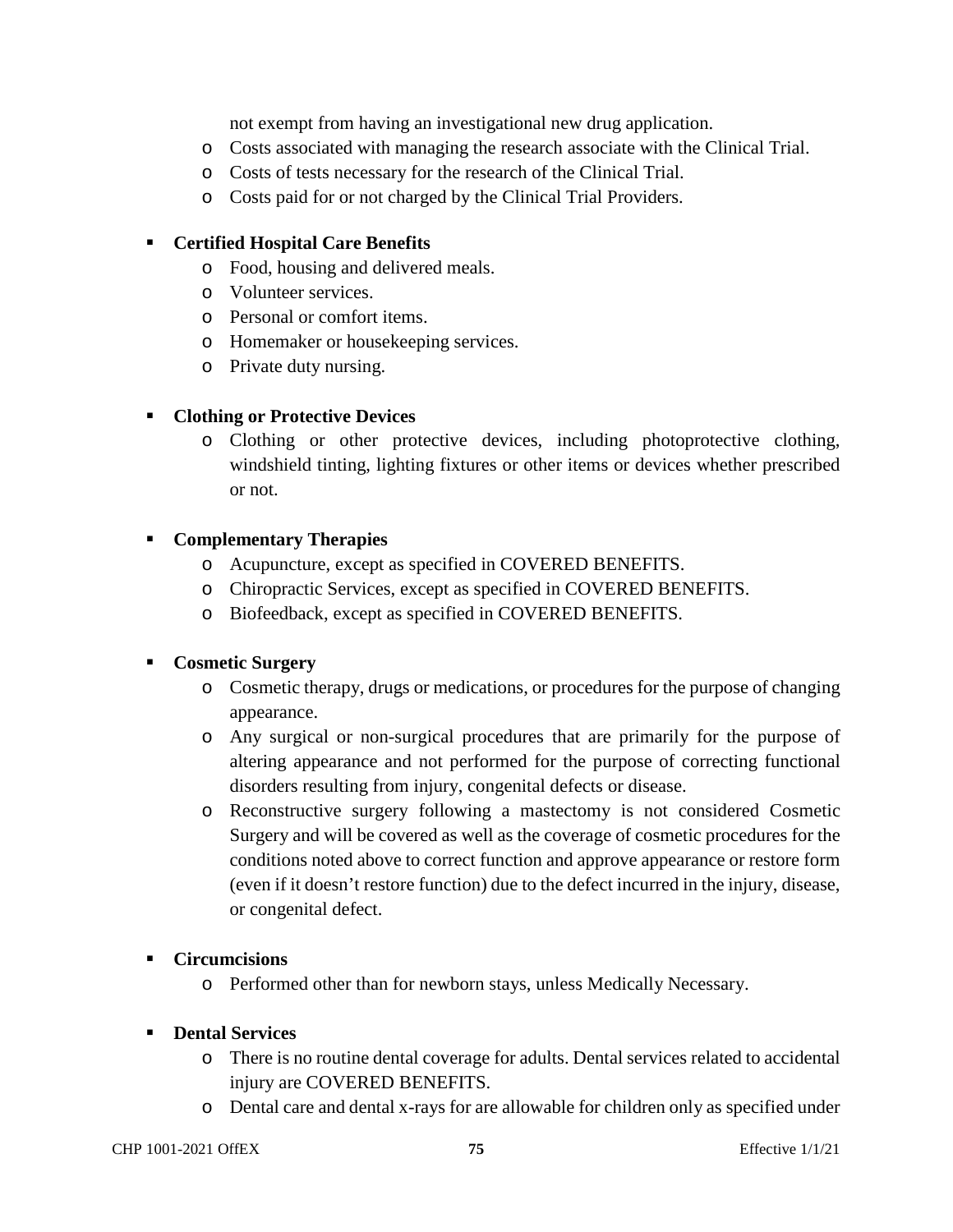# the COVERED BENEFITS.

# **Durable Medical Equipment**

- o Upgraded or deluxe Durable Medical Equipment
- o Convenience items, including items for comfort and ease and not primarily medical in nature, such as shower seats, bath grab bars, shades for wheelchairs, pillows, fans, special beds and chairs, and other items.
- o Duplicate Durable Medical Equipment items.
- o Repair or replacement of Durable Medical Equipment due to loss, neglect, misused, abuse to, or to improve appearance or convenience.
- o Repair or replacement of items under the manufacturer or supplier's warranty.
- o Additional wheelchairs, if the Member has a functional wheelchair.

## **Excessive Charges**

- o Charges or costs in excess of Usual, Customary and Reasonable Charges.
- **Exercise Equipment and Services** 
	- o Exercise equipment, videos, personal trainers, club memberships and weight reduction programs.
- **Experimental, Investigational or Unproven Drugs, Medicines, Treatments, Procedures, Devices or Services**
- **Extracorporeal shock wave therapy**
- **Foot Care** 
	- o Routine foot care, such as treatment of flat feet or other structural misalignments of the removal of corns, and calluses, unless Medically Necessary due to diabetes or other significant peripheral neuropathies.
- **Hair Loss** 
	- o Hair loss or baldness treatments, medications, supplies and devices, regardless of medical cause of hair loss or baldness.
- **Home Health Care Services** 
	- o Custodial Care needs that can be performed by non-licensed medical personnel to meet normal activities of daily living.
	- o Respite care.
- **Hospital Services**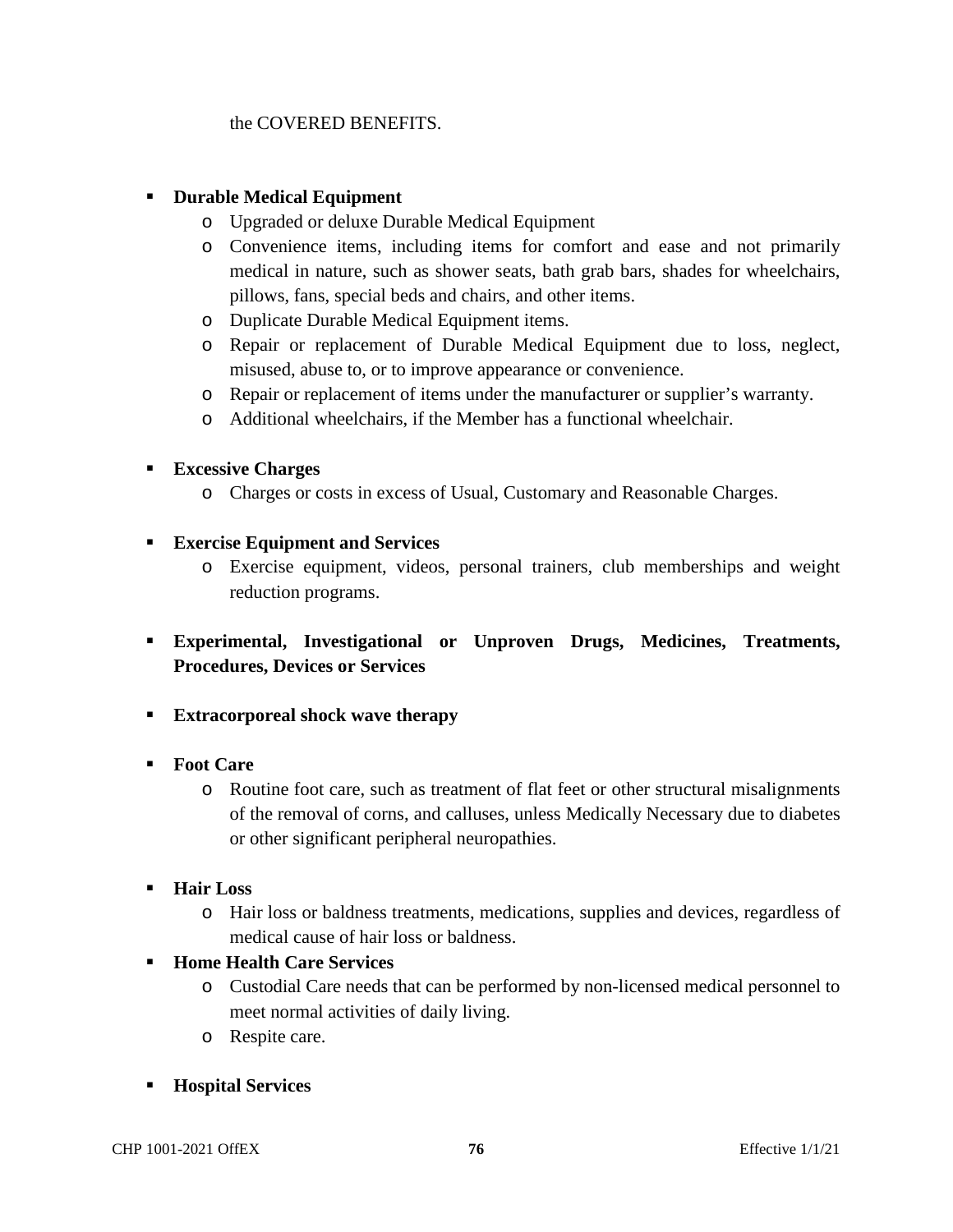- o Rehabilitation as part of acute medical detoxification.
- **Infertility Services**

# **Long-Term Care**

o Not covered for adults or children

# **Male Health Care**

- o Contraceptive Coverage
- o Family planning services
- o Sterilization procedures

## **Mental Health and Alcoholism and Substance Abuse**

- o Codependency treatment.
- o Bereavement and sexual counseling.
- o Psychological testing when not Medically Necessary.
- o Special education, school testing or evaluations, counseling, therapy or care for learning deficiencies or disciplinary or behavioral problems.
- o Alcohol or Substance Abuse Services (Except as specified in COVERED BENEFITS)
	- Treatment in a halfway house.
	- Codependency treatment.
	- Bereavement and sexual counseling.
	- Court-ordered treatment, or treatment that is a condition of parole or probation in lieu of sentence, unless the request comes from a qualified healthcare provider.
	- Any treatment for Alcoholism or Substance Abuse services after the maximum episodes of treatment allowed under this Contract.

# **Military Service Disabilities**

o Care for military service connected disabilities to which You are legally entitled to and for which facilities are reasonable available to You.

#### **Nutritional Supports and Supplements**

o Baby food (including formula or breast milk) or other regular grocery products that can be used with the enteral system for oral or tube feedings.

#### **Out-of-Network Services Not Authorized**

o Services received out of network that require Preauthorization, if Preauthorization was not obtained.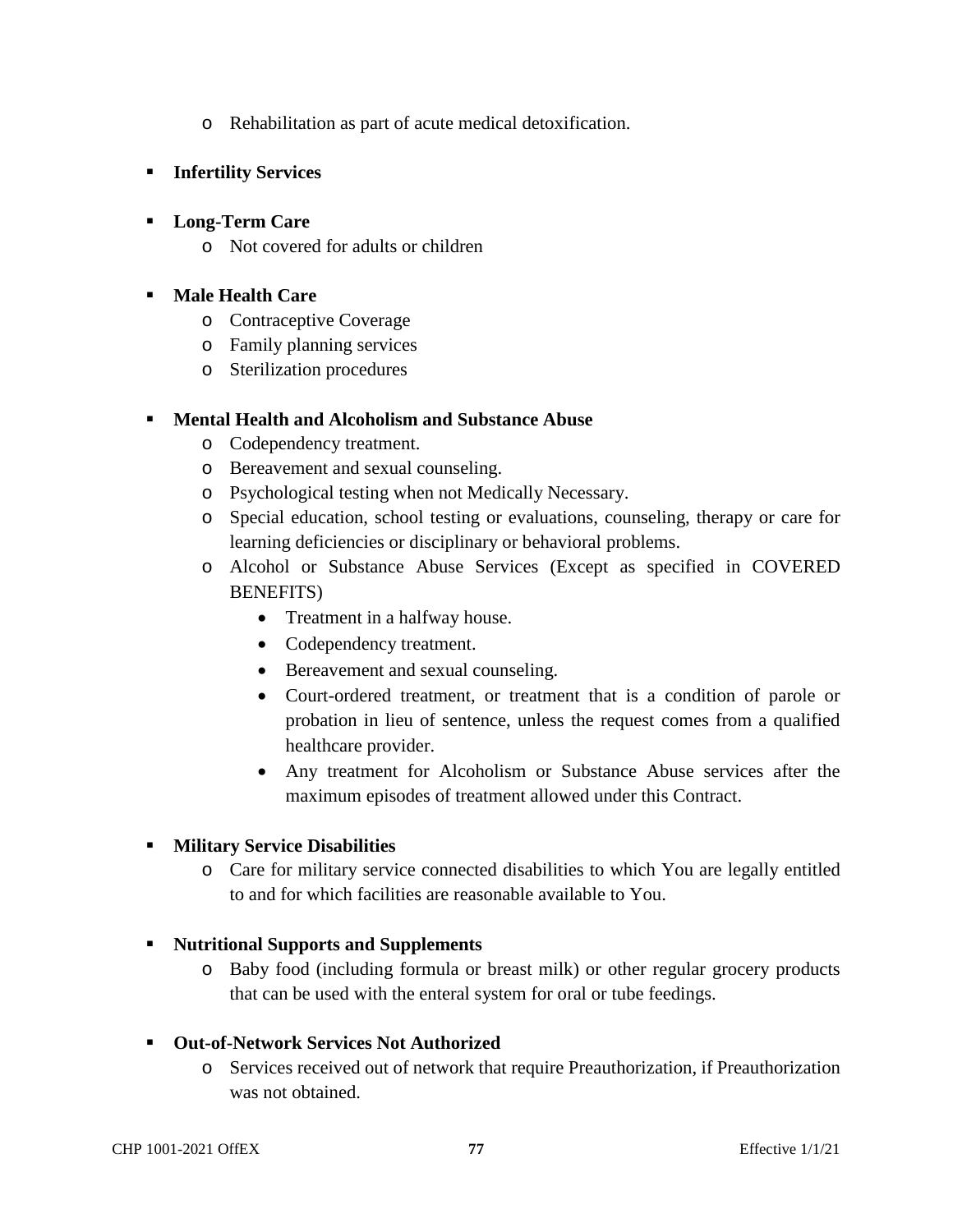# **Orthotic Appliances**

- o Functional foot Orthotics, including those for plantar fascitis, pes planus (flat feet), heel spurs and other Conditions, Orthopedic or corrective shoes, arch supports, shoe appliances, foot Orthotics, and custom fitted braces or splints, except for Members with diabetes or other significant peripheral neuropathies.
- o Custom-fitted Orthotics, except for knee-foot-ankle Orthosis (KAFO) and/or ankle-foot Orthosis (AFO) for Members who meet nationally recognized guidelines.

# **Prescription Drugs/Medicines**

- o New Medications for which the determination of criteria for Coverage have not yet been established by Us.
- o Over the counter (OTC) medications and drugs, except as listed on the *Formulary*.
- o Prescription Drugs/Medicines that require a Preauthorization if no Preauthorization was obtained.
- o Prescription Drugs/Medicines purchased outside the United States.
- o Replacement Prescription Drugs/Medicines resulting from loss, theft or destruction.
- o Prescription Drugs/Medicine, medicines, treatments, or devices that We determine are Experimental, Investigational or Unproven.
- o Disposable medical supplies, except when provided in a Hospital or a Participating Provider's office.
- o Treatments and medications for the purpose of weight reduction or control, except as specified in COVERED BENEFITS.
- o Nutritional supplements as prescribed by the attending Provider or as sole source of nutrition.
- o Infant formula, under any circumstance.
- o Prescription Drugs/Medicines for the treatment of sexual dysfunction or Infertility.
- o Prescription Drugs/Medicines for cosmetic purposes.

# **Provider Services**

- o Services provided by an Excluded Provider.
- o Telephone visits, except as set forth in COVERED BENEFITS.
- o Electronic mail by a Provider or consultation by telephone for which a charge is made to the patient.
- o Get acquainted visits without physical assessment or diagnostic or therapeutic intervention.
- **Prosthetic Devices**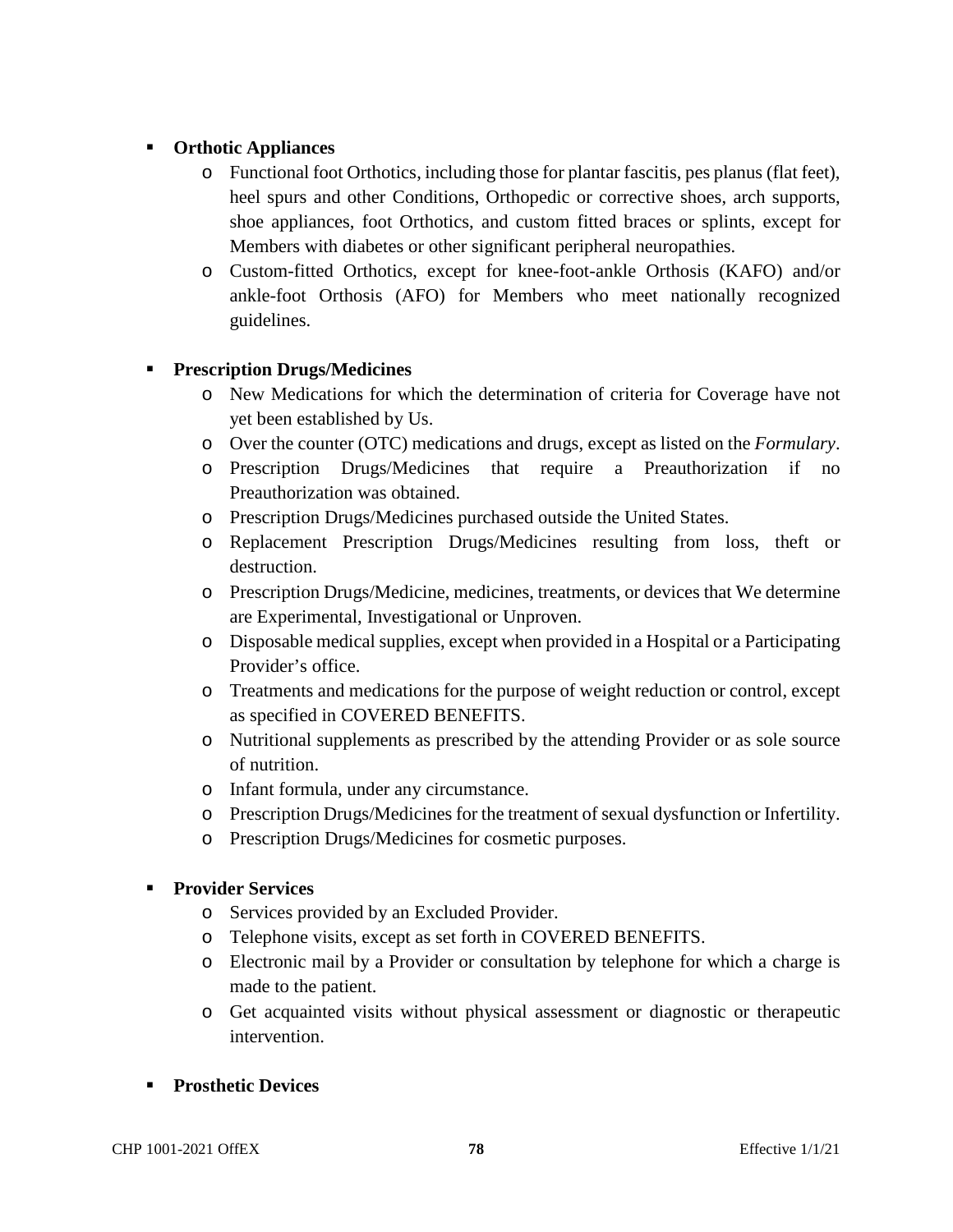o Artificial aids including speech synthesis devices, except as specified in COVERED BENEFITS.

# **Reconstructive Surgery for Cosmetic Purposes**

o Cosmetic Surgery (examples include breast augmentation, dermabrasion, dermaplaning, excision of acne scarring, acne surgery, asymptomatic scar revision, microphlebectomy, sclerotherapy (except for truncal veins), and nasal rhinoplasty.

# **Rehabilitation and Therapy**

- o Athletic trainers or treatments by athletic trainers.
- o Vocational rehabilitation services
- o Long-term therapy or rehabilitation services, including treatment for chronic or incurable Conditions for which rehabilitation produces minimal or temporary change or relief. If You have reached maximum rehabilitation potential, a point where a significant improvement is unlikely to occur, or therapy for 4 consecutive months, additional therapy is considered long-term therapy or rehabilitation.
- o Treatment of chronic Conditions (such as muscular dystrophy, down syndrome, cerebral palsy).

# **Services Covered Under Another Program**

- o Services for which You or Your Dependent are eligible under any governmental program (except Medicaid), to the extent determined by law.
- o Services for which, in the absence of any health service plan, no charge would be made to You or Your Dependent.

# **Sex Dysfunction**

o Treatment for sexual dysfunction, including medication, counseling and clinics.

# **Skilled Nursing Facility Care**

o Custodial or domiciliary care.

# **Speech Therapy**

- o Therapy for stuttering.
- o Additional benefits beyond those listed in COVERED BENEFITS.

# **Smoking Cessation (except as specified in COVERED BENEFITS)**

- o Hypnotherapy for smoking cessation counseling
- o Over the counter drugs, unless listed on the *Formulary*.
- o Acupuncture for smoking cessation purposes.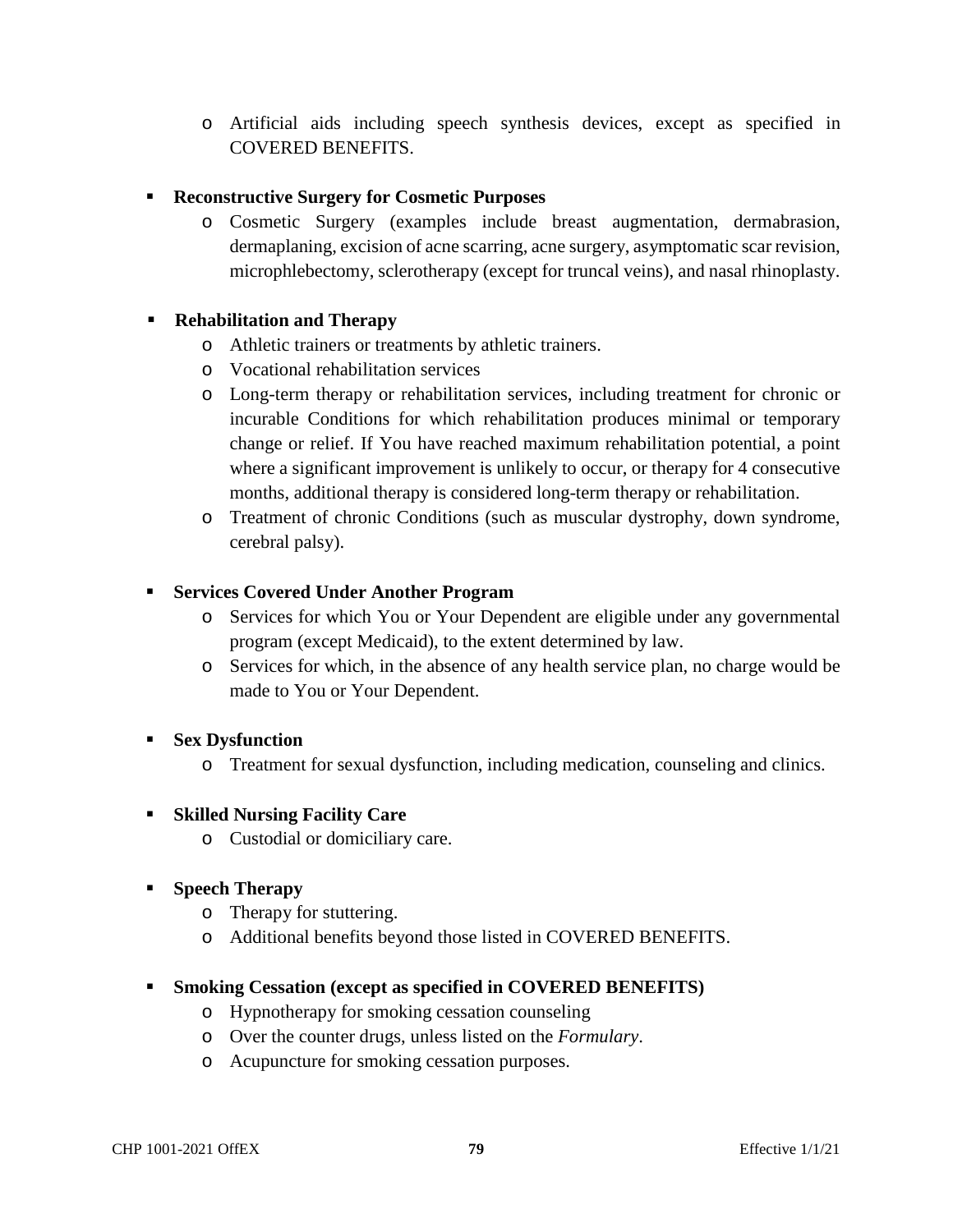# **Transplant Services**

- o
- o Transportation costs for deceased Members
- o Medical and Hospital Services of an organ transplant donor when the transplant recipient is not a Member or the transplant procedure is not a Covered Benefit.
- o Travel and lodging, except as specified in COVERED BENEFITS.

# **Treatment While Incarcerated**

o Services or supplies a Member receives while in custody of any state or federal law enforcement authorities, including while in jail or prison.

# **Vision Care**

- o Routine vision care and eye refractions, except as specified in COVERED BENEFITS.
- o Corrective eyeglasses or sunglasses, frames, lenses, contact lenses, or fittings, except as specified in COVERED BENEFITS.
- o Eye refractive procedures, including radial keratotomy, laser procedures and other techniques.
- o Eye movement therapy.
- **Weight Loss Programs** 
	- o Not covered for adults or children.
- **Women's Health Care** 
	- o Abortifacient drugs.
	- o Family planning services, excepted as specified in SPECIAL NOTICE ABOUT REPRODUCTIVE & FAMILY PLANNING SERVICES Section of this Contract.
- **Work-Related Illnesses or Injuries**, under any circumstances.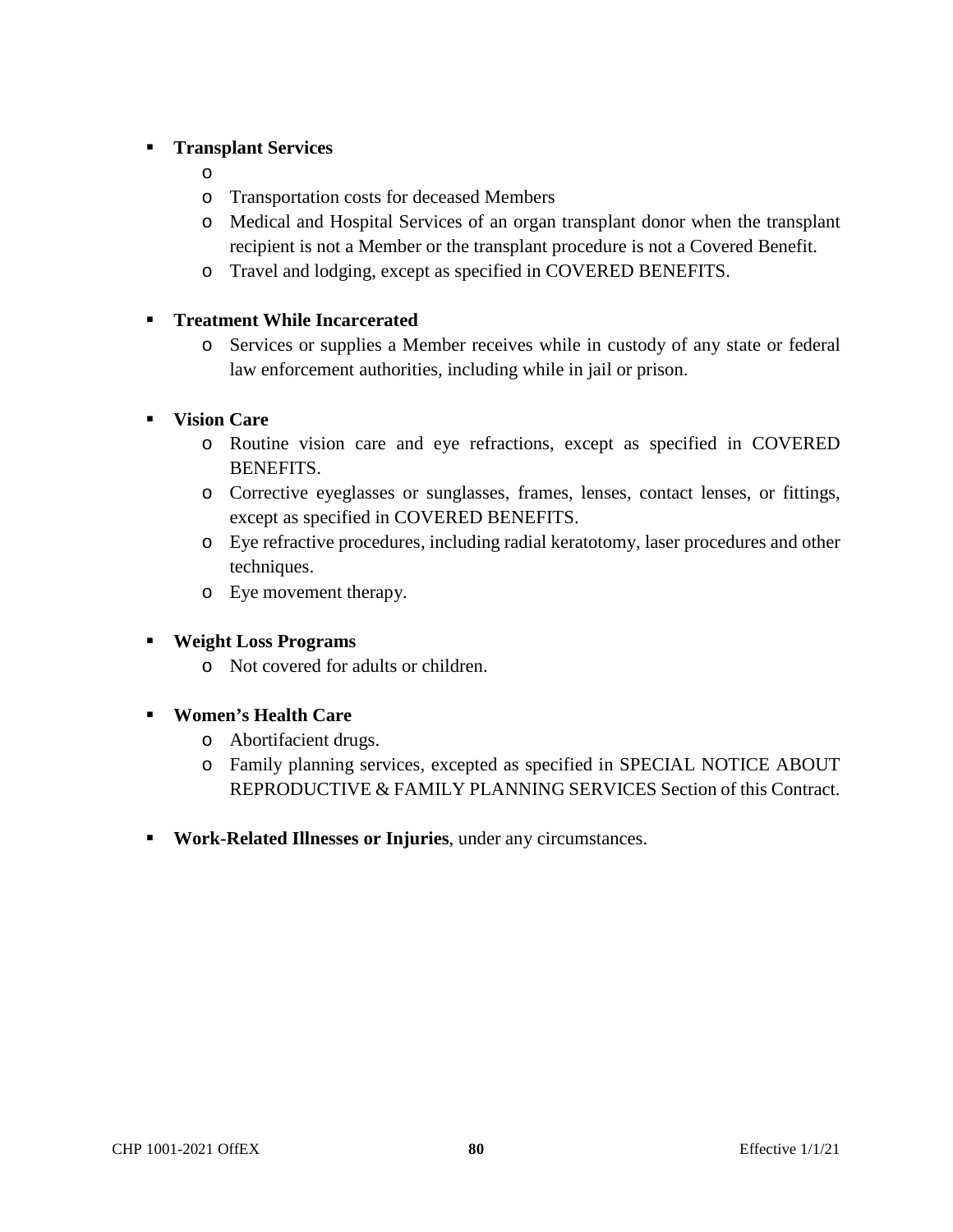# **CLAIMS**

#### **Notice of Claim**

Written notice of any Claim must be given to Us within **20 days** after the occurrence or commencement of any loss covered by the Plan, or as soon thereafter or as reasonably possible. Failure to give notice within 20 days will not invalidate or reduce a Claim if notice is given as soon as reasonably possible.

Notice given by or on behalf of the Member to Us or to any authorized agent of the Plan, with information sufficient to identify the Member, shall be deemed notice to Us.

#### **Claim Forms**

You may call or write to Us to notify Us of a Claim. Upon receipt of notice from You, we will furnish You, or the Member who is the Contract holder for this Contract, the forms needed for filing a proof of loss (a "Claim"). Forms will be furnished within 15 days after We receive notice from You. You may also access our website, www.christushealthplan.org, to obtain a claim form.

#### **Claim Submission**

Written Claims must be furnished to Us within 365 days after the date of service. However, in case of a Claim for loss for which We provide any periodic payment contingent upon continuing loss, this Claim may be furnished within 365 days after termination of each period for which We are liable. Failure to submit a Claim within the time required will not invalidate nor reduce any benefit if it is not reasonably possible to submit a Claim within 365 days, provided:

- 1) it was not reasonably possible to provide proof in that time; and
- 2) the proof is given within one year from the date Proof of Loss was otherwise required. This one-year limit will not apply in the absence of legal capacity.

We will notify You of the acceptance or rejection of a claim no later than the 15th business day after receipt of all items.

#### **Payment of Claims**

Benefits payable under this Contract will be paid within 5 days of notice of acceptance of Your claim. Where the Contract provides for periodic payments, the benefits will accrue and be paid monthly, subject to submission of a clean Claim.

A Claim will be considered a "clean" Claim if it contains all of the information required by Us to process for payment in accordance with the benefits without additional information. For example,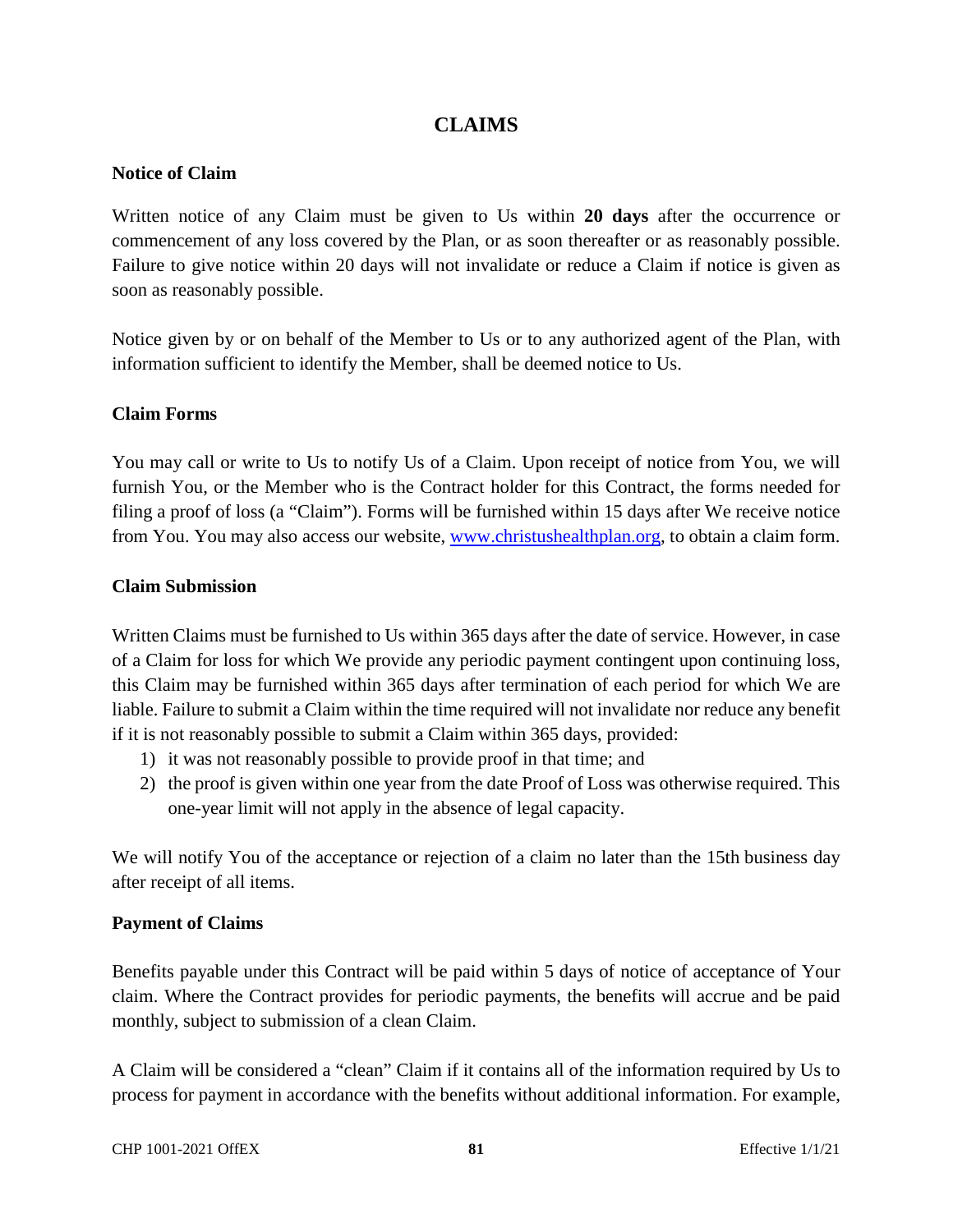a Claim may not be "clean" if it is incomplete, lacks medical record documentation, is suspicious or appears to be fraudulent, or suggests improper medical practice by the Provider.

Claims submitted for services received by a deceased Member will be payable in accordance with the beneficiary designation and the provisions respecting such payments. If no such designation or provision is provided, claims will be payable to the estate of the Member. Any other claims unpaid at the Member's death may, at Our option, be paid to the beneficiary. All other claims will be payable to the Member or to the Provider, at Our option.

# **Out-of-Network Emergency Claims and Payment**

If You receive Emergency Care Services from Non-Participating Providers, You are responsible for submitting the Claim. The Claim must contain an itemized statement of treatment, expenses, and diagnosis. The itemized Claim or statement must be submitted to Us as soon as possible at the following address:

> CHRISTUS Health Plan Attn: Claims Department 919 Hidden Ridge Irving, Texas 75038

#### **Fraud and Abuse**

Anyone who knowingly presents a false or fraudulent claim for payment of a loss is guilty of a crime and subject to fines and confinement in state prison.

We may terminate Coverage for any type of fraudulent activity by You or the Members covered by this Contract.

#### **Subrogation**

This section will apply when another party is, or may be considered liable for a Member's injury, illness or other Condition. This includes insurance carriers who are financially liable; settlements or awards relating to the Member's injury, sickness, or other condition; medical malpractice lawsuits; and other sources of liability other than this Contract.

We are subrogated to all of the rights of the Member against any party liable for the Member's injury or illness; or is or may be liable for the payment for the medical treatment of such injury or occupational illness (including any insurance carrier), to the extent of the value of the medical benefits that may have been paid by Us. We may assert this right without consent from the Member.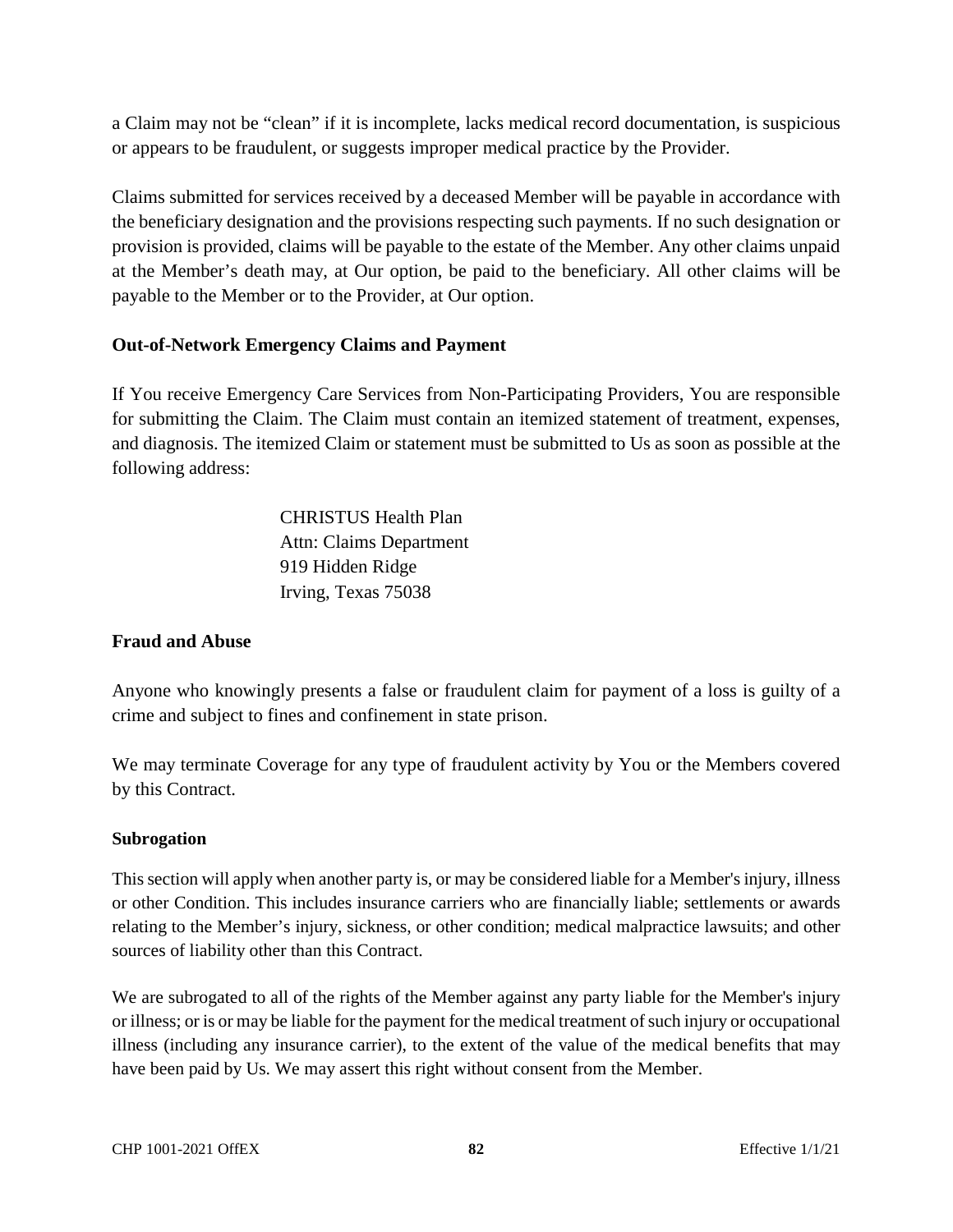This right includes, but is not limited to, the Member's rights under uninsured and underinsured motorist coverage; any no-fault insurance; medical payment coverage (auto, homeowners or otherwise); Workers' Compensation coverage; or other insurance, as well as the Member's rights under the Plan to bring an action to clarify his or her rights under that insurance.

We are not obligated in any way to pursue this right independently or on behalf of the Member, but may choose to pursue Our rights to reimbursement at Our sole discretion.

The Member is obligated to cooperate with Us and its agents in order to protect Our subrogation rights. Cooperation with Us means You will:

- provide Us with any relevant information requested;
- sign and deliver such documents as reasonably requested by Us to secure the subrogation Claim;
- obtain Our consent of the Plan or its agents before releasing any party from liability for payment of medical expenses.

If the Member enters into litigation or settlement negotiations regarding the obligations of other parties, the Member must not prejudice Our subrogation rights. If a Member fails to obtain prior written consent from Us and agrees to a settlement or releases any party from liability for payment of medical expenses, or otherwise fails to cooperate with this provision, including executing any documents required herein, the Member will be required to repay CHP for the value of any benefits that were paid under Us.

If You are in an accident and another person or entity may be legally liable to You, notify the Plan's Subrogation Services immediately at:

> CHRISTUS Health Plan Attn: COB, Subrogation and Recovery Department PO Box 169001 Irving, Texas 75016-9001

Written proof of loss must be furnished to the insurer at its said office in case of claim for loss for which this contract provides any periodic payment contingent upon continuing loss within ninety days after the termination of the period for which the insurer is liable and in case of claim for any other loss within ninety days after the date of such loss. Failure to furnish such proof within the time required shall not invalidate nor reduce any claim if it was not reasonably possible to give proof within such time, provided such proof is furnished as soon as reasonably possible and in no event, except in the absence of legal capacity, later than one year from the time proof is otherwise required.

Indemnities payable under this contract for any loss other than loss for which this contract provides any periodic payment will be paid immediately upon receipt of due written proof of such loss. Subject to due written proof of loss, all accrued indemnities for loss for which this contract provides periodic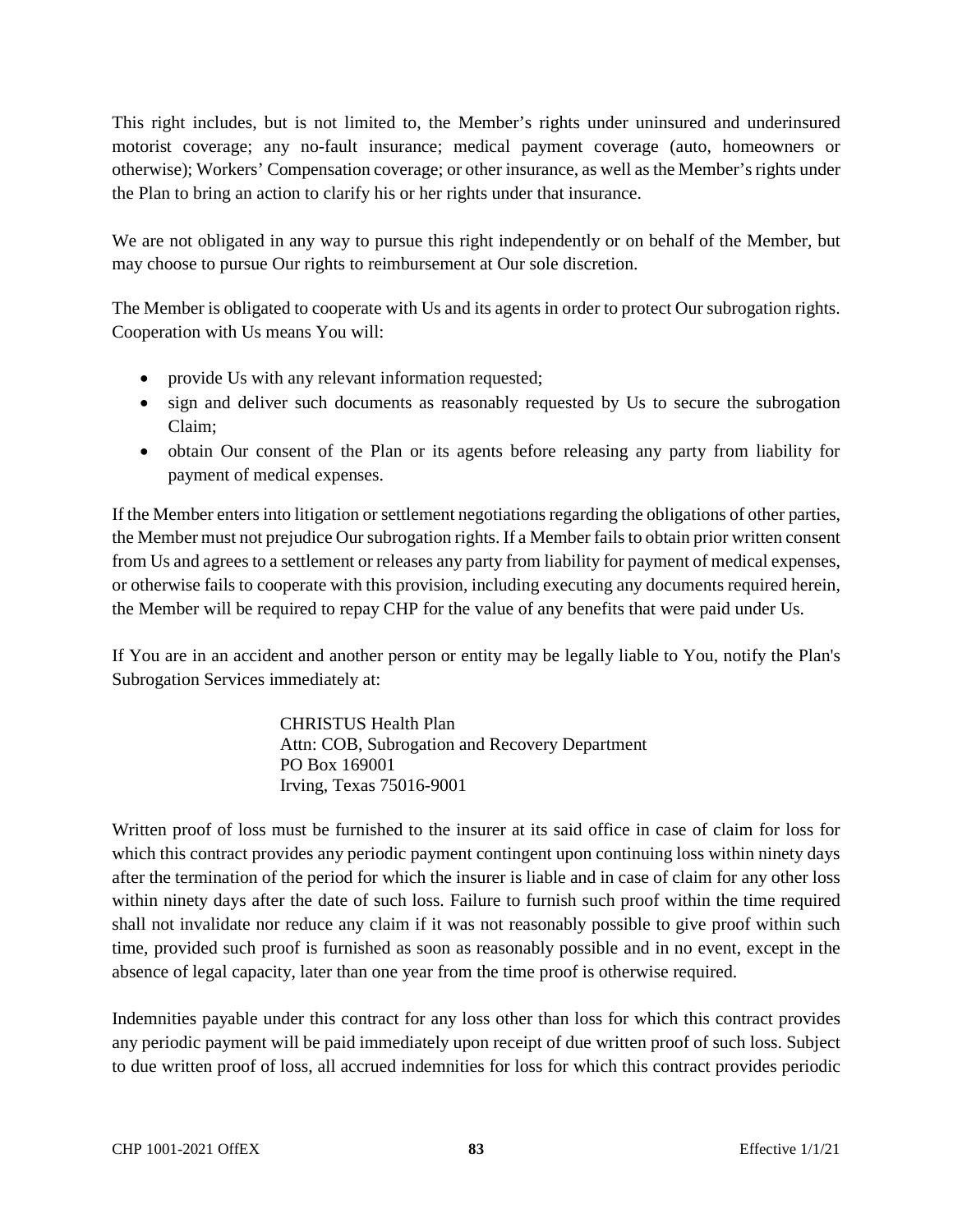payment will be paid monthly and any balance remaining unpaid upon the termination of liability will be paid immediately upon receipt of due written proof.

The Plan may pursue recovery against underinsured/uninsured motorist coverage or medical payments coverage only if the covered individual or the covered individual's immediate family did not pay the premiums for the coverage.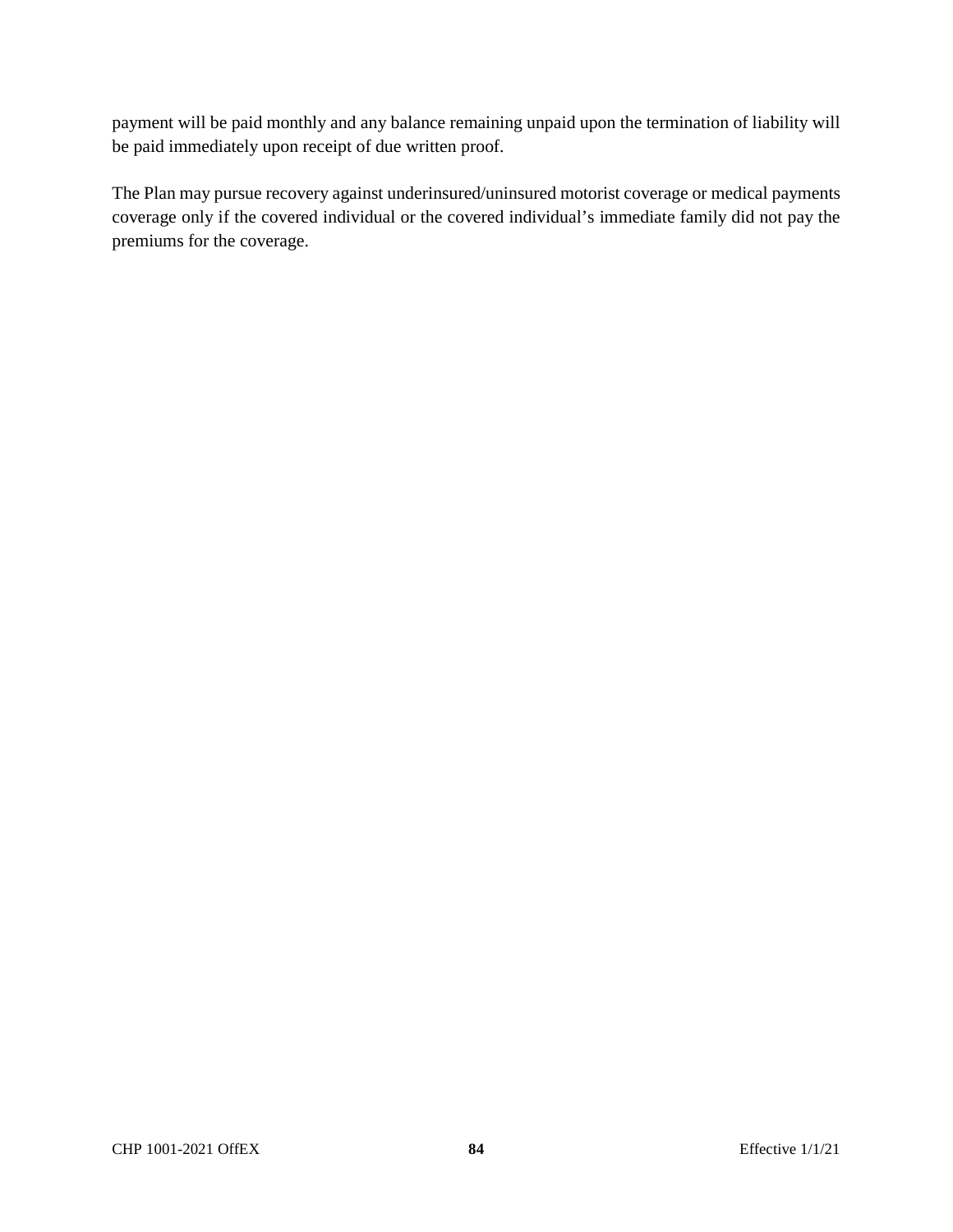# **COORDINATION OF THIS CONTRACT'S BENEFITS WITH OTHER BENEFITS**

This section of the Contract applies when a person has health care coverage under more than one health plan. "Health plan" is defined below.

The rules in this section govern the order in which each health plan, including this Plan, will pay a claim for benefits. The order process is called "COB."

The health plan that pays first is called the primary plan. The primary plan must pay benefits in accord with its contract terms without regard to the possibility that another health plan may cover some expenses.

The health plan that pays after the primary plan is the secondary plan. The secondary plan may reduce the benefits it pays so that payments from all plans equal 100 percent of the total allowable expense.

# **Definitions**

(a) A "health plan" is any of the following that provides benefits or services for medical or dental care or treatment. If separate contracts are used to provide coordinated health for members of a group, the separate contracts are considered parts of the same health plan and there is no coordination among those separate contracts.

(1) Health plan includes:

- group, blanket, or franchise accident and health insurance policies, excluding disability income protection coverage;
- individual and group health maintenance organization evidences of coverage; individual accident and health insurance policies;
- individual and group preferred provider benefit plans and exclusive provider benefit plans;
- group insurance contracts, individual insurance contracts and Subscriber contracts that pay or reimburse for the cost of dental care;
- medical care components of individual and group long-term care contracts;
- limited benefit coverage that is not issued to supplement individual or group inforce policies;
- uninsured arrangements of group or group-type coverage;
- the medical benefits coverage in automobile insurance contracts; and
- Medicare or other governmental benefits, as permitted by law.

(2) Health plan does not include: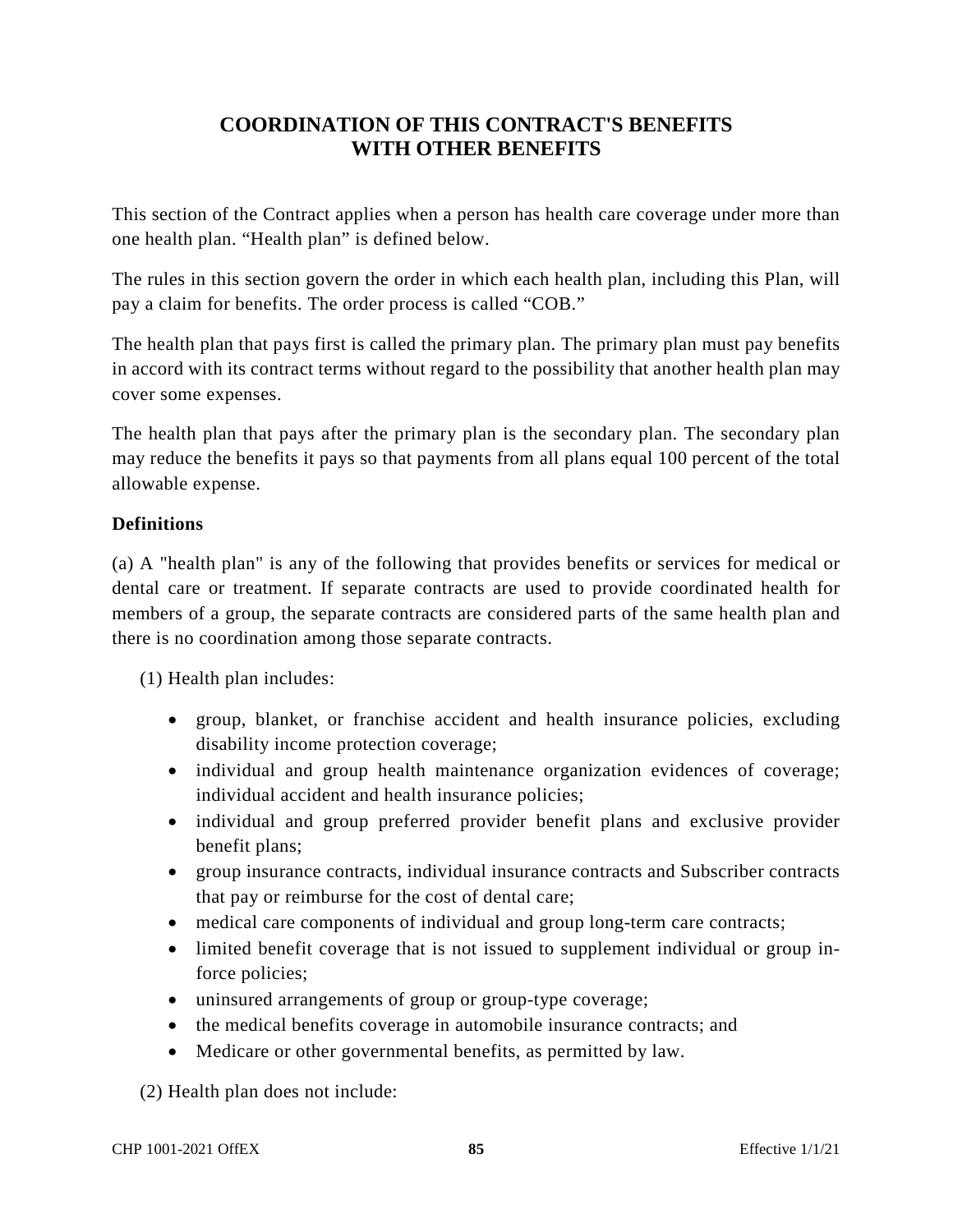- disability income protection coverage;
- the Texas Health Insurance Pool;
- workers' compensation insurance coverage;
- hospital confinement indemnity coverage or other fixed indemnity coverage; specified disease coverage;
- supplemental benefit coverage;
- accident only coverage;
- specified accident coverage;
- school accident-type coverages that cover students for accidents only, including athletic injuries, either on a "24-hour" or a "to and from school" basis;
- benefits provided in long-term care insurance contracts for non-medical services, for example, personal care, adult day care, homemaker services, assistance with activities of daily living, respite care, and custodial care or for contracts that pay a fixed daily benefit without regard to expenses incurred or the receipt of services;
- Medicare supplement policies;
- a state plan under Medicaid;
- a governmental plan that, by law, provides benefits that are in excess of those of any private insurance plan or other nongovernmental plan; or
- an individual accident and health insurance contract that is designed to fully integrate with other policies through a variable deductible.

Each contract for coverage under (a)(1) or (a)(2) is a separate health plan. If a health plan has two parts and COB rules apply only to one of the two, each of the parts is treated as a separate health plan.

(b) "This Plan" means, in this section, the part of this Contract providing the health care benefits to which this section applies and which may be reduced because of the benefits of other health plans. Any other part of the Contract providing health care benefits is separate from this Plan. A contract may apply one COB provision to certain benefits, such as dental benefits, coordinating only with like benefits, and may apply other separate COB provisions to coordinate other benefits.

The "**Order of Benefit Determination Rules**" below determine whether this Plan is a primary plan or secondary plan when a Member has health care coverage under more than one health plan. When this Plan is primary, it determines payment for its benefits first before those of any other health plan without considering any other health plan's benefits. When this Plan is secondary, it determines its benefits after those of another health plan and may reduce the benefits it pays so that all health plan benefits equal 100 percent of the total allowable expense.

(c) "Allowable expense" is a health care expense, including deductibles, and copayments, that is covered at least in part by any health plan covering the Member. When a health plan provides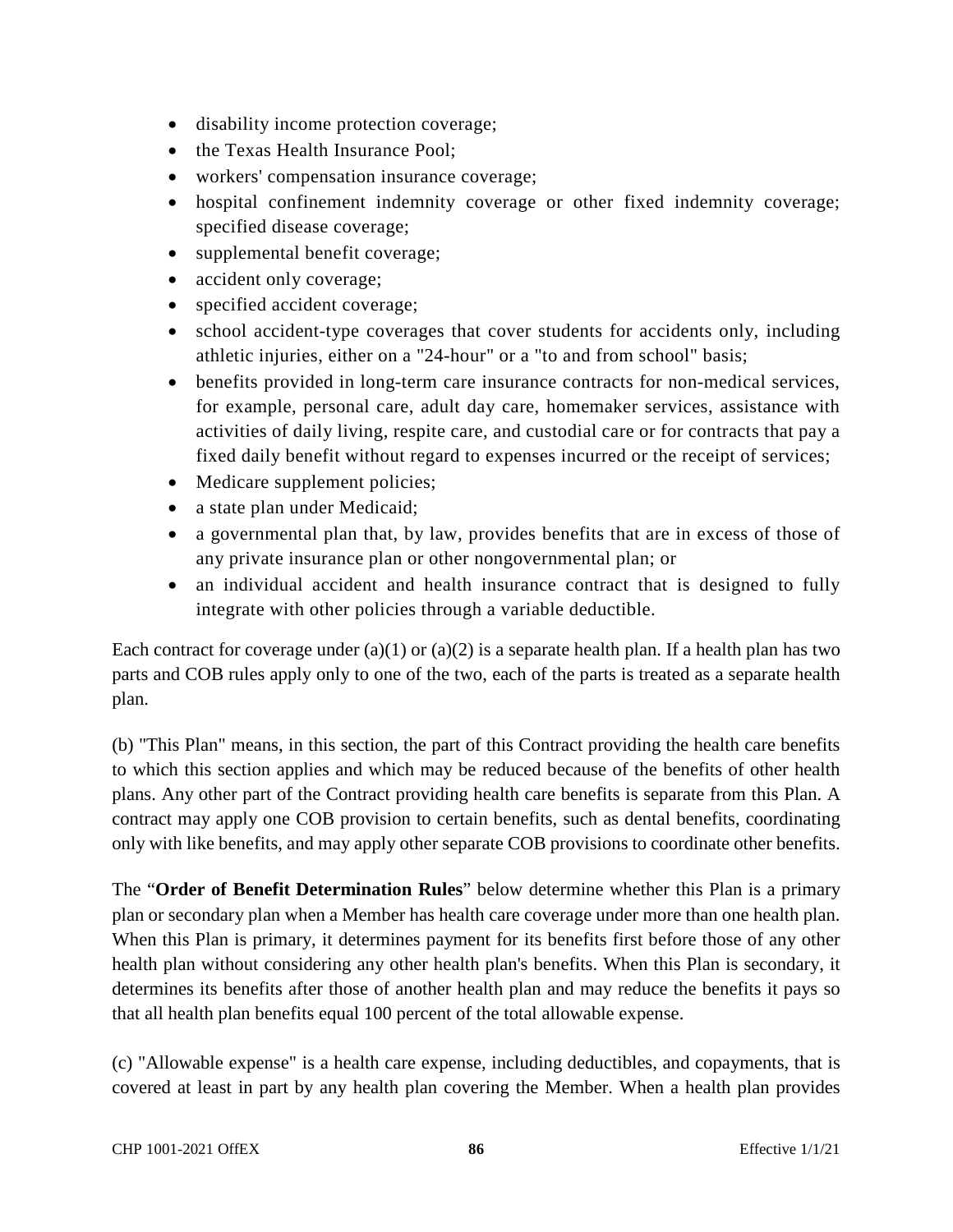benefits in the form of services, such as this Plan, the reasonable cash value of each service will be considered an allowable expense and a benefit paid. An expense that is not covered by any health plan covering the Member is not an allowable expense. In addition, any expense that a health care provider or physician by law or in accord with a contractual agreement is prohibited from charging the Member is not an allowable expense.

The following are examples of expenses that are not allowable expenses:

- (1) The difference between the cost of a semi-private hospital room and a private hospital room is not an allowable expense, unless one of the health plans provides coverage for private hospital room expenses.
- (2) If a Member is covered by two or more health plans that do not have negotiated fees and compute their benefit payments based on the usual and customary fees, allowed amounts, or relative value schedule reimbursement methodology, or other similar reimbursement methodology, any amount in excess of the highest reimbursement amount for a specific benefit is not an allowable expense.
- (3) If a Member is covered by two or more health plans that provide benefits or services on the basis of negotiated fees, an amount in excess of the highest of the negotiated fees is not an allowable expense.
- (4) If a Member is covered by one health plan that does not have negotiated fees and that calculates its benefits or services based on usual and customary fees, allowed amounts, relative value schedule reimbursement methodology, or other similar reimbursement methodology, and another health plan that provides its benefits or services based on negotiated fees, the primary plan's payment arrangement must be the allowable expense for all health plans. However, if the health care provider or physician has contracted with the secondary plan to provide the benefit or service for a specific negotiated fee or payment amount that is different than the primary plan's payment arrangement and if the health care provider's or physician's contract permits, the negotiated fee or payment must be the allowable expense used by the secondary plan to determine its benefits.
- (5) The amount of any benefit reduction by the primary plan because a Member has failed to comply with the primary plan's provisions is not an allowable expense. Examples of these types of provisions include second surgical opinions, prior authorization of admissions, and preferred health care provider and physician arrangements.

(d) "Allowed amount" is the amount of a billed charge that a health plan determines to be covered for services provided by a non-preferred health care provider or physician. The allowed amount includes both the health plan's payment and any applicable deductible or copayment amounts for which the Member is responsible.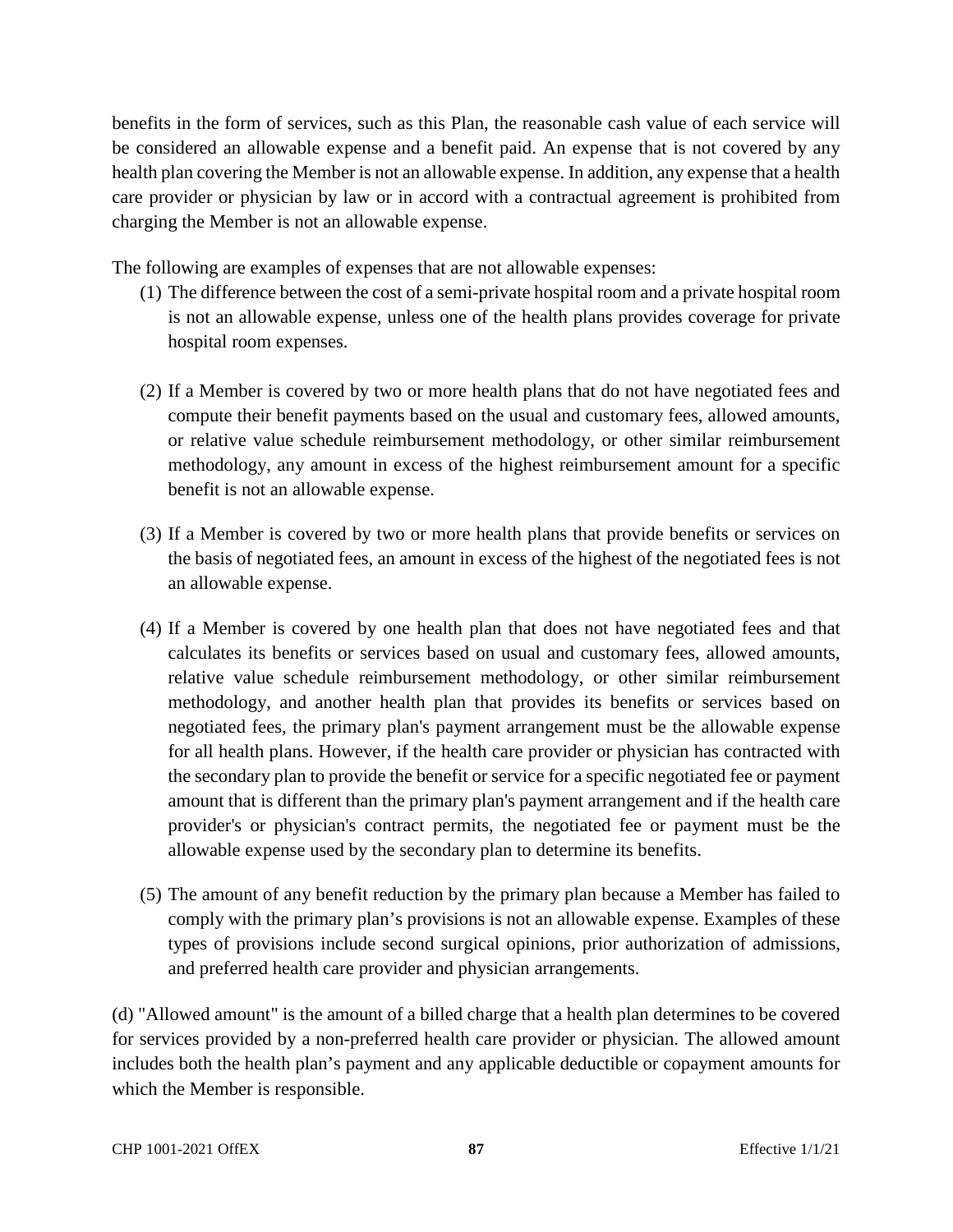(e) "Closed panel plan" is a health plan that provides health care benefits to covered persons primarily in the form of services through a panel of health care providers and physicians that have contracted with or are employed by the health plan, and that excludes coverage for services provided by other health care providers and physicians, except in cases of emergency or referral by a panel member.

(f) "Custodial parent" is the parent with the right to designate the primary residence of a child by a court order under the Texas Family Code or other applicable law, or in the absence of a court order, is the parent with whom the child resides more than one-half of the calendar year, excluding any temporary visitation.

# **Order of Benefit Determination Rules**

When a Member is covered by two or more health plans, the rules for determining the order of benefit payments are as follows:

- (a) The primary plan pays or provides its benefits according to its terms of coverage and without regard to the benefits under any other health plan.
- (b) Except as provided in (c), a health plan that does not contain a COB provision that is consistent with this Contract is always primary unless the provisions of both health plans state that the complying plan is primary.
- (c) Coverage that is obtained by virtue of membership in a group that is designed to supplement a part of a basic package of benefits and provides that this supplementary coverage must be excess to any other parts of the health plan provided by the contract holder. Examples of these types of situations are major medical coverages that are superimposed over base plan hospital and surgical benefits, and insurance type coverages that are written in connection with a closed panel plan to provide out-ofnetwork benefits.
- (d) A health plan may consider the benefits paid or provided by another health plan in calculating payment of its benefits only when it is secondary to that other health plan.
- (e) If the primary plan is a closed panel plan and the secondary plan is not, the secondary plan must pay or provide benefits as if it were the primary plan when a covered person uses a non-contracted health care provider or physician, except for emergency services or authorized referrals that are paid or provided by the primary plan.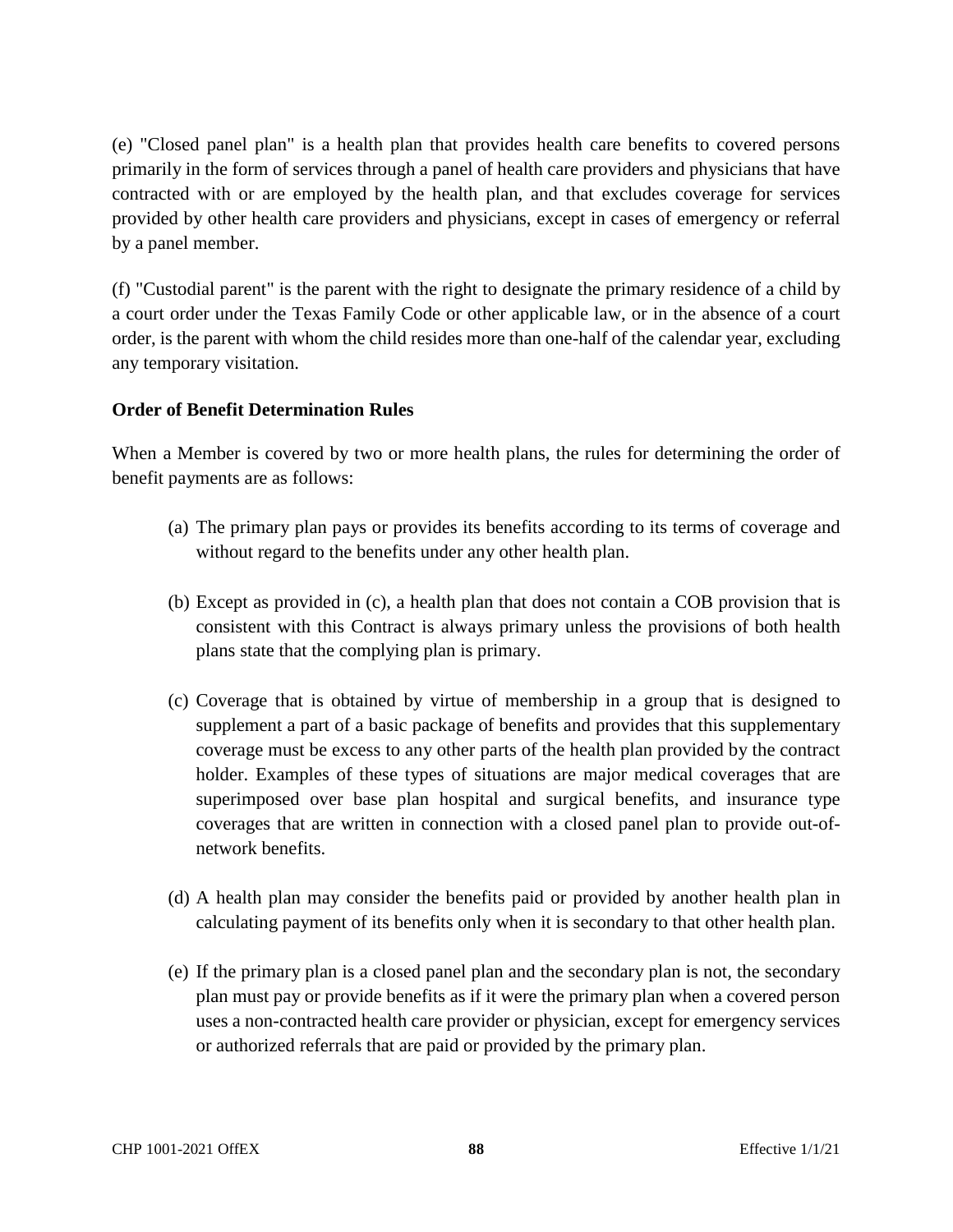- (f) When multiple contracts providing coordinated coverage are treated as a single plan under this section, this section applies only to the health plan as a whole, and coordination among the component contracts is governed by the terms of the contracts. If more than one carrier pays or provides benefits under the health plan, the carrier designated as primary within the health plan must be responsible for the health plan's compliance with this subchapter.
- (g) If a person is covered by more than one secondary plan, the order of benefit determination rules of this section decide the order in which secondary plans' benefits are determined in relation to each other. Each secondary plan must take into consideration the benefits of the primary plan or plans and the benefits of any other health plan that, under the rules in this section, has its benefits determined before those of that secondary plan.
- (h) Each health plan determines its order of benefits using the first of the following rules that apply:
	- 1. Nondependent or Dependent. The health plan that covers the Member other than as a dependent, for example as an employee, member, contractholder, Subscriber, or retiree, is the primary plan, and the health plan that covers the Member as a dependent is the secondary plan. However, if the Member is a Medicare beneficiary and, as a result of federal law, Medicare is secondary to the health plan covering the Member as a dependent and primary to the plan covering the Member as other than a dependent, then the order of benefits between the two health plans is reversed so that the health plan covering the Member as an employee, member, contractholder, Subscriber, or retiree is the secondary plan and the other health plan is the primary plan. An example includes a retired employee.
	- 2. Dependent Child Covered Under More Than One Health Plan. Unless there is a court order stating otherwise, health plans covering a dependent child must determine the order of benefits using the following rules that apply:
		- A. For a dependent child whose parents are married or are living together, whether or not they have ever been married: (A) The health plan of the parent whose birthday falls earlier in the calendar year is the primary plan; or (B) If both parents have the same birthday, the health plan that has covered the parent the longest is the primary plan.
		- B. For a dependent child whose parents are divorced, separated, or not living together, whether or not they have ever been married: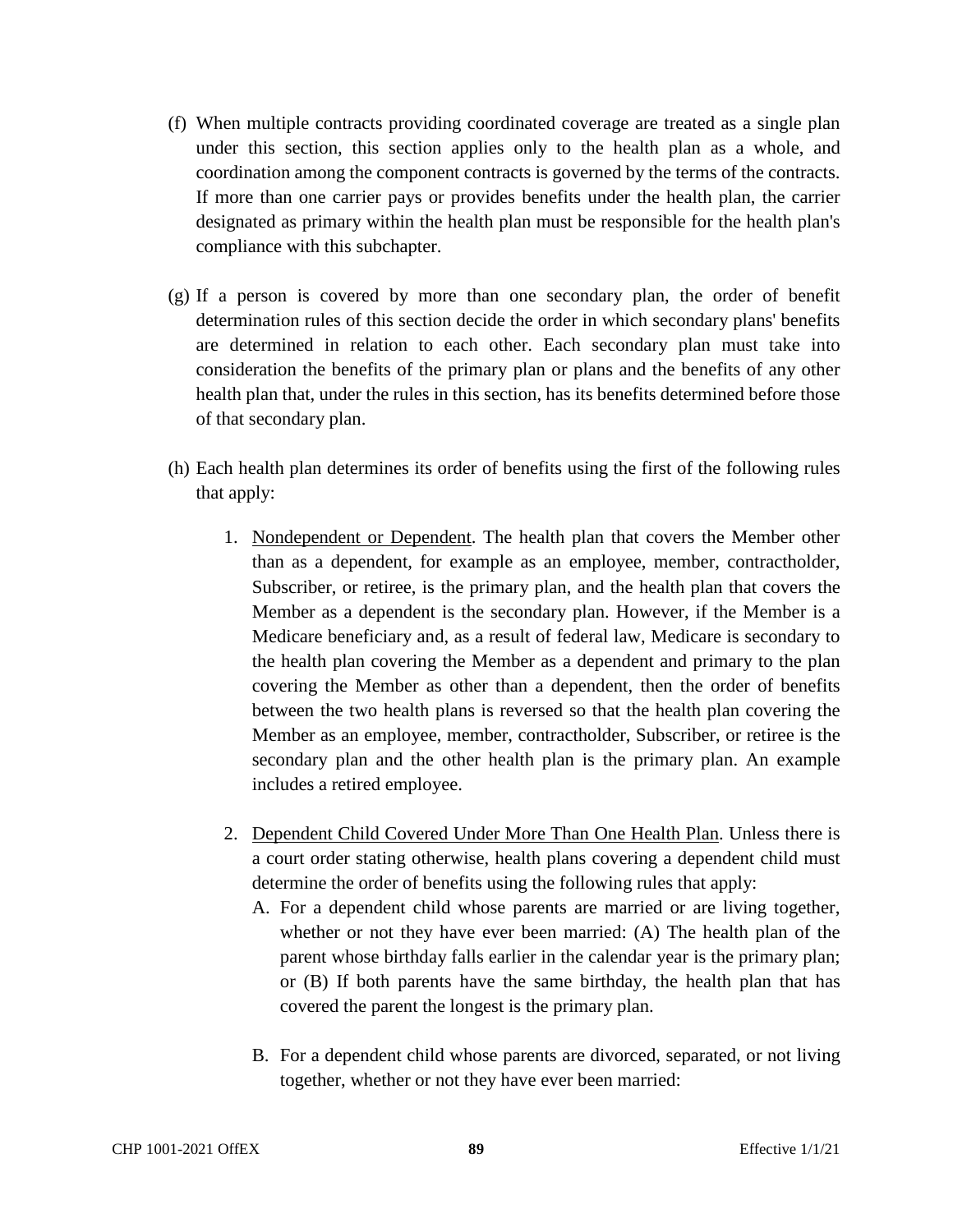- i. if a court order states that one of the parents is responsible for the dependent child's health care expenses or health care coverage and the health plan of that parent has actual knowledge of those terms, that health plan is primary for plan years commencing after the health plan is given notice of the court decree;
- ii. if a court order states that both parents are responsible for the dependent child's health care expenses or health care coverage, the provisions of  $(h)(2)(A)$  determine the order of benefits;
- iii. if a court order states that the parents have joint custody without specifying that one parent has responsibility for the health care expenses or health care coverage of the dependent child, the provisions of  $(h)(2)(A)$  determine the order of benefits;
- iv. if there is no court order allocating responsibility for the dependent child's health care expenses or health care coverage, the order of benefits for the child are as follows: (I) the health plan covering the custodial parent; (II) the health plan covering the spouse of the custodial parent; (III) the health plan covering the noncustodial parent; then (IV) the health plan covering the spouse of the noncustodial parent.
- C. For a dependent child covered under more than one health plan of individuals who are not the parents of the child, the provisions of  $(h)(2)(A)$ or  $(h)(2)(B)$  above determine the order of benefits as if those individuals were the parents of the child.
- D. For a dependent child who has coverage under either or both parents' health plans and has his or her own coverage as a dependent under a spouse's health plan, (h)(5) applies.
- E. In the event the dependent child's coverage under the spouse's health plan began on the same date as the dependent child's coverage under either or both parents' health plans, the order of benefits must be determined by applying the birthday rule in  $(h)(2)(A)$  to the dependent child's parent(s) and the dependent's spouse.
- 3. Active, Retired, or Laid-off Employee. The health plan that covers a person as an active employee, that is, an employee who is neither laid off nor retired, is the primary plan. The health plan that covers that same person as a retired or laid-off employee is the secondary plan. The same would hold true if a person is a dependent of an active employee and that same person is a dependent of a retired or laid-off employee. If the health plan that covers the same person as a retired or laid-off employee or as a dependent of a retired or laid-off employee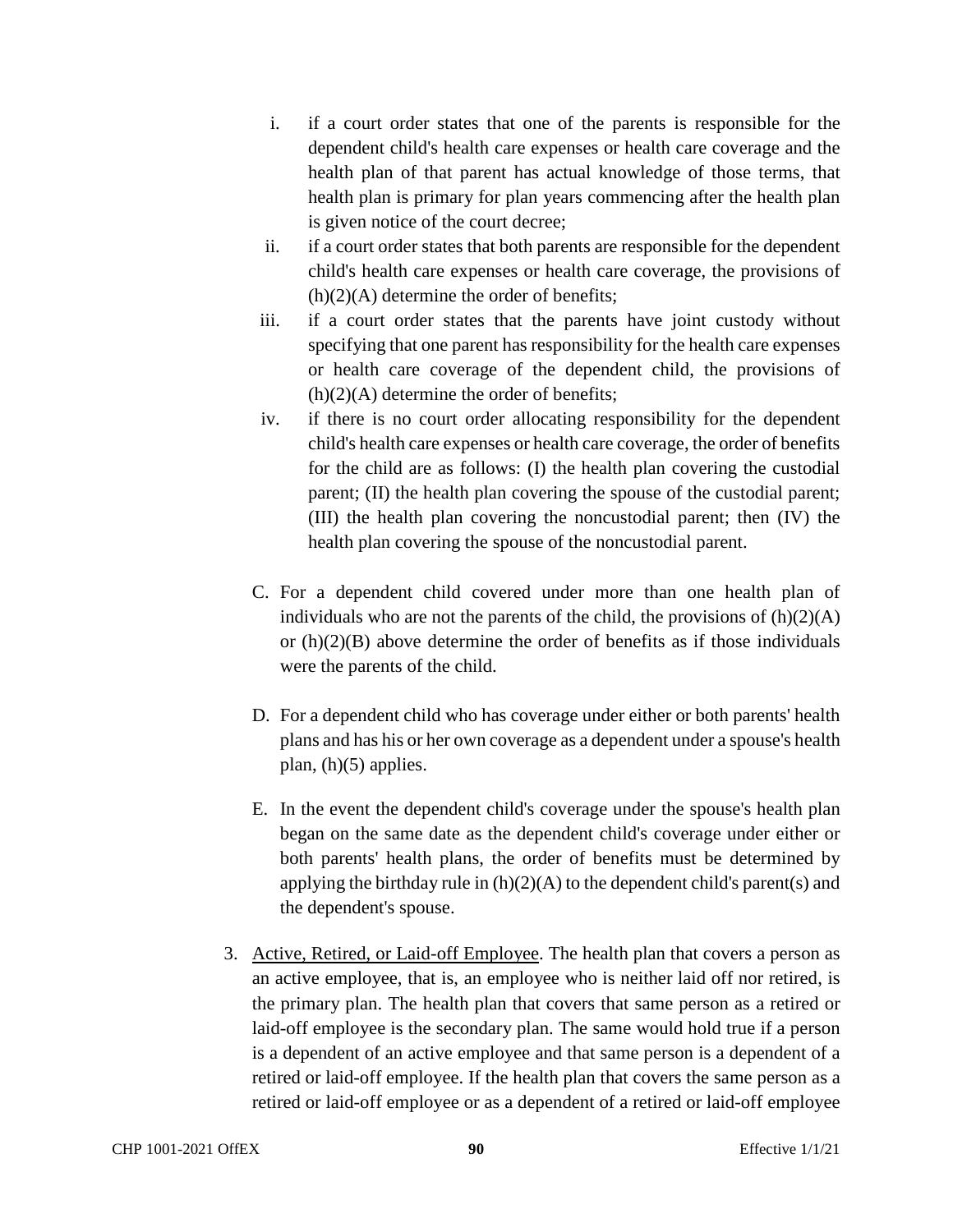does not have this rule, and as a result, the health plans do not agree on the order of benefits, this rule does not apply. This rule does not apply if  $(h)(1)$  can determine the order of benefits.

- 4. COBRA or State Continuation Coverage. If a person whose coverage is provided under COBRA or under a right of continuation provided by state or other federal law is covered under another health plan, the health plan covering the person as an employee, member, Subscriber, or retiree or covering the person as a dependent of an employee, member, Subscriber, or retiree is the primary plan, and the COBRA, state, or other federal continuation coverage is the secondary plan. If the other health plan does not have this rule, and as a result, the health plans do not agree on the order of benefits, this rule does not apply. This rule does not apply if (h)(1) can determine the order of benefits.
- 5. Longer or Shorter Length of Coverage. The health plan that has covered the person as an employee, member, contractholder, Subscriber, or retiree longer is the primary plan, and the health plan that has covered the person the shorter period is the secondary plan.
- 6. If the preceding rules do not determine the order of benefits, the allowable expenses must be shared equally between the health plans meeting the definition of health plan. In addition, this Plan will not pay more than it would have paid had it been the primary plan.

# **Effect on the Benefits of this Plan**

(a) When this Plan is secondary, it may reduce its benefits so that the total benefits paid or provided by all health plans are not more than the total allowable expenses. In determining the amount to be paid for any claim, the secondary plan will calculate the benefits it would have paid in the absence of other health care coverage and apply that calculated amount to any allowable expense under its health plan that is unpaid by the primary plan. The secondary plan may then reduce its payment by the amount so that, when combined with the amount paid by the primary plan, the total benefits paid or provided by all health plans for the claim equal 100 percent of the total allowable expense for that claim. In addition, the secondary plan must credit to its plan deductible any amounts it would have credited to its deductible in the absence of other health care coverage.

(b) If a covered person is enrolled in two or more closed panel plans and if, for any reason, including the provision of service by a non-panel provider, benefits are not payable by one closed panel plan, COB must not apply between that plan and other closed panel plans.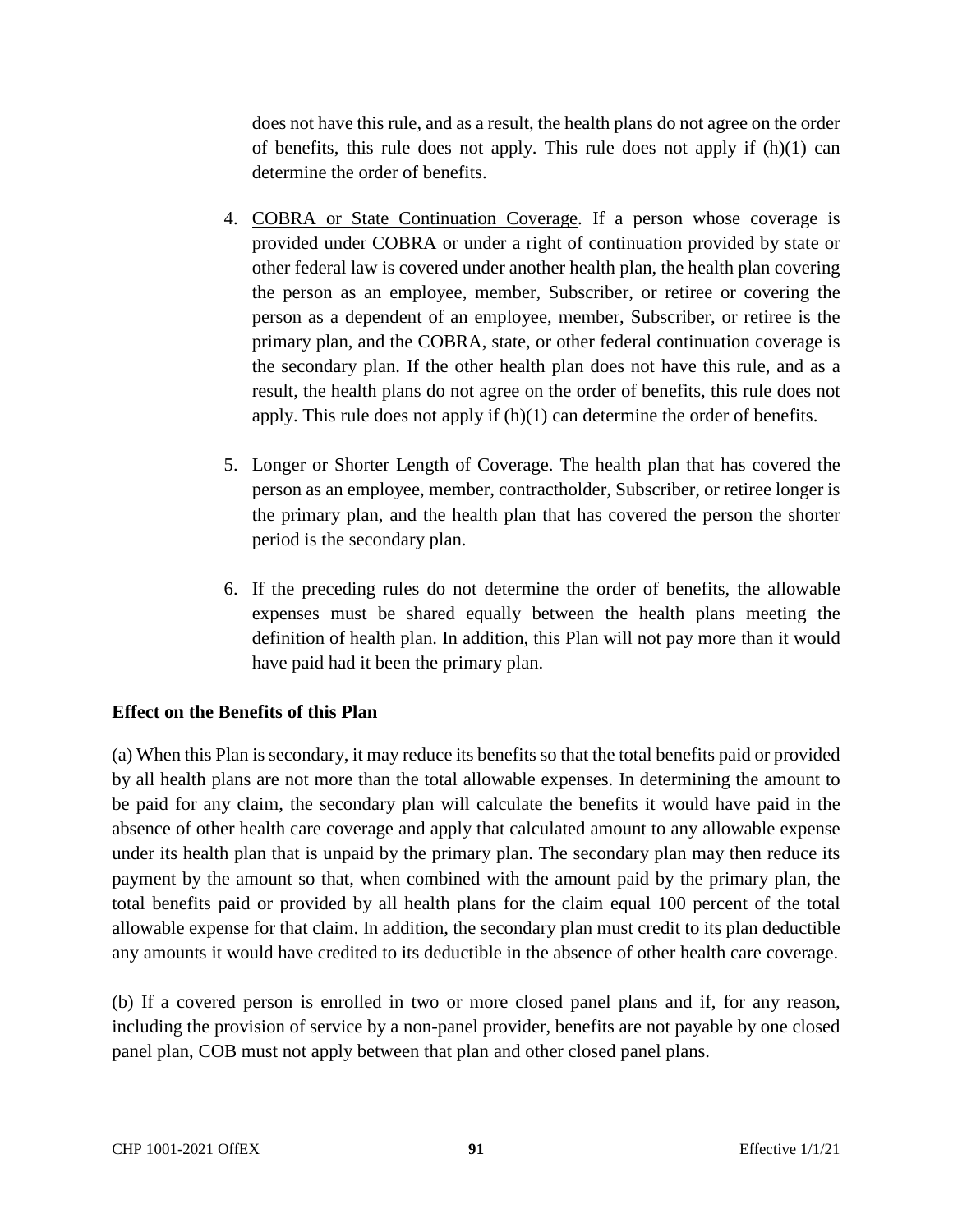# **Compliance with Federal and State Laws Concerning Confidential Information**

Certain facts about health care coverage and services are needed to apply these COB rules and to determine benefits payable under this Plan and other health plans.

HMS, the Plan's COB contractor, will comply with federal and state law concerning confidential information for the purpose of applying the rules in this section and determining benefits payable under this Plan and other health plans covering the person claiming benefits.

Each Member claiming benefits under this Plan must give HMS any facts it needs to apply these rules and determine benefits.

#### **Facility of Payment**

A payment made under another health plan may include an amount that should have been paid under this Plan.

If it does, HMS may pay that amount to the organization that made that payment. That amount will then be treated as though it were a benefit paid under this plan. HMS will not have to pay that amount again. The term "payment made" includes providing benefits in the form of services, in which case "payment made" means the reasonable cash value of the benefits provided in the form of services.

# **Right of Recovery**

If the amount of the payments made by HMS is more than it should have paid under this COB provision, it may recover the excess from one or more of the persons it has paid or for whom it has paid or any other person or organization that may be responsible for the benefits or services provided for the covered person. The "amount of the payments made" includes the reasonable cash value of any benefits provided in the form of services.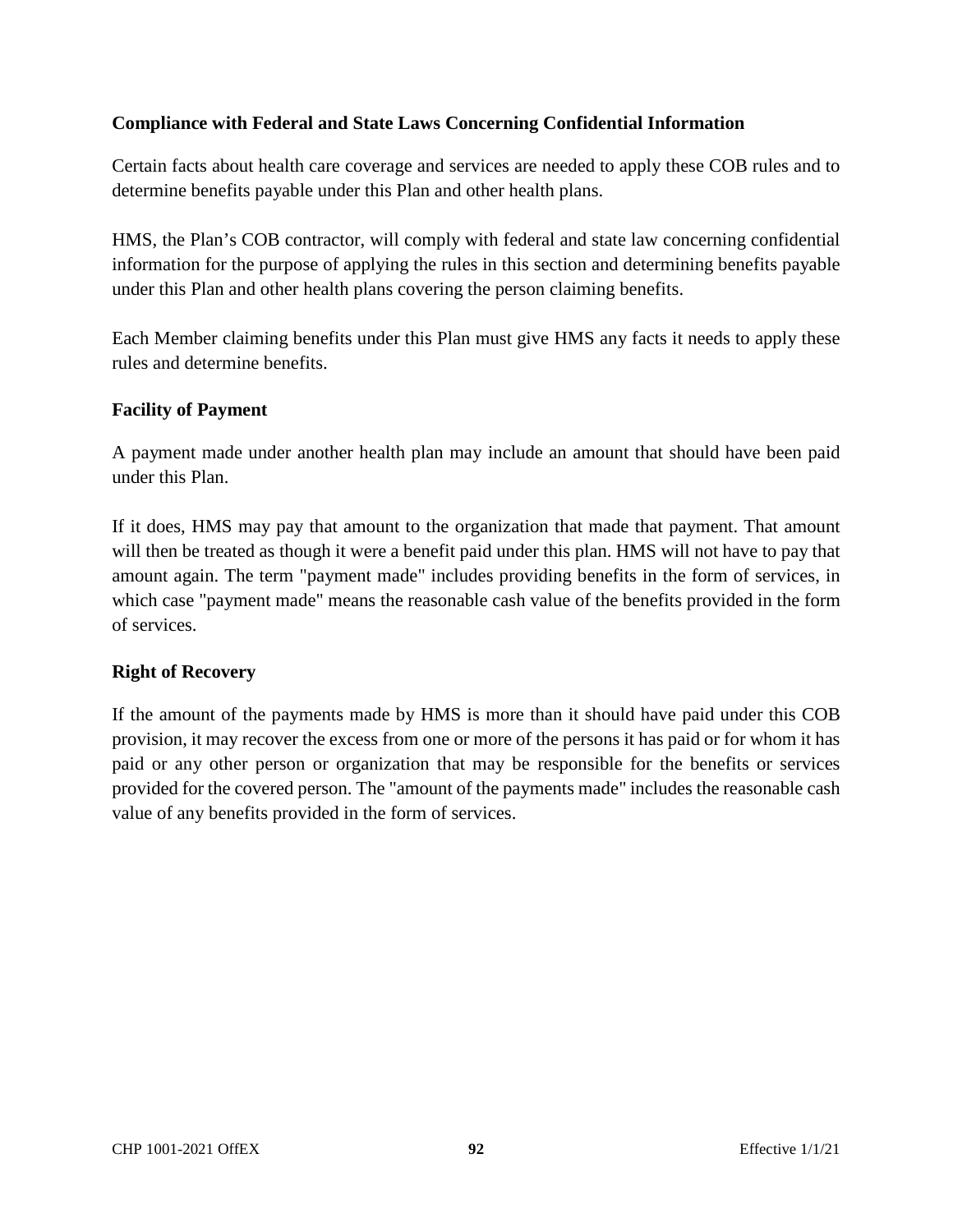# **CONSUMER EXPLANATORY BOOKLET COORDINATION OF BENEFITS (COB)**

#### **IMPORTANT NOTICE**

This is a summary of only a few of the provisions of your health plan to help you understand COB, which can be very complicated. This is not a complete description of all of the coordination rules and procedures, and does not change or replace the language contained in your insurance contract, which determines your benefits.

#### **Double Coverage**

It is common for family members to be covered by more than one health care plan. This happens, for example, when a husband and wife both work and choose to have family coverage through both employers.

When you are covered by more than one health plan, state law permits your insurers to follow a procedure called "coordination of benefits" to determine how much each should pay when you have a claim. The goal is to make sure that the combined payments of all plans do not add up to more than your covered health care expenses.

COB is complicated and covers a wide variety of circumstances. This is only an outline of some of the most common ones. If your situation is not described, read your evidence of coverage or contact the Texas Department of Insurance.

#### **Primary or Secondary?**

You will be asked to identify all the plans that cover members of your family. We need this information to determine whether we are the "primary" or "secondary" benefit payer. The primary plan always pays first when you have a claim. Any plan that does not contain Texas' COB rules will always be primary unless the provisions of both plans state that the complying plan is primary.

#### **When This Plan is Primary**

If you or a family member is covered under another plan in addition to this one, we will be primary when:

#### **Your Own Expenses**

• the claim is for your own health care expenses, unless you are covered by Medicare and both you and your spouse are retired.

# **Your Spouse's Expenses**

• the claim is for your spouse, who is covered by Medicare, and you are not both retired.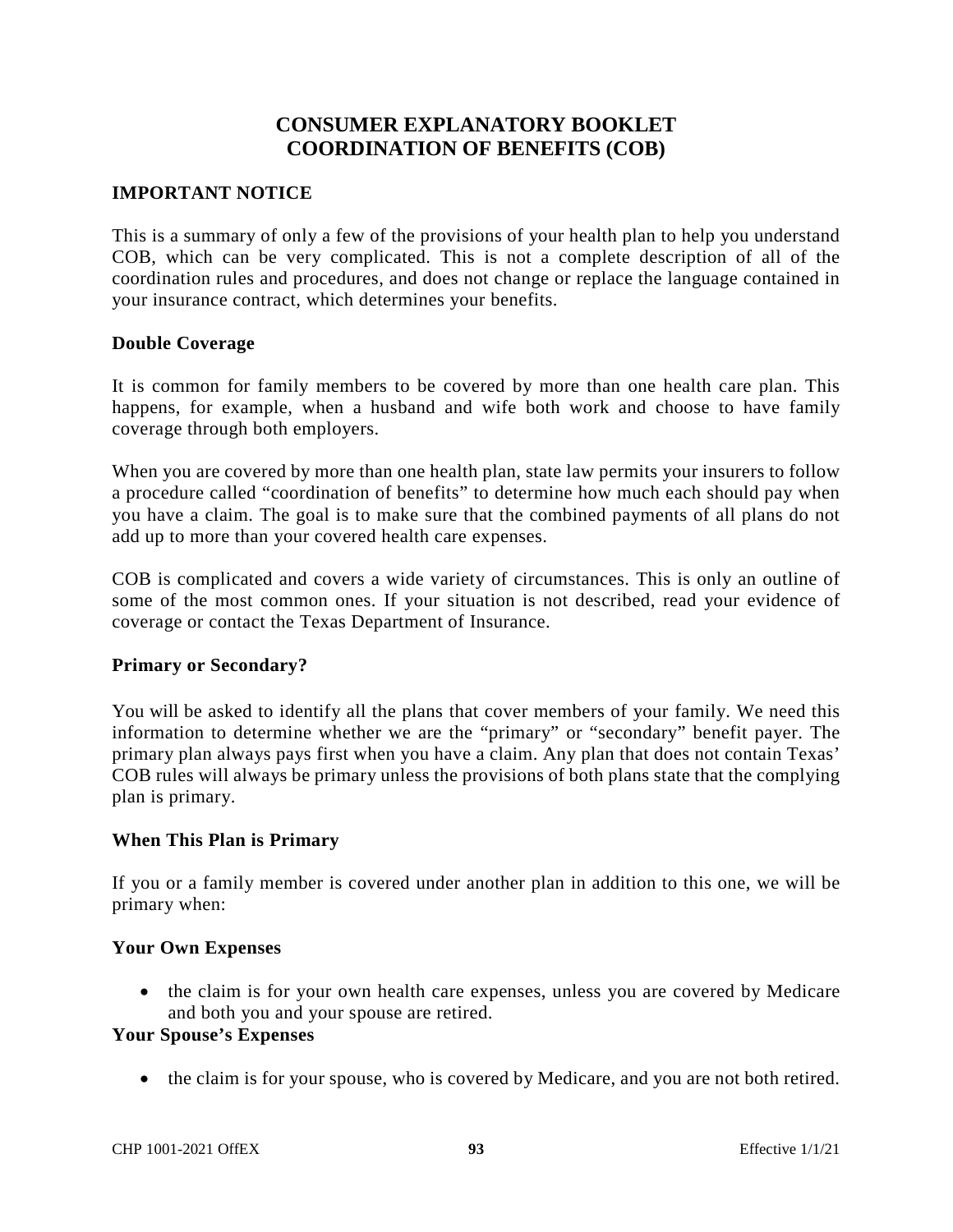## **Your Child's Expenses**

- the claim is for the health care expenses of your child who is covered by this plan and:
	- o you are married and your birthday is earlier in the year than your spouse's, or you are living with another individual, regardless of whether or not you have ever been married to that individual, and your birthday is earlier than that other individual's birthday. This is known as the "birthday rule"; or
	- o you are separated or divorced and you have informed us of a court order that makes you responsible for the child's health care expenses; or
	- o there is no court order, but you have custody of the child.

#### **Other Situations**

We will be primary when any other provisions of state or federal law require us to be.

## **How We Pay Claims When We Are Primary**

When we are the primary plan, we will pay the benefits in accord with the terms of your contract, just as if you had no other health care coverage under any other plan.

#### **When This Plan is Secondary**

We will be secondary whenever the rules do not require us to be primary.

#### **How We Pay Claims When We Are Secondary**

When we are the secondary plan, we do not pay until after the primary plan has paid its benefits. We will then pay part or all of the allowable expenses left unpaid, as explained below. An "allowable expense" is a health care expense, including copayments and without reduction for any applicable deductible, that is covered in full or in part by any of the plans covering the person.

If there is a difference between the amount the plans allow, we will usually base our payment on the higher amount. However, if one plan has a contract with the health care provider or physician and the other does not, our combined payments will not be more than the contracted amount. Health maintenance organizations and preferred provider organizations usually have contracts with their providers.

We may reduce our payment by any amount so that, when combined with the amount paid by the primary plan, the total benefits paid equal 100 percent of the total allowable expense for your claim. We will credit any amount we would have paid in the absence of your other health care coverage toward our own plan deductible.

We will not pay an amount the primary plan did not cover because you did not follow its rules and procedures. For example, if your plan has reduced its benefit because you did not obtain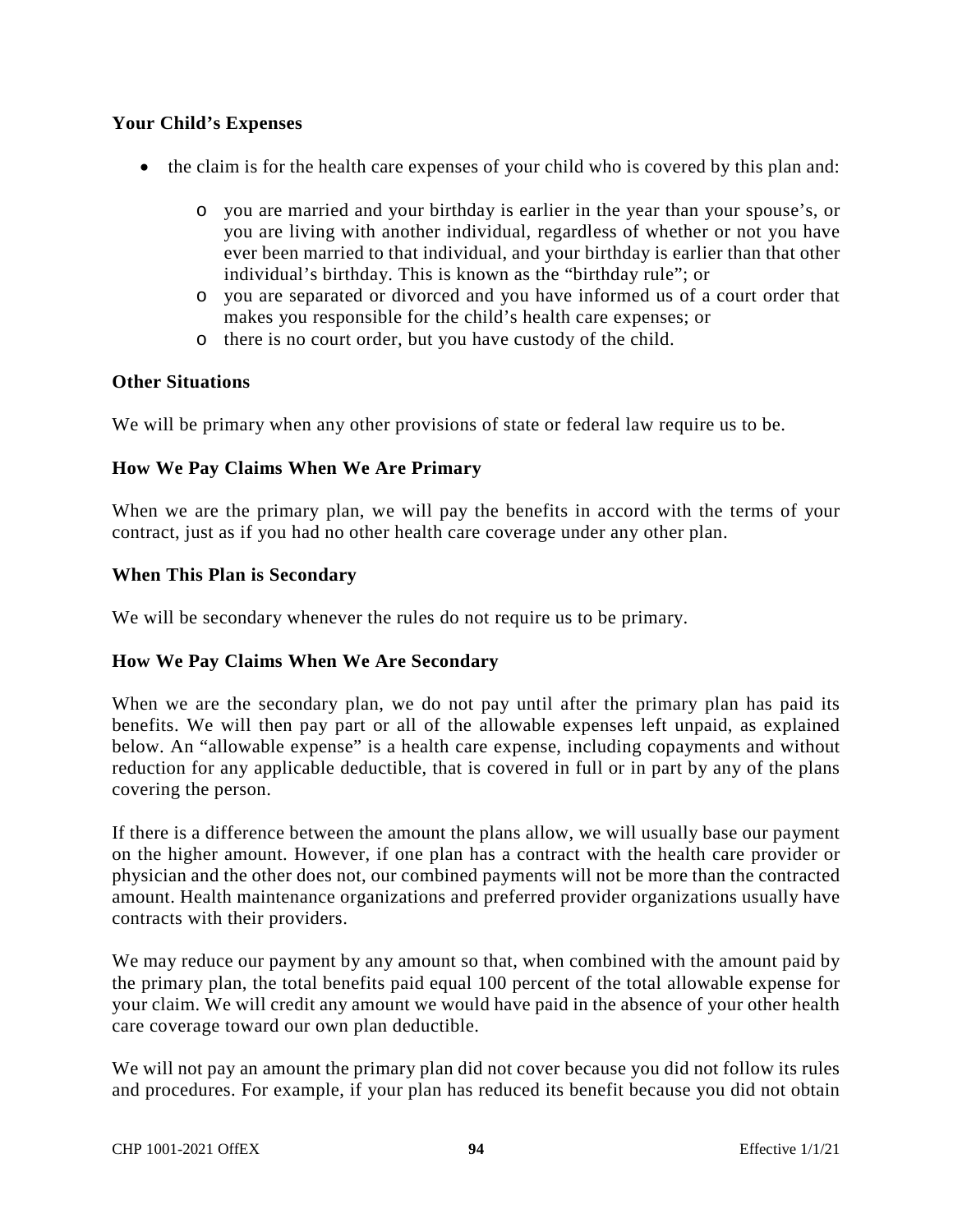prior authorization as required by that plan, we will not pay the amount of the reduction, because it is not an allowable expense.

> **Questions About COB? Contact the Texas Department of Insurance 1-800-252-3439 In Austin Call 512-463-6515**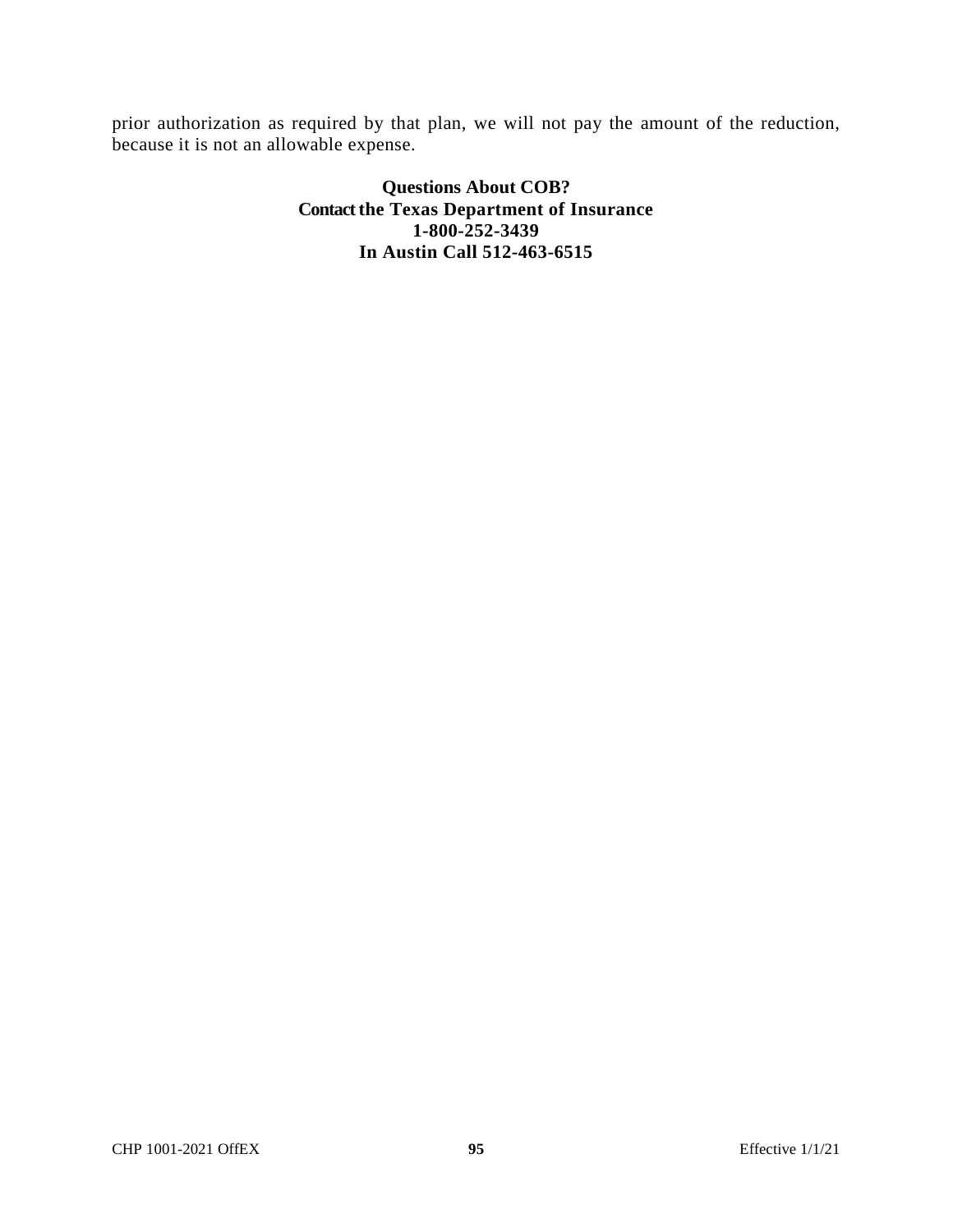# **COMPLAINTS, APPEALS AND GRIEVANCES PROCESS**

You have a right to Appeal any determination We make that denies payment on Your claim or Your request for coverage of a health care service or treatment. You have the right to:

- appeal an Adverse Determination to Us;
- to External Review; and/or
- to file a Complaint.

We have a department that takes care of Appeals and Complaints. If You disagree with Our decisions, You may ask for a review by filing an Appeal or Compliant. We will never retaliate against a Member in any way for filing an Appeal or Complaint.

# **Confidentiality**

CHRISTUS Health Plan, the Commissioner, independent co-hearing officers, and all others who acquire access to identifiable medical records and information of members when reviewing Complaints shall treat and maintain such records and information as confidential except as otherwise provided by federal and Texas law.

CHRISTUS Health Plan has procedures to ensure the confidential treatment and maintenance of identifiable medical records and information submitted as part of any Complaint.

# **Who Can Help You**

Member Services can help You. If You have a Concern about a person, a service, the quality of Your care, or Your benefits, You can contact the Member Services toll-free at 1-844-282-3025.

Member Services will make every effort to resolve Your Complaint or Concern the first time it is brought to our attention. If the Member Services representative is not able to resolve Your Complaint or Concern, You can file a complaint or appeal.

# **Appeal from an Adverse Determination (Treatment or Service)**

If We find that the requested Health Care Service is not covered by the health benefits plan, We will not address the issue of medical necessity. If We determine that Health Care Services provided or proposed to be provided to You are not Medically Necessary or appropriate or are experimental or investigational, We will notify You, an individual acting on Your behalf and Your Provider of Record, including the Provider who provided the Health Care Service, of Our determination, along with Your right to Appeal the Adverse Determination and the process for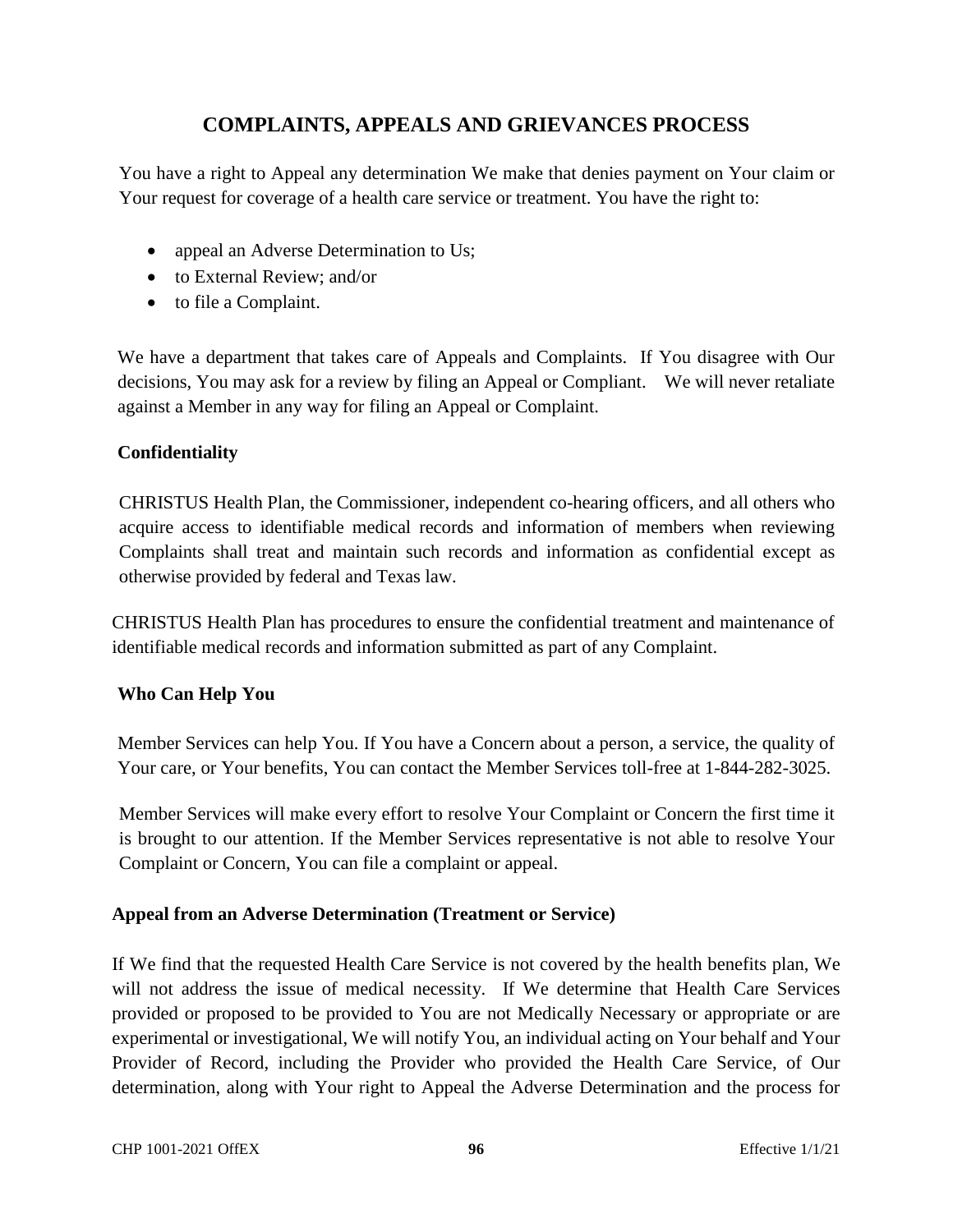requesting that Appeal. We will always mail or otherwise transmit notice of Our review within the second working day of the request for Utilization Review and We receive all information necessary to complete the review.

An Adverse Determination is a determination by Us that the health care services provided or proposed to be provided are not medically necessary or appropriate, or are experimental or investigational. It does not mean a denial of Health Care Services due to the failure to request prospective or Concurrent Utilization Review.

We will notify You, an individual acting on Your behalf, and Your Provider of Record of an Adverse Determination by telephone or electronic transmission within the time period appropriate to the circumstances relating to the delivery of the Health Care Services and Your condition, but in no case to exceed one hour after the time of the request when denying post-stabilization care subsequent to emergency treatment as requested by a treating Health Care Professional or other Provider or if You are hospitalized, within one working day. If the Health Care Service is denied based on Medical Necessity or because it is experimental or investigational, You are entitled to an Appeal to an independent review by an Independent Review Organization (IRO). If You have a life-threatening Condition, You are entitled to an immediate Appeal to an IRO and are not required to comply with Our procedures for an internal review.

We shall provide You notice of an Adverse Determination for a Concurrent Utilization Review for the provision of prescription drugs or intravenous infusions for which You are receiving health benefits no later than the  $30<sup>th</sup>$  day before the date on which the prescription drug or intravenous infusions will be discontinued.

You, an individual acting on Your behalf, or Your Provider of Record may appeal the Adverse Determination and may ask for an expedited Appeal for emergency care denials, denials of care for life-threatening Conditions, and denials of continued stays for hospitalization. The expedited review will be a review by a health care Provider who has not previously reviewed the case and who is of the same or similar specialty as the health care Provider that typically manages the medical condition, procedure, or treatment under review.

Your expedited Appeal will be completed based on the immediacy of Your Condition, the procedure, or treatment, but in no event will exceed 72 hours from the date that CHRISTUS Health receives the request.

Our determination in an expedited Appeal may be provided by telephone or electronic transmission, but will be followed with a letter within 72 hours after the plan receives the initial telephone or electronic notification. We will provide notification of Our determination through a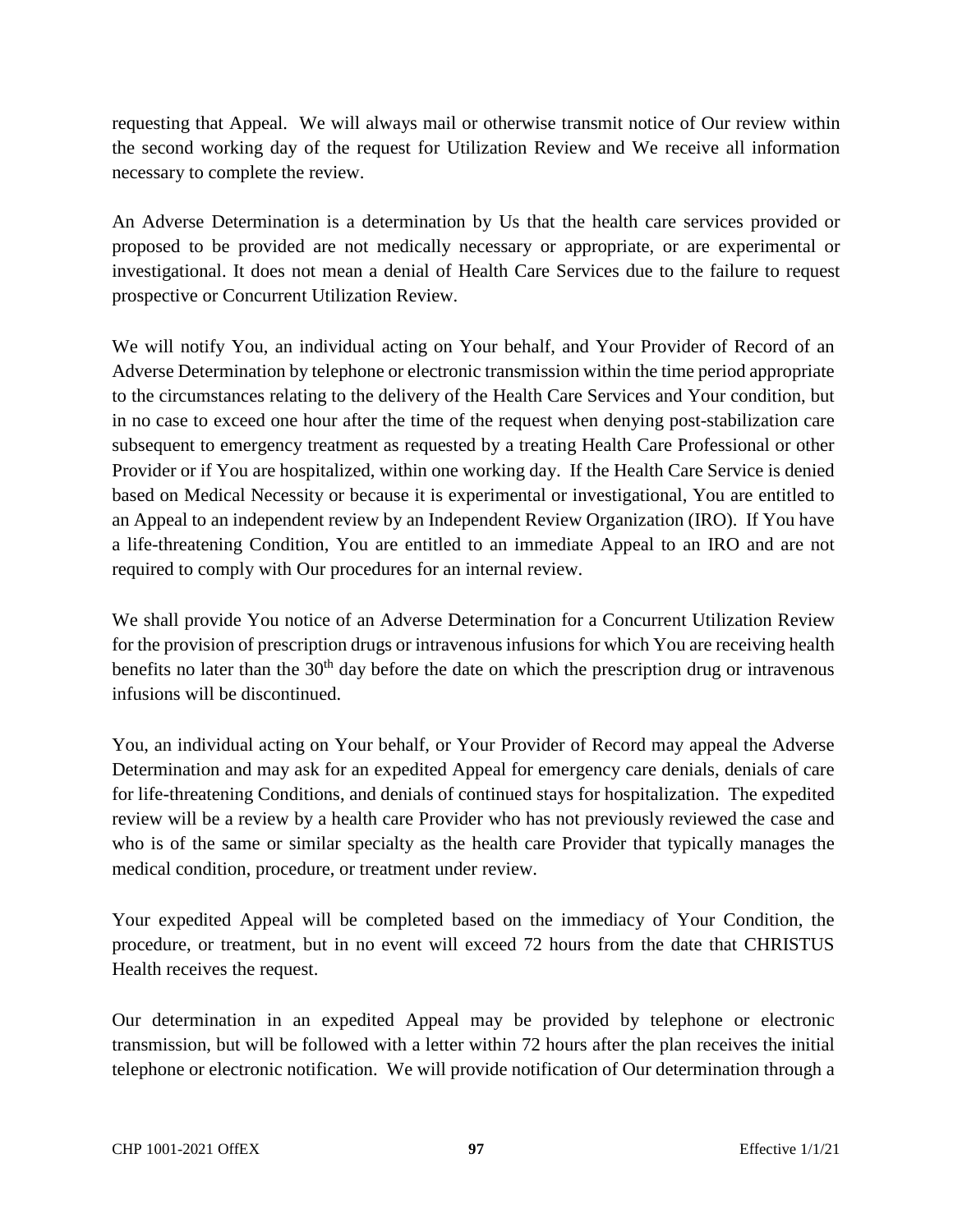direct telephone contact to the individual making the request within 72 hours for an Appeal concerning an acquired brain injury.

If We receive an Appeal, We will send to the appealing party within five (5) working days from receipt of the Appeal a letter acknowledging the date We received the Appeal. Our letter will include a list of relevant documents that must be submitted by the appealing party to Us, and if the Appeal was received orally, a one-page Appeal form to be filled out by the appealing party. Our letter will also include the Appeal procedures and the time frames required for resolution.

In any instances in which the Medical Necessity or appropriateness or the experimental or investigational nature of the Health Care Services is in question prior to issuance of an Adverse Determination, We will afford the Provider of Record a reasonable opportunity to discuss the plan of treatment for You with a Physician. This discussion will include, at a minimum, the clinical basis for Our decision.

After review of the Appeal, We will issue a response letter to You, an individual acting on Your behalf, and the Provider of Record, explaining the resolution of the Appeal as soon as practical, in no case later than 30 calendar days after We receive the Appeal. If the Appeal is for Emergency Care, or denial of a continued stay for Hospitalization, the time frame for resolution will be completed based on the immediacy of Your Condition, the procedure, or treatment, but may not exceed 72 hours from the date that CHRISTUS Health receives the request.

Our response letter will contain a statement of the specific medical, dental, or contractual reasons for the resolution; the clinical basis for the decision; a description of or the source of the screening criteria that were utilized in making the determination; the professional specialty of the Physician who made the determination; notice of the appealing party's right to seek review of the Adverse Determination by an IRO; notice of the independent review process; a copy of a request for a review by an IRO form; and procedures for filing a complaint.

If the Appeal of an Adverse Determination is denied and, within ten (10) working days from the denial, the Appeal denial will be reviewed by a Participating Provider in the same or similar specialty that typically manages the medical, dental or specialty condition, procedure, or treatment under discussion for review of the Adverse Determination. This specialty review will be completed within fifteen (15) business days of receipt of the request.

# **External Review by an IRO**

You, an individual acting on Your behalf, or Your Provider has the right to request an immediate review of Our Appeal decision by an IRO. You do not have to exhaust Our Appeal process before asking for an IRO if the Appeal process timelines are not met or if You have an urgent care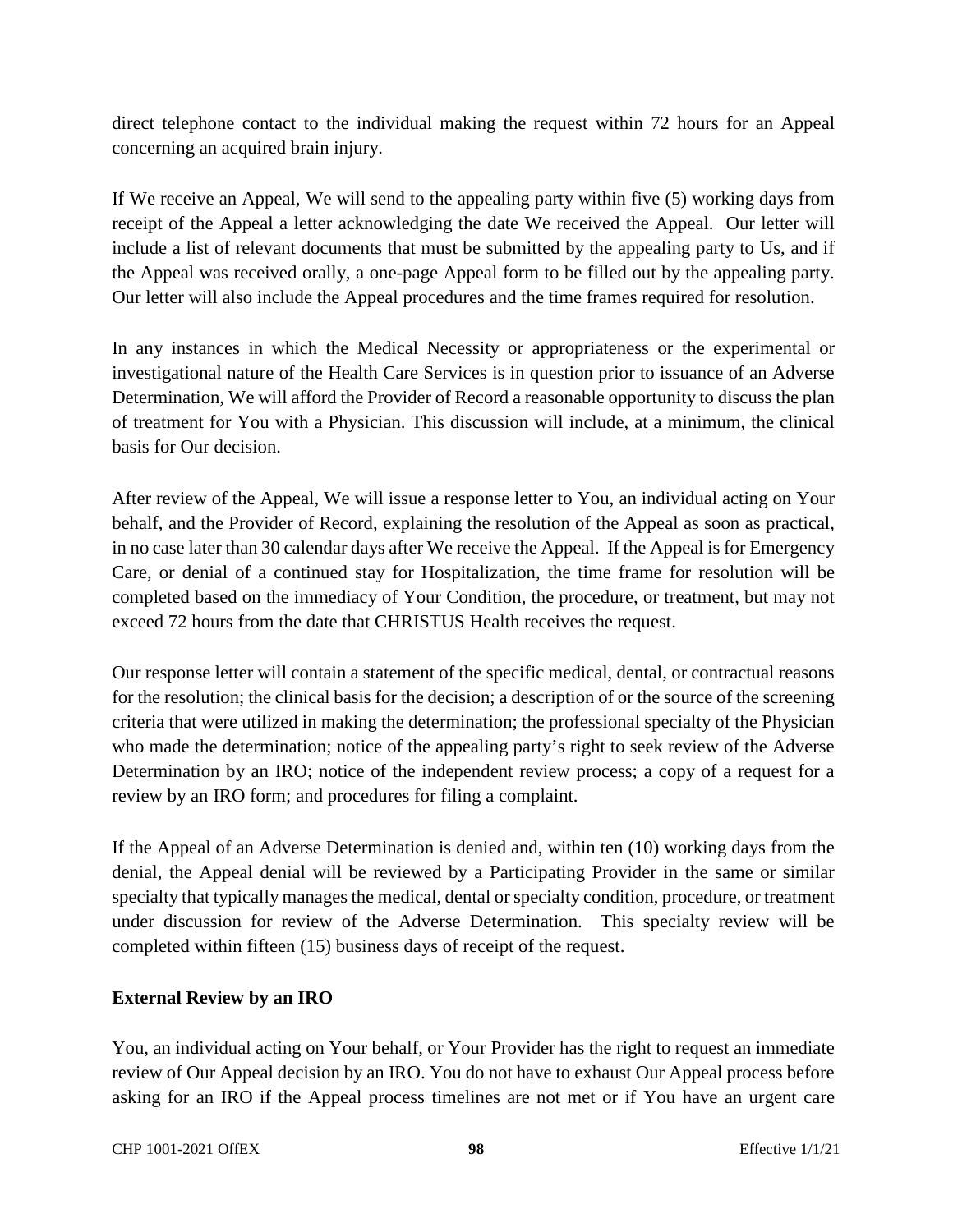situation. Our notice of determination of the Appeal will include a form for making a request for an independent review by an IRO. We will send Your request to the Texas Department of Insurance (TDI) within one working day of receiving Your request. The TDI will randomly assign Your case to an IRO to conduct an independent review. You will receive a letter notifying you of the IRO that Your case has been assigned to. We will send all applicable records to the IRO. The IRO is required to issue an urgent care decision to Us and You within 72 hours or less from the IRO's receipt of the request for review and provide Us and You written notice of its decision within forty-eight (48) hours of the oral notification. There is no cost to You for the independent review.

## **Retrospective Utilization Review**

If a retrospective Utilization Review is conducted and results in an Adverse Determination, the We will notify You and Your Provider of the Adverse Determination within a reasonable period, but not later than thirty (30) days after the date when the claim was received.

The thirty (30) day period may be extended for another fifteen (15) days if We determine that an extension is necessary due to matters beyond Our control and You and Your Provider are notified of the extension with expected determination date within thirty (30) days of when the claim was received.

If an extension is needed because You or Your provider have to submit information necessary to reach a decision on the request, the notice will specifically describe the required information necessary to make the determination and will give You and Your Provider at least forty-five (45) days from the date of the receipt of the notice of extension to provide the specified information.

# **Complaint Process**

If You notify Us with an oral or written Complaint, We will send You, not later than the fifth business day after the date of receiving the Complaint, a letter acknowledging the date We received the Complaint. If Your Complaint was received orally, We will enclose a one-page Complaint form with the complaint acknowledgement letter. You do not have to return the complaint form, but we ask that You send it back because the form will help Us resolve the Complaint. Our letter will include Our Complaint procedures and time frames for resolution. We will resolve Your Complaint not later than the thirtieth (30th) calendar day after the date. If Your Complaint concerns an emergency or a denial of continued hospitalization, We shall investigate and resolve Your Complaint in accordance with the immediacy of Your Condition, but in no event later than one business day after We receive Your Complaint.

After We have reviewed Your Compliant, We will issue You a response letter that: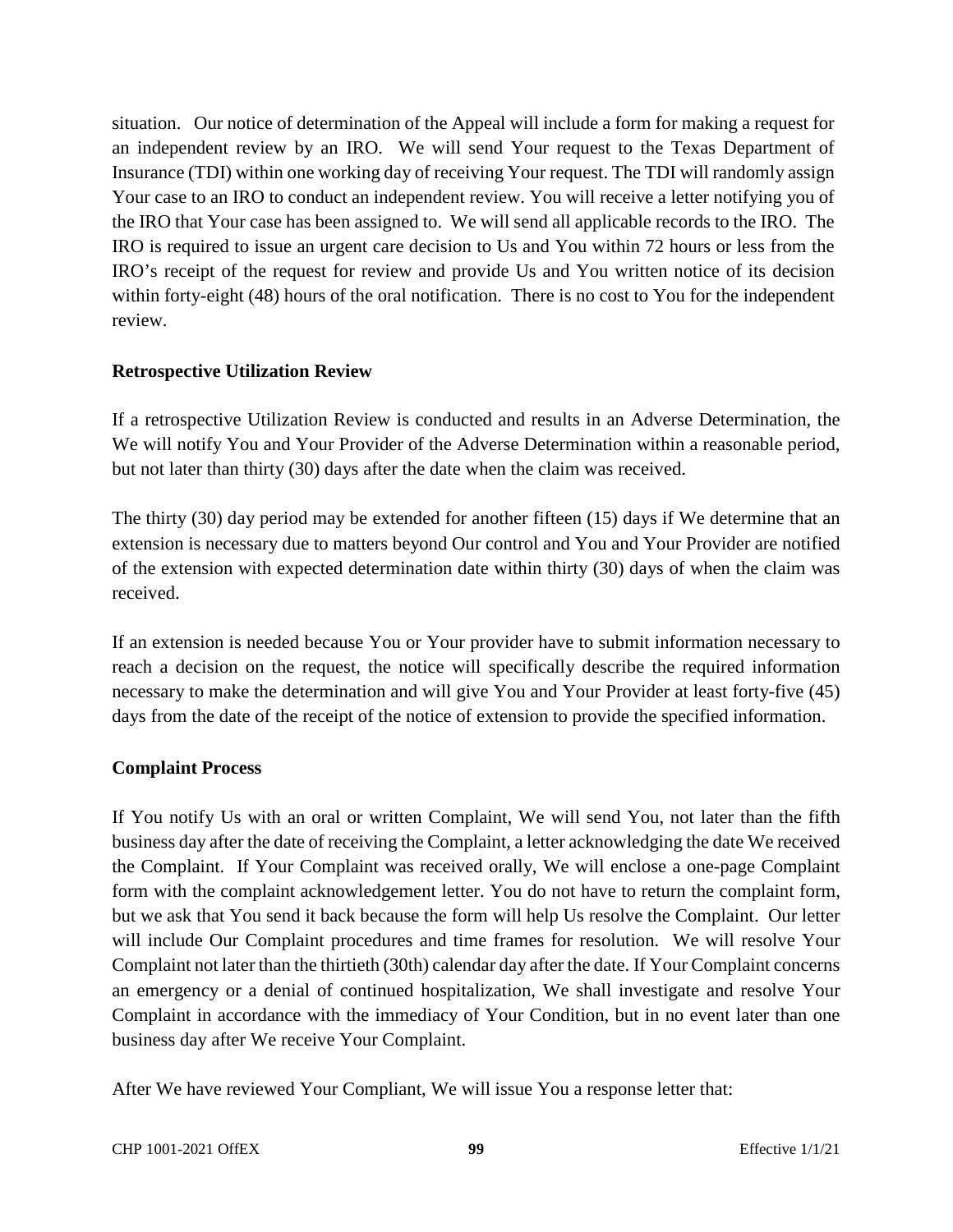- explains the resolution of the complaint,
- states the specific medical or contractual reasons for the resolution,
- states the specialization of any physician or provider consulted, and
- contains a complete description of the process for appealing the decision, along with the deadlines for the appeals process and the deadlines for the final decision on the appeal.

# **Appeals from a Complaint**

If Your Complaint is not resolved to Your satisfaction, You have the right to either appear in person before a complaint appeal panel in a location in which You normally receive Health Care Services or another location to which You find agreeable, or to address a written Appeal to the complaint appeal panel. We will complete the complaint appeal process not later than the thirtieth (30th) calendar day after the date of the receipt of Your request for Appeal. If Your Appeal of a Complaint relates to an ongoing emergency or denial of continued hospitalization, the resolution shall be concluded in accordance with the immediacy of Your case and not later than one business day after Your request for Appeal is received.

# **Composition of Complaint Appeal Panel**

We shall appoint members to the complaint appeal panel, which will advise Us on the resolution of the dispute. The appeal panel will be composed of an equal number of the Plan staff, Physicians or other Providers, and Plan enrollees. A member of a complaint appeal panel may not have been previously involved in the disputed decision. The Physicians or other Providers on a complaint appeal panel must have experience in the area of care that is in dispute and must be independent of any Physician or Provider who made any previous determination.

If specialty care is in dispute, the complaint appeal panel must include a person who is a specialist in the field of care to which the appeal relates. The enrollee members of a complaint appeal panel may not be employees of the Plan.

We shall provide You or Your designated representative within five (5) business days any documentation to be presented to the complaint appeal panel by Our staff; the specialization of any Physicians or Providers consulted during the investigation; and the name and affiliation of each Plan representative on the complaint appeal panel.

You or your designated representative has the right to:

• appear in person before the complaint appeal panel;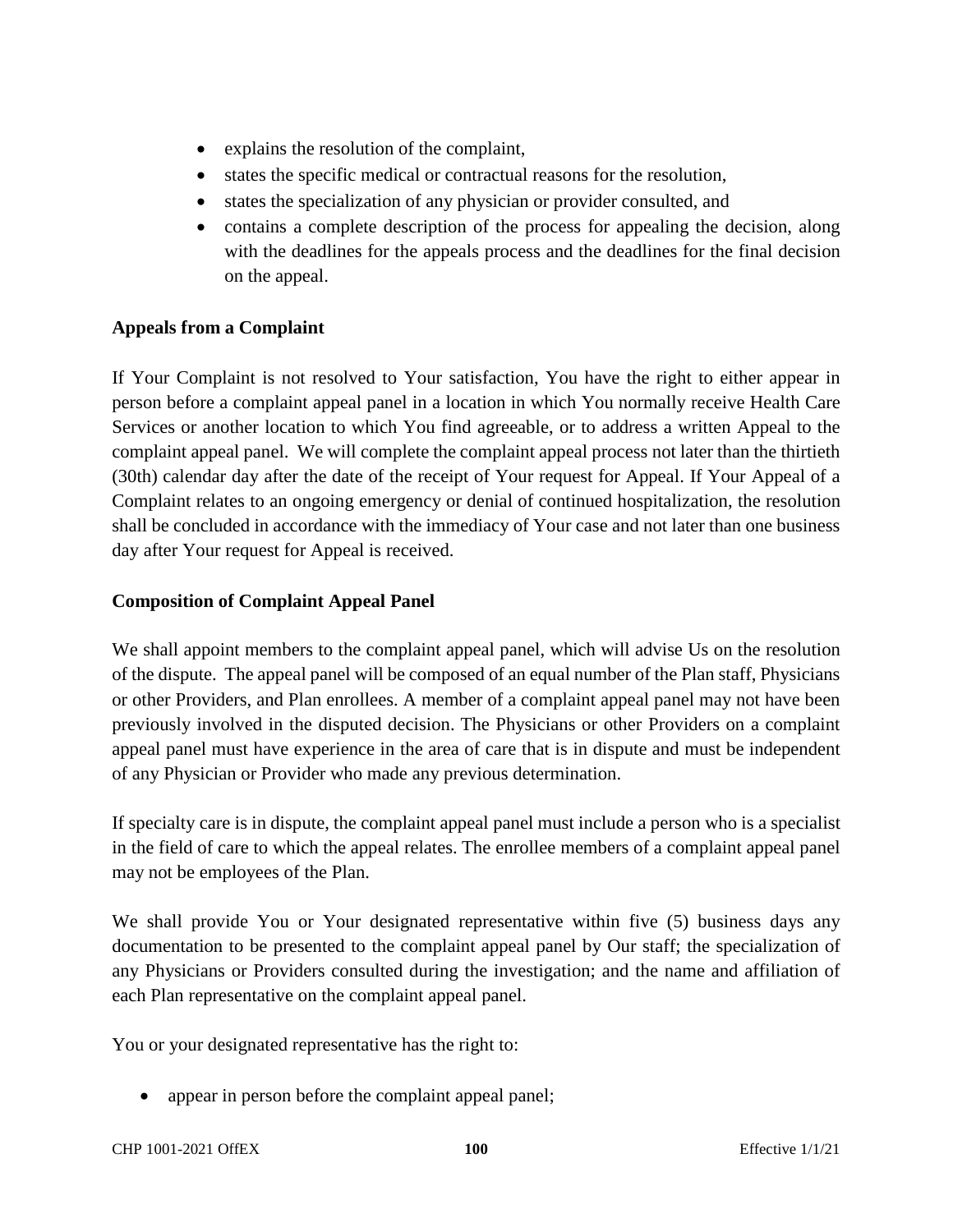- present alternative expert testimony; and
- request the presence of and question any person responsible for making the disputed decision that resulted in the appeal.

Our notice of the final decision on an Appeal will include a statement of the specific medical determination, clinical basis, and contractual criteria used to reach the final decision, along with the toll-free telephone number and address of TDI.

We maintain a Complaint and Appeal log for each Complaint. You are entitled to a copy of the record of Your Complaint and any proceeding relating to that Complaint. If We decide in favor of paying for the Health Care Services, We will provide payment within 45 days after the day of the final decision.

# **Filing Complaints with the Texas Department of Insurance**

Any person, including persons who have attempted to resolve a Complaint through Our Appeals and Complaint Process and who are dissatisfied with the resolution, may complain to the Texas Department of Insurance by calling toll-free to 1-800-252-3439. If You would like to make Your request in writing, send it to:

# **Texas Department of Insurance P.O. Box 149104 Austin, Texas 78714-9104**

If You can access the internet, You can send Your complaint in an email to:

# www.tdi.texas.gov/consumer/complfrm.html

The commissioner shall investigate a complaint against Us to determine compliance within 60 days after the Texas Department of Insurance's receipt of the complaint and all information necessary for the Department to determine compliance. The commissioner may extend the time necessary to complete an investigation in the event any of the following circumstances occur:

- Additional information is needed;
- An on-site review is necessary;
- We, the Physician or Provider, or You do not provide all documentation necessary to complete the investigation; or
- Other circumstances beyond the control of the Texas Department of Insurance occur.

#### **Exhaustion of Remedies**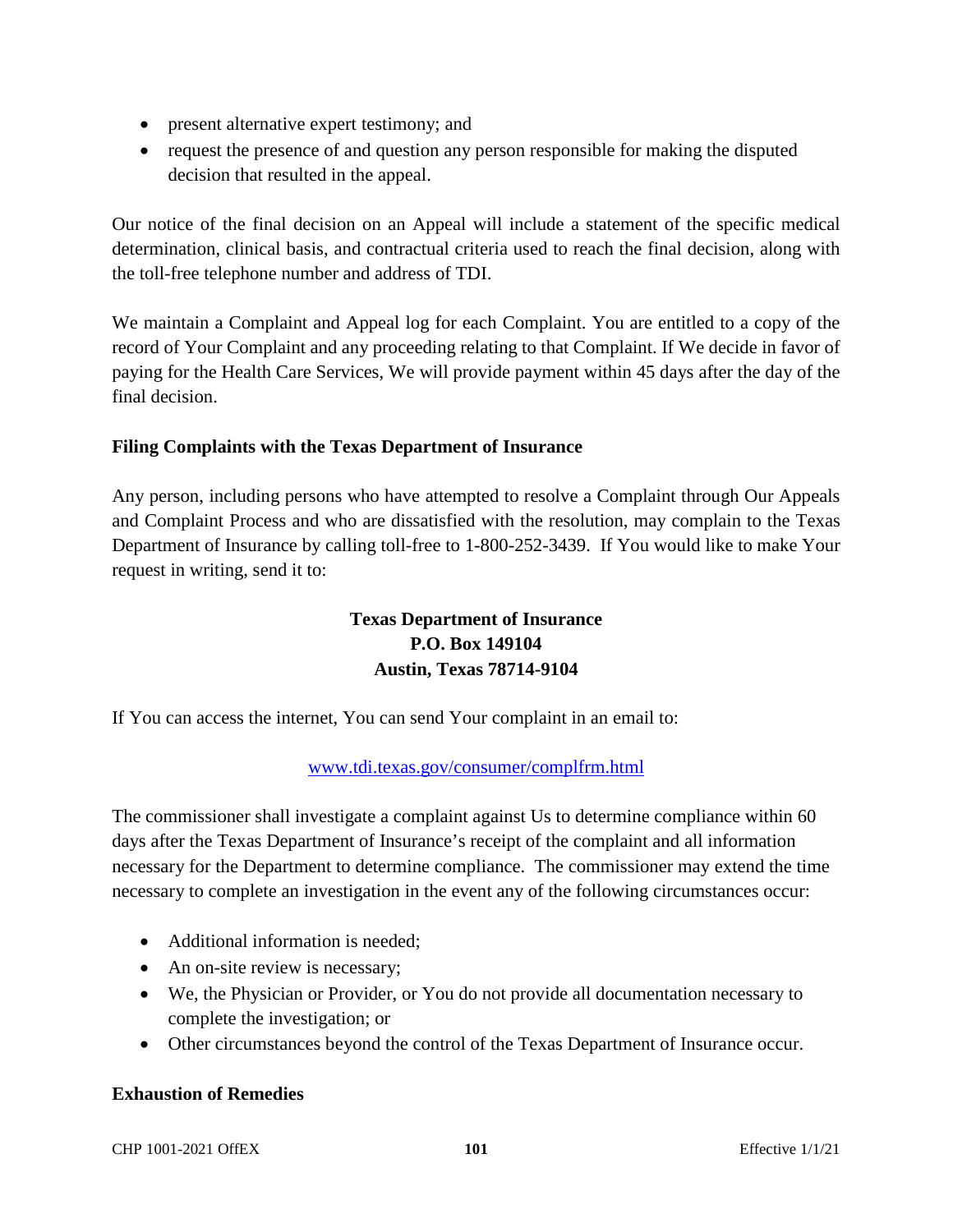You must complete levels of Our Appeal and Complaint Process applicable to You and any regulatory/statutory review process available to You under state or federal law before You file a legal action. Completion of these administrative and regulatory processes assures that both You and We have a full and fair opportunity to resolve any disputes regarding the terms and conditions contained in this Contract.

# **Culturally and Linguistically Appropriate Manner of Notice**

When We send You information, We will make sure We:

- 1) provide oral language services (such as a telephone customer assistance hotline) that includes answering questions in any applicable non-English language and providing assistance with filing claim and appeals (including external review) in any applicable non-English language;
- 2) provide, upon request, a notice in any applicable non-English language;
- 3) include in the English versions of all notices, a statement prominently displayed in any applicable non-English language clearly indicating how to access the language services provided by the health care plan; and
- 4) send notices that have more than ten percent (10%) non-English speaking population, We will send the notice in the non-English language. We use the standard issued by the department of health and human services (HHS). The standard is found at http://cciio.cms.gov/resources/factsheets/clas-data.html.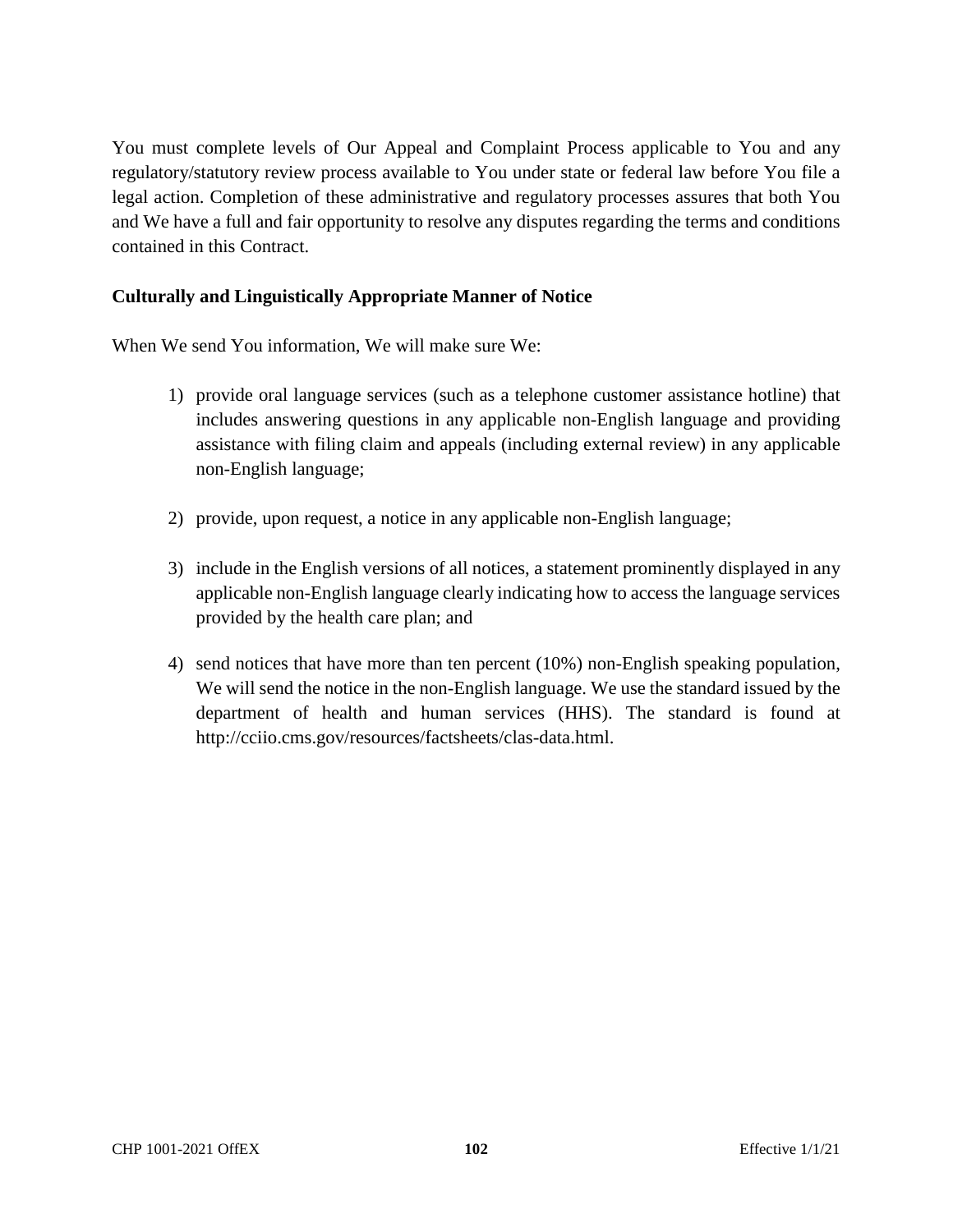# **PAYMENT OF PREMIUM**

#### **Payment of Premium**

You are responsible for paying Your premium on time. The first premium is due with the enrollment application. Other premiums are due on the first day of month for the coverage provided during that month Premium period means monthly. All premiums are payable to Us.

You must pay the required premium to Us as it becomes due. If We do not receive Your premium on time, or within the Grace Period We will terminate coverage in accordance with the TERMINATION OF COVERAGE section of this Contract. We will not be financially responsible for any services rendered after that date.

#### **Grace Period**

A grace period of 30 days will be granted for the payment of each premium due after the first premium. During the grace period, coverage shall continue in force. If payment is not received within the 30 day grace period, coverage will be terminated as of the last day of the month before the grace period began.

Example: April payment is due April 1. If payment is not received by April 30, coverage is terminated retroactive to the last day of March.

 We will notify You of the nonpayment of premiums, as well as Providers of the possibility of denied claims when You are in the grace period.

#### **Changes in Premium Payments**

We reserve the right to annually change the Premium Payment amount for the Covered Benefits. We will provide at least 60 days' advance notice in writing of any change to the Premium Payment.

Your rate may change. A few examples of why are:

- 1) A change of residence;
- 2) The addition of a Dependent due to a Qualifying Event; or
- 3) Termination of a Dependent on a family Contract.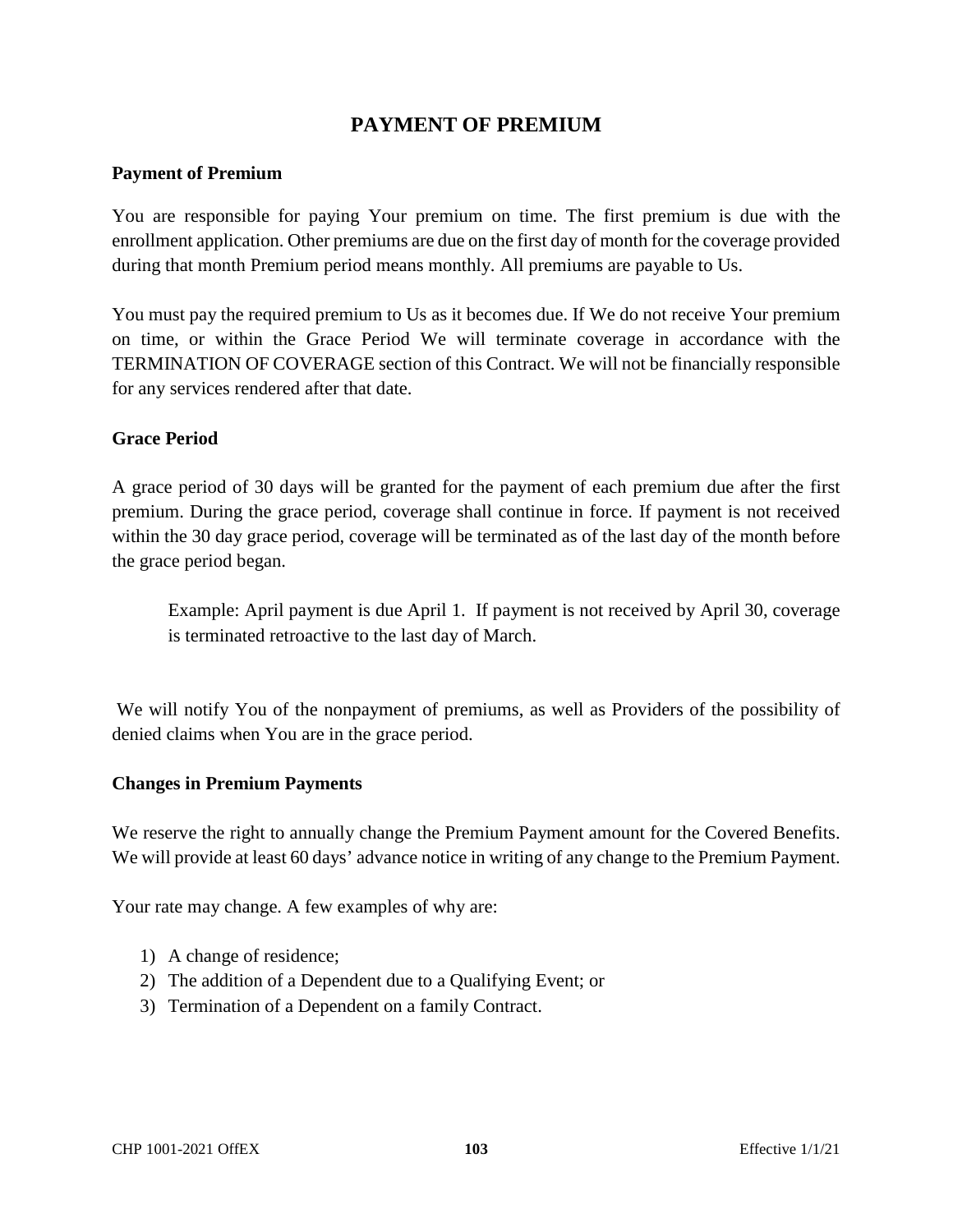## **Recovery of Excess Benefit Overpayments**

We have the right to recover any overpayments that we have made. Recovery may be from one or more of the following: any person to, for, or with respect to whom such services were provided or such payments were made; any third party payor; any health care plan or other organization.

The right of recovery belongs to the Us alone. It is used at Our sole discretion. If We tell You (or Your legal representative if You are a minor or legally incompetent) that We are pursuing the recovery of these benefits, We ask that You cooperate with Us to secure these recovery rights.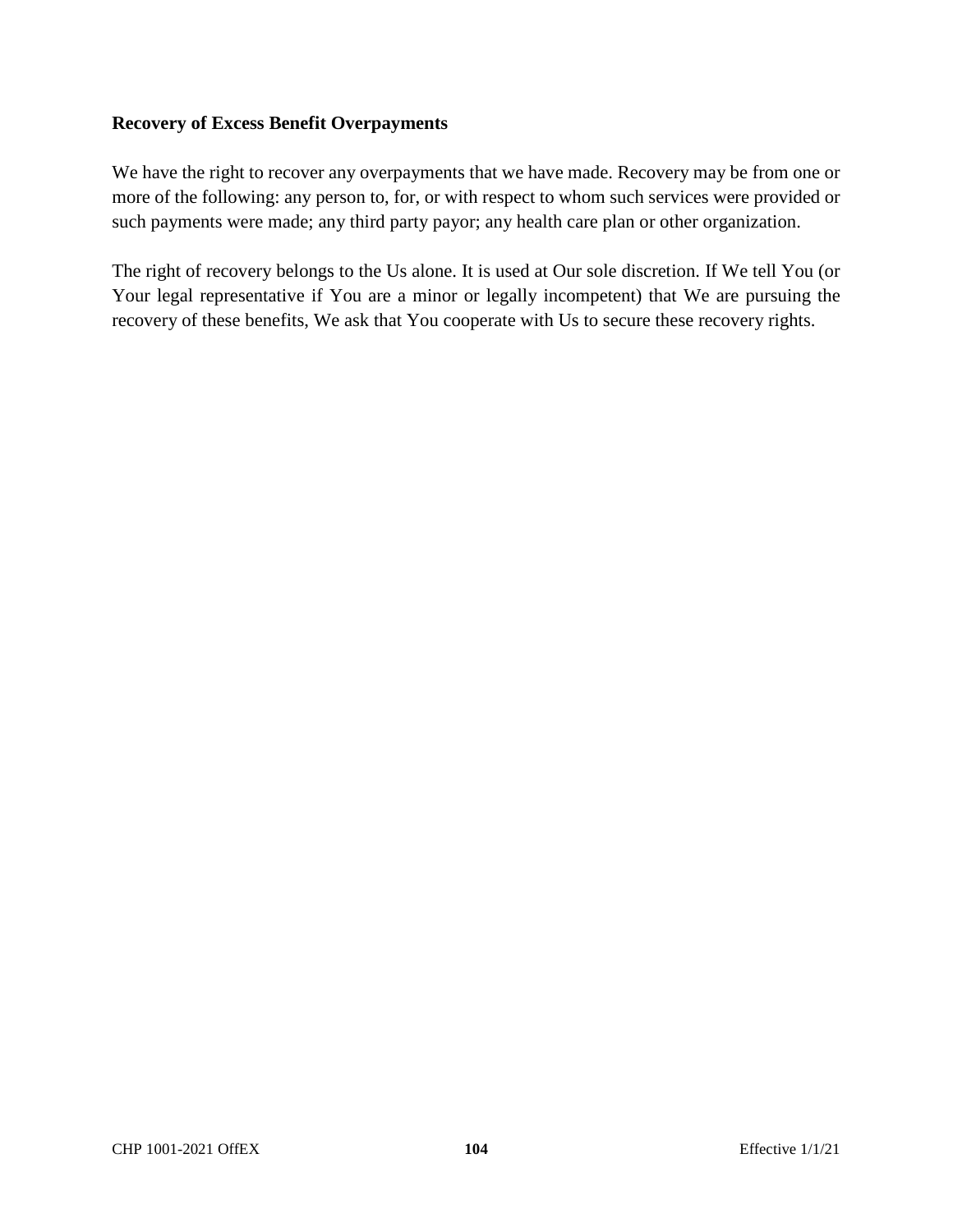# **GENERAL PROVISIONS**

#### **Amendments**

Your Contract may be changed at any time. We will give You sixty (60) days' notice prior to any change. You will receive an amendment to Your Contract showing any change.

#### **Assignment**

We reserve the right to pay You directly and to refuse to honor an assignment of benefits in any circumstances. No person may execute any power of attorney to interfere with Our right to pay You instead of anyone else.

#### **Availability of Provider Services**

We do not guarantee that a Hospital, Health Care Facility, Physician, or other Provider will be available in the Provider Network.

#### **Circumstances Beyond Our Control**

If a disaster occurs, We will make a good faith effort to help You get Covered Services, and We will remain responsible for payment for Covered Services; however, We will not be liable for damages resulting from delays, or failures due to a lack of facilities or personnel that are beyond Our control. Examples of disasters are earthquakes, epidemics, war, and riots.

#### **Clerical Error**

A clerical error in record keeping will not void coverage otherwise validly in force, nor will it continue coverage otherwise validly terminated. Upon discovery of the error an equitable adjustment of premium shall be made.

#### **Computation of Time**

Whenever the Texas regulation requires that an action be taken within a certain period of time from receipt of a request or document, the request or document shall be deemed to have been received within 3 working days of the date it was mailed.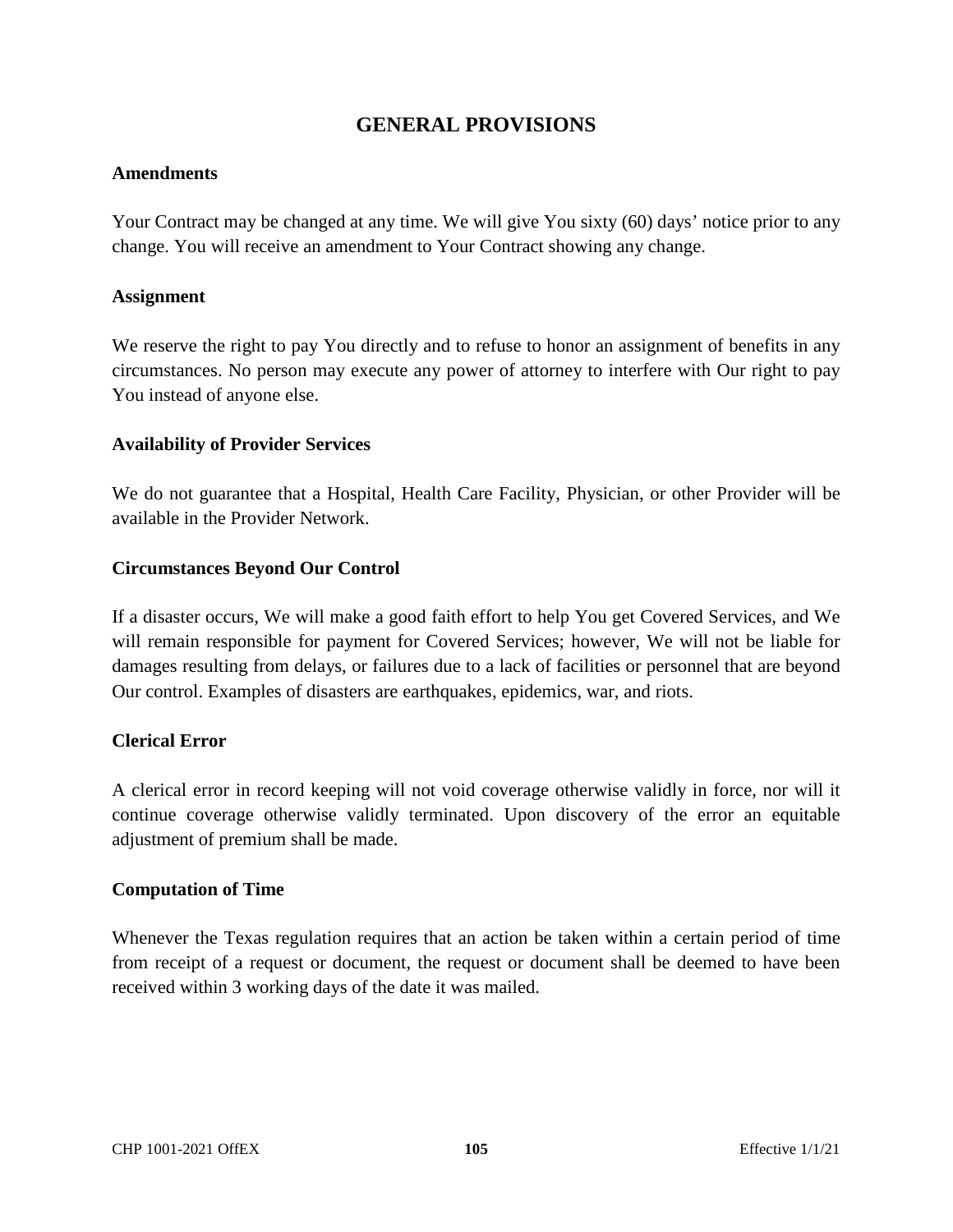# **Conformity with State Statutes**

Any provision which, on its Effective Date, is in conflict with the statutes of the state in which You reside, is hereby amended to conform to the minimum requirements of such statutes and shall not be rendered invalid but shall be construed and applied as if it were in full compliance with all applicable laws.

## **Disclaimer of Liability**

We have no control over the diagnosis, treatment, care, or other service provided to a You by any facility or Provider, whether a Participating or Non-Participating Provider. We are not liable for loss or injury caused by any health care Provider by reason of negligence or otherwise.

#### **Entire Contract**

This Contract and Evidence of Coverage, together with the *Schedule of Benefits* and *Formulary*; the Application; and any supplements; amendments; endorsements or riders collectively constitute the Entire Contract between Us and You. No change in this Contract is valid unless it is in writing and is approved by one of Our executive officers. You will be notified of any such changes. No agent may change this Evidence of Coverage or waive any of its provisions.

# **Execution of a Contract – Application for Coverage**

All statements, in the absence of fraud or the intentional misrepresentation of a material fact, made by any applicant (You and/or Your Dependents) shall be deemed representations and not warranties. No such statements shall void Coverage or reduce benefits unless contained in a written Application that is signed by the Subscriber and that has been furnished to the Subscriber or their representative.

#### **Federal and State Health Care Reform**

This Contract shall comply with all applicable state and federal laws, rules and regulations. Upon the compliance date of any change in law, or the promulgation of any final rule or regulation which directly affects Our obligations under this Contract, this Contract will be modified and submitted for appropriate state and/or federal approval. We will notify You when this happens.

#### **Fraud**

We are required to cooperate with government, regulatory and law enforcement agencies in reporting suspicious activity. This includes both Provider and Member activity.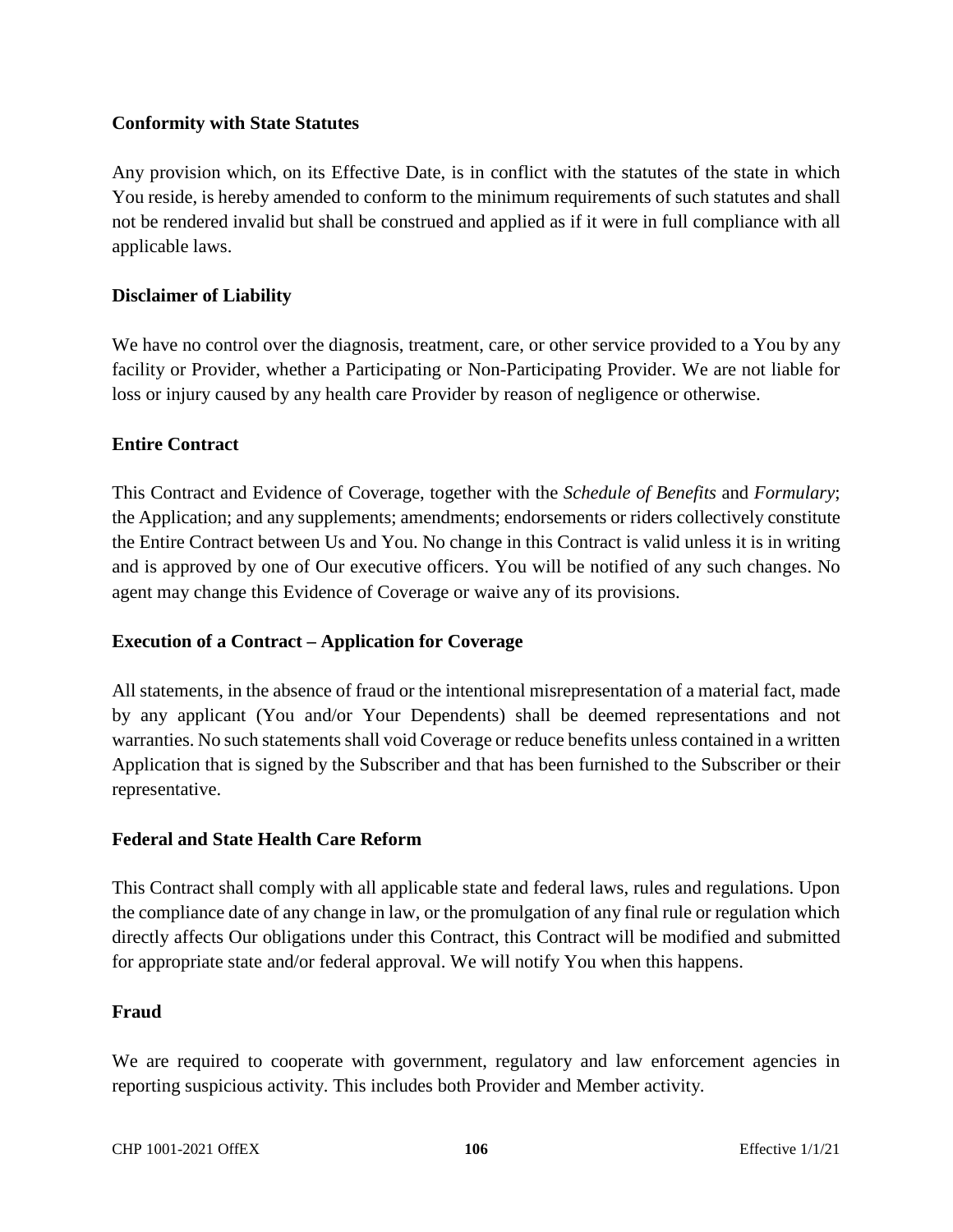## **Governing Law**

The Contract is issued in the State of Texas and shall be interpreted under the laws of the State of Texas and applicable federal rules and regulation.

## **Hospitalization on the Effective Date of Coverage**

If You are confined in a Hospital on the Effective Date of Your coverage, You must notify the Plan of the hospitalization within two (2) days; or as soon as reasonably possible thereafter.

## **Identification Cards**

We issue Identification (ID) Cards to You for identification purposes only. Possession of Our ID Card confers no rights to services or other benefits under this Contract. To be entitled to such services or benefits, the holder of the ID Card must, in fact, be a Member on whose behalf all applicable Contract charges have actually been paid. If You or any family member permits the use of Your ID Card by any other person, all Your rights and those of other members of Your family pursuant to this Contract may be immediately terminated at Our discretion. Any person receiving services or other benefits to which he or she is not then entitled pursuant to the provisions of this Contract shall be charged therefore at the rates generally charged in the area for medical, Hospital and other Health Care Services.

# **Independent Contractors**

Participating Providers are not employees, representatives or agents of the Plan. They are independent contractors. The Plan is not liable or responsible for their actions or failure to act. You are encouraged to contact Member Services at 1-844-282-3025 if You are not satisfied with Your care.

# **Legal Actions**

No legal action shall be brought to recover on this Plan by the Group or Member prior to the expiration of sixty (60) days after written proof of loss has been furnished, in accordance with the requirements of state law. No such action shall be brought after the expiration of three (3) years after the time written proof of loss is required to be furnished.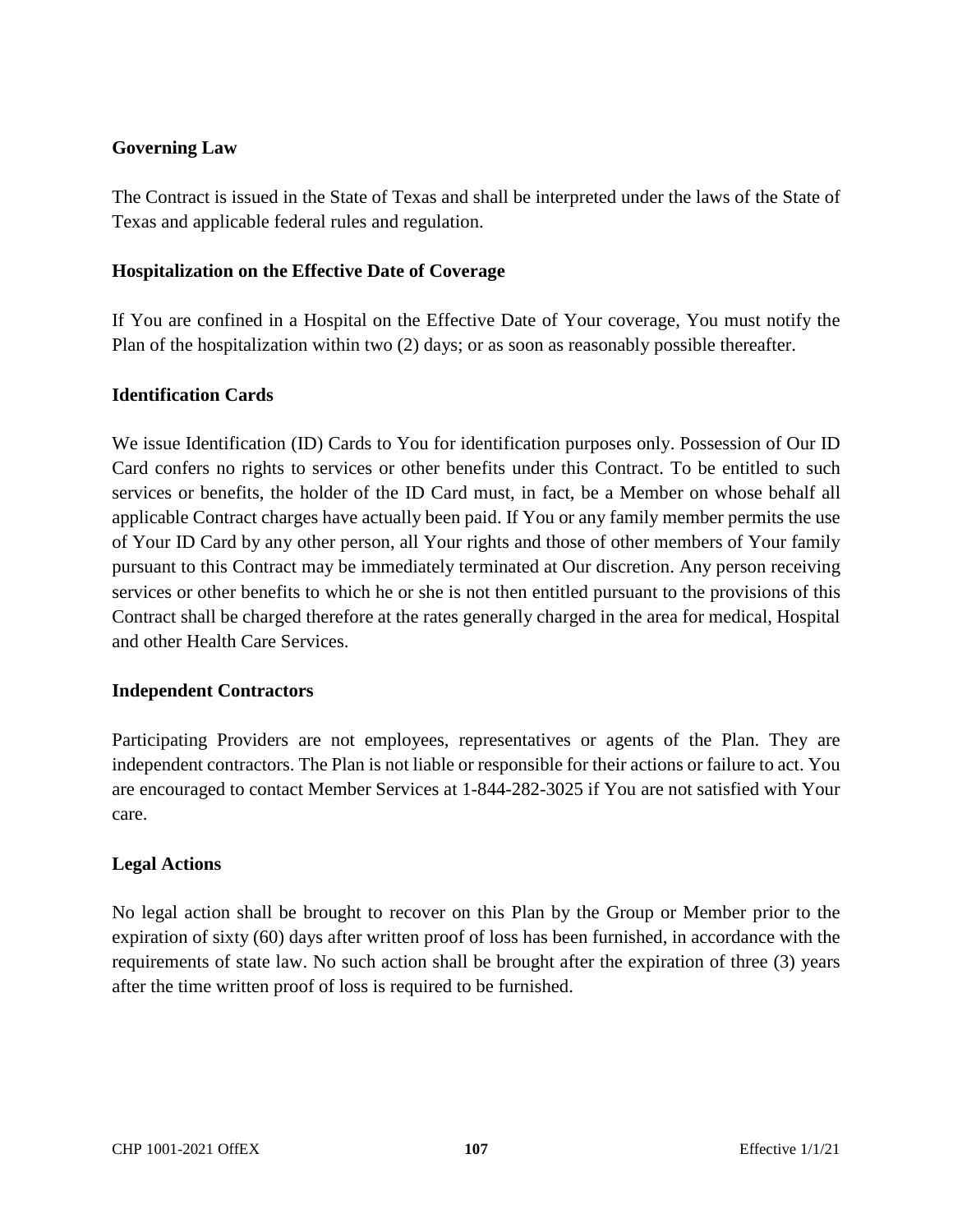# **Member Activity**

Anyone who knowingly presents a false or fraudulent claim for payment of a loss is guilty of a crime and subject to fines and confinement in state prison. We may terminate enrollment for any Member for any type of fraudulent activity. Some examples of fraudulent activity are:

- Falsifying enrollment information;
- Allowing someone else to use Your ID Card;
- Forging or selling prescriptions; or
- Misrepresenting a medical condition in order to receive Covered benefits to which You would not normally be entitled.

## **Misrepresentation of Information**

If, in the first two (2) years from the effective date of Your and/or Your Dependents Coverage, You intentionally omitted information of material fact from Your Application and/or You provided fraudulent information, the Coverage for You and/or Your Dependent shall be null and void from the effective date. In the case of fraud, no time limits shall apply and You will be required to pay for all benefits that We have provided. We will furnish You a signed copy of the enrollment application.

If the age of the Member has been misstated all amounts payable under this Contract shall be adjusted to reflect the premium that would have been paid for the correct age.

#### **Misstatements**

All statements made on the enrollment application shall be considered representations and not warranties. The statements are considered to be truthful and are made to the best of the Subscriber's knowledge and belief. A statement may not be used in a contest to void, cancel or non-renew a Member's coverage or reduce benefits unless:

(i) it is in a written enrollment application signed by the Subscriber; and

 (ii) a signed copy of the enrollment application is or has been furnished to the Subscriber or the Subscriber's personal representative.

 (B) This Contract may only be contested because of fraud or intentional misrepresentation of material fact made on the enrollment application.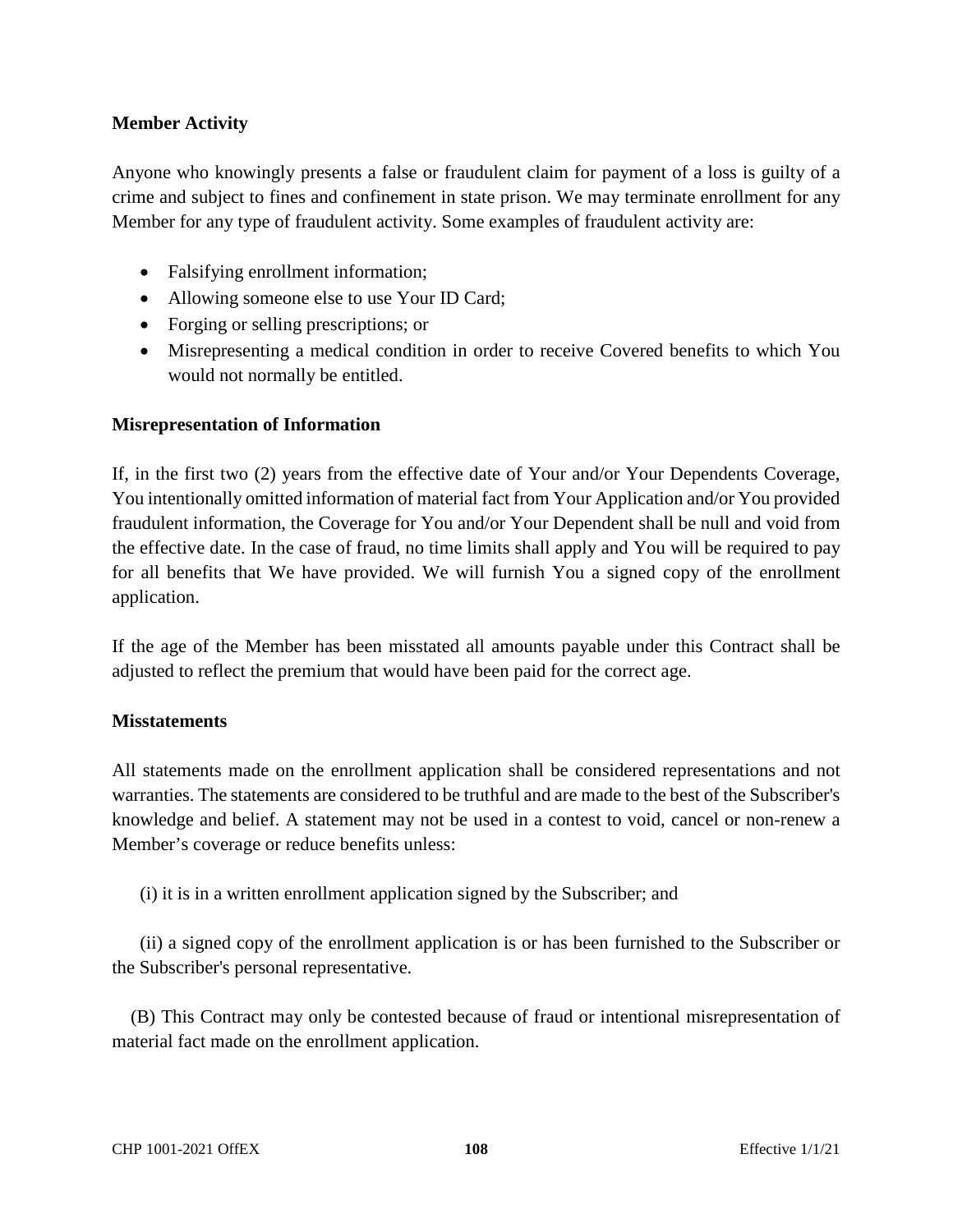## **Notice**

If We are required or permitted by this Contract to give any Notice to You, it shall be given appropriately if it is in writing and delivered personally or deposited in the United States mail with postage prepaid and addressed to You at the address of record on file at Our principal office. You are solely responsible for ensuring the accuracy of Your address of record on file with Us.

## **Opportunity to Examine the Plan Document**

The Subscriber to whom the contract is issued may examine it and if You are not satisfied with it for any reason, You are permitted to return it within 10 days of receiving it and receive a refund of the premium paid. If services are rendered or claims paid during the 10 day examination period, You are responsible for repaying Us for such services or claims. This consideration, including premiums, application fee, and any other amounts to be paid for coverage will be expressed in the agreement or in the application.

#### **Policies and Procedures**

We may adopt reasonable policies, procedures, rules, and interpretations for the purposes of promoting the orderly and efficient administration of the Contract.

#### **Practitioner/Provider Activity**

If You suspect that a Practitioner, pharmacy, Hospital, facility or other Health Care Professional has done any of the items listed below, please call the Practitioner or Provider and ask for an explanation, as there may be an error.

- Charged for services that You did not receive
- Billed more than one time for the same service
- Billed for one type of service, but gave You another service (such as charging for one type of equipment but delivering another less expensive type)
- Misrepresented information to You (such as changing Your diagnosis or changing the dates that You were seen in the office)

If You are unable to resolve the issue with the Provider, or if You suspect any other suspicious activity, please contact Our Member Services.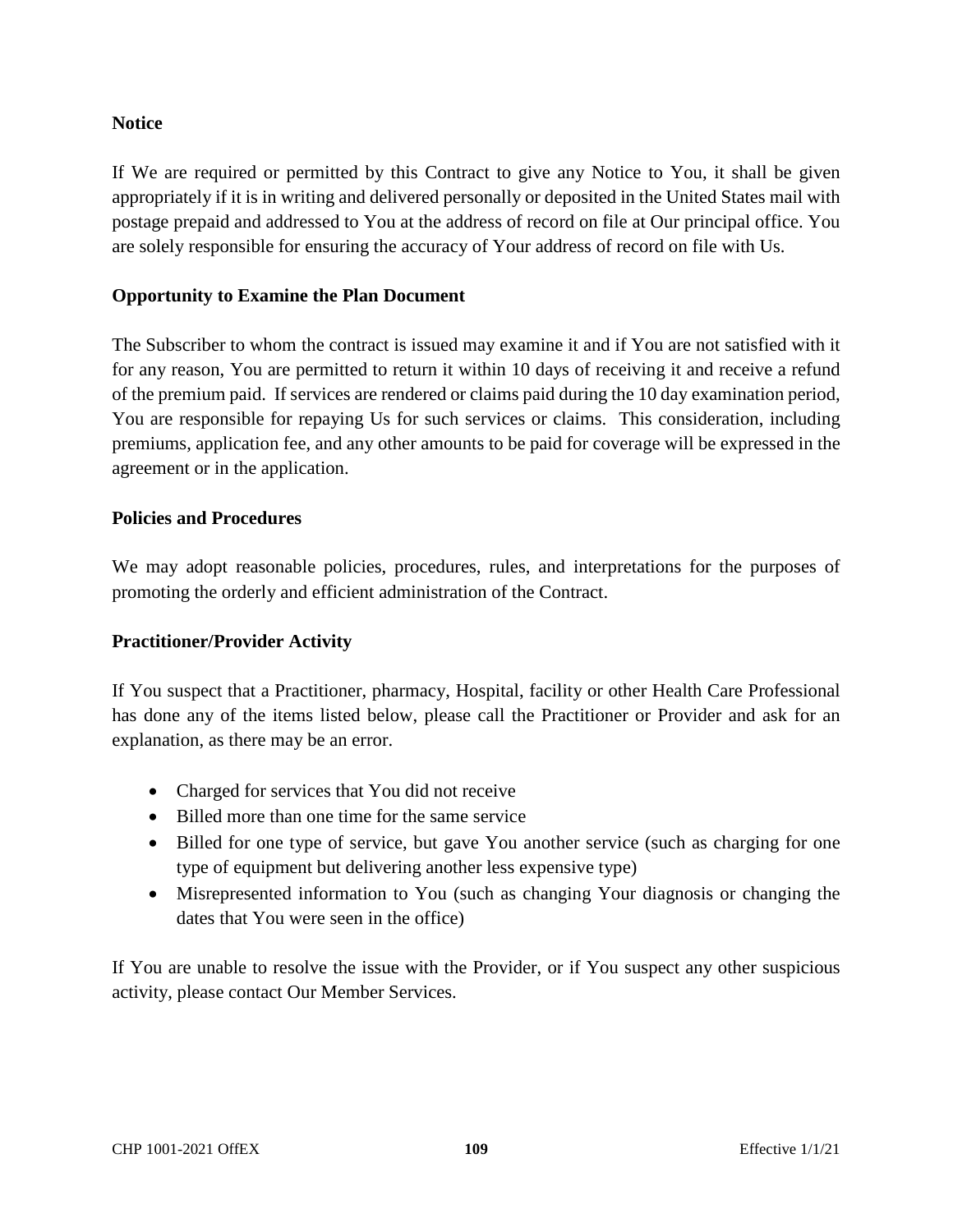#### **Reinstatements**

We may reinstate this Contract after termination without the execution of a new Application or the issuance of a new Identification Card. In any case where termination resulted from failure to make timely payment of premium, CHRISTUS will allow reinstatement within 30 days after termination was applied, if the member can prove that the original payment, or a payment attempt, was made before the original invoice due date. In such a case, the member must also pay all owed premium, both prior month(s) and current month, in order for reinstatement to be applied. There shall not be any gaps in coverage as a result of a reinstatement. If reinstatement is applied, the original Evidence of Coverage will be in effect.

#### **Time Limit on Certain Defenses**

You must fully and accurately complete the enrollment application on behalf of yourself and any eligible dependents that You wish to enroll in the Plan. All statements, in the absence of fraud, made by the applicant on the enrollment application shall be deemed representations and not warranties. No such statements shall be used to void coverage or to reduce benefits unless contained in a written application of this Contract. In the event that a misstatement in an application is made that was NOT fraudulent or willful, We rate and collect from You the premium that would have been charged at the time coverage was effect had such misstatement not been made.

#### **Waiver by Agents**

No agent or other person, except an officer of CHRISTUS Health Plan, has the authority to waive any conditions or restrictions of this Contract, to extend the time for making payment, or to bind CHRISTUS Health Plan, by making promise or representation or by giving or receiving any information. No such waiver, extension, promise, or representation shall be valid or effective unless evidenced by an Endorsement or amendment in writing to this Contract or a Letter of Agreement signed by a CHRISTUS Health Plan officer.

#### **Workers' Compensation Insurance**

This Contract is not in lieu of and does not affect any requirement for Coverage by the Texas Workers Compensation Act. However, an employee of a professional or business corporation may affirmatively elect not to accept the provisions of the Texas Workers Compensation Act if they are an executive officer of that professional or business corporation and owns ten percent (10%) or more of the outstanding stock of the professional business corporation.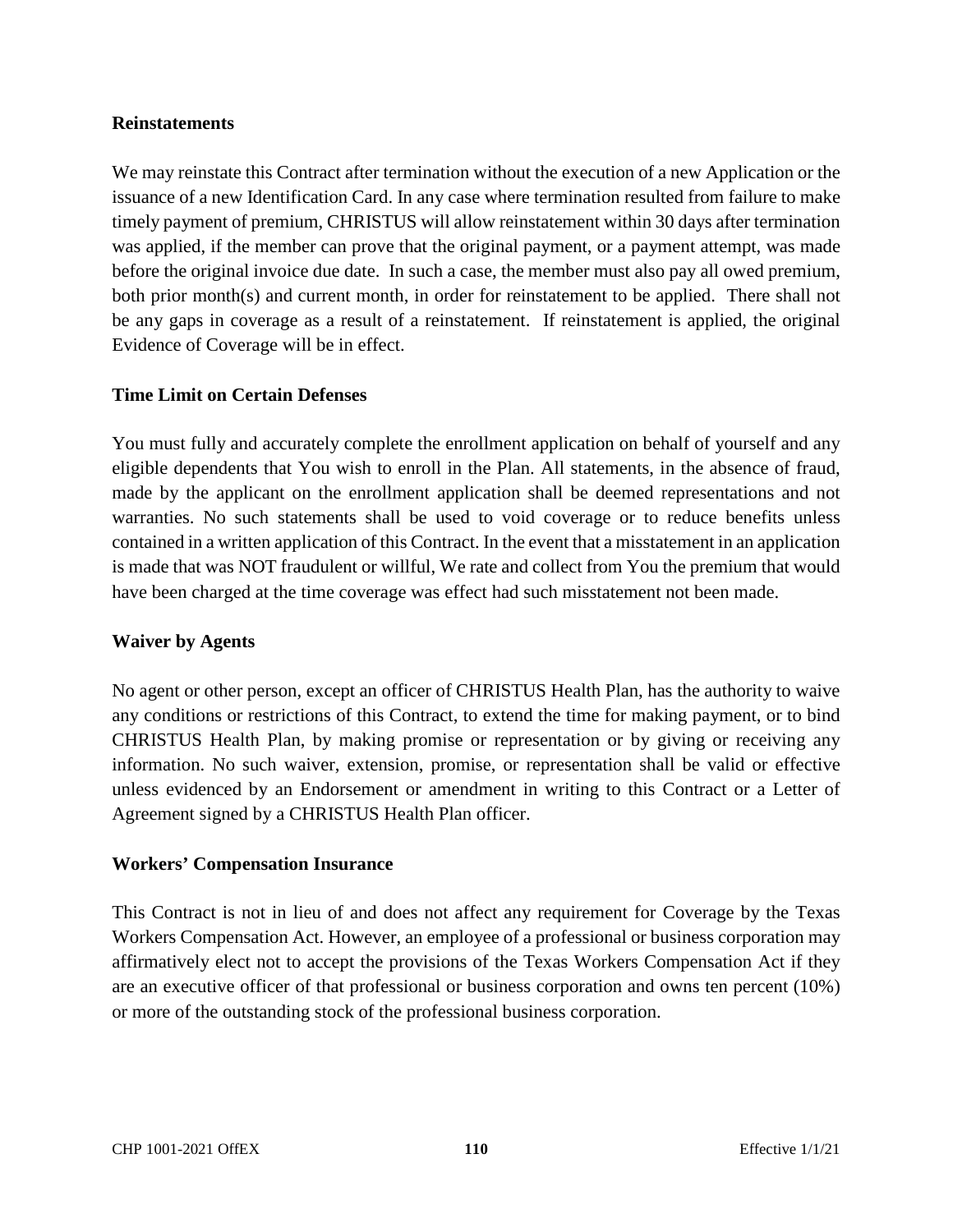For purposes of the Texas Workers Compensation Act, an executive officer means the chairman of the board, president, vice-president, secretary or treasurer of a professional or business corporation.

In the event that an employee chooses to opt out of worker's compensation coverage, and meets the criteria stated above, We will provide 24-hour health care Coverage to those employees, subject to the eligibility requirements for Coverage with Us. In addition to meeting all of Our eligibility requirements, documentation indicating that the aforementioned criteria have been met will be required in order for Coverage with Us to become effective.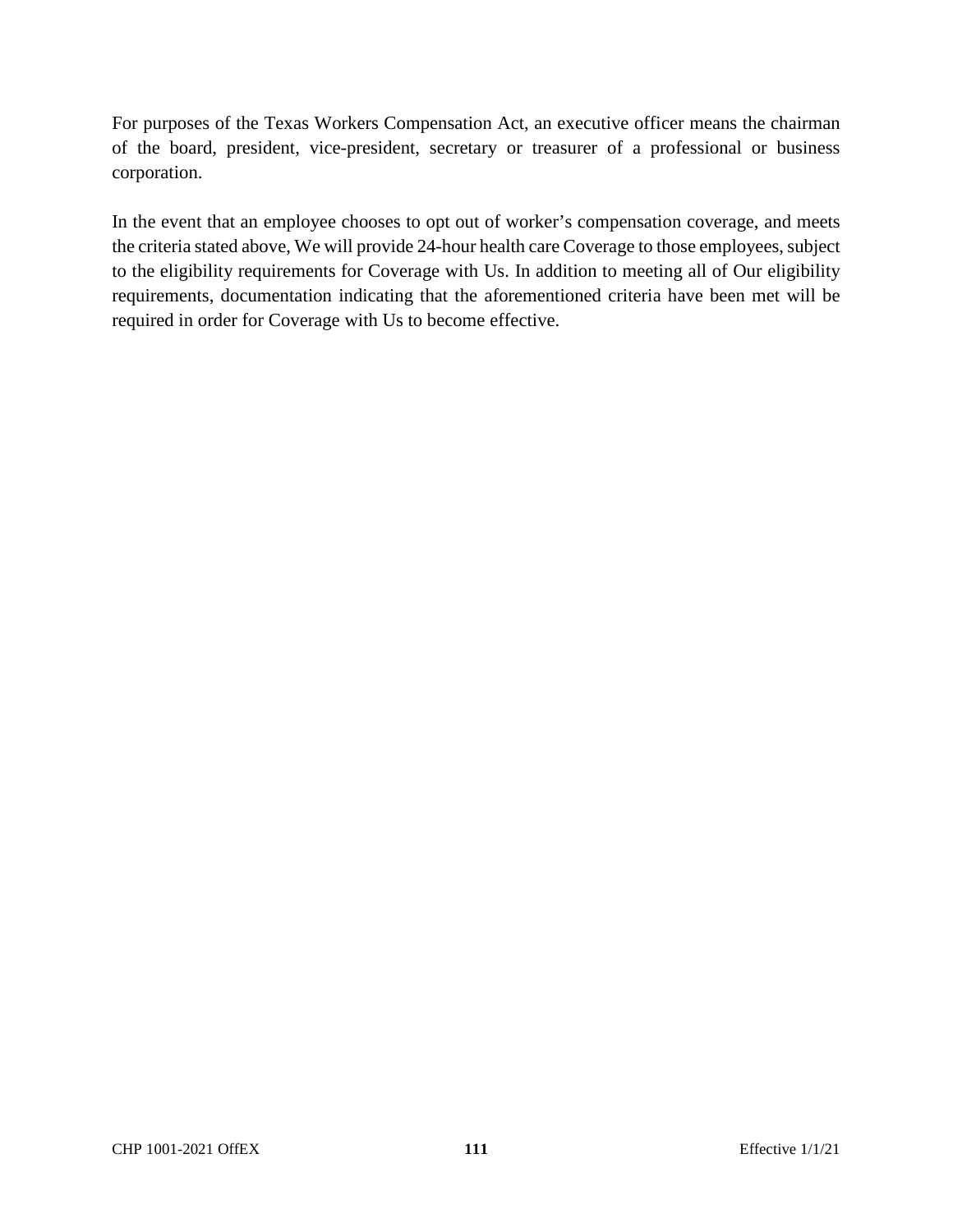# **DEFINITIONS**

Unless specifically defined elsewhere, wherever used in this Contract, the following terms have the meanings given below:

**Accidental Injury** means a bodily injury caused solely by external, traumatic, and unforeseen means. Accidental Injury does not include disease or infection, hernia or cerebral vascular accident. Dental injury caused by chewing, biting, or malocclusion is not considered an Accidental Injury.

**Acquired Brain Injury** means an injury to the brain that occurs after birth, is non-congenital and non-degenerative and prevents the normal function of the brain. Brain injuries may be mind, moderate or severe and may result in memory loss, change in personality, behavior dysfunction, difficulty managing anger, impaired judgment, loss of judgment.

**Acupuncture** means the use of needles inserted into and removed from the body and the use of other devices, modalities and procedures at specific locations on the body for the prevention, cure or correction of any disease, Illness, injury, pain or other Condition by controlling and regulating the flow and balance of energy and functioning of the person to restore and maintain health.

**Administrative Complaint** means an oral or written complaint submitted by or on behalf of a Complainant regarding any aspect of a health benefits plan other than a request for Health Care Services, including but not limited to:

- administrative practices of the health care plan that affects the availability, delivery, or quality of Health Care Services;
- claims payment, handling or reimbursement for Health Care Services; and
- termination of coverage.

**Adverse Determination** means any determination that the Health Care Services provided or proposed to be provided to You are not Medically Necessary or appropriate or are experimental or investigational. Adverse Determination does not mean a denial of Health Care Services due to the failure to request prospective or Concurrent Utilization Review.

**Alcoholism** means alcohol dependence or alcohol abuse meeting the criteria as stated in the Diagnostic and Statistical Manual IV for these disorders.

**Allowable Charge** is the amount that We have determined to be the maximum amount payable for a Covered Service. For Covered Services provided by Non-Participating Providers, the amount payable will be either a rate agreed upon by Us and the Non-Participating Provider, or based upon Our out-of-network fee schedule. Our out-of-network fee schedule is based on generally accepted industry standards and practices for determining the customary billed charge for a service, and fairly and accurately reflects market rates, including geographic differences in costs, and is consistent with nationally recognized and generally accepted bundling edits and logic. **Ambulance** is a vehicle which is licensed solely as an Ambulance by the local regulatory body to provide Emergency transportation to a Hospital or transportation from one Hospital to another Health Care Facility for those individuals who are unable to travel to receive medical care by any other means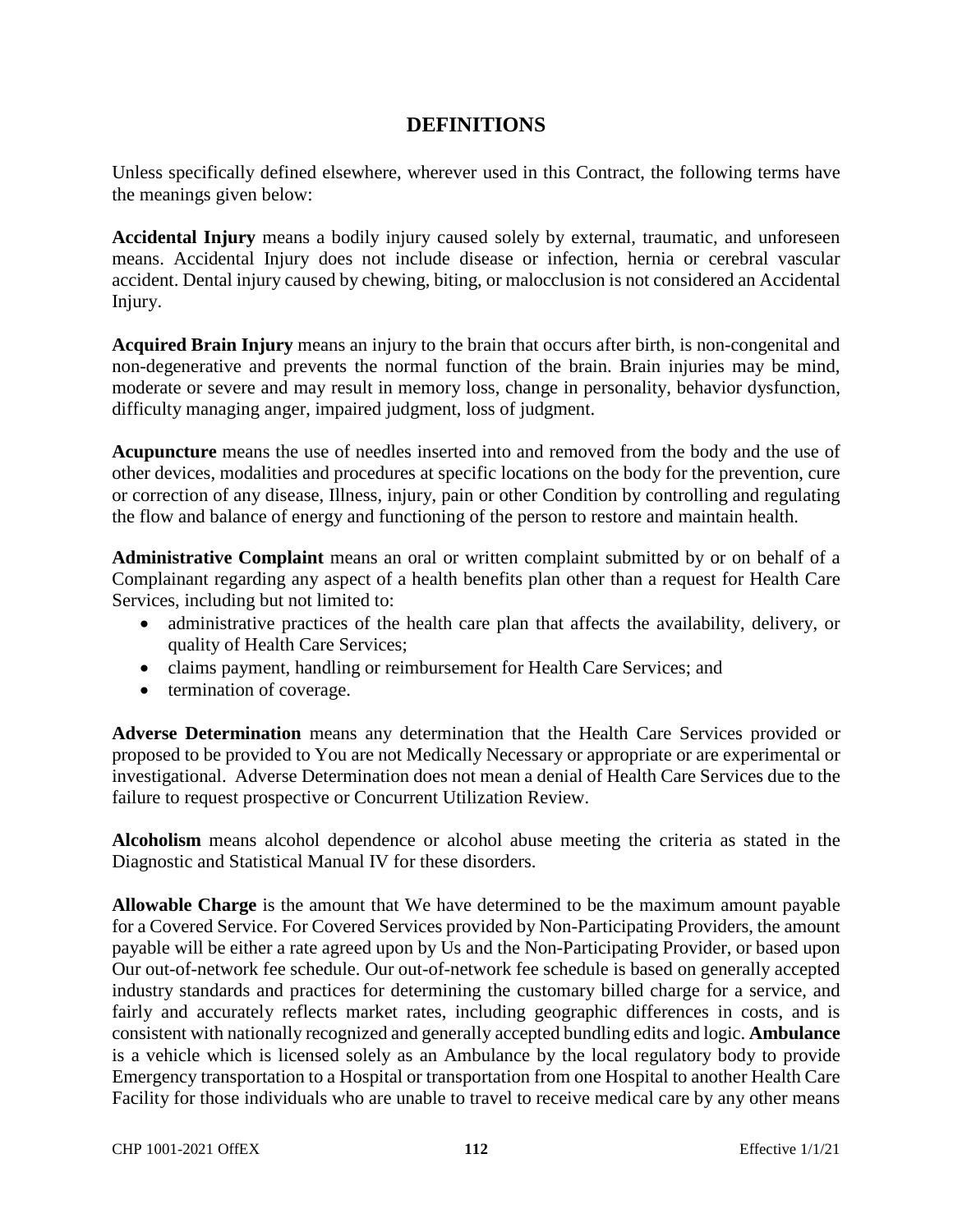or the Hospital cannot provide the needed care. Air Ambulance charges are payable only for transportation from the site of an Emergency to the nearest Hospital that is equipped to treat the Condition instead of local Ambulance service.

**Ambulatory Services** are Health Care Services delivered at a Provider's office, clinic, medical center, or Ambulatory Surgical Facility in which the patient's stay is not longer than 24 hours.

**Ambulatory Surgical Facility** means a facility (other than a Hospital) whose primary function is the provision of surgical procedures on an ambulatory basis and which is duly licensed by the appropriate state and local authority to provide Ambulatory Services.

**Annual Out-of-pocket Maximum** means a specified dollar amount of Covered Services received in a Calendar Year that is the most the Member will pay (Cost Sharing responsibility) for that Calendar Year.

**Appeal** means the formal process by which You, an individual acting on Your behalf, or Your Provider of record may request reconsideration of an Adverse Determination.

**Application** means the forms that each Subscriber is required to complete when enrolling for Our Coverage.

**Autism Spectrum Disorder** means a neurobiological disorder that includes autism, Asperger's syndrome, or Pervasive Developmental Disorder--Not Otherwise Specified.

**Bariatric Surgery** means surgery that modifies the gastrointestinal tract with the purpose of decreasing calorie consumption and therefore decreasing weight.

**Behavioral Disorder** is a disability characterized by displayed behaviors of sufficient duration, frequency, and intensity over a long period of time which significantly deviates from socially acceptable norms for a person's age and situation.

**Biofeedback** means therapy that provides visual, auditory or other evidence of the status of certain body functions so that a person can exert voluntary control over the functions, and thereby alleviate an abnormal bodily condition.

**Biologicals** are medical compounds that are prepared from living organisms and/or their products.

**Calendar Year** is the period of time beginning January 1 and ending December 31 of any given year. The initial Calendar Year period is from a Member's Effective Date of coverage and ends on December 31, which may be less than 12 months.

**Certification** means a decision by a health plan that a Health Care Service requested by a Provider or Grievant has been reviewed and, based upon the information available, meets the health care plan's requirements for coverage and medical necessity, and the requested Health Care Service is therefore approved.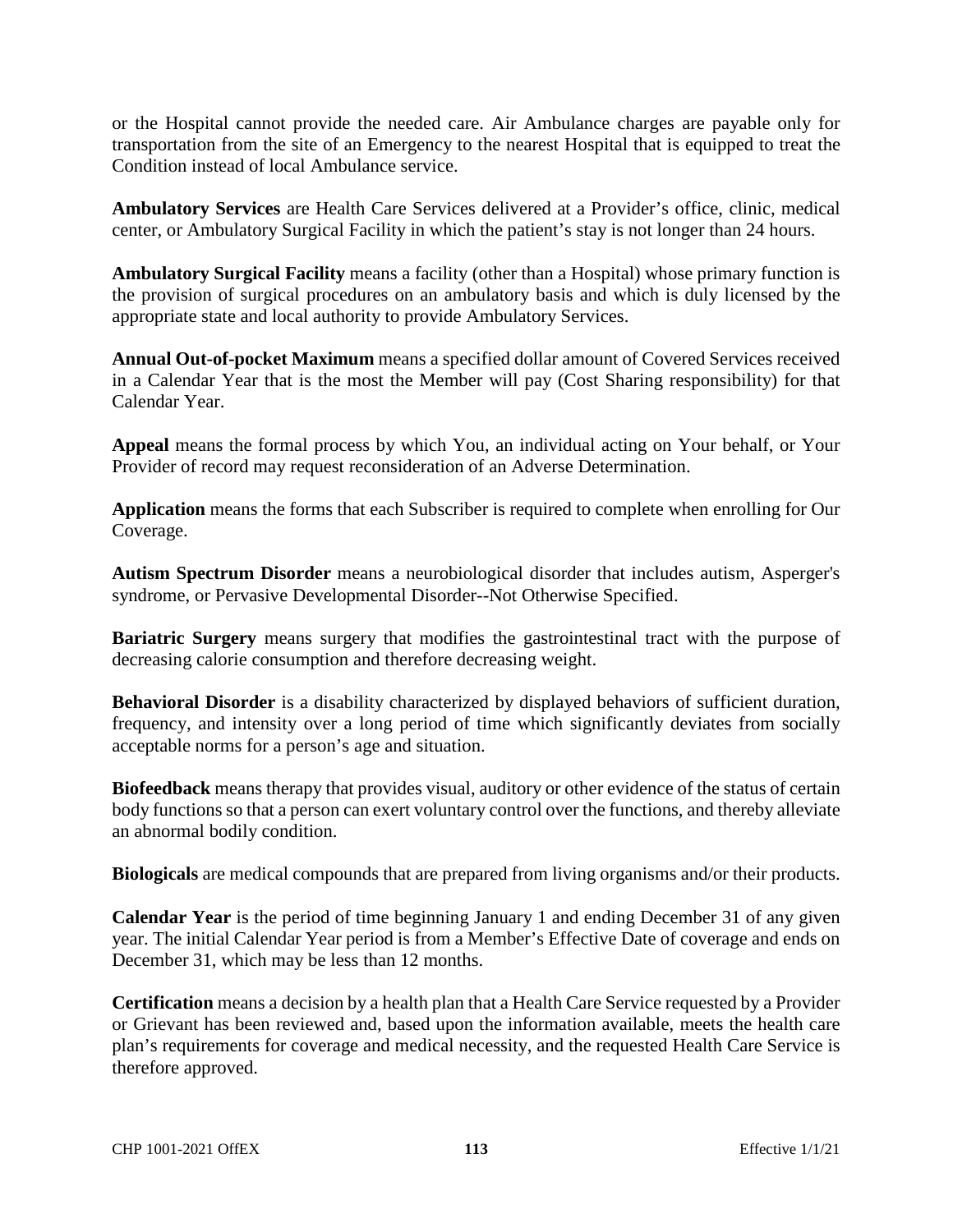**Certified Nurse Midwife** is any person who is licensed by the board of nursing as a Registered Nurse and who is licensed by the Texas Department of Health as a Certified Nurse Midwife.

**Certified Nurse Practitioner** is a Registered Nurse endorsed by the Board of Nursing for the expanded practice as a Certified Nurse Practitioner. A Certified Nurse Practitioner's name and pertinent information is entered on the list of Certified Nurse Practitioners maintained by the Texas Board of Nursing.

**Clinical Trial** means any research study that prospectively assigns human participants or groups of humans to one or more health-related interventions to evaluate the effects on health outcomes.

**Codependency** means a popular term referring to all the effects that people who are dependent on alcohol or other substances have on those around them, including the attempts of those people to affect the dependent person.

**Commissioner** means the Texas Commissioner of Insurance.

**Complainant** means an enrollee, or a physician, provider, or other person designated to act on behalf of an enrollee, who files a complaint.

**Complaint** means any dissatisfaction expressed orally or in writing by a complainant to a health maintenance organization regarding any aspect of the health maintenance organization's operation.

**Concurrent Utilization Review** means a form of Utilization Review for ongoing Health Care Services or for an extension of treatment beyond the previously approved Health Care Services.

**Condition** is a group of related diagnoses dealing with the same organ, system, or disease process.

**Copayment** is the amount that Members are required to pay to a Participating Provider or other authorized provider in connection with the provision of Health Care Services.

**Cosmetic Surgery** means surgery that is performed primarily to improve appearance and selfesteem, which may include reshaping normal structures of the body.

**Cost Sharing** means any contribution Members make towards the cost of their Covered Health Care Services as defined in their Contract. This includes Deductibles and Copayments.

**Coverage/Covered** means benefits extended under this Contract, subject to the terms, conditions, Limitations, and Exclusions of this Contract.

**Covered Benefit** or **Covered Service(s)** means a benefit or service incurred by or on behalf of a Member for those services or supplies which are:

- Administered or ordered by a Physician or other qualified Provider;
- Medically Necessary to the diagnosis and treatment of an Injury or Illness;
- Not excluded by any provision of the Contract; and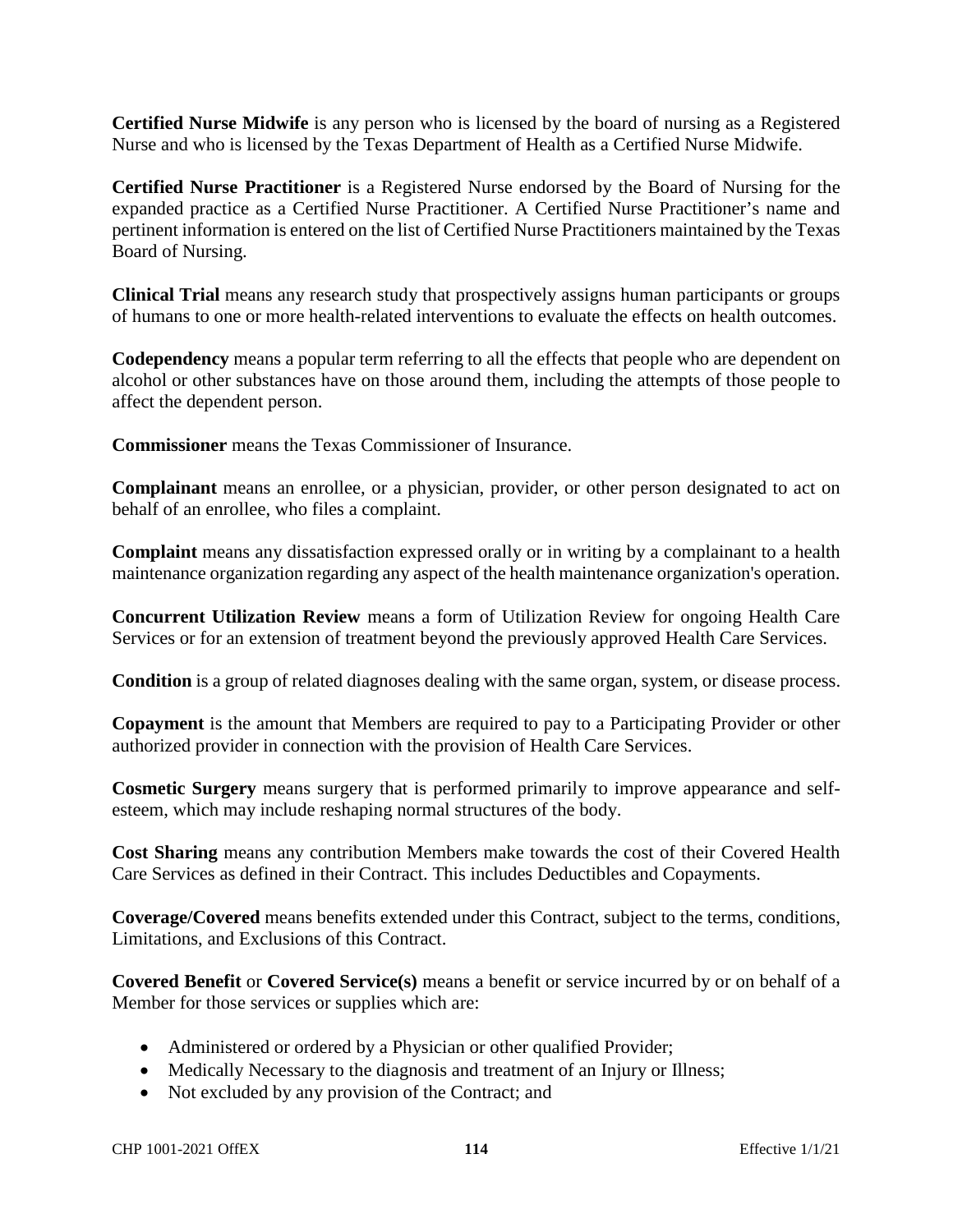• Incurred while the Member's coverage is in force under the Contract.

A Covered Service is deemed to be incurred on the date such service or supply which gave rise to the expense or charge was rendered or obtained.

**Craniomandibular** means the joint where the jaw attaches to the skull. Also refer to Temporomandibular Joint (TMJ).

**Custodial Care** means any service primarily for personal comfort or convenience that provides general maintenance, preventive, and/or protective care without any clinical likelihood of improvement of a Member's Condition. Custodial Care also means those services which do not require the technical skills, professional training and clinical assessment ability of medical and/or nursing personnel in order to be safely and effectively performed. These services can be safely provided by trained or capable non-professional personnel, are to assist with routine medical needs (e.g. simple care and dressings, administration of routine drugs, etc.) and are to assist with activities of daily living (e.g. bathing, eating, dressing, etc.).

**Custom-fitted Orthotics** means an Orthosis which is individually made for a specific patient starting with the basic materials including, but not limited to, plastic, metal, leather, or cloth in the form of sheets, bars, etc. It involves substantial work such as cutting, bending, molding, sewing, etc. It may involve the incorporation of some prefabricated components. It involves more than trimming, bending, or making other modifications to substantially prefabricated item.

**Deductible** is part of the contribution that Members make toward the cost of their health care, also known as Cost Sharing. It means that amount the Member is required to pay each Calendar Year, directly to the Practitioner/Provider in connection with Covered Health Care Services before CHRISTUS Health Plan begins to pay Covered Benefits. The Deductible may not apply to all Health Care Services.

**Department** means the Texas Department of insurance.

**Diagnostic Service** means procedures ordered by a Practitioner/Provider to determine a definite condition or disease or review the medical status of an existing condition or disease.

**Durable Medical Equipment** means equipment or supplies prescribed by a Practitioner/Provider that is Medically Necessary for the treatment of an Illness or Accidental Injury, or to prevent the Member's further deterioration. This equipment is designed for repeated use, generally is not useful in the absence of Illness or Accidental Injury, and includes items such as oxygen equipment, wheelchairs, Hospital beds, crutches, and other medical equipment.

**Effective Date** is 12:01 a.m. of the date on which the Member's coverage begins.

**Emergency Care** or **Emergency Care Services** are health care services provided in a hospital emergency facility, freestanding emergency medical care facility, or comparable emergency facility to evaluate and stabilize Emergency Medical Conditions.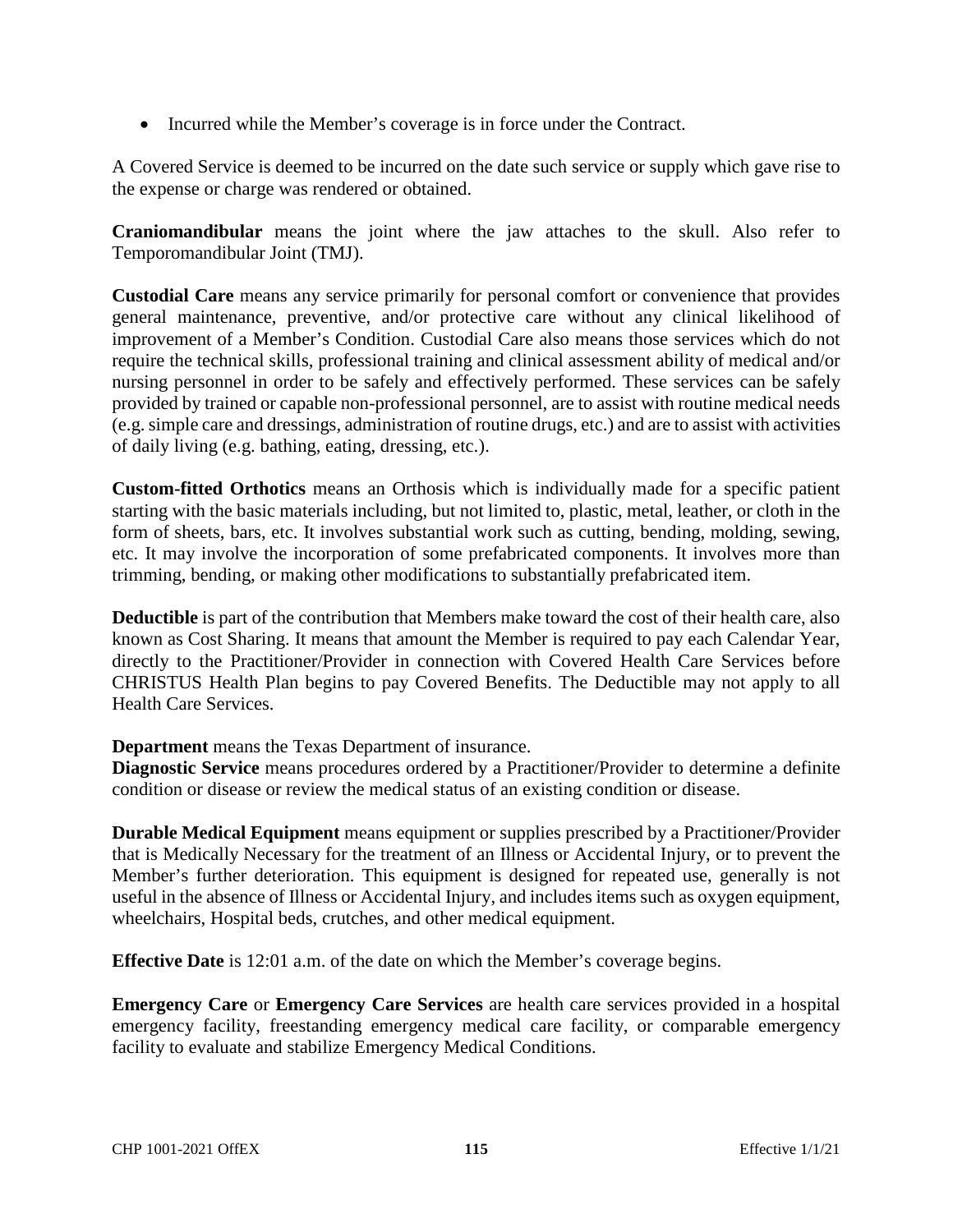**Emergency Medical Condition** is a severe Injury or a medical Condition of a recent onset and severity, including severe pain. The Injury or medical Condition must be one that would lead a prudent layperson with an average knowledge of medicine and health to believe that failure to get immediate medical care could: (a) place such person's life or health in serious jeopardy; (b) result in serious impairment to bodily functions; (c) result in serious impairment to a bodily organ or part; or (d) result in serious disfigurement; (e) or for a pregnant woman, result in serious jeopardy to the health of a fetus.

**Essential Health Benefits** are determined by HHS under PPACA and are subject to change, but currently include the following general categories of service: Ambulatory Services; Emergency Care Services; hospitalizations; maternity and newborn services; services for Behavioral Disorders, Mental Illness disorders or Substance Abuse Conditions; Prescription Drugs; rehabilitative and Habilitative Services and devices; lab services; preventive and wellness services; services related to chronic disease management; and pediatric services, including oral and vision care.

**Excluded Services** means Health Care Services that are not Covered Services and that We will not pay for.

**Experimental or Investigational** means a health care treatment, service, or device for which there is early, developing scientific or clinical evidence demonstrating the potential efficacy of the treatment, service, or device, but that is not yet broadly accepted as the prevailing standard of care.

**Follow-up Care** is the contact with, or re-examination of a patient at prescribed intervals following diagnosis or during a course of treatment.

**Formulary** is a listing of covered drug products selected by Us in consultation with a team of health care Providers, which represents the prescription therapies believed to be a necessary part of a quality treatment program. You may obtain Your *Formulary* by calling the telephone number on Your ID card.

**Genetic Inborn Errors of Metabolism (IEM)** means a rare, inherited disorder that is present at birth and results in death or mental retardation if untreated and requires consumption of special medical foods.

**Habilitative Services** means Health Care Services that help a person keep, learn or improve skills and functioning for daily living. Examples include therapy for a child who is not walking or talking at the expected age. These services may include Physical and Occupational Therapy, speechlanguage pathology, and other services for people with disabilities in a variety of Inpatient and/or outpatient settings.

**Health Benefits Plan** means a health plan or a Contract, contract, certificate or agreement offered or issued by a health care plan or plan administrator to provide, deliver, arrange for, pay for, or reimburse the costs of Health Care Services.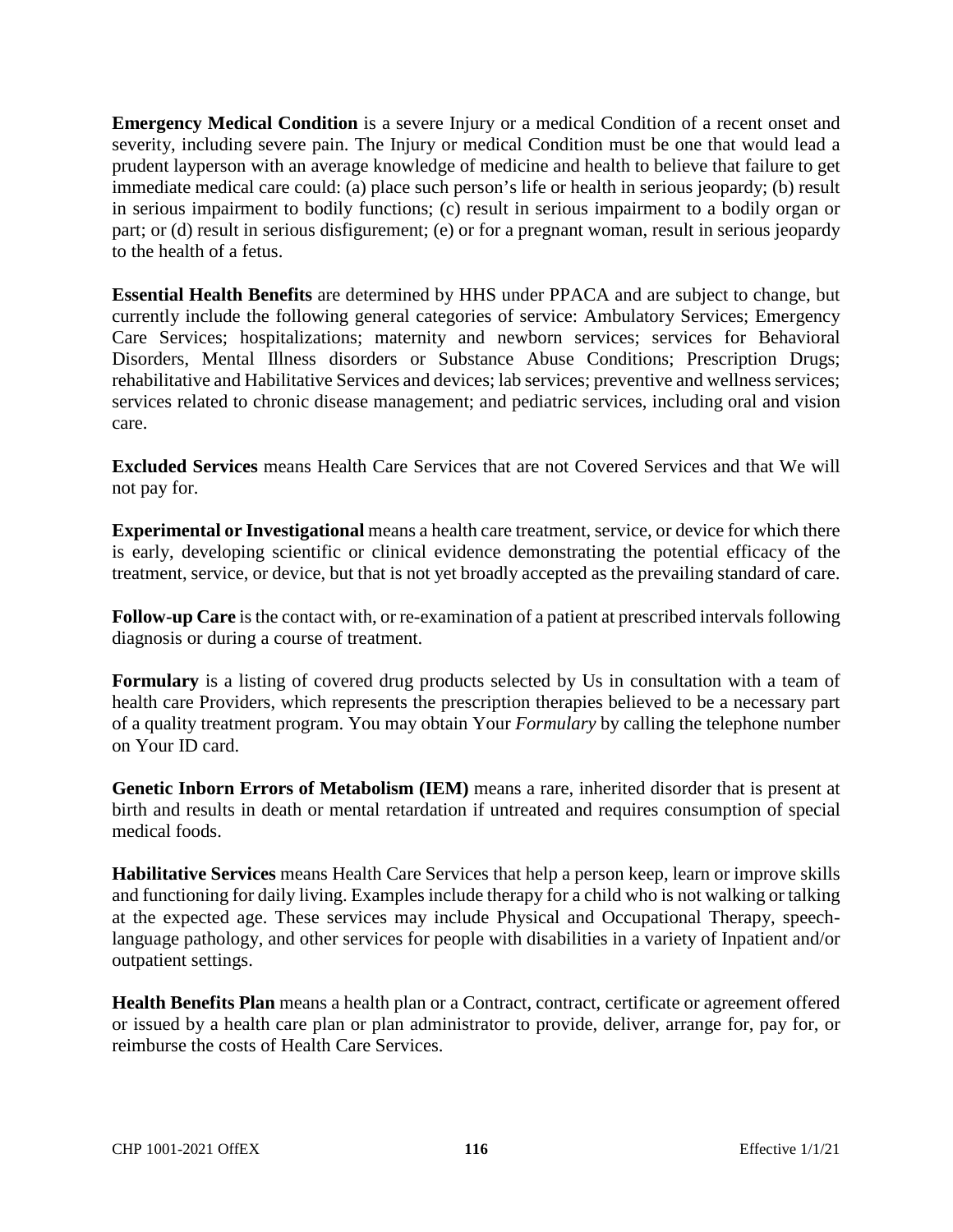**Health Care Facility** means any facility providing Health Care Services, including a hospital, emergency clinic, outpatient clinic, or other facility providing Health Care Services.

**Health Care Plan** means a person that has a valid certificate of authority in good standing to act as a health maintenance organization, nonprofit health care plan or prepaid dental plan.

**Health Care Professional** means a physician or other health care practitioner, including a pharmacist, who is licensed, certified or otherwise authorized by the state to provide Health Care Services consistent with state law.

**Health Care Services** means, to the extent offered by the Plan, services, supplies, and procedures for the diagnosis, prevention, treatment, cure or relief of a health condition, illness, injury, or disease, and includes, to the extent offered by the health benefits plan, physical and mental health services, including community-based mental health services, and services for developmental disability or developmental delay.

**Health Maintenance Organization** means any person who undertakes to provide or arrange for the delivery of basic Health Care Services to enrollees on a prepaid basis, except for enrollee responsibility for copayments or deductibles.

**HHS** means the United States Department of Health and Human Services.

**Home Health Agency** means an agency or organization that:

- Specializes in giving nursing care or therapeutic services in the home;
- Is licensed to provide such care or services by the appropriate licensing agency where services are performed or is certified as a Home Health Agency under Title XVlll of the Social Security Act of 1965, as amended;
- Is operating within the scope of its license of certification; and
- Maintains a complete medical record for each patient.

Home Health Agency does not mean any other similar service or agency which does not meet this definition, even if the service or agency meets some of the above requirements or provides some or all of the services which may be provided by a Home Health Agency.

**Home Infusion Therapy** means the administration of fluids, nutrition, or medication (including all additives and chemotherapy) by intravenous or gastrointestinal (enteral) infusion or by intravenous injection in the home setting. Home Infusion Therapy includes:

- Drugs and IV solutions;
- Pharmacy compounding and dispensing services;
- All equipment and ancillary supplies necessitated by the defined therapy;
- Delivery services;
- Patient and family education; and
- Nursing services.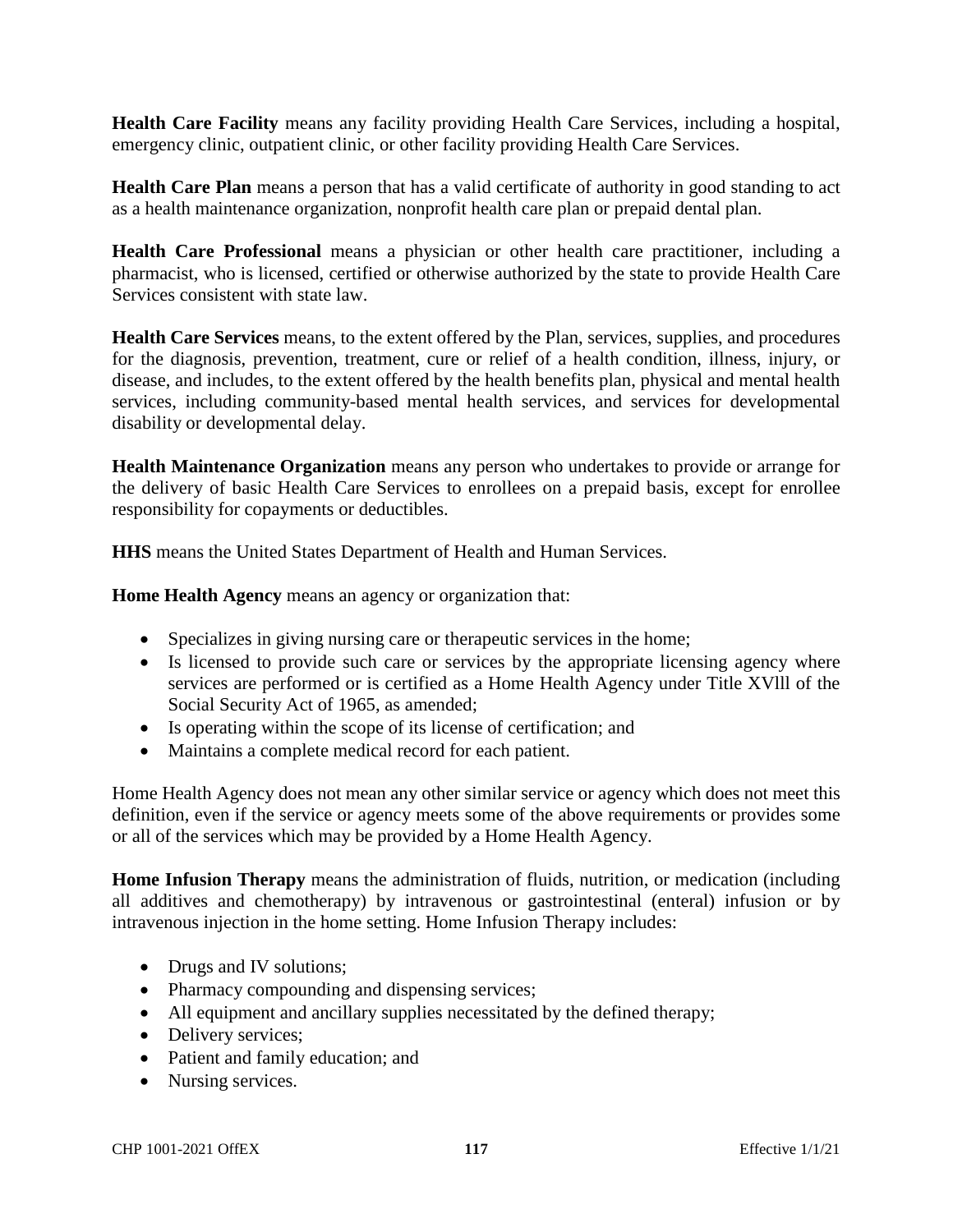**Hospice Care Program** means an organization duly licensed to provide Hospice Care Program Services. An approved Hospice must be licensed when required, Medicare-certified as a Hospice, or accredited by the Joint Commission on Accreditation of Healthcare Organization (JCAHO) as a Hospice.

**Hospice Care Program Services** means a centrally administered program designed to provide for the physical, psychological and spiritual care for dying persons and their families. The goal of hospice care is to allow the dying process to proceed with a minimum of patient discomfort while maintaining dignity and a quality of life. Hospice Care Program Services is available in the home, in a Skilled Nursing Facility, or in a special hospice care unit.

**Hospital** is an institution licensed, accredited or certified by the State providing Health Care Services under the care of a Physician which:

- 1) Provides 24-hour nursing service by licensed Registered Nurses (R.N.);
- 2) Mainly provides diagnostic and therapeutic care under the supervision of Physicians while Hospital Confined; and
- 3) Maintains permanent surgical facilities or has an arrangement with another surgical facility supervised by a staff of one or more Physicians.

Hospital also includes certain tax-supported institutions, which may not be required to maintain surgical facilities. Hospital does not mean health resorts, rest homes, nursing homes, skilled nursing facilities, convalescent homes, custodial homes of the aged or similar institutions.

**Illness** means a sickness or disease, including all related Conditions and occurrences, requiring Health Care Services.

**Independent Review Organization (IRO)** means an entity that is certified by the commissioner to conduct reviews. By law, an IRO must not be affiliated with the HMO which has denied a request for authorization for proposed treatment. IROs perform an administrative review of the Medical Necessity and appropriated of Health Care Services being provided or proposed to be provided to a Texas resident which has been denied twice as not Medically Necessary or not appropriate.

**Injury** is bodily injury due to an accident which results solely, directly and independently of disease, bodily infirmity, or any other causes.

**In-network** means care received from a Participating Provider.

**Inpatient** means You are a registered bed patient and are treated as such in a Hospital.

**Licensed Practical Nurse (LPN)** means an individual who has received specialized nursing training and practical nursing experience and is duly licensed to perform nursing services by the state or regulatory agency responsible for such licensing in the state in which that individual performs such service.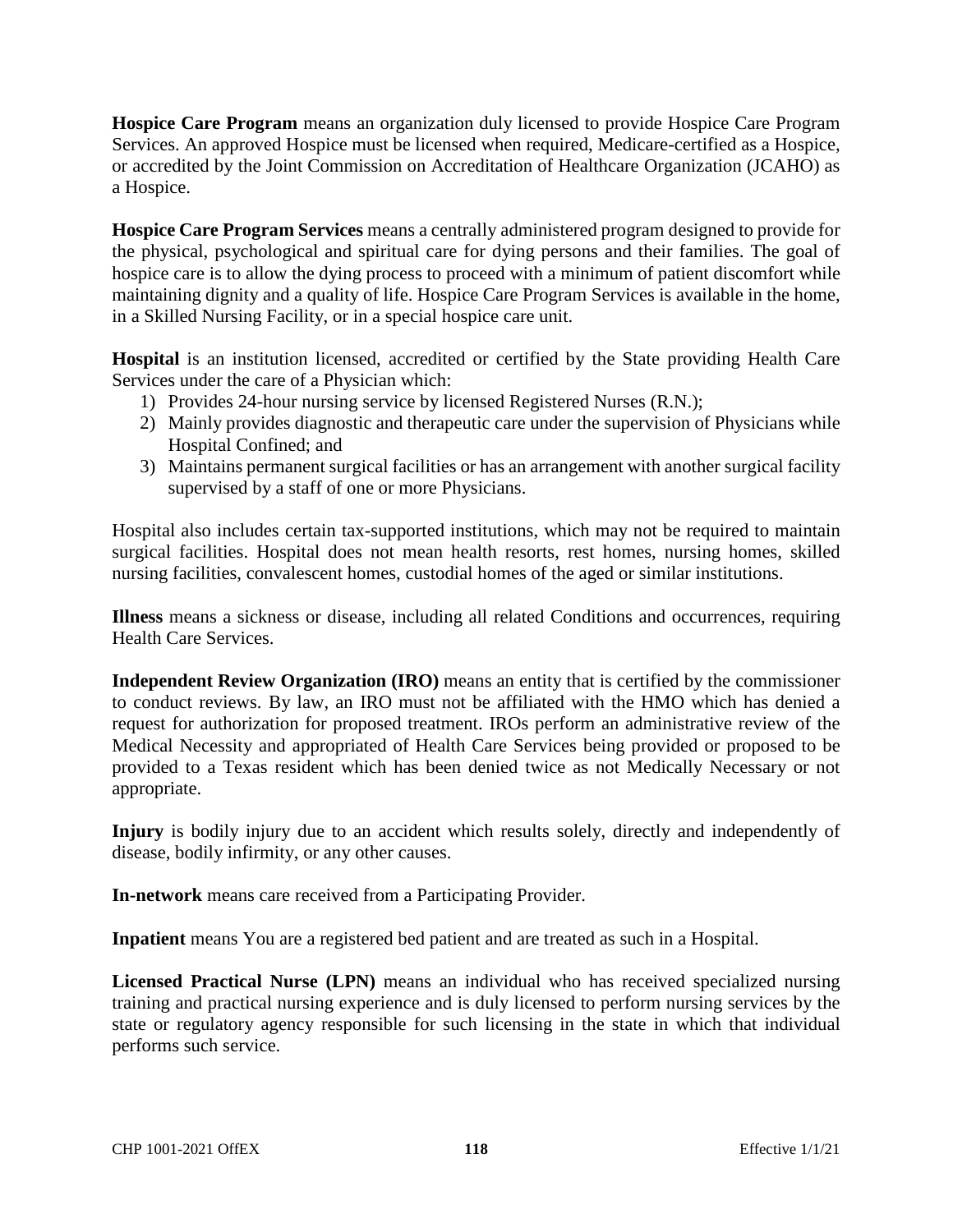**Managed Care** means a system or technique(s) generally used by third party payers or their agents to affect access to and control payment for Health Care Services. Managed care techniques most often include one or more of the following:

- Prior, concurrent, and retrospective review of the medical necessity and appropriateness of services or site of services;
- Contracts with selected health care providers;
- Financial incentives or disincentives for enrollees to use specific providers, services, or service sites;
- Controlled access to and coordination of services by a case manager; and
- Payer efforts to identify treatment alternatives and modify benefit restrictions for high cost patient care.

**Maternity** means Coverage for prenatal, intrapartum, perinatal or postpartum care.

**Medicaid** means Title XIX and/or Title XXI of the Social Security Act and all amendments thereto.

**Medical Director** is a Physician who serves to manage the provision of Health Care Services to Our Members.

**Medically Necessary** means a treatment, drug, device, procedure, supply or service that is necessary and appropriate for the diagnosis or treatment of an Illness or Injury in accordance with generally accepted standards of medical practice in the United States at the time it is provided.

A treatment, drug, device, procedure, supply or service shall not be considered as Medically Necessary if it:

- Is Experimental, Investigational or Unproven or for research purposes;
- Is provided solely for educational purposes or the convenience of the patient, the patient's family, Physician, Hospital, or any other Provider;
- Exceeds in scope, duration, or intensity that level of care that is needed to provide safe, adequate, and appropriate diagnosis or treatment and where ongoing treatment is merely for maintenance or preventive care;
- Could have been omitted without adversely affecting the patient's Condition or the quality of medical care;
- Involves treatment of or the use of a medical device, drug, or substance not formally approved by the U.S. Food and Drug Administration (FDA); or
- Involves a service, supply, or drug not considered reasonable and necessary by the Healthcare Financing Administration Medicare Coverage Issues Manual.

We may require You or Your Provider to furnish peer-reviewed, evidence-based scientific literature that demonstrates that the service is required for the health of the Member.

**Medicare** means Title XVIII of the Social Security Act and all amendments thereto.

**Member** is an individual:

CHP 1001-2021 OffEX **119** Effective 1/1/21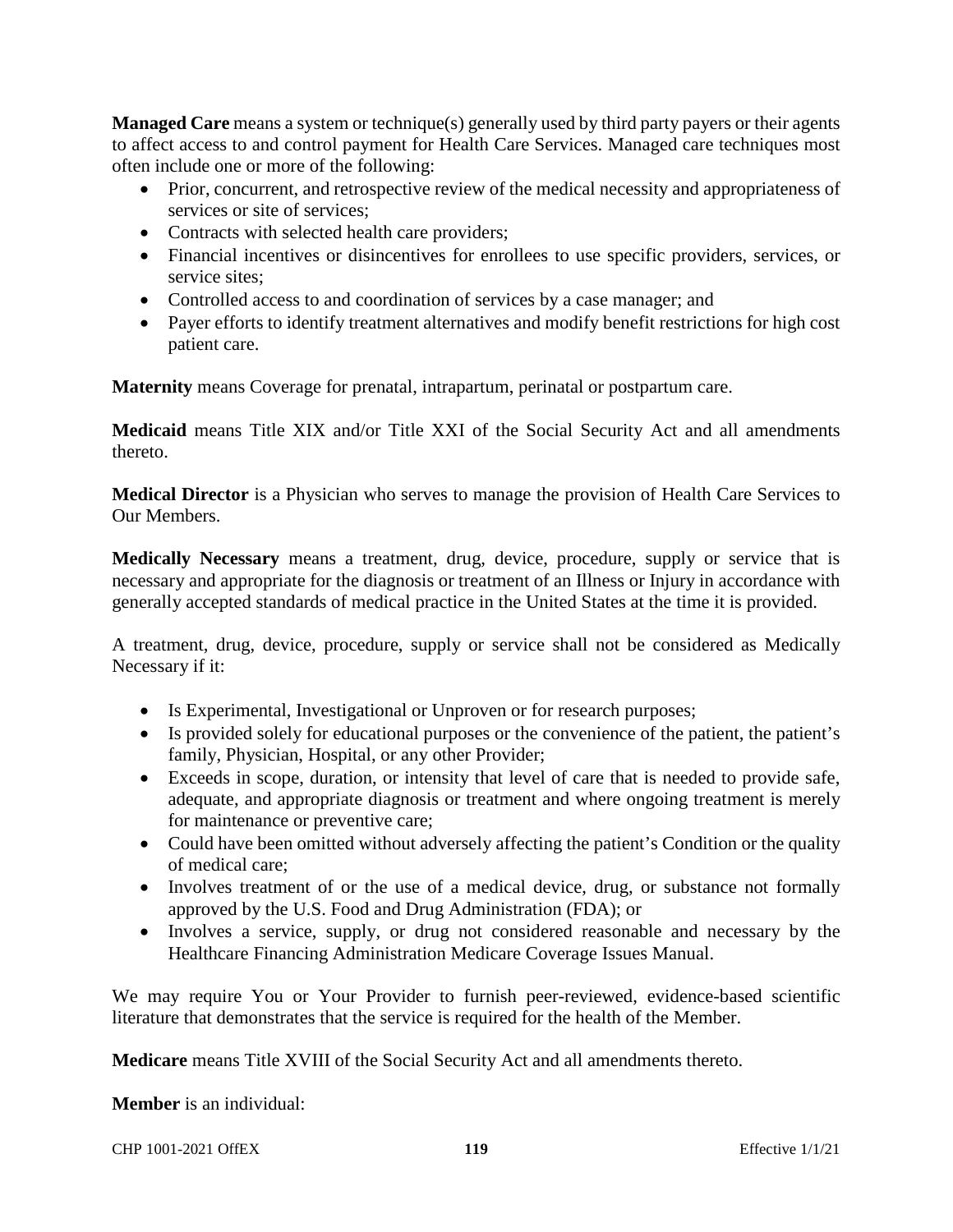- who meets each of the enrollment and eligibility requirements described in this Contract;
- who has been properly enrolled in coverage with Us; and
- for whom We have received any required Premium for the enrolled coverage.

**Mental Illness/Disorder** is any Condition listed in the Diagnostic and Statistical Manual of Mental Disorders (DSM IV, or current edition), and/or Mental Disorders Section of the International Classification of Disease.

**Non-Participating Provider** means a Provider that is not a Participating Provider and that offers out-of-area services.

**Nutritional Support** means the administration of solid, powder or liquid preparations provided either orally or by enteral tube feedings. It is Covered only when enteral tube feedings are required.

**Obstetrician/Gynecologist (OB/GYN)** is a Physician that is board eligible or certified by the American Board of Obstetricians and Gynecologists, or by the American College of Osteopathic Obstetricians and Gynecologists.

**Occupational Therapy** means constructive therapeutic activity designed and adapted to promote the restoration of useful physical function and improve a Member's functional ability to perform activities of daily living.

**Orthotic Appliances/Devices/Orthosis** means an individualized rigid or semi-rigid supportive device constructed and fitted by a licensed orthopedic technician which supports or eliminates motion of a weak or diseased body part.

**Out-of-Network Services** means Health Care Services Obtained from a Non-Participating Provider.

**Outpatient Hospital** is a place to receive Covered Services while not an Inpatient. Services considered Outpatient include, but are not limited to, services in an Emergency room regardless of whether You are subsequently admitted as an Inpatient in a Hospital.

**Participating Provider** is a Physician, Provider, Hospital or Health Care Facility that has an agreement with Us to accept Our rates and payments as payment in full when providing Health Care Services to Members.

**Physical Therapy** is therapy for the preservation, enhancement, or restoration of movement and physical function impaired or threatened by Illness or Injury that utilizes therapeutic exercise, physical modalities (as massage and electrotherapy), assistive devices, and patient education and training.

**Physician** is one of the following:

- A doctor of medicine, surgery, or osteopathy;
- A doctor of podiatry or a doctor of chiropractic; or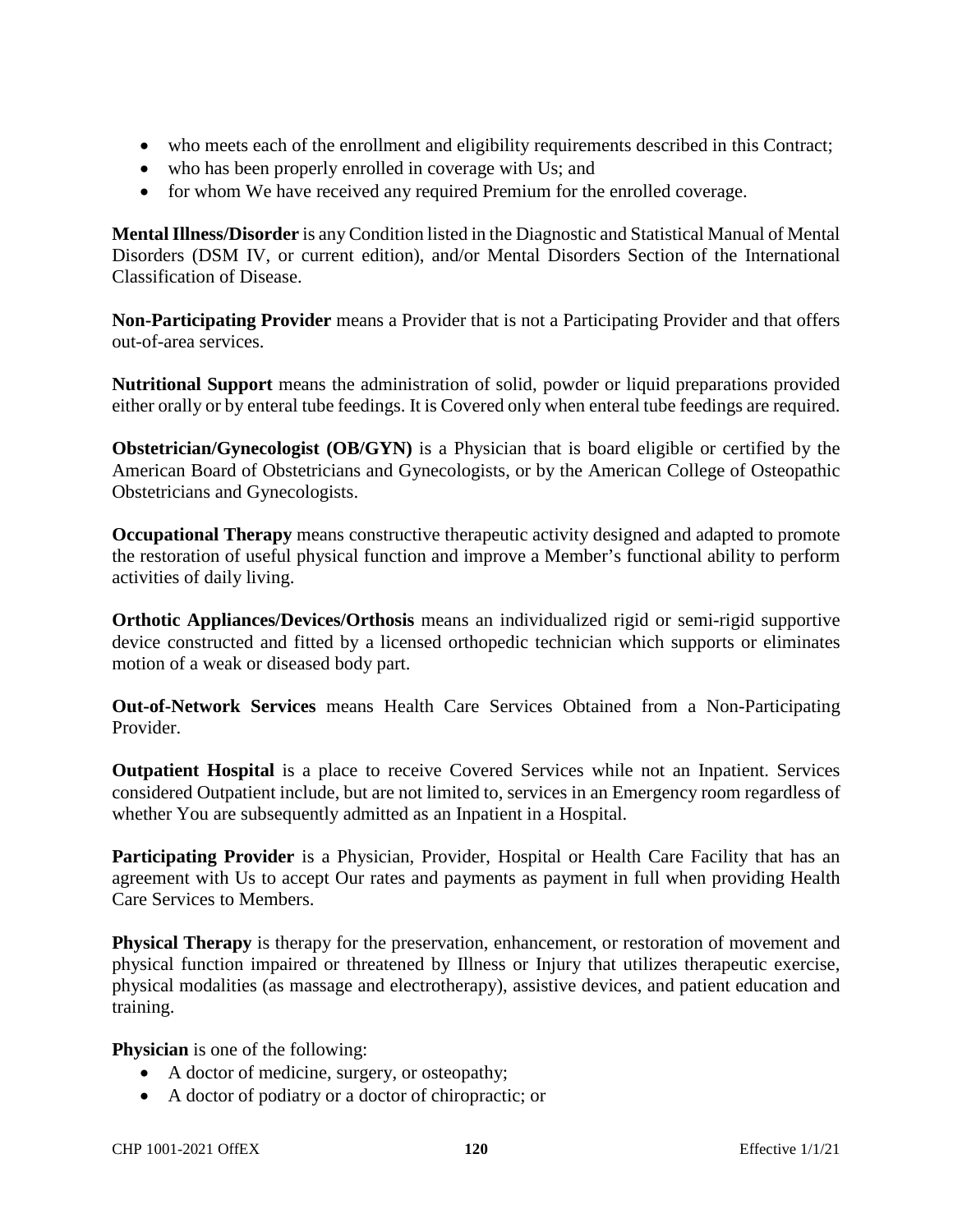Any other licensed Provider who is required to be recognized as a Physician by state law and acts within the scope of his/her license to treat an Illness or Injury.

**Physician Assistant** is a person who has graduated from a nationally-recognized physician assistant or assistant surgeon program; or who is currently certified by the national commission of Physician Assistants. A Physician Assistant must be licensed to practice medicine under the supervision of a licensed Physician in the state in which they practice.

**Plan** means the health benefit plan established by CHRISTUS Health Plan and selected by the Member to provide Health Care Services to Members, as it exists on the Effective Date of this Contract or as subsequently amended as provided herein.

**PPACA** means the federal Patient Protection and Affordable Care Act.

**Preauthorization** means a decision by a Health Care Plan that a Health Care Service requested by a Practitioner/Provider or Covered Person has been reviewed and, based upon the information available, meets the Health Care Plan's requirements for Coverage and Medical Necessity, and the requested Health Care Service is therefore approved.

**Prescription Drugs** are drugs for which sale or legal dispensing requires the order of a Provider with legal authority to prescribe drugs.

**Primary Care Physician** or **Primary Care Provider** or **PCP** is the Physician or other Provider You see first for most health problems. Your PCP makes sure You get the care You need to keep You healthy. Your PCP also may talk with other Physicians and Providers about Your care and refer You to them. PCPs include, but are not limited to family practice Physicians; general practitioners; internists; pediatricians; Obstetricians and/or Gynecologists (OB/GYNs). Your PCP is responsible for providing Your Primary Care Services. These include annual examinations; routine immunizations; and treatment of non-emergency acute illnesses and injuries.

**Primary Care Services** are services provided by a PCP or primary Provider of Health Care Services.

**Provider** means a duly licensed Hospital, Physician, or other practitioner of the healing arts that is authorized to render Health Care Services within the scope of their license.

**Provider Network** means a list of the Providers that are Participating Providers.

**Qualified Individual** means, an individual who has been determined eligible to enroll.

**Qualified Medical Child Support Order** is an order from a State or Federal government agency or court. It requires a person to provide health care coverage for specific dependents.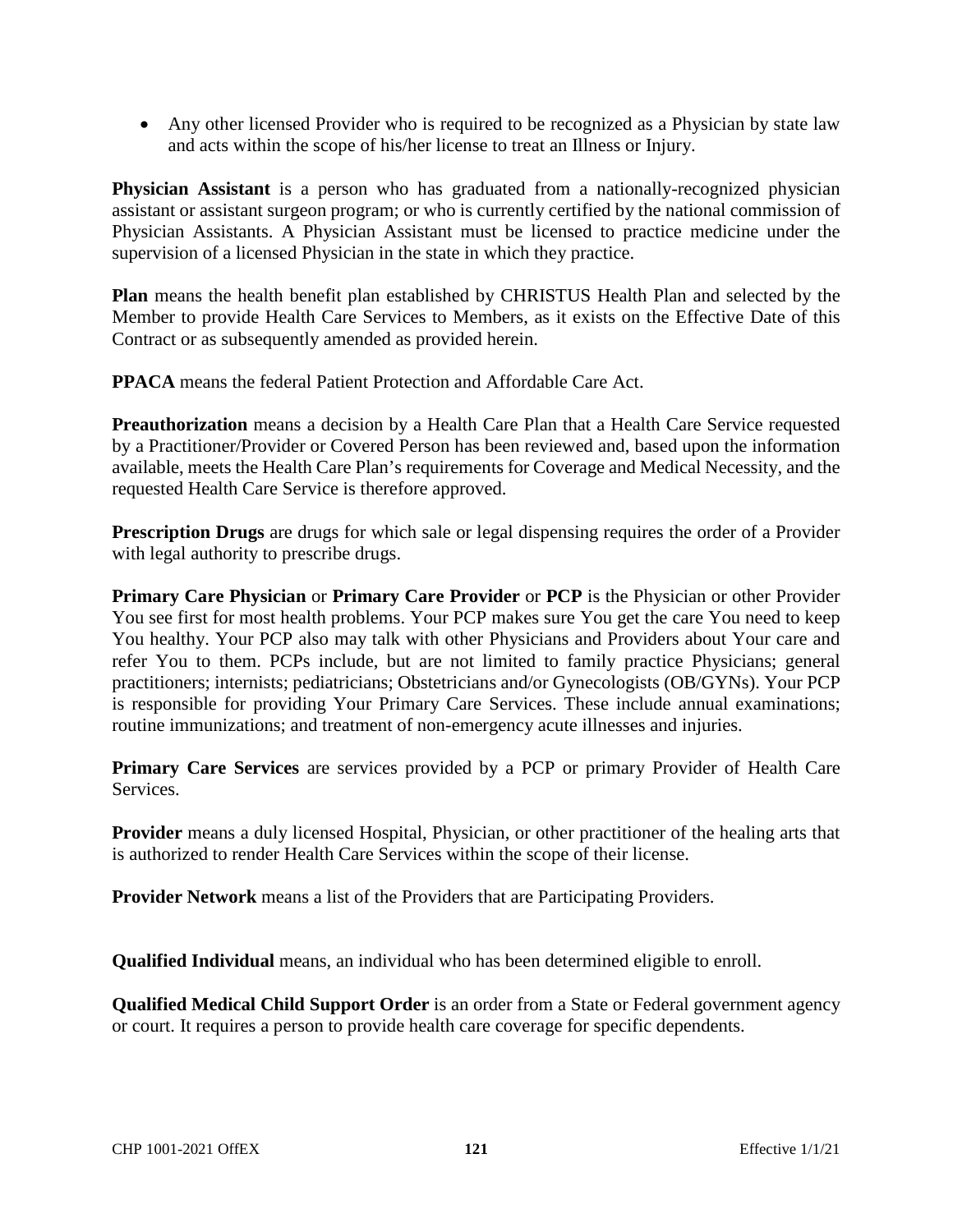**Rescission of Coverage** means a cancellation or discontinuance of coverage that has retroactive effect; a cancellation or discontinuance of coverage is not a rescission if:

- the cancellation or discontinuance of coverage has only a prospective effect; or
- the cancellation or discontinuance of coverage is effective retroactively to the extent it is attributable to a failure to timely pay required premiums or contributions towards the cost of coverage.

**Registered Nurse** is an individual who has received specialized nursing training, is authorized to use the designation of (R.N.) and who is duly licensed by the state or regulatory agency responsible for such licensing in the state in which the individual performs such nursing services.

**Rehabilitation** means care for restoration (including by education or training) of a Member's prior ability to function at a level of maximum therapeutic benefit. This type of care must be acute Rehabilitation, sub-acute Rehabilitation, or intensive day Rehabilitation, and it includes Rehabilitation Therapy and pain management programs. An Inpatient Hospitalization will be deemed to be for Rehabilitation at the time the Member has been medically stabilized and begins to receive Rehabilitation Therapy or treatment under a pain management program.

**Rehabilitation Therapy** means Physical Therapy, Occupational Therapy, Speech Therapy, or Respiratory Therapy.

**Residential Treatment Center** means a non-acute level facility that is credentialed and provides overnight lodging that is monitored by medical personnel, has a structured treatment program, and has staff available 24 hours a day.

**Respiratory Therapy** means a medically supervised, individualized, physical conditioning program designed and adapted to promote and improve the lung and breathing health and wellbeing of a Member and would include simple breathing exercises and advice on posture and the use of supplementary devices that aid in removing mucus from the airways and improve the strength of the lungs. Respiratory therapists train You in bronchial hygiene, proper use of inhalers, and proper breathing.

**Screening Mammography,** or "low-dose mammography", means the x-ray examination of the breast using equipment dedicated specifically for mammography, including an x-ray tube, filter, compression device, screens, films, and cassettes, with an average radiation exposure delivery of less than one radiation mid-breast, with two views for each breast.

**Second Opinions** provide an opportunity or requirement to obtain a clinical evaluation by a Provider other than the one originally making a recommendation for a proposed health service to assess the Medical Necessity and appropriateness of the initial proposed health service.

**Service Area** is the geographical area that CHRISTUS Health Plan is authorized by law to serve. CHRISTUS Health Plan's Service Area map is provided in this booklet.

**Skilled Nursing Care** refers to services ordered by a Physician which require the clinical skills and professional personnel of a Registered Nurse (RN) or Licensed Practical Nurse (LPN). Skilled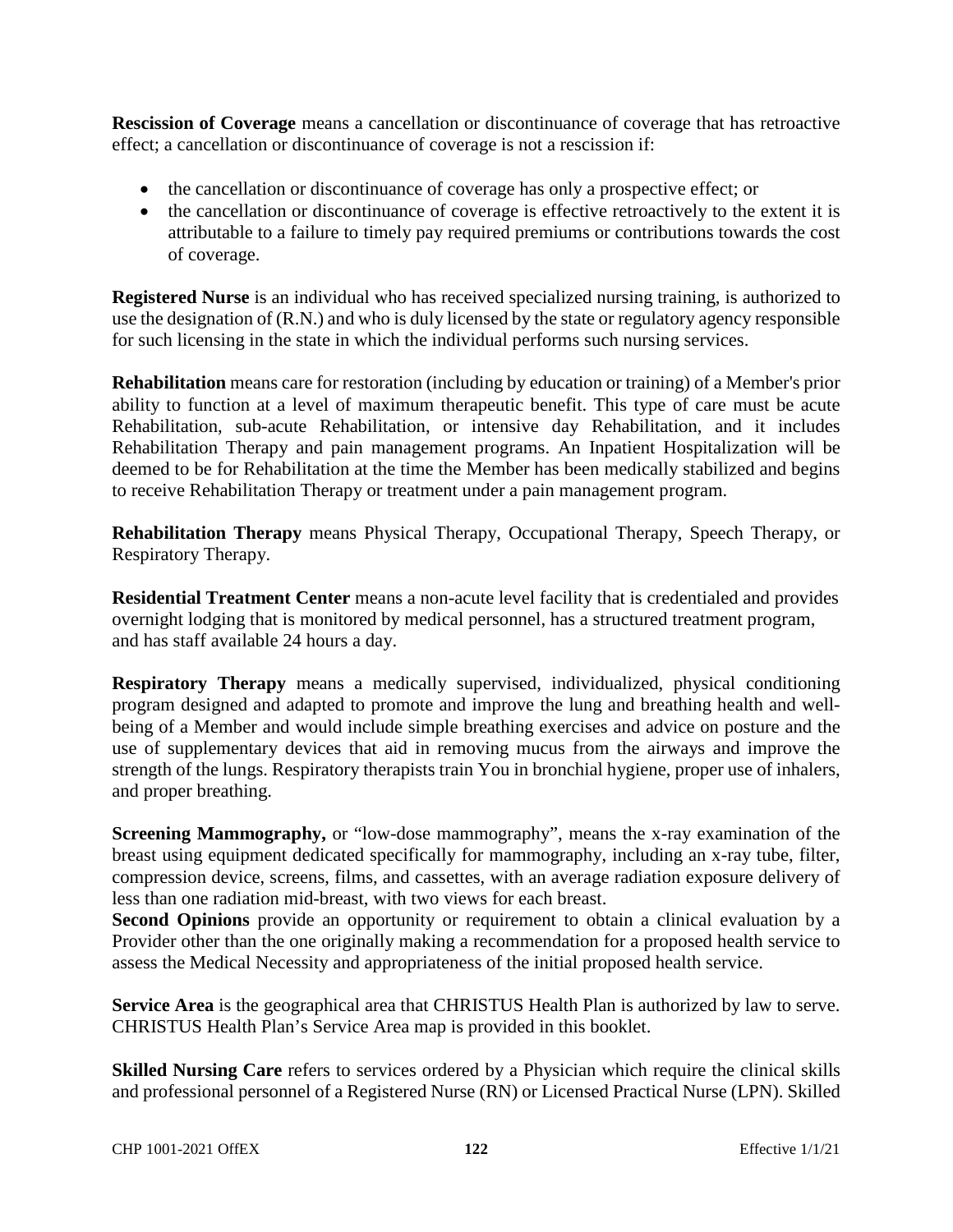Care is provided directly by or under the supervision of such personnel to a patient who needs those services twenty-four (24) hours a day, along with other treatment, for recovery from illness or injury. Skilled Care does not include Custodial Care.

**Skilled Nursing Facility** means a place that:

- 1) Is legally operated as a Skilled Nursing Facility;
- 2) Primarily engaged in providing, in addition to room and board accommodations, Skilled Nursing Care under the supervision of a Physician;
- 3) Provides continuous 24 hours a day nursing service by or under the supervision of a Licensed Practical Nurse;
- 4) Maintains a daily medical record on each patient; and
- 5) Provides Rehabilitation services, such as Physical, Occupational and Speech therapy, and may provide other multidisciplinary services, such as Respiratory Therapy, dietician/nutrition services, and medical social work.

**Skilled Nursing Facility** does not include any facility that is primarily a rest home, a facility for the care of the aged, or for treatment of drug abuse, Mental Disorder, tuberculosis, or for intermediate, custodial or educational care.

**Specialist** is a Physician who provides Covered Services for a specific disease or part of the body. Examples include internists who care for diseases of internal organs in adults; oncologists who care for patients with cancer; cardiologists who care for patients with heart Conditions; and orthopedists who care for patients with certain bone, joint, or muscle Conditions and psychiatrists care for Members with Behavioral Disorders or Mental Illness/Disorders.

**Speech Therapy** is the treatment and exercises for treating voice and speech and swallowing disorders due to diagnosed Illness or Injury provided by a qualified Provider.

**Subluxation** means misalignment, demonstrable by x-rays or Chiropractic examination, which produces pain and is correctible by manual manipulation

**Subscriber** means an individual who is the contract holder and is responsible for payment of premiums to CHRISTUS Health Plan.

**Substance Abuse** means alcohol, drug, or chemical abuse, overuse, or dependency.

**Telehealth** means a service, other than a telemedicine medical service, delivered by a health professional, licensed, certified, or otherwise entitled to practice in Texas and acting within the scope of the health professional's license, certification, or entitlement to a patient at a different physical location than the health professional using telecommunications or information technology.

**Telemedicine** means a health care service delivered by a physician licensed in Texas, or a health professional acting under delegation and supervision of a physician licensed in Texas, and acting within the scope of the physician's or health professional's license to a patient at a different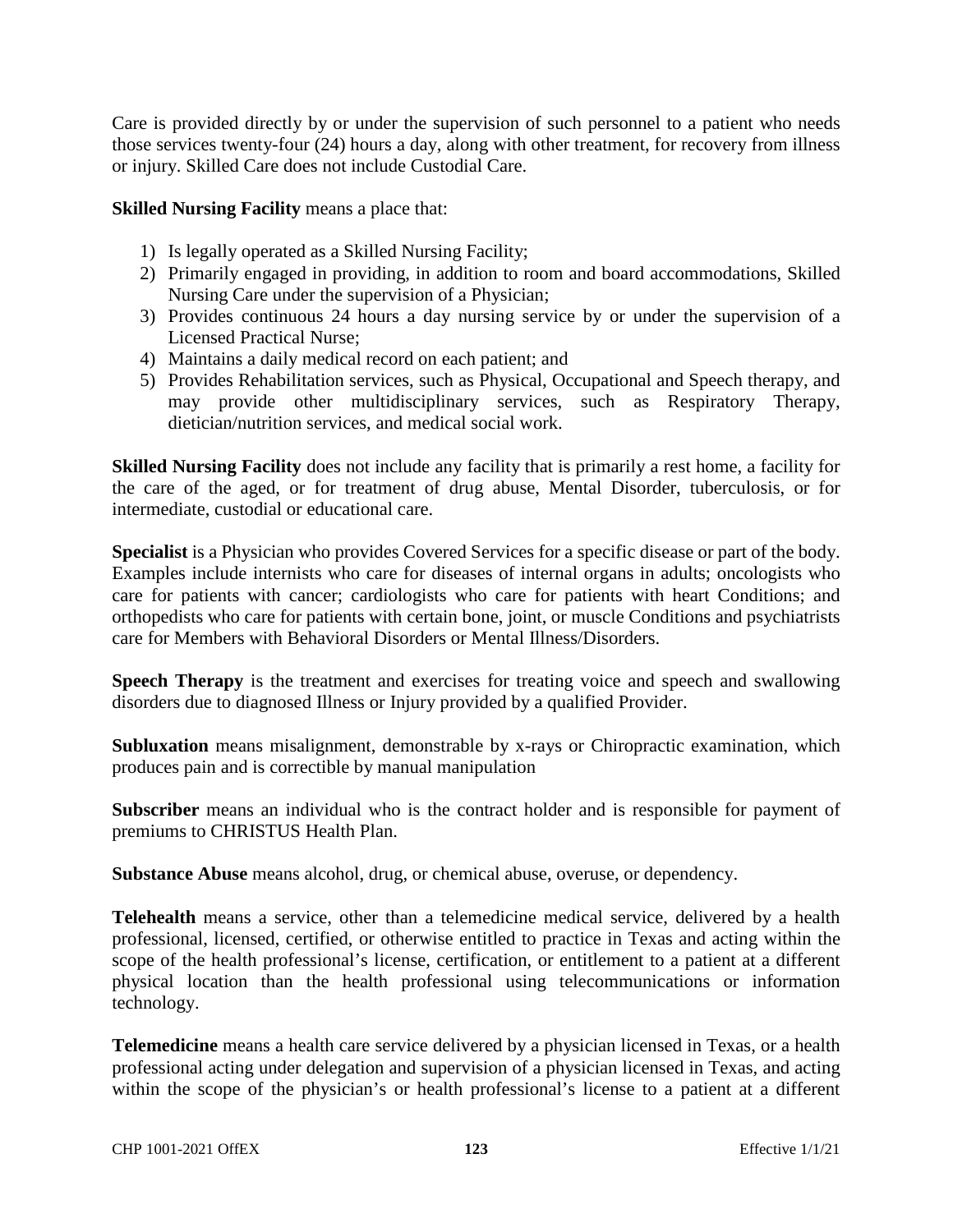physical location than the physician or health professional using telecommunications or information technology.

**Termination Date** is 11:59 pm on the last day of the month for which premiums were paid and the date that the Member's coverage ends.

**Termination of Coverage** means the cancellation or non-renewal of coverage provided by a health care plan to a Grievant but does not include a voluntary termination by a Grievant or termination of a health benefits plan that does not contain a renewal provision;

**Tertiary Care Facility** is a Hospital unit that provides specialized care for high-risk patients. The facility provides and coordinates transport, communication, education and data analysis systems for the geographic area that it serves.

**Uniform Standards** means all generally accepted practice guidelines, evidence-based practice guidelines or practice guidelines developed by the federal government or national and professional medical societies, boards and associations, and any applicable clinical review criteria, policies, practice guidelines, or protocols developed by the health care plan consistent with the federal, national, and professional practice guidelines that are used by a health care plan in determining whether to certify or deny a requested Health Care Service.

**Urgent Care** means Medically Necessary Health Care Services provided in emergencies or after a Primary Care Provider's normal business hours for unforeseen Conditions due to Illness or Injury that are not life-threatening but require prompt medical attention.

**Urgent Illness** is a non-life-threatening illness that requires prompt medical attention. Some examples of urgent situations are sprains; a rising fever despite having taken medication; new ear pain; an asthma attack where medications are not helping; an animal bite; an object in the eye or eye infection; a cut that may need stitches; a child with severe vomiting or diarrhea; a possible broken bone; shortness of breath; a sore throat; flu symptoms; a urinary tract infection; or a migraine headache where medicines are not relieving the pain.

**Utilization Review** or **Utilization Management** is the process of reviewing and managing a Member's medical Conditions so that the Member receives the right care, by the right Provider, at the right time. This process maximizes benefits and ensures quality health care.

**Workers' Compensation** refers to the workers' compensation plan of any of the 50 United States, the District of Columbia, American Samoa, Guam, Puerto Rico, and the Virgin Islands; as well as the systems provided under the Federal Employees' Compensation Act and the Longshoreman's and Harbor Workers' Compensation Act; and any other federal, state, county, or municipal workers' compensation; occupational disease or other employer liability laws; or other legislation of similar purpose or intent.

**We**, **Our**, **Us**, and **CHRISTUS** refers to CHRISTUS Health Plan.

**You**, **Your**, and **Yours** refers to the Member.